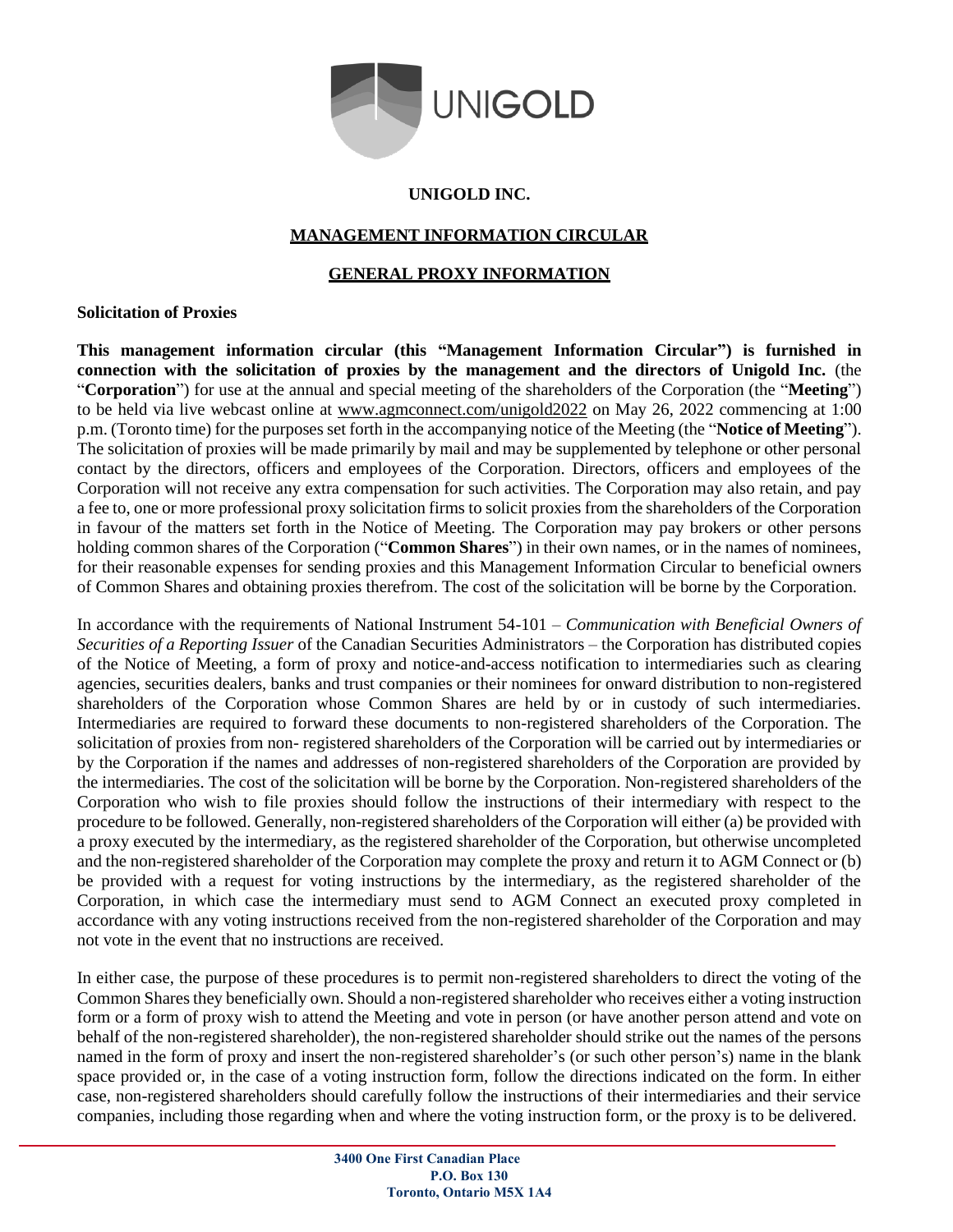No person is authorized to give any information or to make any representation other than those contained in this Management Information Circular and, if given or made, such information or representation should not be relied upon as having been authorized by the Corporation. The delivery of this Management Information Circular shall not, under any circumstances, create an implication that there has not been any change in the information set forth herein since the date of this Management Information Circular.

# **Notice-and-Access**

The Corporation is utilizing the notice-and-access mechanism (the "**Notice-and-Access Provisions**") that came into effect on February 11, 2013 under National Instrument 54-101 – Communication with Beneficial Owners of Securities of a Reporting Issuer and National Instrument 51-102 – Continuous Disclosure Obligations, for distribution of Meeting materials to registered and beneficial Shareholders.

# **Website where Meeting Materials are Posted**

The Notice-and-Access Provisions are set of rules that allows reporting issuers to post electronic versions of proxyrelated materials (such as proxy circulars and annual financial statements) on-line, via the System for Electronic Document Analysis and Retrieval ("**SEDAR**") and one other website, rather than mailing paper copies of such materials to Shareholders. Electronic copies of this Circular may be found on the Corporation's SEDAR profile at **www.sedar.com,** and at **[www.agmconnect.com/unigold2022](http://www.agmconnect.com/unigold202).** The Corporation will not use procedures known as "stratification" in relation to the use of Notice-and-Access Provisions. Stratification occurs when a reporting issuer using the Notice-and-Access Provisions provides a paper copy of the Circular to some Shareholders with this notice package. In relation to the Meeting, all Shareholders will receive the required documentation under the Notice-and-Access Provisions, which will not include a paper copy of the Circular.

# **Obtaining Paper Copies of Materials**

The Corporation anticipates that using notice-and-access for delivery to all Shareholders will directly benefit the Corporation through a substantial reduction in both postage and material costs, and also promote environmental responsibility by decreasing the large volume of paper documents generated by printing proxy-related materials. In order to receive a paper copy of the Meeting Materials or if you have questions concerning notice-and-access, please call 1-855-839-3715 or +1-416-222-4202.

In order to receive the Meeting Materials in advance of the Meeting, requests should be received by 5:00 pm on May 6, 2022.

# Appointment and Revocation of Proxies

The persons named in the form of proxy accompanying this Management Information Circular are directors and/or officers of the Corporation. A shareholder of the Corporation has the right to appoint a person (who need not be a shareholder), other than the persons whose names appear in such form of proxy, to attend and act for and on behalf of such shareholder at the Meeting and at any adjournment thereof. Such right may be exercised by either striking out the names of the persons specified in the form of proxy and inserting the name **AND EMAIL ADDRESS** of the person to be appointed in the blank space provided in the form of proxy, or by completing another proper form of proxy and, in either case, delivering the completed and executed proxy to AGM Connect in time for use at the Meeting in the manner specified in the Notice of Meeting.

A shareholder of the Corporation who has given a proxy may revoke the proxy at any time prior to use by:

(a) depositing an instrument in writing, including another completed form of proxy, executed by such shareholder or by his or her attorney authorized in writing or by electronic signature or, if the shareholder is a corporation, by an officer or attorney thereof properly authorized, either (i) at the registered office of the Corporation, Suite 3400, One First Canadian Place, P.O. Box 130, Toronto, Ontario, M5X 1A4, (ii) with AGM Connect, 401 Bay Street, Suite 2704, P.O. Box 4, Toronto,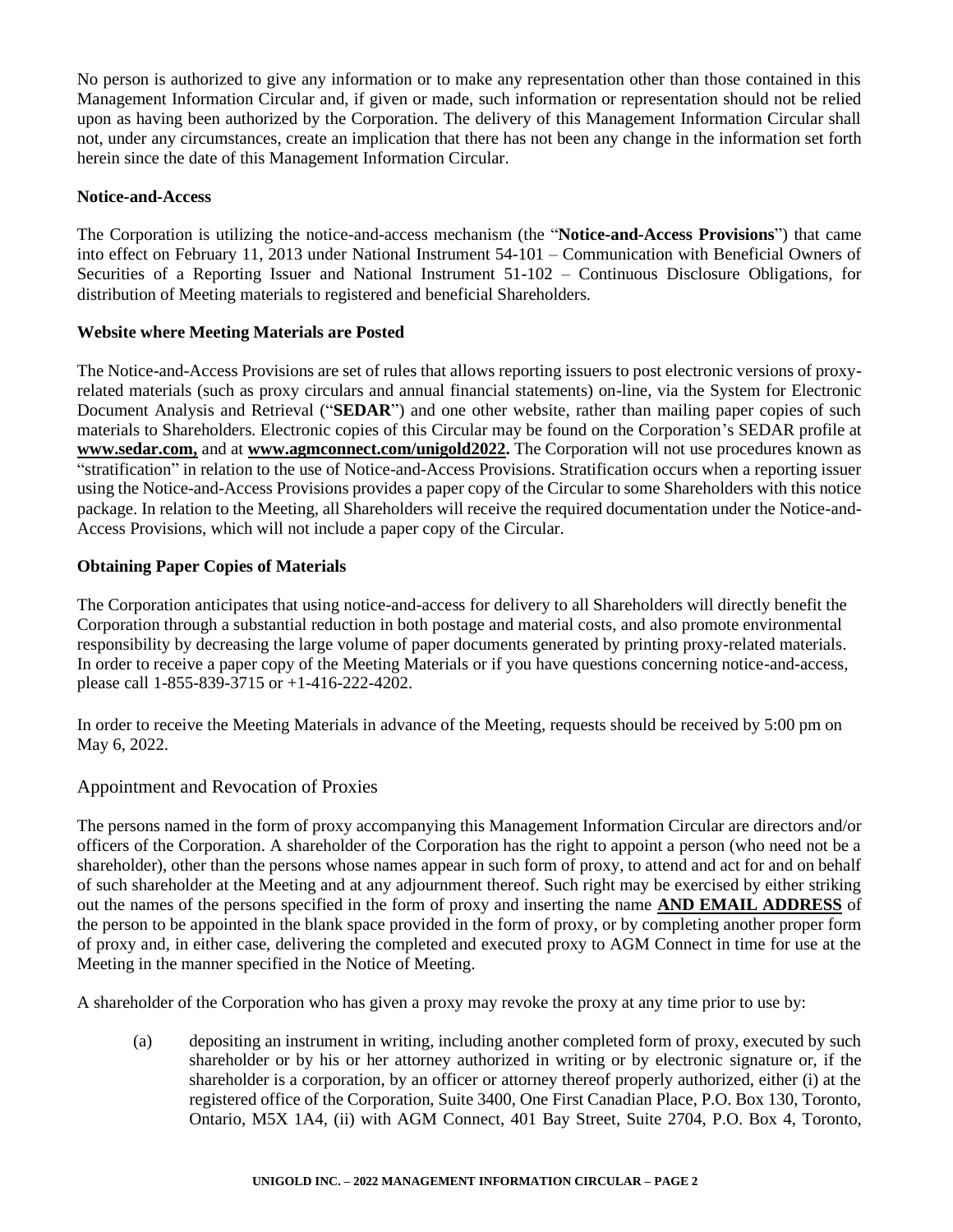Ontario M5H 2Y4, at any time prior to 5:00 p.m. (Toronto time) two business days preceding the day of the Meeting or any adjournment thereof, or (iii) with the chairman of the Meeting on the day of the Meeting or any adjournment thereof,

- (b) transmitting, by telephone or electronic means, a revocation that complies with paragraph (i), (ii) or (iii) above and that is signed by electronic signature, provided that the means of electronic signature permits a reliable determination that the document was created or communicated by or on behalf of such shareholder or by or on behalf of his or her attorney, as the case may be, or
- (c) in any other manner permitted by law including attending the Meeting in person.

A non-registered shareholder who has submitted a proxy may revoke it by contacting the intermediary through which the non-registered shareholder's Common Shares are held and following the instructions of the intermediary respecting the revocation of proxies.

#### **Exercise of Discretion by Proxies**

The Common Shares represented by an appropriate form of proxy will be voted or withheld from voting on any ballot that may be conducted at the Meeting, or at any adjournment thereof, in accordance with the instructions thereon**.** If the shareholder specifies a choice with respect to any matter to be acted upon, the Common Shares will be voted accordingly. **In the absence of instructions, such Common Shares will be voted for each of the matters referred to in the Notice of Meeting.**

**The enclosed form of proxy, when properly completed and signed, confers discretionary authority upon the persons named therein to vote on any amendments to or variations of the matters identified in the Notice of Meeting and on other matters, if any, which may properly be brought before the Meeting or any adjournment thereof.** 

At the date hereof, management of the Corporation knows of no such amendments or variations or other matters to be brought before the Meeting. However, if any other matters which are not now known to management of the Corporation should properly be brought before the Meeting, or any adjournment thereof, the Common Shares represented by such proxy will be voted on such matters in accordance with the judgment of the person named as proxy therein.

## **Signing of Proxy**

The form of proxy must be signed by the shareholder of the Corporation or the duly appointed attorney of the shareholder of the Corporation authorized in writing or, if the shareholder of the Corporation is a corporation, by a duly authorized officer of such corporation. A form of proxy signed by the person acting as attorney of the shareholder of the Corporation or in some other representative capacity, including an officer of a corporation which is a shareholder of the Corporation, should indicate the capacity in which such person is signing and should be accompanied by the appropriate instrument evidencing the qualification and authority to act of such person, unless such instrument has previously been filed with the Corporation. A shareholder of the Corporation or his or her attorney may sign the form of proxy or a power of attorney authorizing the creation of a proxy by electronic signature provided that the means of electronic signature permits a reliable determination that the document was created or communicated by or on behalf of such shareholder or by or on behalf of his or her attorney, as the case may be.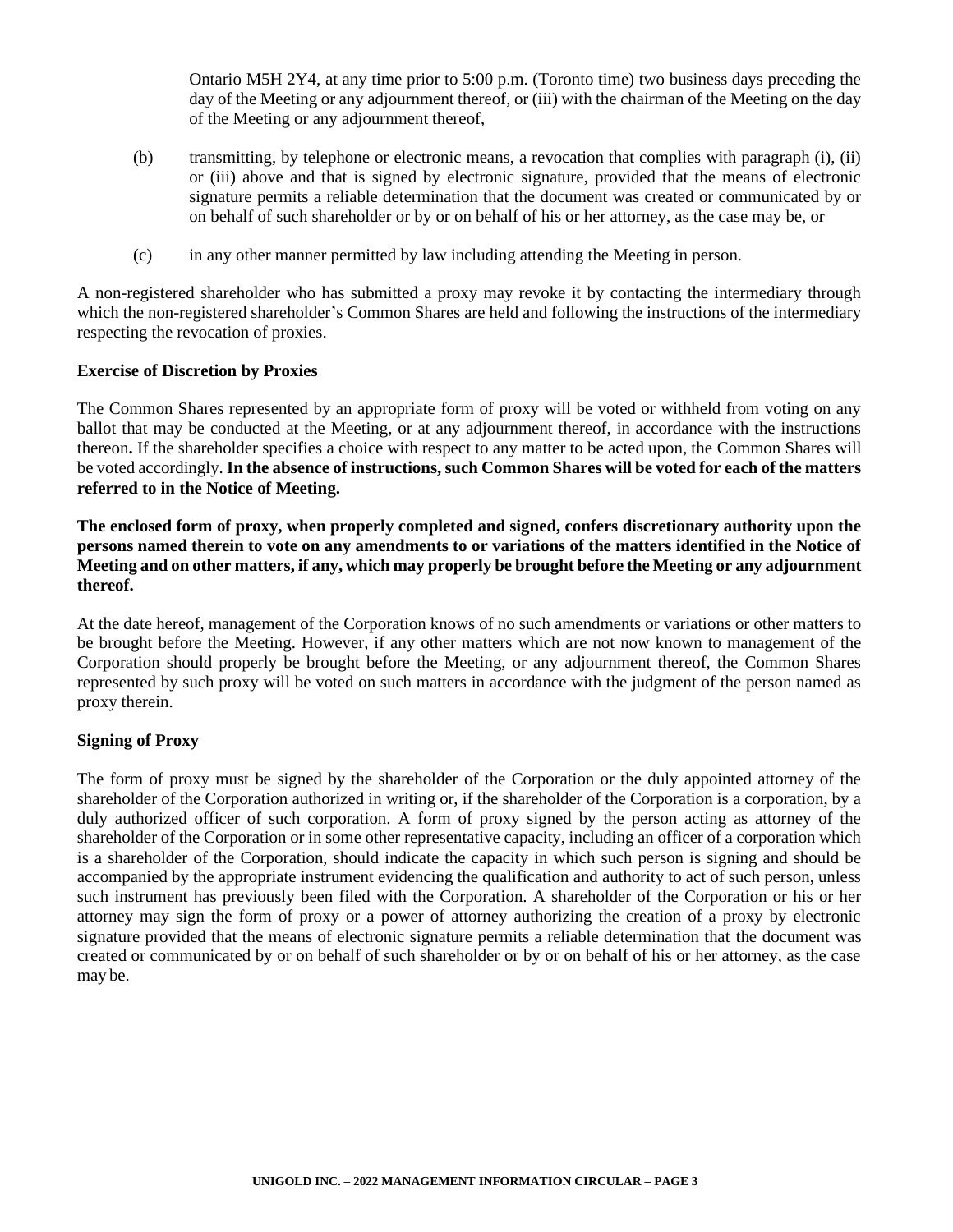#### IF YOU HAVE RECEIVED PROXY FROM WITH A **VOTER ID and MEETING ACCESS CODE** FROM AGM CONNECT IF YOU HAVE RECEIVED A PROXY OR VIF WITH A **16-DIGIT CONTROL NUMBER FROM AN INTERMEDIARY** Voting Method **Registered Shareholders** (your securities are held in your name in a physical certificate or DRS statement) **Non-Registered Shareholders** (your shares are held with a broker, bank or other intermediary) **Non-Registered Shareholders** (your shares are held with a broker, bank or other intermediary) Internet Login t[o https://app.agmconnect.com](https://app.agmconnect.com/) Using the Meeting Access Code and Voter ID provided to you complete the form to Submit Proxy Go t[o www.proxyvote.com](http://www.proxyvote.com/) Enter the 16- digit control number printed on the VIF and follow the instructions on screen Email Complete, sign and date the proxy form and email to: [voteproxy@agmconnect.com](mailto:support@agmconnect.com) N/A Telephone Call1-855-839-3715 to register your vote for the<br>  $\frac{U_{\text{min}}}{U_{\text{min}}}$ Unigold Inc. AGSM N/A Mail Enter your voting instructions, sign, date and return the form to AGM Connect in the enclosed envelope Enter your voting instructions, sign, date and return completed VIF in the enclosed postage paid envelope

## **VOTE USING THE FOLLOWING METHODS PRIOR TO THE MEETING**

# **VOTE USING THE FOLLOWING METHODS PRIOR TO THE MEETING**

|                                                                                                                      | IF YOU HAVE RECEIVED PROXY FROM<br>WITH A VOTER ID and MEETING ACCESS CODE<br><b>FROM AGM CONNECT</b>                                       | IF YOU HAVE RECEIVED A PROXY OR VIF<br>WITH A <b>16-DIGIT CONTROL NUMBER</b><br>FROM AN INTERMEDIARY                                                                                                           |                                                                                                                                                                                               |
|----------------------------------------------------------------------------------------------------------------------|---------------------------------------------------------------------------------------------------------------------------------------------|----------------------------------------------------------------------------------------------------------------------------------------------------------------------------------------------------------------|-----------------------------------------------------------------------------------------------------------------------------------------------------------------------------------------------|
|                                                                                                                      | <b>Registered Shareholders</b><br>(your securities are held in your name in a physical<br>certificate or DRS statement)                     | <b>Non-Registered Shareholders</b><br>(your shares are held with a broker, bank or other<br>intermediary)                                                                                                      | <b>Non-Registered Shareholders</b><br>(your shares are held with a broker, bank or other<br>intermediary)                                                                                     |
| <b>PRIOR TO</b>                                                                                                      | Appoint yourself as proxyholder on your<br>proxy and follow the instructions at<br>www.AGMconnect.com/unigold2022                           | Appoint yourself as proxyholder on your<br>proxy and follow the instructions at<br>www.AGMconnect.com/unigold2022                                                                                              | Appoint yourself as proxyholder as instructed<br>herein and on the VIF.                                                                                                                       |
| THE<br><b>MEETING</b>                                                                                                | Following the proxy cut-off date, your<br>appointed proxyholder will be provided<br>with an AGM Connect Voter ID and<br>Meeting Access Code | Following the proxy cut-off date, your<br>appointed proxyholder will be provided<br>with an AGM Connect Voter ID and<br>Meeting Access Code                                                                    | AFTER submitting your proxy appointment,<br><b>vou MUST contact AGM Connect to obtain a</b><br>Voter ID and Meeting Access Code at<br>Call1-855-839-3715 or email<br>voteproxy@agmconnect.com |
| <b>JOINING THE</b><br><b>VIRTUAL</b><br><b>MEETING</b><br>(at least 15 minutes)<br>prior to start of the<br>Meeting) |                                                                                                                                             | <b>Register and login at http://app.agmconnect.com</b><br>Registered Shareholders or validly appointed Proxyholders will need to provide an email address,<br>AGM Connect Voter ID and the Meeting Access Code |                                                                                                                                                                                               |

# **VOTING SECURITIES AND PRINCIPAL HOLDERS THEREOF**

#### **Description of Share Capital**

The Corporation is authorized to issue an unlimited number of Common Shares. Each Common Share entitles the holder of record thereof to one vote at all meetings of the shareholders of the Corporation. As at the close of business on April 14, 2022, there were 173,912,643 Common Shares outstanding.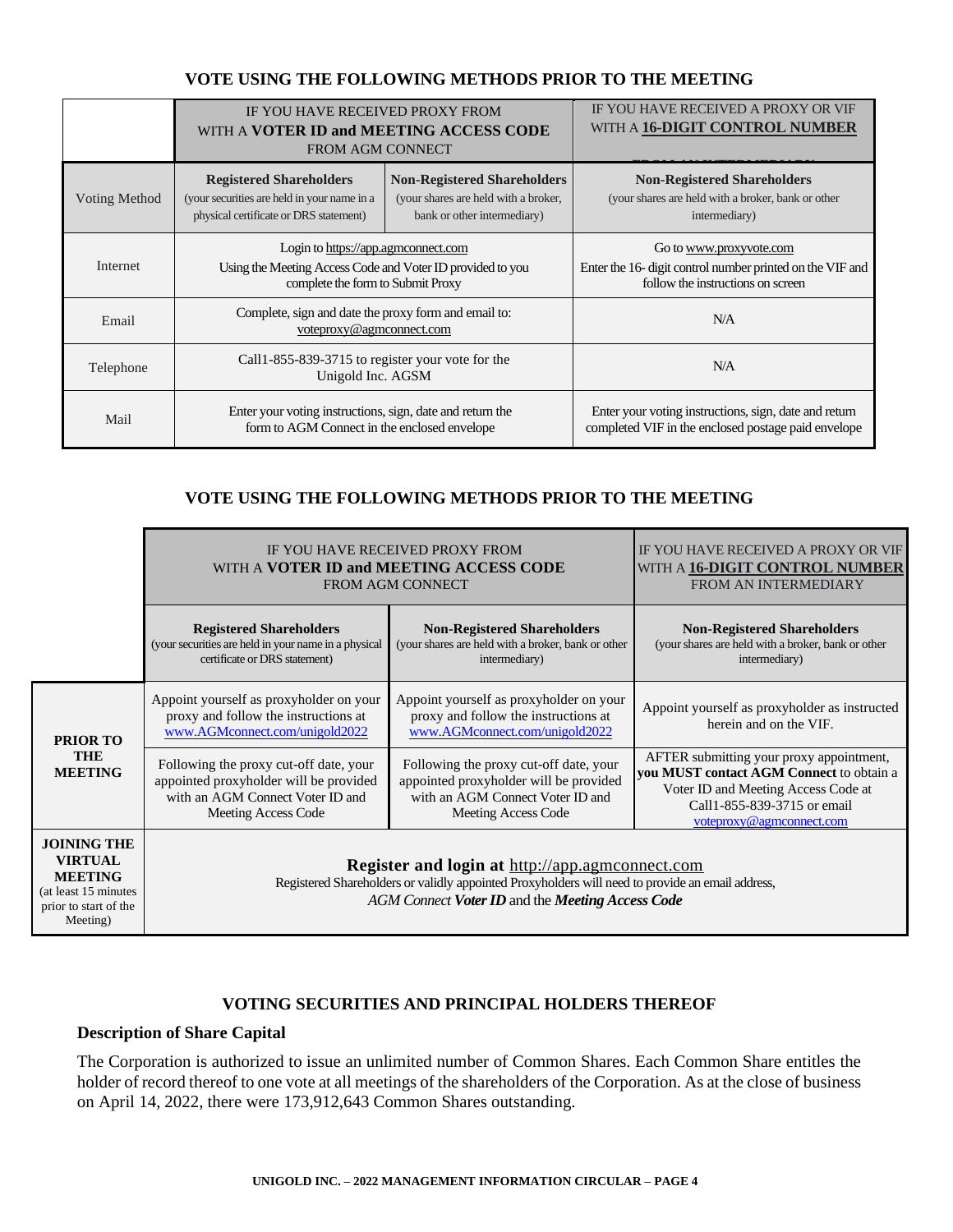# **Record Date**

The board of directors of the Corporation (the "**Board**") fixed April 12, 2022 as the record date for the determination of the shareholders of the Corporation entitled to receive notice of the Meeting. Shareholders of record of the Corporation at the close of business on April 12, 2022, will be entitled to vote at the Meeting and at all adjournments thereof, except to the extent that a shareholder has transferred any Common Shares after the record date.

# **Ownership of Securities of the Corporation**

As at April 14, 2022, to the knowledge of the directors and officers of the Corporation, each of the following entities beneficially owns, or controls or directs, directly or indirectly, voting securities of the Corporation carrying more than ten per cent of the voting rights attaching to the Common Shares.

| <b>Name of Entity</b>                 | <b>Number of Outstanding Voting</b><br><b>Securities Held</b> | <b>Percentage of Outstanding Voting</b><br><b>Securities</b> |
|---------------------------------------|---------------------------------------------------------------|--------------------------------------------------------------|
| $2176423$ Ontario Ltd. <sup>(1)</sup> | 22,400,000                                                    | 12.88%                                                       |

(1) This entity is beneficially owned or controlled by Eric Sprott.

As at April 14, 2022, the directors and officers of the Corporation beneficially own or control, or direct, directly or indirectly, an aggregate of 10,533,379 Common Shares, representing approximately 6.06% of the issued and outstanding Common Shares.

# **STATEMENT OF EXECUTIVE COMPENSATION**

## **Compensation Discussion and Analysis**

Remuneration plays an important role in attracting, motivating, rewarding and retaining knowledgeable and skilled individuals to the Corporation's management team.

The main objectives the Corporation aims to achieve through its compensation are to:

- attract, retain and motivate executives critical to the success of the Corporation;
- provide fair, competitive and cost effective compensation programs to its executives;
- link the interests of management with those of the holders of Common Shares; and
- provide rewards for outstanding corporate and individual performance.

One of the aims of the compensation strategy is to ensure that Named Executive Officers of the Corporation are paid reasonably and consistent with the level of responsibility and authority that they assume, taking into account the role they play in advancing the strategic objectives of the Corporation.

The significant elements of compensation paid to the Corporation's officers are:

- base salary or consulting fee;
- annual incentive compensation (bonuses); and
- long-term incentive compensation in the form of stock options.

## *Base Salary or Consulting Fee*

Base salary or consulting fee is the principal component of an executive officer's compensation package and it is an important component of the compensation strategy for the executives of the Corporation. The success of the Corporation in continuously delivering value for shareholders is largely determined by the quality and consistency of the Corporation's strategy and how well the Corporation can execute on its development plans. In this regard, it is very important to ensure that its base salary or consulting fee compensation programs are designed to attract, motivate and retain the executives required for this crucial phase of development for the Corporation. Base salary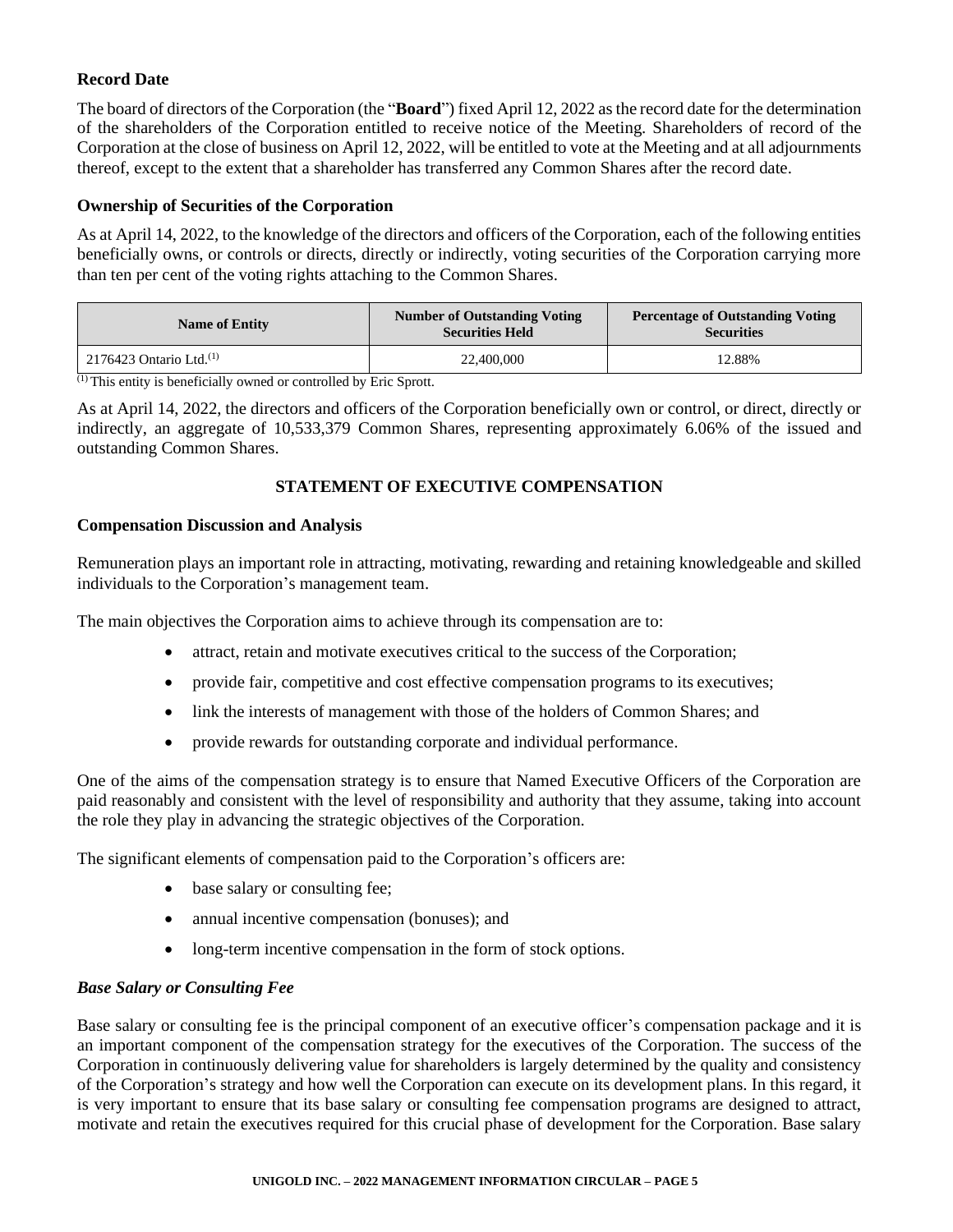or consulting fee levels take into account the officers' individual responsibilities, experience, performance and contribution toward enhancing shareholder value.

Annual base salaries or consulting fees are established based on the experience of the members of the compensation committee.

#### *Annual Incentive Compensation*

The determination of annual incentives for each of the Named Executive Officers is subjective and relies on compensation committee discussion without formalized objectives. However, the compensation committee will consider:

- the Corporation's overall performance; and
- the senior officers' contribution to that performance, including their contribution in respect of activities such as advancement of material mineral projects; marketing of the Corporation and completion of capital raising transactions, improvement in corporate governance through creation and implementation of policies and procedures and improvement in internal reporting, cost control and budgeting.

#### *Stock Options*

For a discussion of the Corporation's stock option plan, please see discussion under *"Annual Approval of Share Incentive Plan"* below.

Options to purchase Common Shares and share purchase plans encourage executive officers to own and hold Common Shares and are another method of linking the performance of the Corporation and the appreciation of share value to the compensation of the Corporation's executive officers. When determining the number of options granted to an executive officer, items such as the relative position of the individual officer, the contribution made by that officer during the review period, and the number of options granted previously would be taken into consideration. Directors and officers of the Corporation were awarded an aggregate of 2,250,000 stock options in 2021, and no grants were awarded in 2022 up until the date of this information circular.

#### *Managing Compensation Risk*

The Corporation believes that shareholder value is driven by exploration success and by the execution of strategic initiatives such as corporate development, market success and organization performance. Given the historical stage of development of the Corporation, compensation has emphasized meaningful stock option awards. The Corporation has also emphasized annual cash bonuses. There is an element of risk of placing an overemphasis on share value, which potentially could be detrimental to the Corporation however the compensation committee believes that the compensation levels and programs do not encourage the executives to take on an inappropriate level of risk. The following risk mitigation features exist within the compensation program:

- no single metric or objective can significantly impact executive compensation in a given year;
- a significant portion of executive compensation is variable or at risk but has a maximum limit on payouts; and
- compensation is balanced between short and long-term elements and between cash and equity components.

To the best knowledge of the Corporation, no executive of the Corporation engages in speculative activities in respect of any securities of the Corporation. Currently, the Corporation does not have a policy that prohibits a Named Executive Officer or director from purchasing financial instruments designed to hedge or offset a decrease in the market value of equity securities of the Corporation granted as compensation or held directly or indirectly by the Named Executive Officer or director.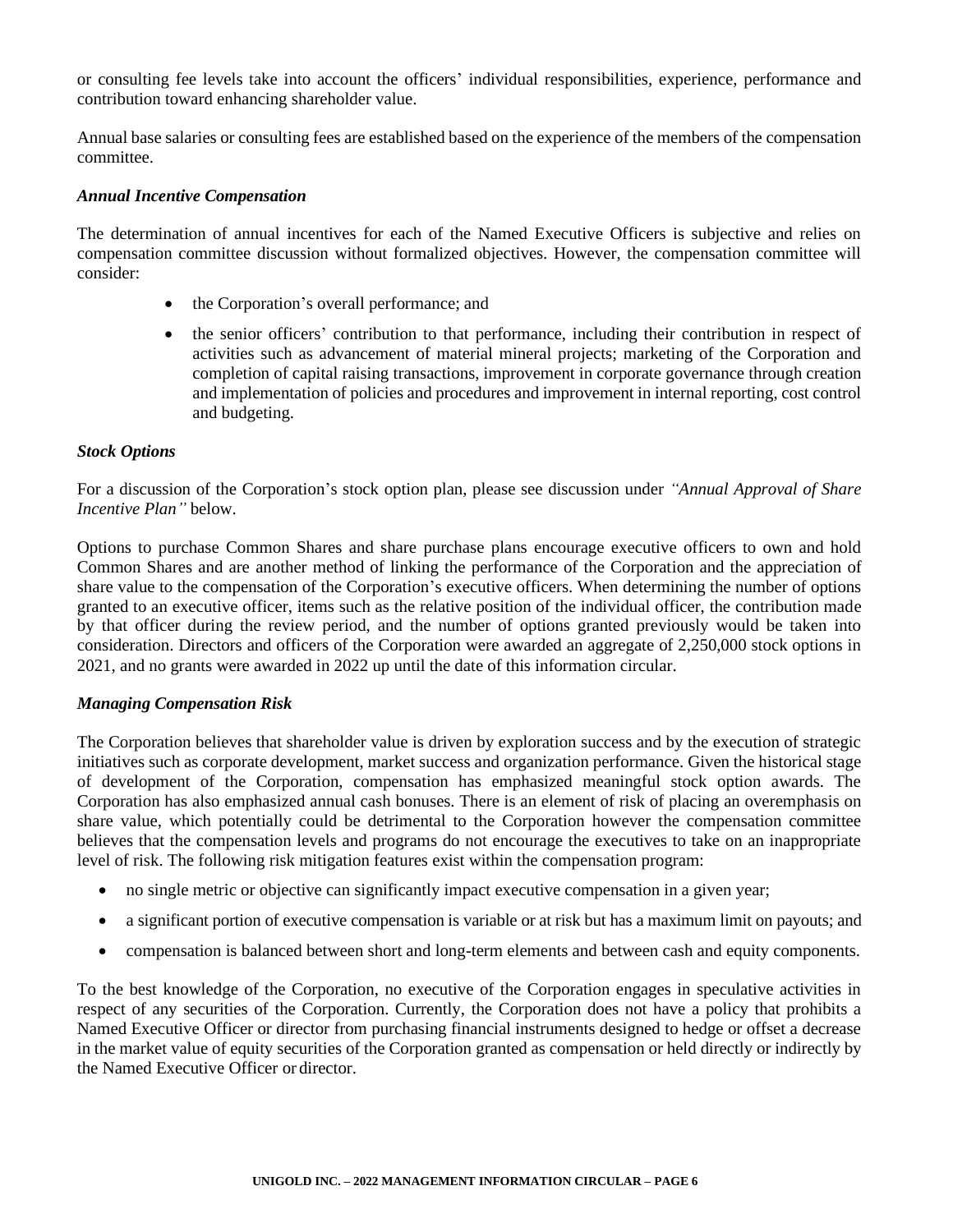#### **Summary Compensation Table for Named Executive Officers**

The following table contains information about the compensation paid to, or earned during the Corporation's last financial year by, the Corporation's Chief Executive Officer and Chief Financial Officer, and the other most highly compensated executive officers of the Corporation whose total compensation for the financial year ended December 31, 2021 exceeded \$150,000 (collectively, the "**Named Executive Officers**").

Unless otherwise noted, none of the persons depicted in the table received any share-based awards, non- equity long-term incentive plan compensation or deferred compensation earnings during the years shown.

During the financial year ended December 31, 2021, none of the Named Executive Officers in the table elected to exchange any compensation awarded to, earned by, paid to, or payable to the Named Executive Officer under a program that would allow the Named Executive Officer to receive awards, earnings, payments, or payables in another form.

|                                                    |                                        |                      |                                         |                                                  | <b>Non-Equity Incentive</b><br><b>Plan Compensation</b> |                                                                 |                                       |                                         |                                     |
|----------------------------------------------------|----------------------------------------|----------------------|-----------------------------------------|--------------------------------------------------|---------------------------------------------------------|-----------------------------------------------------------------|---------------------------------------|-----------------------------------------|-------------------------------------|
| <b>Name</b><br>and<br>Principal<br><b>Position</b> | <b>Fiscal</b><br>Year<br><b>Ending</b> | <b>Salary</b><br>\$) | Share-<br><b>based</b><br>awards<br>\$) | Option-<br><b>based</b><br>awards<br>$(S)^{(1)}$ | Annual<br><b>Incentive</b><br><b>Plans</b><br>\$)       | Long-<br><b>Term</b><br><b>Incentive</b><br><b>Plans</b><br>\$) | <b>Pension</b><br><b>Value</b><br>\$) | <b>All Other</b><br>Compensation<br>\$) | <b>Total</b><br>Compensation<br>\$) |
| (A)                                                | <b>(B)</b>                             | (C)                  | <b>(D)</b>                              | (E)                                              | (F1)                                                    | (F2)                                                            | (G)                                   | <b>(H)</b>                              | $($ $\Gamma$                        |
| Joseph Hamilton,<br>Chairman &                     | 2021                                   | 240,000              | Nil                                     | Nil                                              | Nil                                                     | Nil                                                             | Nil                                   | 100,000                                 | 340,000                             |
| CEO,<br>Director <sup>(2)</sup>                    | 2020                                   | 240,000              | Nil                                     | $150,000^{(3)}$                                  | Nil                                                     | Nil                                                             | Nil                                   | 240,000                                 | 630,000                             |
|                                                    | 2019                                   | 130,000              | Nil                                     | $76,000^{(4)}$                                   | Nil                                                     | Nil                                                             | Nil                                   | Nil                                     | 206,000                             |
| Donna McLean<br>$CFO^{(5)}$                        | 2021                                   | 24,000               | Nil                                     | Nil                                              | Nil                                                     | Nil                                                             | Nil                                   | 50,000                                  | 74,000                              |
|                                                    | 2020                                   | 22,000               | Nil                                     | $70,500^{(6)}$                                   | Nil                                                     | Nil                                                             | Nil                                   | Nil                                     | 92,500                              |
| <b>Wesley Hanson</b><br>VP of                      | 2021                                   | 200,000              | Nil                                     | Nil                                              | Nil                                                     | Nil                                                             | Nil                                   | 275,000                                 | 475,000                             |
| Exploration <sup>(7)</sup>                         | 2020                                   | \$83,335             | Nil                                     | $162,500^{(8)}$                                  | Nil                                                     | Nil                                                             | Nil                                   | Nil                                     | 245,835                             |
|                                                    | 2019                                   | Nil                  | Nil                                     | $76,000^{(9)}$                                   | Nil                                                     | Nil                                                             | Nil                                   | 30,000                                  | 106,000                             |

Notes:

 $(1)$ 

The Corporation follows the fair value method of accounting for all stock-based compensation arrangements. The values reported represent an estimate of the grant date fair value of the options calculated in accordance with the Black-Scholes option pricing model. Please see the audited annual financial statements of the Corporation for the year ended December 31, 2021 for details regarding the assumptions underlying these Black-Scholes estimates. The Black-Scholes model is a pricing model that may or may not reflect the actual value of the options. The options have not and may never be exercised and the actual gain, if any, on exercise will depend on the value of the Common Shares on the date of exercise. The Black-Scholes methodology was selected in order to maintain consistency with the Corporation's prior practice and because it is widely used by Canadian public companies for estimating option-based compensation.

 $(2)$ Mr. Hamilton has served as Chairman and Chief Executive Officer since October 1, 2019 and as a director and Chairman since 2010. Mr. Hamilton was compensated for his role as a director and Chairman from 2017 until September 30, 2019.

 $(3)$ Grant date fair value of incentive stock options entitling the purchase of 1,500,000 common shares in the capital of Unigold at a per share price of \$0.34 until September 28, 2021, estimated using the Black-Scholes option pricing model.

 $(4)$ Grant date fair value of incentive stock options entitling the purchase of 500,000 common shares in the capital of Unigold at a per share price of \$0.20 until September 25, 2024, estimated using the Black-Scholes option pricing model.

 $(5)$ The Board appointed Ms. Donna McLean as Chief Financial Officer effective March 4, 2020.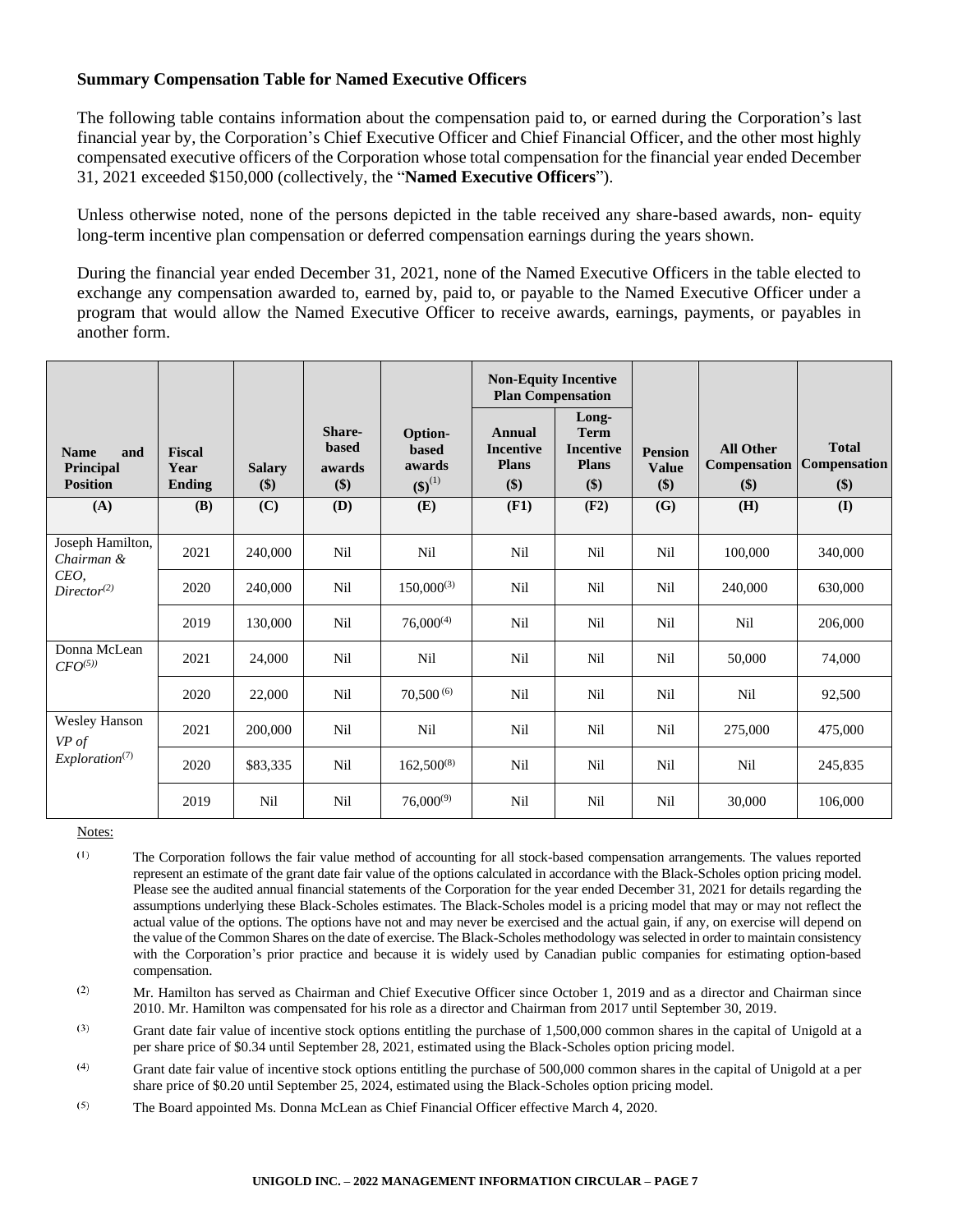- $(6)$ Grant date fair value of incentive stock options entitling the purchase of (i) 50,000 common shares in the capital of Unigold at a per share price of \$0.15 until March 4, 2025, and (ii) 500,000 common shares in the capital of Unigold at a per share price of \$0.34 until September 28, 2021, estimated using the Black-Scholes option pricing model.
- $(7)$ Effective August 1, 2020, Mr. Hanson became a full-time employee of the Corporation. Prior to that date, Mr. Hanson was retained through his management corporation.
- $(8)$ Grant date fair value of incentive stock options entitling the purchase of 1,250,000 common shares in the capital of Unigold at a per share price of \$0.34 until September 28, 2021, estimated using the Black-Scholes option pricing model.
- $(9)$ Grant date fair value of incentive stock options entitling the purchase of 1,500,000 common shares in the capital of Unigold at a per share price of \$0.34 until September 28, 2021, estimated using the Black-Scholes option pricing model.

#### *Named Executive Officer Employment Agreements*

The Board appointed Mr. Joseph Hamilton, the Chairman of the Corporation, as Chief Executive Officer on October 1, 2019 on a full-time basis. Mr. Hamilton is also entitled to participate in the Corporation's share incentive plans.

The Board appointed Ms. Donna McLean as CFO of the Corporation effective March 4, 2020. Ms. McLean is also entitled to participate in the Corporation's share incentive plans.

Mr. Hanson was appointed Vice President of Exploration effective November 25, 2021. Prior to November 25, 2021, Mr. Hanson was Chief Operating Officer of the Corporation.

#### *Incentive Plan Awards*

#### **Outstanding Share-Based Awards and Option-Based Awards**

The following table sets forth certain information, in relation to the Named Executive Officers, regarding optionbased awards outstanding as of the end of the financial year of the Corporation ended December 31, 2021. None of the persons depicted in the table held any share-based awards as at December 31, 2021.

| <b>Option-Based Awards</b> |                                                                                                                 |                                           |                                     | <b>Share-Based Awards</b>                                                                            |                                               |                                                                                                                                 |                                                                                                                                          |
|----------------------------|-----------------------------------------------------------------------------------------------------------------|-------------------------------------------|-------------------------------------|------------------------------------------------------------------------------------------------------|-----------------------------------------------|---------------------------------------------------------------------------------------------------------------------------------|------------------------------------------------------------------------------------------------------------------------------------------|
| <b>Name</b>                | Number Of<br><b>Securities</b><br><b>Underlying</b><br><b>Unexercised</b><br>$\mathbf{Options}^{(1)}$<br>$(\#)$ | Option<br><b>Exercise</b><br>Price<br>\$) | Option<br><b>Expiration</b><br>Date | Value of<br><b>Unexercised In-</b><br><b>The-Money</b><br>Options <sup><math>(2)</math></sup><br>\$) | Number of<br><b>Shares or Units</b><br>$(\#)$ | <b>Market or Payout</b><br><b>Value of Share-</b><br>of Shares That based Awards That<br>Have Not Vested Have Not Vested<br>\$) | <b>Market or Payout</b><br><b>Value of Vested</b><br><b>Share-based Awards</b><br><b>Not Paid-out or</b><br><b>Distributed</b><br>$($ \$ |
| (A)                        | <b>(B)</b>                                                                                                      | (C)                                       | <b>(D)</b>                          | (E)                                                                                                  | (F)                                           | (G)                                                                                                                             | (H)                                                                                                                                      |
| Joseph<br>Hamilton         | 500,000                                                                                                         | 0.20                                      | 9/25/2024                           | Nil                                                                                                  | Nil                                           | Nil                                                                                                                             | Nil                                                                                                                                      |
| Wesley<br>Hanson           | 500,000                                                                                                         | 0.20                                      | 9/25/2024                           | Nil                                                                                                  | Nil                                           | Nil                                                                                                                             | Nil                                                                                                                                      |
| Donna<br>McLean            | 50,000                                                                                                          | 0.15                                      | 3/04/2025                           | Nil                                                                                                  | Nil                                           | Nil                                                                                                                             | Nil                                                                                                                                      |

Notes:

 $(1)$ Represents options granted pursuant to the Corporation's share incentive plan.

 $(2)$ Based on the difference between the market value of the underlying vested shares at December 31, 2021 of \$0.095, and the exercise price of the option.

Value Vested or Earned During the Year

The following table sets forth certain information, in relation to the Named Executive Officers, regarding the value vested or earned in connection with incentive plan awards during the financial year of the Corporation ended December 31, 2021. None of the persons depicted in the table held any share-based awards, the value of which vested during the year ended December 31, 2021.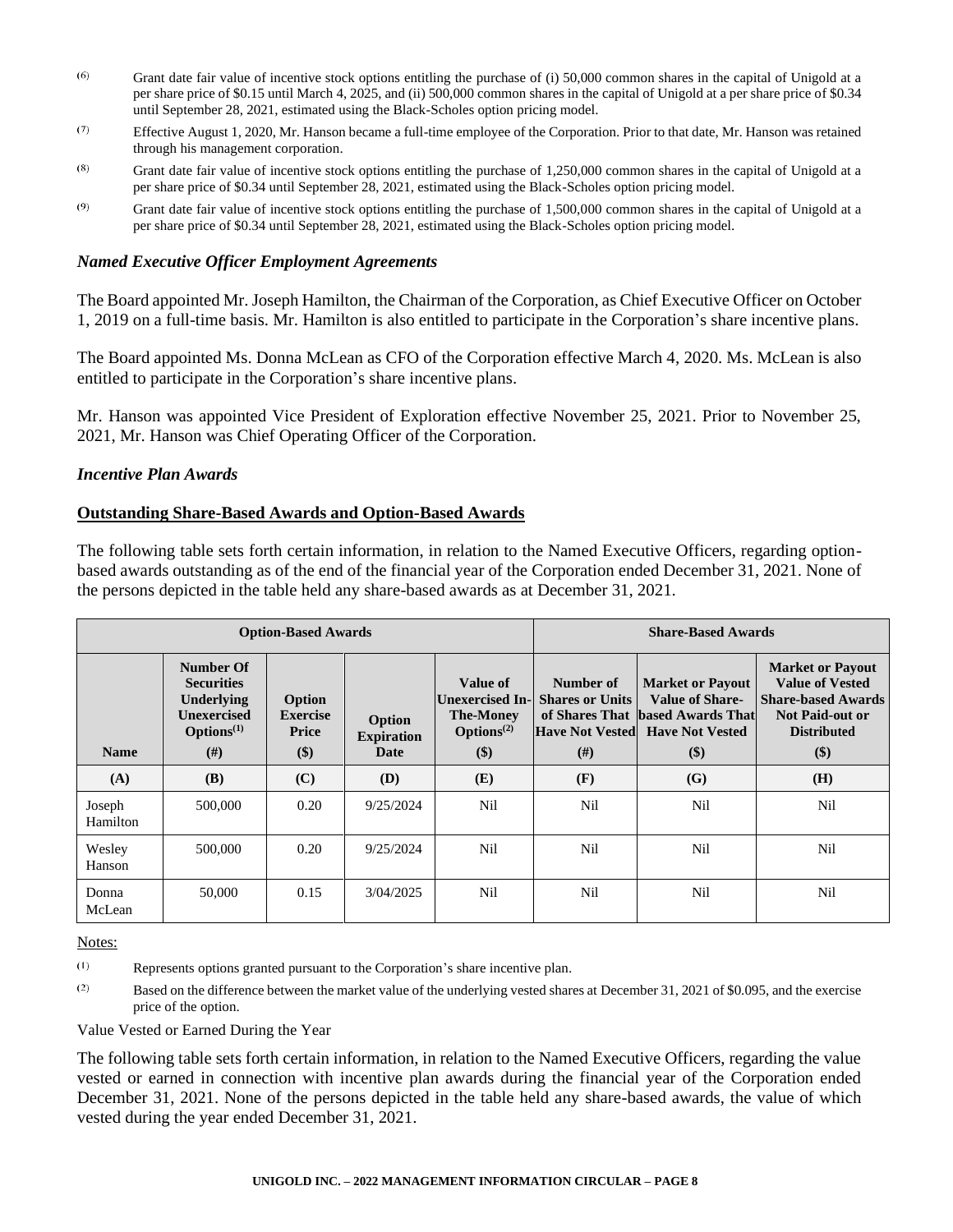| <b>Name</b>          | <b>Option-Based Awards – Value</b><br><b>Vested During The Year</b><br>$($ \$ $)($ <sup>1</sup> $)$ | <b>Non-Equity Incentive Plan</b><br><b>Compensation – Value Earned</b><br><b>Share-Based Awards – Value</b><br><b>During The Year</b><br><b>Vested During The Year</b><br>$(\$)$<br>$(\$)$ |     |
|----------------------|-----------------------------------------------------------------------------------------------------|--------------------------------------------------------------------------------------------------------------------------------------------------------------------------------------------|-----|
| (A)                  | (B)(C)                                                                                              | (D)                                                                                                                                                                                        |     |
| Joseph Hamilton      | Nil                                                                                                 | Nil                                                                                                                                                                                        | Nil |
| <b>Wesley Hanson</b> | Nil                                                                                                 | Nil                                                                                                                                                                                        | Nil |
| Donna McLean         | Nil                                                                                                 | Nil                                                                                                                                                                                        | Nil |

#### Note:

 $(1)$ For this purpose, the options are valued on the date of vesting. The "value vested" represents the aggregate dollar value that would have been realized if the options under the option-based award had been exercised on the vesting date. This is calculated by computing the dollar value that would have been realized by determining the difference between the market price of the underlying securities at exercise and the exercise price of the options under the option-based award on the vesting date.

## *Termination and Change of Control Benefit*

## Joseph Hamilton:

Pursuant to the executive agreement dated October 1, 2019, between Joseph Hamilton (the "**Executive**") and the Corporation, in the event that the contract is terminated without cause or in the event of a Change of Control (as defined below), the Corporation shall (a) pay to the Executive an amount equal to the salary that would have been payable to him had his employment with the Corporation continued for the Severance Period; and (b) maintain the Executive's benefits for the Severance period or, if that is not possible or if so requested by the Executive, pay to the Executive an amount equal to the value of the Executive's benefits for the Severance Period (which, in the case of insurance benefits, shall be the amount of the premiums that would have been payable by the Corporation to provide the insurance benefits).

Pursuant to the terms of the Executive's employment agreement a "Change of Control" means (i) any change in the direct or indirect ownership of, or control or direction over voting securities of the Corporation as a result of which a person, or a group of persons acting jointly or in concert (other than with the Executive) within the meaning of the *Securities Act* (Ontario), is in a position to exercise effective control over the Corporation, which for purposes of this Agreement shall include their owning, directly or indirectly in any manner whatsoever more than 50% of the issued and outstanding voting shares in the capital stock of the Corporation (calculated on a non-diluted basis) or any rights to immediately acquire such shares directly or indirectly in any manner whatsoever at such time of determination or within on (1) year thereof; or (ii) any change in the direct or indirect ownership of, or control or direction over, assets of the Corporation as a result of which a person, or group of persons acting jointly or in concert (other than with the Executive) within the meaning of the Securities Act (Ontario), acquires or is in a position to exercise effective control or direction over more than 50% of the assets (measured by fair market value) of the Corporation or in an effective position to elect a majority of the Board (iii) any change in the Board of the Corporation that results in a change or resignation of the majority (50% or more) of the Board members in any calendar year.

## Wesley Hanson

Pursuant to the executive agreement dated August 1, 2020, between Wesley Hanson (the "**Executive**") and the Corporation, in the event that the contract is terminated without cause or in the event of a Change of Control (as defined below), the Corporation shall (a) pay to the Executive an amount equal to the salary that would have been payable to him had his employment with the Corporation continued for the Severance Period; and (b) maintain the Executive's benefits for the Severance period or, if that is not possible or if so requested by the Executive, pay to the Executive an amount equal to the value of the Executive's benefits for the Severance Period (which, in the case of insurance benefits, shall be the amount of the premiums that would have been payable by the Corporation to provide the insurance benefits).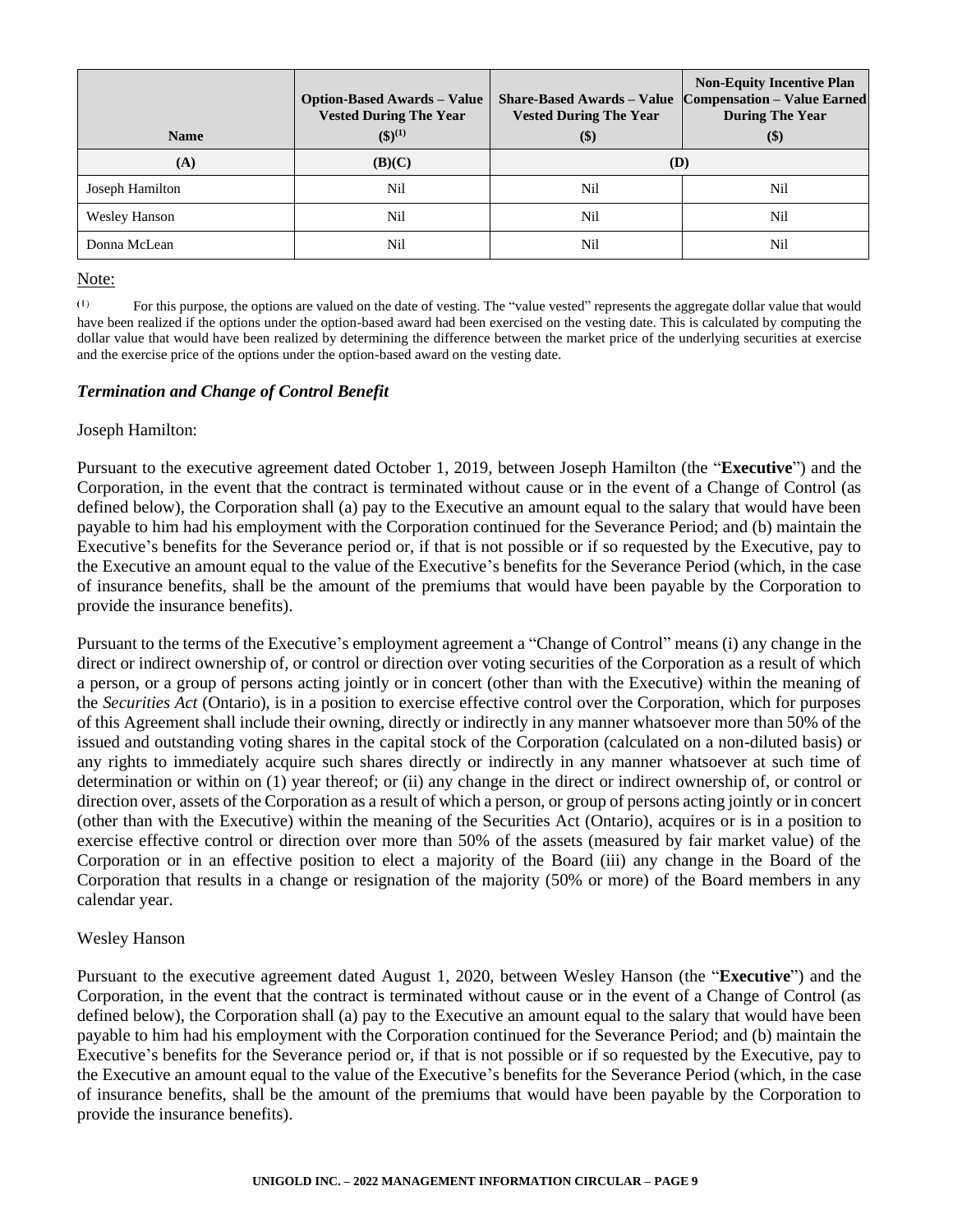Pursuant to the terms of the Executive's employment agreement a "Change of Control" means (i) any change in the direct or indirect ownership of, or control or direction over voting securities of the Corporation as a result of which a person, or a group of persons acting jointly or in concert (other than with the Executive) within the meaning of the *Securities Act* (Ontario), is in a position to exercise effective control over the Corporation, which for purposes of this Agreement shall include their owning, directly or indirectly in any manner whatsoever more than 50% of the issued and outstanding voting shares in the capital stock of the Corporation (calculated on a non-diluted basis) or any rights to immediately acquire such shares directly or indirectly in any manner whatsoever at such time of determination or within on (1) year thereof; or (ii) any change in the direct or indirect ownership of, or control or direction over, assets of the Corporation as a result of which a person, or group of persons acting jointly or in concert (other than with the Executive) within the meaning of the Securities Act (Ontario), acquires or is in a position to exercise effective control or direction over more than 50% of the assets (measured by fair market value) of the Corporation or in an effective position to elect a majority of the Board (iii) any change in the Board of the Corporation that results in a change or resignation of the majority (50% or more) of the Board members in any calendar year.

## **Director Compensation Table**

The following table sets out all amounts of compensation provided to each director of the Board (excluding any director who was also a Named Executive Officer) for the financial year ended December 31, 2021:

| Name <sup>(1)</sup>            | Fees Earned (\$) Awards (\$) Awards (\$) <sup>(2)</sup> | <b>Share-based</b> | Option-<br><b>based</b> | Non-equity<br><b>Incentive Plan</b><br>Compensation<br>\$) | <b>Pension Value</b><br>$($ \$ | <b>All Other</b><br>Compensation<br>\$) | <b>Total</b><br>Compensation<br>\$) |
|--------------------------------|---------------------------------------------------------|--------------------|-------------------------|------------------------------------------------------------|--------------------------------|-----------------------------------------|-------------------------------------|
| (A)                            | <b>(B)</b>                                              | (C)                | <b>(D)</b>              | (E)                                                        | (F)                            | (G)                                     | (H)                                 |
| Jose Acero                     | 20,000                                                  | Nil                | Nil                     | Nil                                                        | Nil                            | Nil                                     | 20,000                              |
| Jose Arata<br>Nominee Director | N/A                                                     | N/A                | N/A                     | N/A                                                        | N/A                            | N/A                                     | N/A                                 |
| Joseph Del Campo               | 40,000                                                  | Nil                | Nil                     | Nil                                                        | Nil                            | Nil                                     | 40,000                              |
| <b>Charles Page</b>            | 20,000                                                  | Nil                | Nil                     | Nil                                                        | Nil                            | Nil                                     | 20,000                              |
| Normand Tremblay               | 20,000                                                  | Nil                | Nil                     | Nil                                                        | Nil                            | Nil                                     | 20,000                              |
| <b>Steven Haggarty</b>         | 6,667                                                   | Nil                | $41.770^{(3)}$          | Nil                                                        | Nil                            | Nil                                     | 48,437                              |

Notes:

 $(1)$ Directors are paid \$5,000 per quarter. In addition, the Chairman of the Audit Committee receives an additional \$5,000 per quarter.

 $(2)$ This value is fair value assigned to the options on the grant date, using a Black-Scholes valuation model.

 $(3)$ Mr. Haggarty received 200,000 stock option when he joined the Board in June 2021.

## *Director Incentive Plan Awards*

## **Outstanding Share-Based Awards and Option-Based Awards**

The following table sets forth certain information, in relation to the directors (excluding directors who were also a Named Executive Officer), regarding share-based and option-based awards outstanding as of the end of the financial year of the Corporation ended December 31, 2021.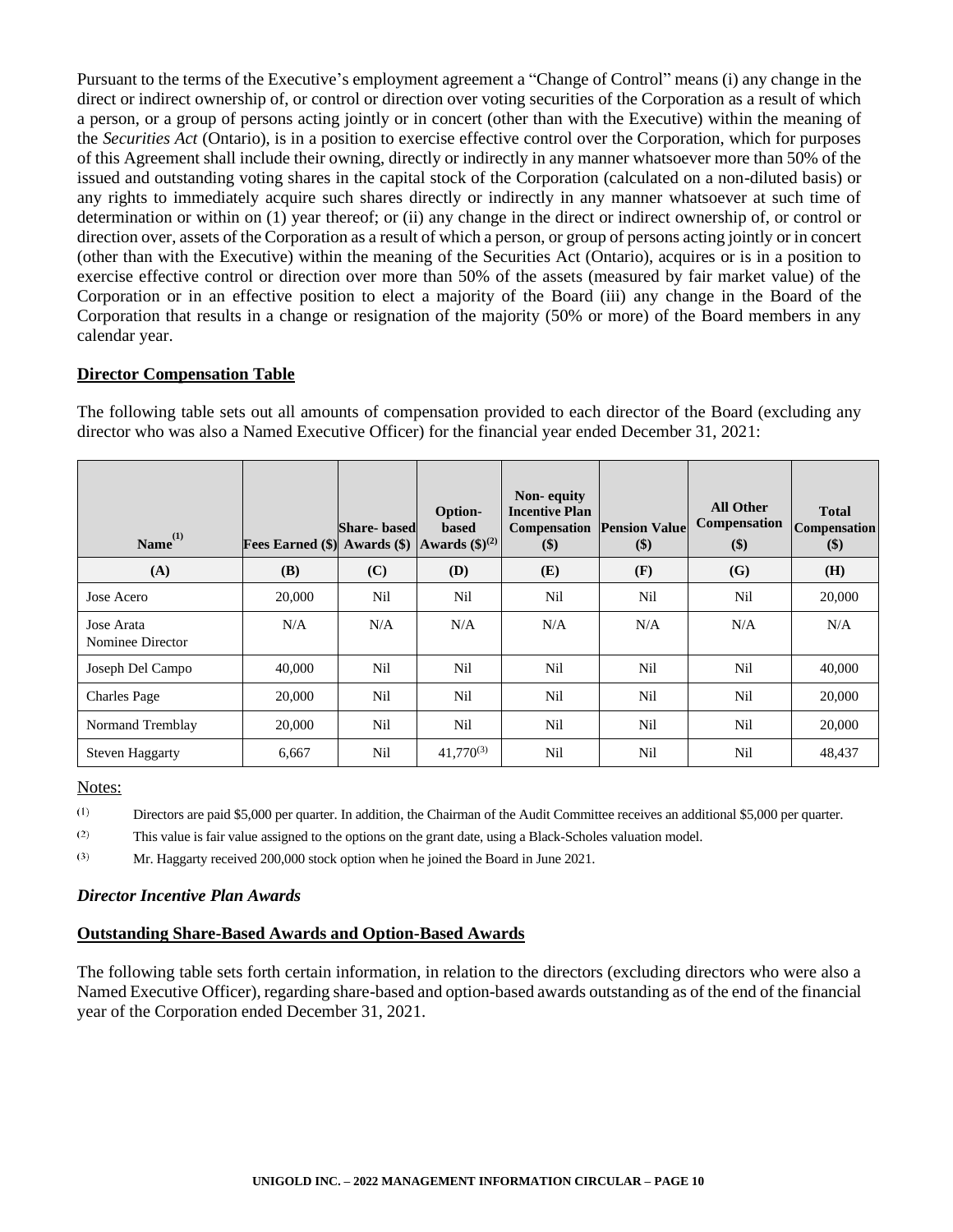| <b>Option-Based Awards</b>        |                                                                                                   |                                           |                                  |                                                                         | <b>Share-Based Awards</b>                                                                                            |                                                                                                                  |                                                                                                                                             |
|-----------------------------------|---------------------------------------------------------------------------------------------------|-------------------------------------------|----------------------------------|-------------------------------------------------------------------------|----------------------------------------------------------------------------------------------------------------------|------------------------------------------------------------------------------------------------------------------|---------------------------------------------------------------------------------------------------------------------------------------------|
| <b>Name</b>                       | <b>Number Of</b><br><b>Securities</b><br>Underlying<br><b>Unexercised</b><br>$Options(1)$<br>(# ) | Option<br><b>Exercise</b><br>Price<br>\$) | Option<br><b>Expiration Date</b> | Value of<br><b>Unexercised In-</b><br><b>The-Money</b><br>Option<br>\$) | Number of<br><b>Shares</b> or<br><b>Units of</b><br><b>Shares That</b><br><b>Have Not</b><br><b>Vested</b><br>$(\#)$ | Market or<br><b>Payout Value of</b><br><b>Share-based</b><br><b>Awards That</b><br><b>Have Not Vested</b><br>\$) | Market or<br><b>Payout Value of</b><br><b>Vested Share-</b><br><b>based Awards</b><br><b>Not Paid-out or</b><br><b>Distributed</b><br>$($)$ |
| (A)                               | <b>(B)</b>                                                                                        | (C)                                       | (D)                              | (E)                                                                     | (F)                                                                                                                  | (G)                                                                                                              | <b>(H)</b>                                                                                                                                  |
| Jose Acero                        | 250,000                                                                                           | 0.34                                      | 9/28/2022                        | Nil                                                                     | <b>Nil</b>                                                                                                           | Nil                                                                                                              | Nil                                                                                                                                         |
| Jose Arata<br>Nominee<br>Director | N/A                                                                                               | N/A                                       | N/A                              | N/A                                                                     | N/A                                                                                                                  | N/A                                                                                                              | N/A                                                                                                                                         |
| Joseph Del                        | 250,000                                                                                           | 0.34                                      | 9/28/2022                        | Nil                                                                     | Nil                                                                                                                  | Nil                                                                                                              | Nil                                                                                                                                         |
| Campo                             | 400,000                                                                                           | 0.20                                      | 9/25/2024                        | Nil                                                                     | Nil                                                                                                                  | Nil                                                                                                              | Nil                                                                                                                                         |
| <b>Charles Page</b>               | 250,000                                                                                           | 0.34                                      | 9/28/2022                        | N <sub>i</sub>                                                          | <b>Nil</b>                                                                                                           | Nil                                                                                                              | Nil                                                                                                                                         |
|                                   | 200,000                                                                                           | 0.20                                      | 9/25/2024                        | Nil                                                                     | Nil                                                                                                                  | Nil                                                                                                              | Nil                                                                                                                                         |
| Normand                           | 250,000                                                                                           | 0.34                                      | 9/28/2022                        | Nil                                                                     | Nil                                                                                                                  | Nil                                                                                                              | Nil                                                                                                                                         |
| Tremblay                          | 150,000                                                                                           | 0.20                                      | 9/25/2024                        | Nil                                                                     | Nil                                                                                                                  | Nil                                                                                                              | Nil                                                                                                                                         |
| Steven<br>Haggarty                | 200,000                                                                                           | 0.22                                      | 6/01/2026                        | Nil                                                                     | Nil                                                                                                                  | Nil                                                                                                              | Nil                                                                                                                                         |

#### Notes:

 $(1)$ Based on the difference between the market value of the underlying shares at December 31, 2021 of \$0.095 and the exercise price of the option.

# **Value Vested or Earned During the Year**

The following table sets forth certain information, in relation to the directors of the Corporation (excluding any director who was also a Named Executive Officer), regarding the value vested or earned in connection with incentive plan awards during the financial year of the Corporation ended December 31, 2021:

|                              | <b>Option-Based Awards – Value</b><br><b>Vested During The Year</b> | <b>Share-Based Awards – Value</b><br><b>Vested During The Year</b> | <b>Non-Equity Incentive Plan</b><br><b>Compensation - Value Earned</b><br><b>During The Year</b> |
|------------------------------|---------------------------------------------------------------------|--------------------------------------------------------------------|--------------------------------------------------------------------------------------------------|
| <b>Name</b>                  | $(\$)^{(1)}$                                                        | \$)                                                                | $(\$)$                                                                                           |
| (A)                          | <b>(B)</b>                                                          | (C)                                                                | <b>(D)</b>                                                                                       |
| Jose Acero                   | Nil                                                                 | Nil                                                                | Nil                                                                                              |
| Jose Arata, Nominee Director | N/A                                                                 | N/A                                                                | N/A                                                                                              |
| Joseph Del Campo             | Nil                                                                 | Nil                                                                | Nil                                                                                              |
| <b>Charles Page</b>          | Nil                                                                 | Nil                                                                | Nil                                                                                              |
| Normand Tremblay             | Nil                                                                 | Nil                                                                | Nil                                                                                              |
| <b>Steven Haggarty</b>       | Nil                                                                 | Nil                                                                | Nil                                                                                              |

Notes:

 $(1)$ For this purpose, the options are valued on the date of vesting. The "value vested" represents the aggregate dollar value that would have been realized if the options under the option-based award had been exercised on the vesting date. This is calculated by computing the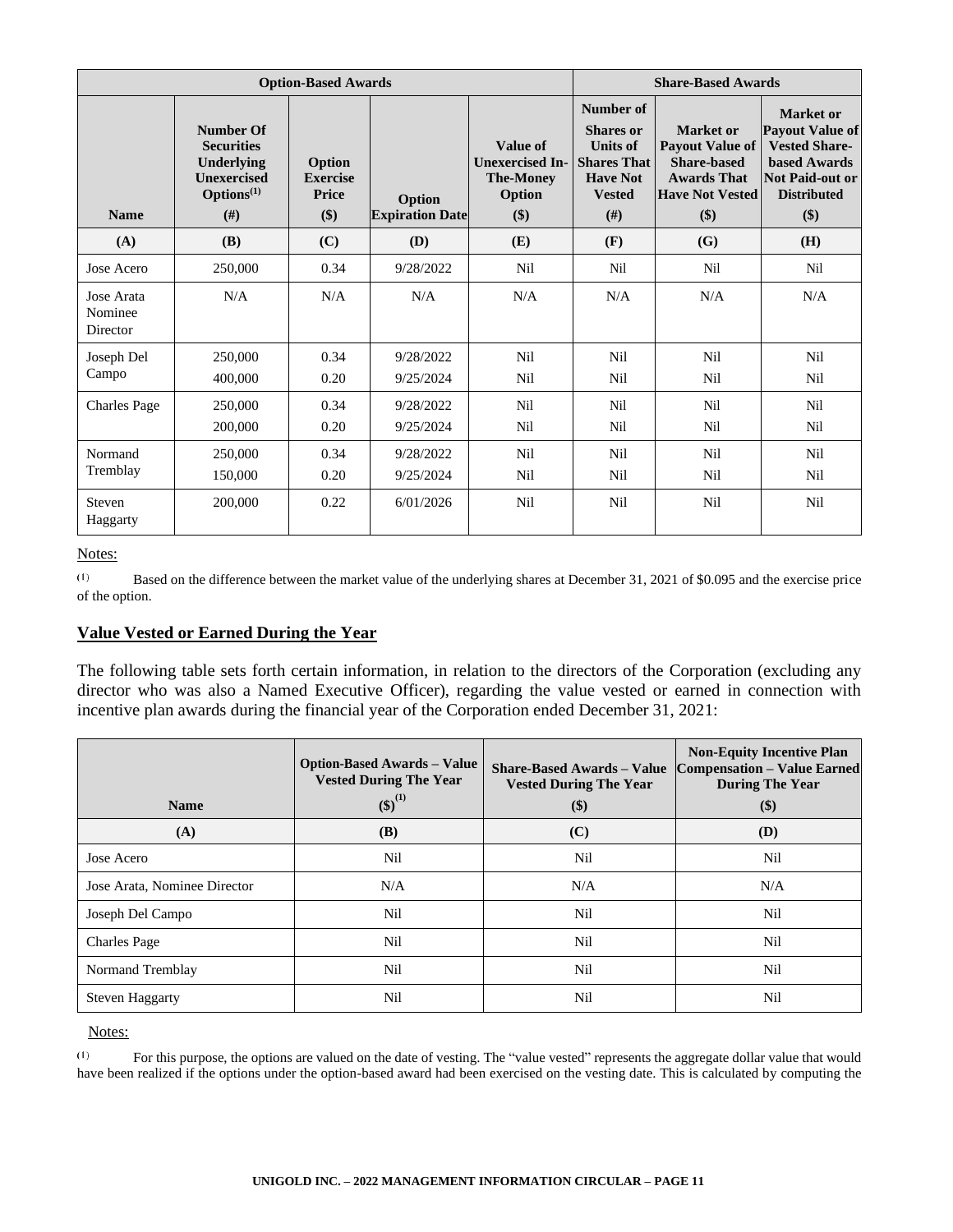dollar value that would have been realized by determining the difference between the market price of the underlying securities at exercise and the exercise price of the options under the option-based award on the vesting date.

The Company's share price on the Canadian Securities Exchange closed at \$0.095 per common share on December 31, 2021.

#### *Equity Compensation Plan Information*

The following table sets forth, as of December 31, 2021, information concerning securities authorized for issue under equity compensation plans of the Corporation.

| <b>Plan Category</b>                                                                                     | Number of Securities to be<br><b>Issued Upon Exercise of</b><br><b>Outstanding Options</b> | <b>Weighted Average</b><br><b>Exercise Price of</b><br><b>Outstanding Options</b> | <b>Number of Securities</b><br><b>Remaining Available for</b><br><b>Future Issuance Under Equity</b><br><b>Compensation Plans</b> |
|----------------------------------------------------------------------------------------------------------|--------------------------------------------------------------------------------------------|-----------------------------------------------------------------------------------|-----------------------------------------------------------------------------------------------------------------------------------|
| Equity compensation plans previously approved<br>by security holders - Share Incentive Plan              | 6.046.000                                                                                  | 0.21                                                                              | 11,345,264                                                                                                                        |
| Equity compensation plans previously not<br>approved by security holders – Restricted Share<br>Unit Plan | Nil                                                                                        | N/A                                                                               | 8,695,500                                                                                                                         |
| Equity compensation plans previously not<br>approved by security holders – Deferred Share<br>Unit Plan   | Nil                                                                                        | N/A                                                                               | 8,695,500                                                                                                                         |
| <b>Total</b>                                                                                             |                                                                                            |                                                                                   | 28,736,264                                                                                                                        |

For descriptions of the share incentive plan and restricted share unit plans of the Corporation, please see the discussion under the heading *"Business of the Meeting – Annual Approval of Share Incentive Plan, Approval of the Restricted Share Unit Plan", and "Approval of the Deferred Share Unit Plan"* in this Management Information Circular.

# **BUSINESS OF THE MEETING**

# **1. RECEIPT OF AUDITED FINANCIAL STATEMENTS**

The Company's audited financial statements for the fiscal year ended December 31, 2021, and the report of the auditors thereon, have been filed on [www.sedar.com](http://www.sedar.com/) and have been sent to registered and beneficial Shareholders who have requested copies thereof using the request form accompanying this Circular and will be submitted to the meeting of shareholders. Receipt at the Meeting of the auditors' report and the Company's financial statements for this fiscal period will not constitute approval or disapproval of any matters referred to therein, and no action is required to be taken by Shareholders thereon.

## **2. ELECTION OF DIRECTORS**

At the Meeting, shareholders of the Corporation will be asked to elect seven directors for the ensuing year. The persons named in the form of proxy accompanying this Management Information Circular intend to vote for the election of the nominees whose names are set forth below, unless the shareholder of the Corporation who has given such proxy has directed that the Common Shares represented by such proxy be withheld from voting in respect of the election of directors of the Corporation. Management of the Corporation does not contemplate that any of the nominees will be unable to serve as a director of the Corporation for the ensuing year, however, if that should occur for any reason prior to the Meeting or any adjournment thereof, the persons named in the form of proxy accompanying this Management Information Circular have the right to vote for the election of the remaining nominees and may vote for the election of a substitute nominee in their discretion. Each director elected will hold office until the close of business on the day of the first annual meeting of the shareholders of the Corporation following his election unless his office is earlier vacated in accordance with the by-laws of theCorporation.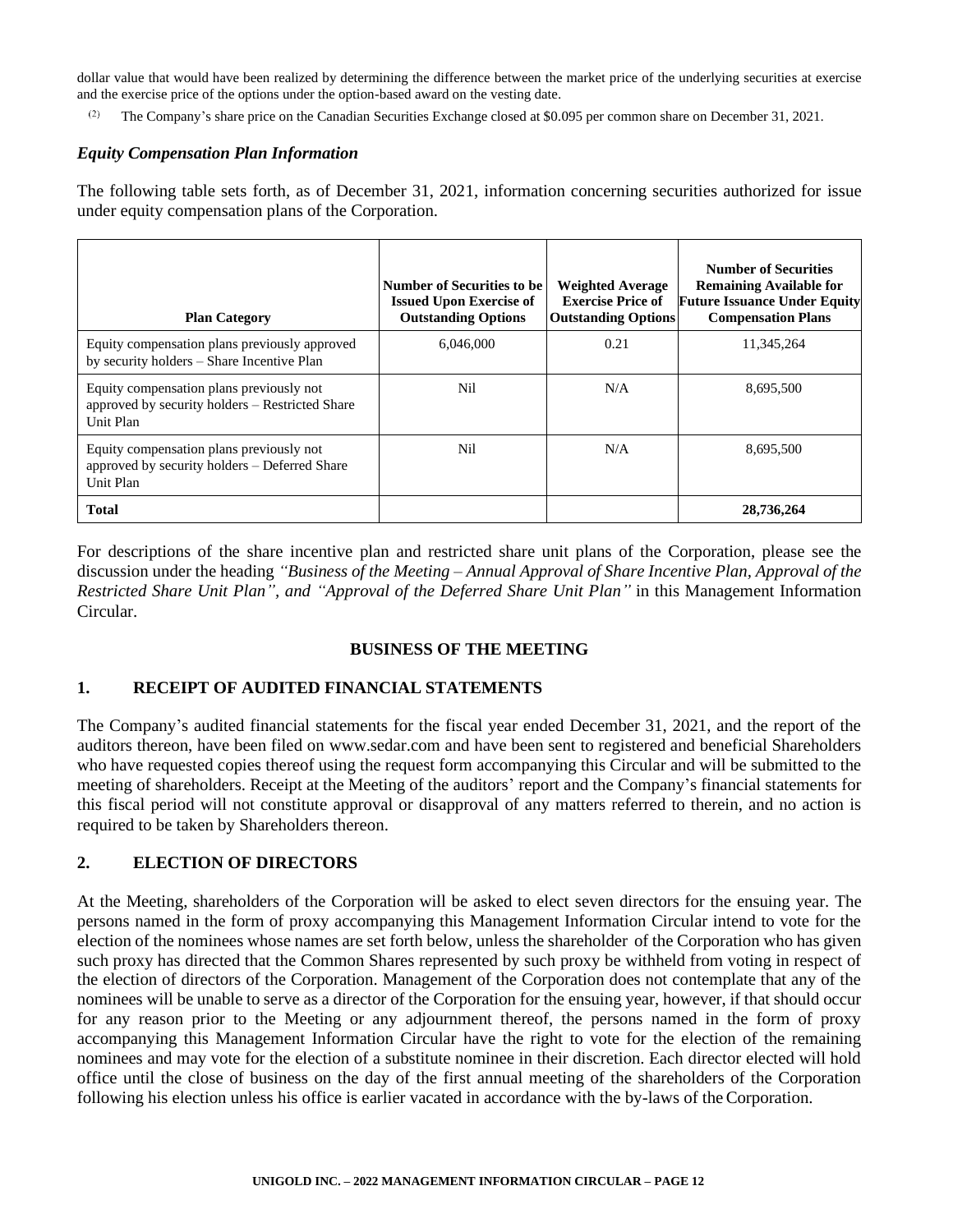The following table sets forth certain information regarding the nominees, their position with the Corporation, their principal occupation or employment during the last five years, the dates upon which the nominees became directors of the Corporation and the approximate number of Common Shares beneficially owned, or controlled or directed, directly or indirectly by them as of April 14, 2022:

| Name, Position and Municipality of<br><b>Residence</b>                                              | <b>Principal Occupation during the Past Five Years</b>                                                                                                                                                                                                                                                                                                                                              | <b>Date Became</b><br><b>Director</b> | <b>Voting</b><br><b>Securities</b><br>Owned or<br>Controlled <sup>(1)</sup> |
|-----------------------------------------------------------------------------------------------------|-----------------------------------------------------------------------------------------------------------------------------------------------------------------------------------------------------------------------------------------------------------------------------------------------------------------------------------------------------------------------------------------------------|---------------------------------------|-----------------------------------------------------------------------------|
| Jose Acero <sup><math>(5)</math></sup><br>Director<br>Santo Domingo, Dominican Republic             | President of Metales Antillanos S.A. (a metals<br>trading company).                                                                                                                                                                                                                                                                                                                                 | May 7, 2003                           | 366,700                                                                     |
| Jose Arata<br>Nominee Director<br>Toronto, Ontario, Canada                                          | Geologist and Founder partner, Executive<br>Chairman and CEO of New Stratus Energy Inc., a<br>Canadian listed company investing and operating<br>upstream projects in the oil sector, focused in oil<br>production fields in Colombia, Peru and Ecuador.                                                                                                                                            | Nominee Director                      | Nil                                                                         |
| Joseph Del Campo CPA, $CMA^{(2)(3)(4)}$<br>Director<br>Woodbridge, Ontario, Canada                  | From February 1, 2015 to October 1, 2019, interim<br>President and CEO of the Corporation. From<br>January 1, 2012 to September 30, 2015, interim<br>CFO of Viper Gold Ltd. From June 1, 2005 to<br>December 31, 2011, CFO of First Nickel Inc.                                                                                                                                                     | January 8, 2003                       | 171,500                                                                     |
| Joseph Hamilton, P. Geo., CFA <sup>(5)</sup><br>Chairman & CEO<br>McArthurs Mills, Ontario, Canada  | From October 1, 2019 to present, CEO of the<br>Corporation. From October 14, 2010 to October 1,<br>2019, Chairman of the Corporation. From January<br>2011 to December 31, 2016, President and CEO of<br>Malbex Resources Inc. From June 2012 to May 29,<br>2018. President of Pickax International<br>Corporation, a private company providing services<br>to the mining industry since July 2005. | January 21, 2010                      | 1,600,000                                                                   |
| Charles E. Page P. Geo $\overline{^{(2)(3)(4)(5)}}$<br>Lead Director<br>Burlington, Ontario, Canada | From July 2015 to May 2019, Chairman of<br>Wesdome Gold Mines Ltd. From 2019 to present,<br>retired consulting geologist.                                                                                                                                                                                                                                                                           | January 21, 2010                      | 687,050                                                                     |
| Normand Tremblay <sup>(2)(3)(4)</sup><br>Director<br>Blainville, Quebec, Canada                     | From September 22, 2017, Self- employed. From<br>September 1995 to September 22, 2017, CEO of<br>United Bottles and Packaging Inc.                                                                                                                                                                                                                                                                  | January 3, 2018                       | 7,640,129                                                                   |
| Steven Haggarty P.Eng.<br>Director<br>Burlington, Ontario, Canada                                   | Mr. Steve Haggarty, P.Eng., is the CEO and<br>Managing Director of Haggarty Technical Services<br>Corp., providing project definition, optimization<br>and risk management services to the mining<br>industry.                                                                                                                                                                                      | June 1, 2021                          | Nil                                                                         |

Notes:

 $\left( 1\right)$ The information as to the number of voting securities beneficially owned, or controlled or directed, directly or indirectly, has been furnished by the respective nominee.

 $\left( 2\right)$ Member of the Audit Committee

- $(3)$ Member of the Corporate Governance and Nominating Committee.
- $(4)$ Member of the Compensation Committee.
- $(5)$ Member of the Corporate Social Responsibility Committee.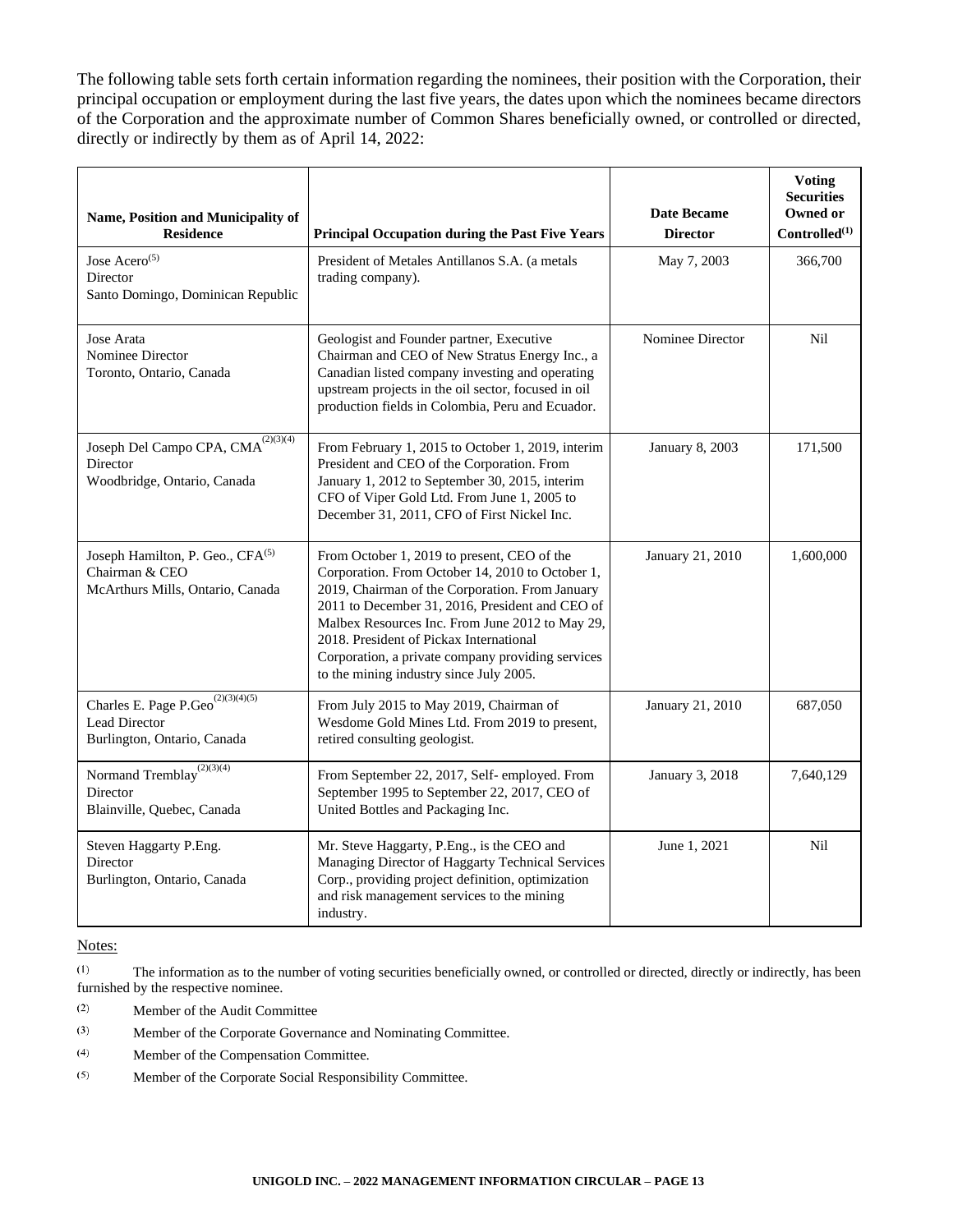Except as noted below, none of the nominees for election as a director of the Corporation are, as at the date hereof and except as noted below, or have been, within the ten years prior to the date hereof, a director, chief executive officer or chief financial officer of any company that:

- (a) was the subject of a cease trade order or similar order or an order that denied the relevant company access to any exemption under securities legislation for a period of more than 30 consecutive days and that was issued while that person was acting in the capacity as director, chief executive officer or chief financial officer; or
- (b) was subject to a cease trade or similar order or an order that denied the relevant company access to any exemption under securities legislation for a period of more than 30 consecutive days that was issued after the nominee ceased to be a director, chief executive officer or chief financial officer and which resulted from an event that occurred while that person was acting in such capacity.

Mr. Del Campo is a Director of Centurion Minerals Limited, which was subject to a cease trading order ("**CTO**") issued by the British Columbia Securities Commission on December 5, 2017 for failure to file its audited annual financial statements. The CTO was revoked on May 5, 2018.

None of the nominees for election as a director of the Corporation:

- $(a)$ is at the date hereof, or has been within 10 years before the date of this Management Information Circular, a director or executive officer of any corporation that while that person was acting in that capacity, or within a year of that person ceasing to act in that capacity, became bankrupt, made a proposal under any legislation relating to bankruptcy or insolvency or was subject to or instituted any proceedings, arrangement or compromise with creditors or had a receiver, receiver manager or trustee appointed to hold its assets, or
- $(b)$ has, within 10 years before the date of this Management Information Circular, become bankrupt, made a proposal under any legislation relating to bankruptcy or insolvency, or become subject to or instituted any proceedings, arrangement or compromise with creditors, or had a receiver, receiver manager or trustee appointed to hold the assets of the proposed director.

None of the nominees for election as a director of the Corporation has been subject to (a) any penalties or sanctions imposed by a court relating to securities legislation or by a securities regulatory authority or has entered into a settlement agreement with a securities regulatory authority, or (b) any other penalties or sanctions imposed by a court or regulatory body that would likely be considered important to a reasonable security holder in deciding whether to vote for a proposed director.

# *Indebtedness of Directors and Executive Officers*

There was no indebtedness of any director or officer of the Corporation or of any proposed nominee for election as director of the Corporation to or guaranteed or supported by the Corporation or any of its subsidiaries either pursuant to an employee stock purchase program of the Corporation or otherwise during the financial year of the Corporation ended December 31, 2021.

## **Committees of Directors**

The audit committee (the "**Audit Committee**") of the Board in 2021 consisted of three directors, being Messrs. Del Campo, Page and Tremblay. By virtue of being a "venture issuer", as defined in National Instrument 52-110 – *Audit Committees* ("**NI 52-110**"), the Corporation is exempt from the requirement that all members of the audit committee be financially literate. Messrs. Page and Tremblay are independent of the Corporation.

• Mr. Del Campo received his CPA, CMA designation in 1977 and was the Chief Financial Officer ("CFO") of First Nickel Inc., a Canadian mining, exploration and development company until December 2011. Mr. Del Campo spent over 19 years working within the Falconbridge Limited group of companies at progressive financial positions. Mr. Del Campo has been a Director and Vice President,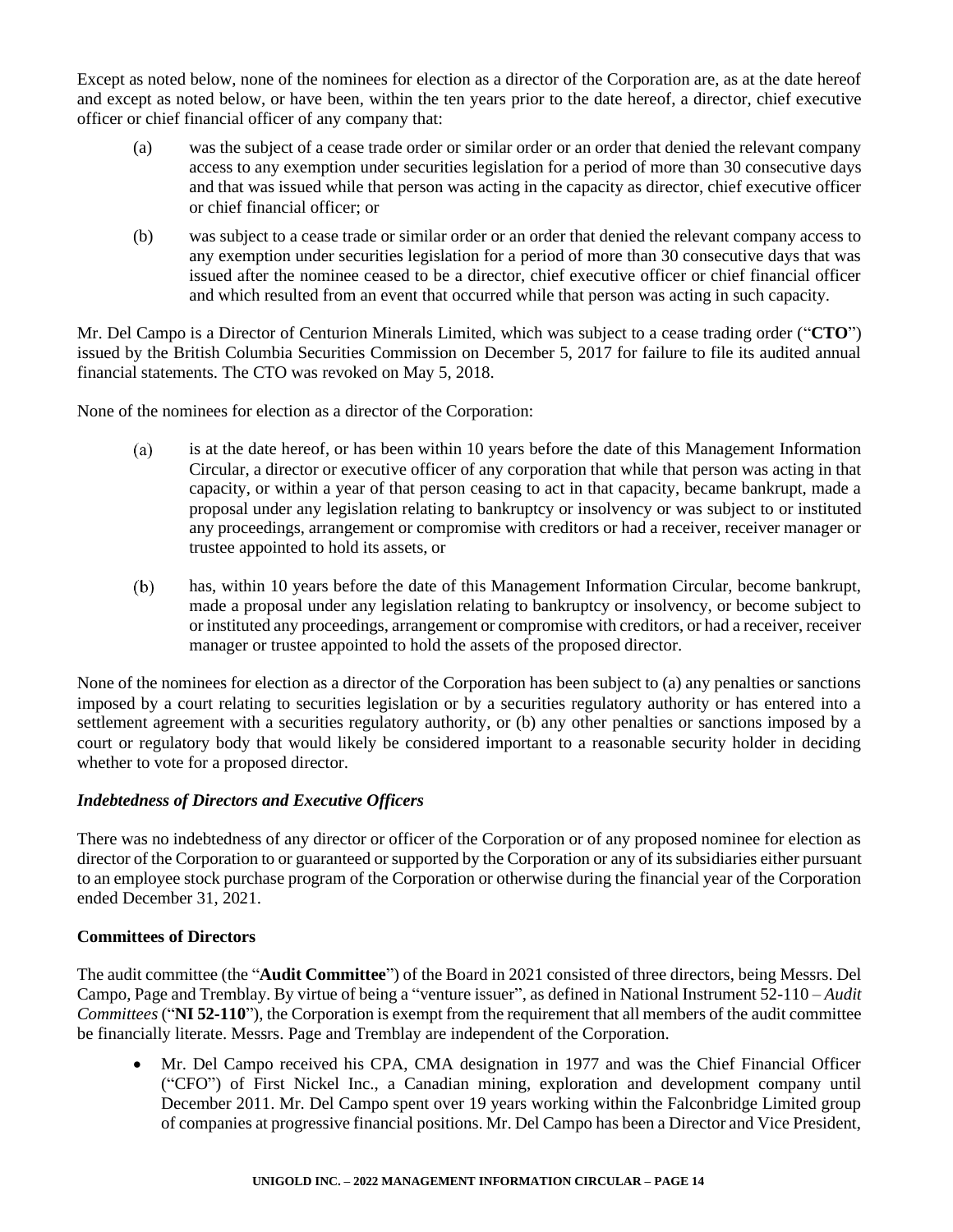Finance and CFO of a number of junior exploration companies listed on the TSX and TSX Venture Exchange. Mr. Del Campo is financially literate and considered not independent. Mr. Del Campo served as Interim President and Chief Executive Officer ("CEO") of the Corporation from February 1, 2015 to September 30, 2019. Mr. Del Campo has served as Chairman of the Audit Committee since October 1, 2019.

- Mr. Page is a Professional Geologist and has acted as senior officer, director and CEO for several publicly traded junior resources companies, including as President and CEO of Queenston Mining Inc. until its acquisition in 2012. Over the past 40 years, Mr. Page has developed, organized and implemented major exploration projects in several mining camps in Canada and in the Republic of Cuba. He is familiar with all aspects of exploration from grass-roots projects to feasibility studies, production and mine closure. Mr. Page is financially literate and independent and is a member of the audit committee of other public companies. Mr. Page graduated from Brock University in 1975 with a B.Sc. in Geology. In 1983, Mr. Page graduated from the University of Waterloo with a M.Sc. in Earth **Sciences**
- Mr. Tremblay is the former CEO of United Bottles & Packaging of Laval, Quebec. Mr. Tremblay is independent and financially literate.

The mandate of the Audit Committee is to:

- review and recommend approval by the Board of annual and interim financial statements;
- review and recommend approval by the Board of annual and interim MD&A disclosure;
- review all public disclosure by the Corporation which contains financial information;
- recommend the appointment and the compensation of the external auditor of the Corporation;
- assess whether the internal controls are appropriate for the Corporation; and
- pre-approve all non-audit engagements of the external auditor of the Corporation.

Individual members of the Audit Committee have direct communication channels with the external auditor of the Corporation to the extent considered appropriate. The text of the mandate of the Audit Committee is set out in Schedule "A" attached to this Management Information Circular.

The Board has not appointed an executive committee or technical committee of the Board.

The Board has a Corporate Social Responsibility Committee. The purpose of the Corporate Social Responsibility Committee is to review the policies and conduct of Unigold, with respect to Unigold's Environmental and Social Action Plan, and major issues of civil society concern. The Corporate Social Responsibility Committee also carries out certain oversight functions on behalf of the Board. The current members of the Corporate Social Responsibility Committee include Joseph Hamilton, Charles Page and Jose Acero. In addition to each member's general business experience, the education and experience of each member that is relevant to the performance of his responsibilities in determining the suitability of the Corporation's corporate social responsibility policies and practices is discussed under the heading "*Business of the Meeting – Election of Directors – Committees of Directors"*. Mr. Wesley Hanson, P.Geo, Vice President of Exploration supervises all work associated with the Company's exploration programs in the Dominican Republic. Mr. Hanson regularly provides input to the Corporate Social Responsibility Committee.

The Board has also formed a Corporate Governance and Nominating Committee and a Compensation Committee, each of which is discussed under the heading "*Corporate Governance Disclosure*"*.*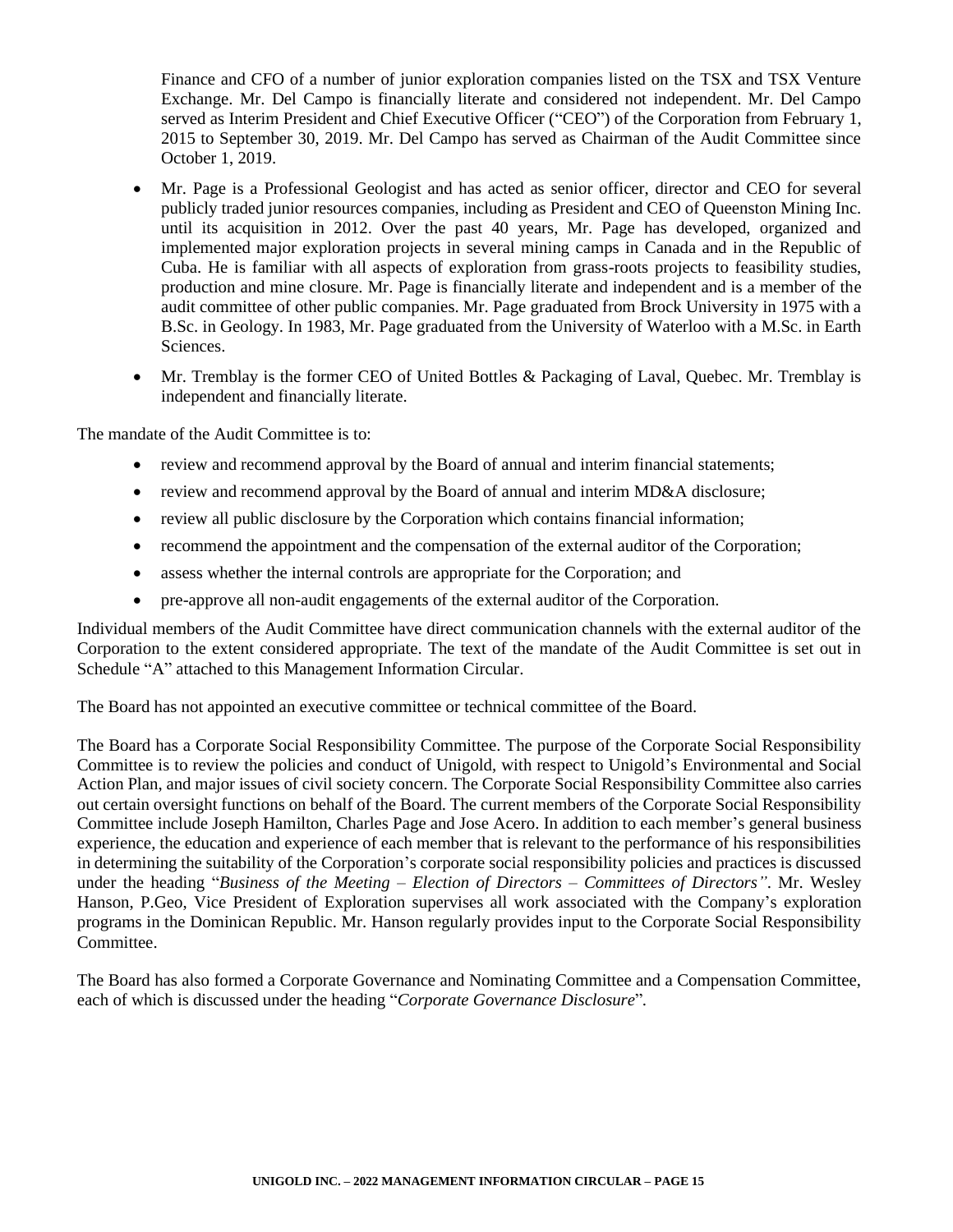# **Corporate Governance Disclosure**

## *Directors*

Mr. Joseph Hamilton is the only director of the Corporation who is also a member of management. Messrs. Acero, Page, Tremblay and Haggarty are independent directors of the Corporation for the purpose of National Instrument 58-101 – *Corporate Governance Practices*.

| <b>Name of Director</b> | <b>Other Reporting Issuers</b>                          |
|-------------------------|---------------------------------------------------------|
| <b>Charles Page</b>     | Osisko Gold Royalties Ltd.                              |
|                         | Osisko Development Corp                                 |
| Joseph Del Campo        | Centurion Minerals Ltd.                                 |
|                         | PJX Resources Inc.                                      |
|                         | Terreno Resources Inc.                                  |
| Jose Arata              | New Stratus Energy Inc. (formerly Red Rock Energy Inc.) |

The following directors of the Corporation are also directors of the following other reporting issuers:

#### *Orientation and Continuing Education*

The Corporation does not provide a formal orientation or education program for members of the Corporation's Board, as it believes that such programs are not appropriate for a junior mineral exploration and development company with tight geographical focus and a highly experienced Board, the members of which have been selected for their specific expertise. The CEO of the Corporation is responsible for providing an orientation and education program for new directors of the Corporation. When a new director is added, he or she will be given the opportunity to become familiar with the Corporation by meeting with the other directors and with the officers and representatives of the Corporation. As each director has a different skill set and professional background, orientation and training activities will be tailored to the particular needs and experience of each director.

## *Ethical Business Conduct*

The Board of the Corporation has adopted a written Code of Conduct for its directors, officers and employees.

The Code of Conduct establishes a number of guidelines covering (but not limited to) the following areas: personal conflicts of interest, public disclosure, proprietary and confidential information, protection and proper use of corporation assets, accepting or giving gifts, fair dealing with suppliers, employees and competitors, and compliance with laws, rules and regulations.

In addition, the Board's charter requires that its directors observe two standards of conduct: a fiduciary standard which requires directors to act honestly, in good faith and with a view to the best interests of the Corporation, and a performance related standard which requires directors to exercise the care, diligence and skill that a reasonably prudent person would exercise in comparable circumstances.

In order to ensure that the directors exercise independent judgment in considering transactions and agreements and to facilitate the Board's exercise of independent supervision over management, the Board requires that all directors declare any conflicts of interest with issues or situations as they arise. This would include transactions/agreements in which a director/officer has a material interest. The Chief Executive Officer of the Corporation or the Board as a whole, as appropriate, from time to time, provide officers, directors and other representatives of the Corporation guidance in properly recognizing and resolving any legal or ethical issues that they may encounter while conducting the business of the Corporation. The Board and the Audit Committee meet at least annually without management present. The Special Committee of the Board (if constituted) and the Audit Committee may retain external advisors if deemed necessary.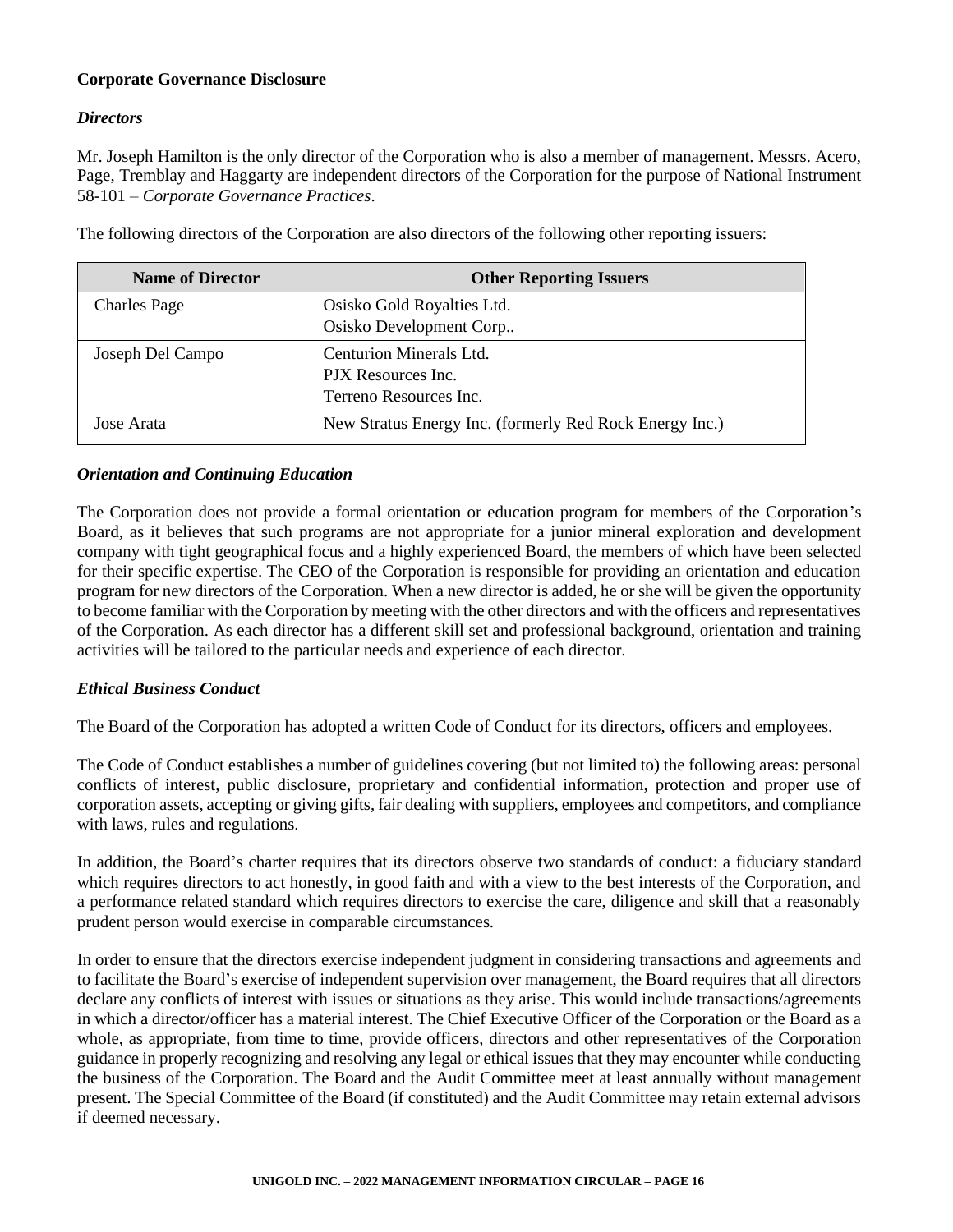## *Corporate Governance Guidelines and Nomination of Directors*

The Board has formed a Corporate Governance and Nominating Committee, currently comprised of Messrs. Del Campo, Page and Tremblay, which is responsible for: developing, reviewing and planning the Corporation approach to corporate governance issues, including developing a set of corporate governance principles and guidelines specifically applicable to the Corporation; identifying and recommending to the Board potential new nominees to the Board; monitoring management's succession plan for the CEO and other senior management; and overseeing enforcement of and compliance with the Corporation's Code of Conduct.

Having regard to the appropriate number of directors of the Corporation and the necessary competencies and skills of the directors as a whole and of each director individually, the Corporate Governance and Nominating Committee seeks out new nominees with a track record in general business management, special expertise in area of strategic interest to the Corporation and the ability to devote the time required.

In addition to each member's general business experience, the education and experience of each member that is relevant to the performance of his responsibilities in determining the suitability of the Corporation's corporate governance and nomination policies and practices is discussed under the heading "*Business of the Meeting – Election of Directors – Committees of Directors*".

#### *Compensation Committee*

In June 2012, the Corporation formed a compensation committee (the "**Compensation Committee**") which committee, as of the date hereof, is comprised of Messrs. Del Campo, Page and Tremblay. Messrs. Page and Tremblay are considered independent directors of the Corporation.

In addition to each member's general business experience, the education and experience of each member that is relevant to the performance of his responsibilities in determining the suitability of the Corporation's compensation policies and practices is discussed under the heading "*Business of the Meeting – Election of Directors – Committees of Directors*".

## *Compensation*

The Compensation Committee is responsible for, among other things, determining the compensation to be paid to the Chief Executive Officer and directors of the Corporation, and for reviewing the Chief Executive Officer's recommendations respecting the compensation of consultants to the Corporation to ensure such compensation reflects the responsibilities and risks associated with each position. The Compensation Committee, when determining the compensation of members of management, will consider, among other things: (i) providing fair and competitive compensation compared to the remuneration paid by other reporting issuers similarly placed within the same business as the Corporation; (ii) balancing the interests of management and the shareholders of the Corporation; and (iii) rewarding performance with respect to operations in general. The Compensation Committee has not retained outside consultants or advisors to determine compensation for officers and directors for the most recently completed financial year.

In addition, the Compensation Committee is responsible for, among other things: (i) reviewing corporate goals and objectives relevant to the compensation of management and evaluating the performance of management in light of those corporate goals and objectives; (ii) reviewing the compensation of other consultants to, and the non-executive directors, of the Corporation; (iii) reviewing the Corporation's compensation policy, stock option plan and benefits policy; and (iv) any executive compensation disclosure prior to the Corporation publicly disclosing such information. When reviewing the compensation of consultants to the Corporation, the Compensation Committee will consider the following objectives: (i) to engage individuals critical to the growth and success of the Corporation; (ii) to reward performance of individuals by recognizing their contributions to the Corporation's growth and achievements; and (iii) to compensate individuals based on their performance and, to the extent applicable, on similar compensation for companies at a comparable state of development.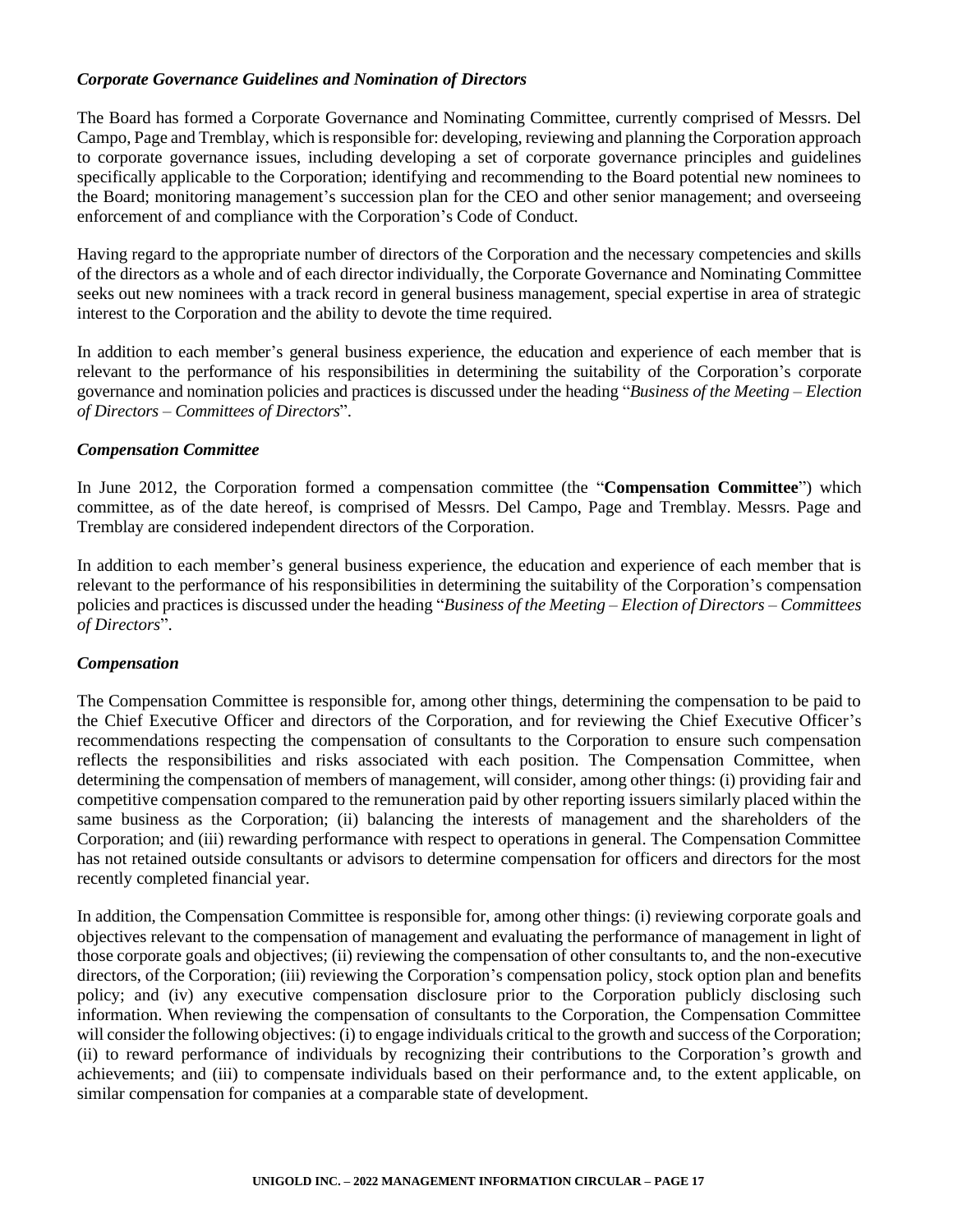## *Directors' Compensation*

The Corporation's director compensation program includes five components:

- an annual retainer of \$20,000 plus an additional retainer of \$20,000 for chairman of the Audit Committee;
- stock options;
- restricted share units;
- deferred share units; and
- travel and expense reimbursement.

The Compensation Committee periodically reviews the adequacy and form of compensation of the directors to ensure the compensation appropriately reflects the responsibilities and risks involved in being an effective director and, based on such review, reports and makes recommendations to the Board.

#### *Assessments*

The Compensation Committee conducts an evaluation on an annual basis to assess the level of effectiveness of each director. In addition, the Compensation Committee will consider the mix of skills and experience that directors bring to the Corporation to assess, on an ongoing basis, whether the directors of the Corporation have the necessary skills to perform their oversight function effectively.

#### $3.$ **APPOINTMENT OF AUDITOR**

The auditor of the Corporation is McGovern Hurley, LLP, Chartered Professional Accountants. McGovern Hurley, LLP has been the auditor of the Corporation since March 5, 2002. Unless authority to do so is withheld, the persons named in the form of proxy accompanying this Management Information Circular intend to vote for the appointment of McGovern Hurley, LLP, Chartered Professional Accountants, as the auditor of the Corporation until the close of the next annual meeting of the shareholders of the Corporation or until their successor is appointed and to authorize the directors of the Corporation to fix the remuneration and the terms of engagement of the auditor of the Corporation.

## **External Auditor Disclosure**

## *Audit Committee Oversight*

At no time since the commencement of the most recently completed financial year of the Corporation was a recommendation of the Audit Committee to nominate or compensate an external auditor not adopted by the directors of the Corporation.

#### *Reliance on Certain Exemptions*

At no time since the commencement of the most recently completed financial year of the Corporation has the Corporation relied on the exemption in section 2.4 (De Minimis Non-Audit Services) of NI 52-110, any of the exemptions in subsections 6.1.1(4) (Circumstances Affecting the Business or Operations of the Venture Issuer), 6.1.1(5) (Events Outside Control of Member), 6.1.1(6) (Death, Incapacity or Resignation of NI-52-110, or an exemption from the application of NI 52-110, in whole or in part, granted under Part 8 of NI 52-110.

## *External Auditor Service Fees (By Category)*

The aggregate fees billed by the external auditor of the Corporation in each of the last two financial years of the Corporation are as follows: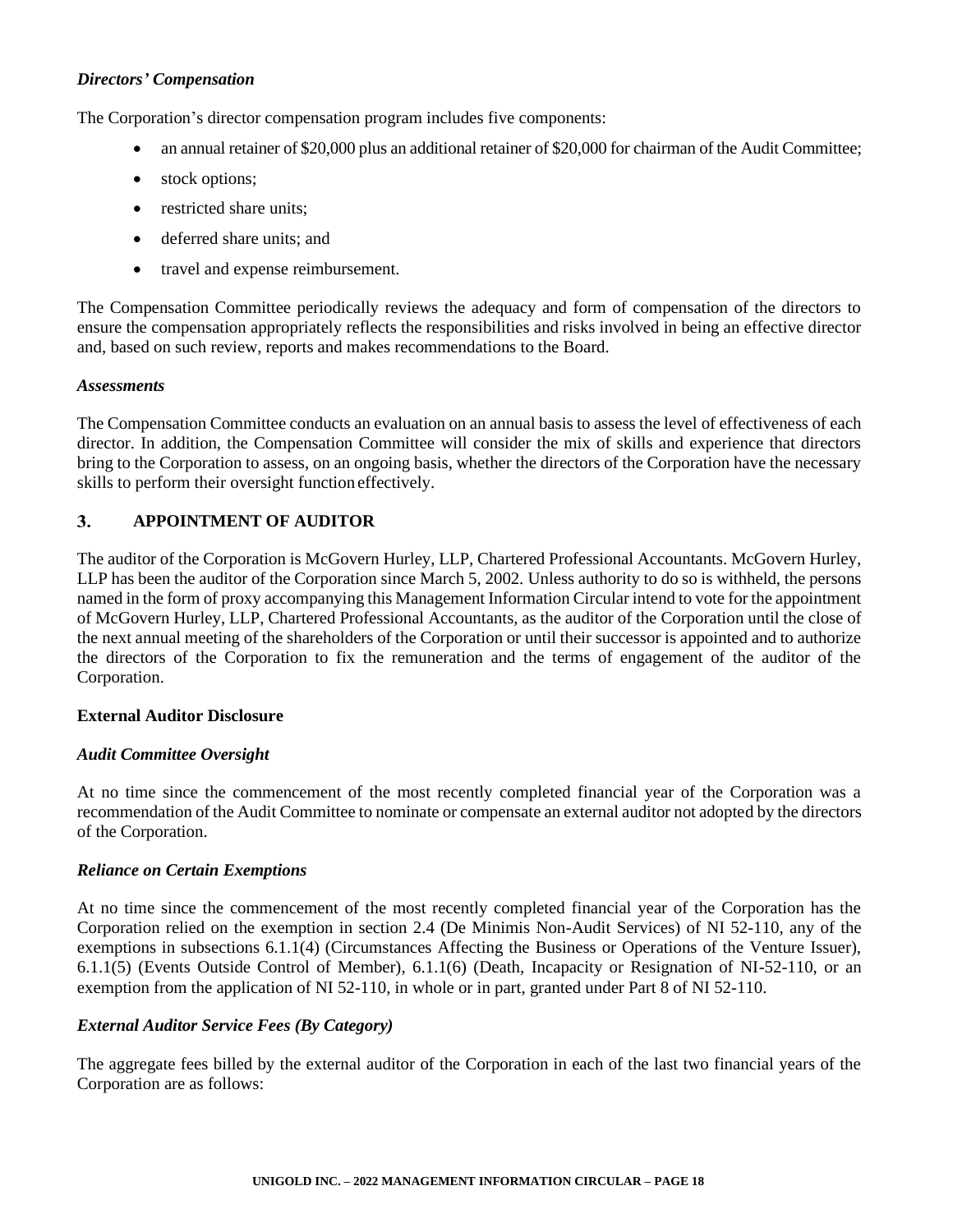| <b>Financial Year</b><br><b>Ending</b> | <b>Audit Fees</b> | <b>Audit Related Fees</b> | Tax $Fees^{(1)}$ | <b>All Other Fees</b> |
|----------------------------------------|-------------------|---------------------------|------------------|-----------------------|
| 2021                                   | \$40,000          | Nil                       | \$4,200          | Nil                   |
| 2020                                   | \$35,000          | Nil                       | \$4,200          | Nil                   |

Note:

 $(1)$ Tax Fees relate to preparation of tax returns.

# *Pre-Approval Policies and Procedures*

The Audit Committee has not adopted specified policies or procedures for the engagement of the Corporation's external auditor to perform non-audit services.

## *Exemption*

The Corporation is not required to comply with Part 3 (Composition of the Audit Committee) and Part 5 (Reporting Obligations) of NI 52-110 by virtue of the exemption contained in section 6.1 thereof.

# **4. APPROVAL OF SHARE INCENTIVE PLAN**

The Corporation currently has a share incentive plan (the "**Plan**") which was established by the Corporation for the benefit of the employees, directors and officers of the Corporation or any of its subsidiaries and any other person or company engaged to provide ongoing management or consulting services for the Corporation or any entity controlled by the Corporation. The Plan allows for future grants of options to purchase Common Shares and provides for flexibility in the share compensation arrangements which may be extended by the Corporation in the future. A description of the Plan is set forth below, including a summary of the share option plan which comprises part of the Plan.

The Plan shall be administered in accordance with the rules and policies of the TSX Venture Exchange in respect of employee stock option plans by the Committee for so long as the Common Shares are listed on the TSX Venture Exchange, and should the Common Shares become listed on the Toronto Stock Exchange, it shall be administered in accordance with the rules and policies of the Toronto Stock Exchange*.*

(a) Share Option Plan

The share option plan provides for the grant of non-transferable options for the purchase of Common Shares to eligible participants. Subject to the requirements of the Plan, the directors of the Corporation have the authority to select those eligible participants, to whom options will be granted, the number of Common Shares subject to options which may be granted and the price at which Common Shares may be purchased. The exercise price of options granted cannot be less than the closing price of the Common Shares on the stock exchange on which the Common Shares are listed on the last trading day immediately preceding the date of grant of the option. Each option, unless sooner terminated pursuant to the provisions of the share option plan, will expire on a date to be determined by the directors of the Corporation at the time the option is granted, which date cannot currently be later than five years from the date the option was granted. The total number of Common Shares reserved for issue pursuant to the share option plan will be determined from time to time by the directors of the Corporation (or a committee thereof) but, in any case, cannot exceed ten per cent of the number of Common Shares then outstanding (pursuant to the share option plan and any other security based compensation arrangements of the Corporation, other than the Deferred Share Unit Plan and Restricted Share Unit Plan). In addition, the aggregate number of Common Shares at any time available for issue under the share option plan (and any other security based compensation arrangements of the Corporation) to any one person cannot exceed five per cent of the number of Common Shares then outstanding, the aggregate number of Common Shares at any time available for issue under the share option plan (and any other security based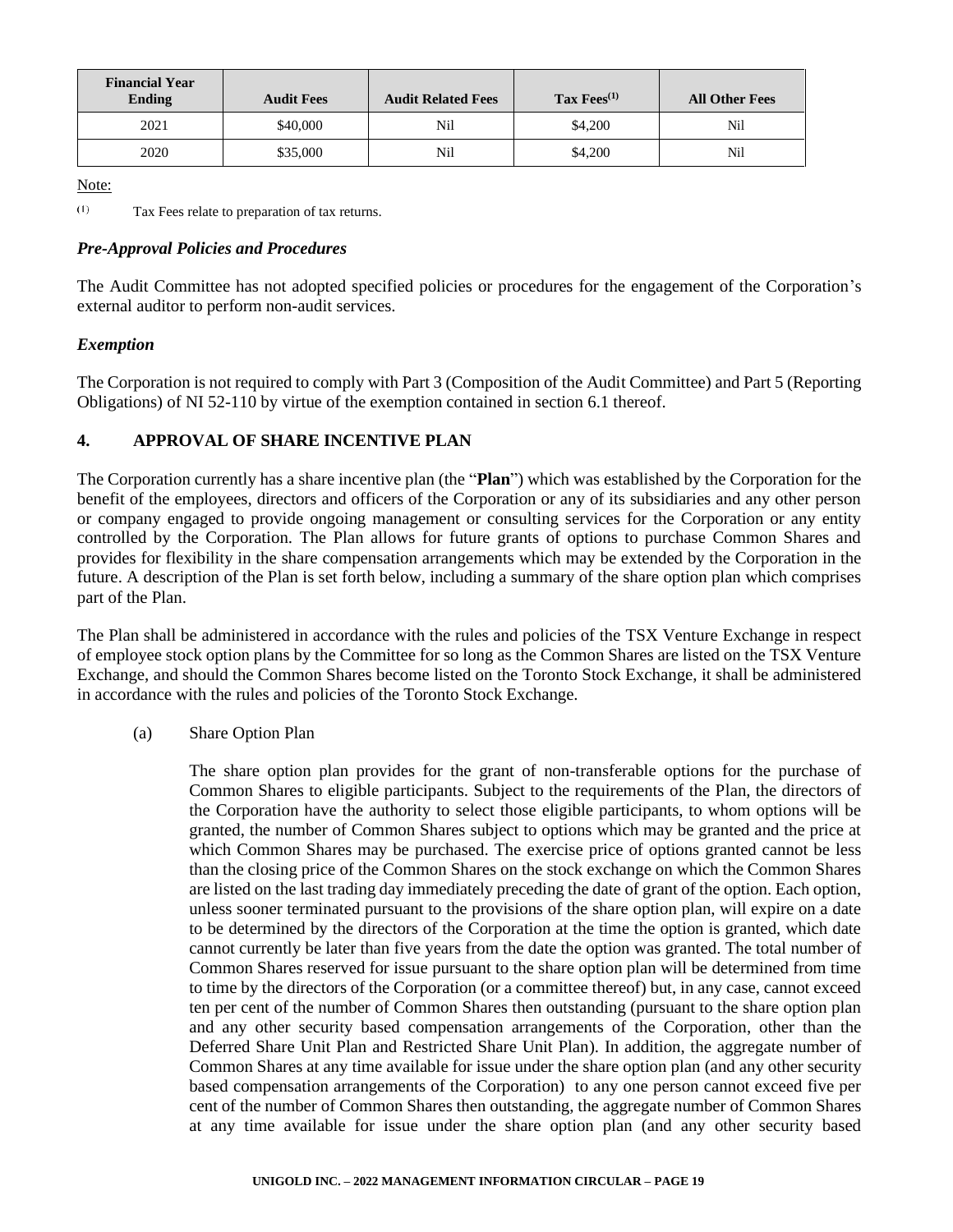compensation arrangements of the Corporation) to any one person who is an Insider (within the meaning ascribed to such term in the Company Manual of the TSX-V) cannot exceed ten per cent of the number of Common Shares outstanding at any time, the aggregate number of Common Shares at any time available for issue under the share option plan (and any other security based compensation arrangements of the Corporation) pursuant to Options (or awards issued under any other security based compensation arrangements of the Corporation) granted in any one year period to any one person who is an Insider (within the meaning ascribed to such term in the Company Manual of the TSX-V) cannot exceed ten per cent of the number of Common Shares then outstanding and the aggregate number of Common Shares at any time available for issue under the share option plan (and any other security based compensation arrangements of the Corporation) to any one consultant of the Corporation, or, in respect of Common Shares at any time available for issue under the share option plan, to all employees of the Corporation performing investor relations activities for the Corporation on an aggregate basis, in each case cannot exceed two per cent of the number of Common Shares then outstanding.

Options to purchase an aggregate of 10,600,000 Shares have been granted to December 31, 2020 pursuant to the share option plan. During the year ended December 31, 2021, the Company granted 2,250,000 options, 6,804,000 were exercised, expired or were cancelled, leaving options to purchase an aggregate of 6,046,000 Common Shares outstanding. No grants were awarded in 2022 up until the date of this information circular.

If a take-over bid (within the meaning of the *Securities Act* (Ontario)) is made for the Common Shares, then the directors of the Corporation may permit all options outstanding which have limits on their exercise to become immediately exercisable immediately prior to the effective time of the take-over bid in order to permit Common Shares issuable under such options to be tendered to such bid.

The Plan also consists of a share purchase plan and a share bonus plan, which are described below.

(b) Share Purchase Plan

Subject to the requirements of the share purchase plan, the directors of the Corporation have the authority under the Plan to select those employees and members of management of the Corporation and designated affiliates who may participate in the share purchase plan. The Corporation will match the participant's contribution, which cannot exceed ten per cent of the participant's basic annual remuneration, on a quarterly basis and each participant is then issued Common Shares having a value equal to the aggregate amount contributed to the share purchase plan by the participant and the Corporation. The purchase price per share is the weighted average price of the Common Shares on a stock exchange for the calendar quarter in respect of which the Common Shares are issued. A maximum of 850,000 Common Shares may be issued pursuant to the share purchase plan (the provisions of the Plan with respect to the share purchase plan shall become effective only if the Common Shares become listed on the Toronto Stock Exchange and shall be subject to the approval of the Toronto Stock Exchange at such time). To date, no Common Shares have been issued pursuant to the share purchase plan.

(c) Share Bonus Plan

The share bonus plan permits Common Shares to be issued as a discretionary bonus to employees and management of the Corporation and designated affiliates. A maximum of 200,000 Common Shares may be issued pursuant to the share bonus plan (the provisions of the Plan with respect to the share bonus plan shall become effective only if the Common Shares become listed on the Toronto Stock Exchange and shall be subject to the approval of the Toronto Stock Exchange at such time). To date, no Common Shares have been issued pursuant to the share bonus plan.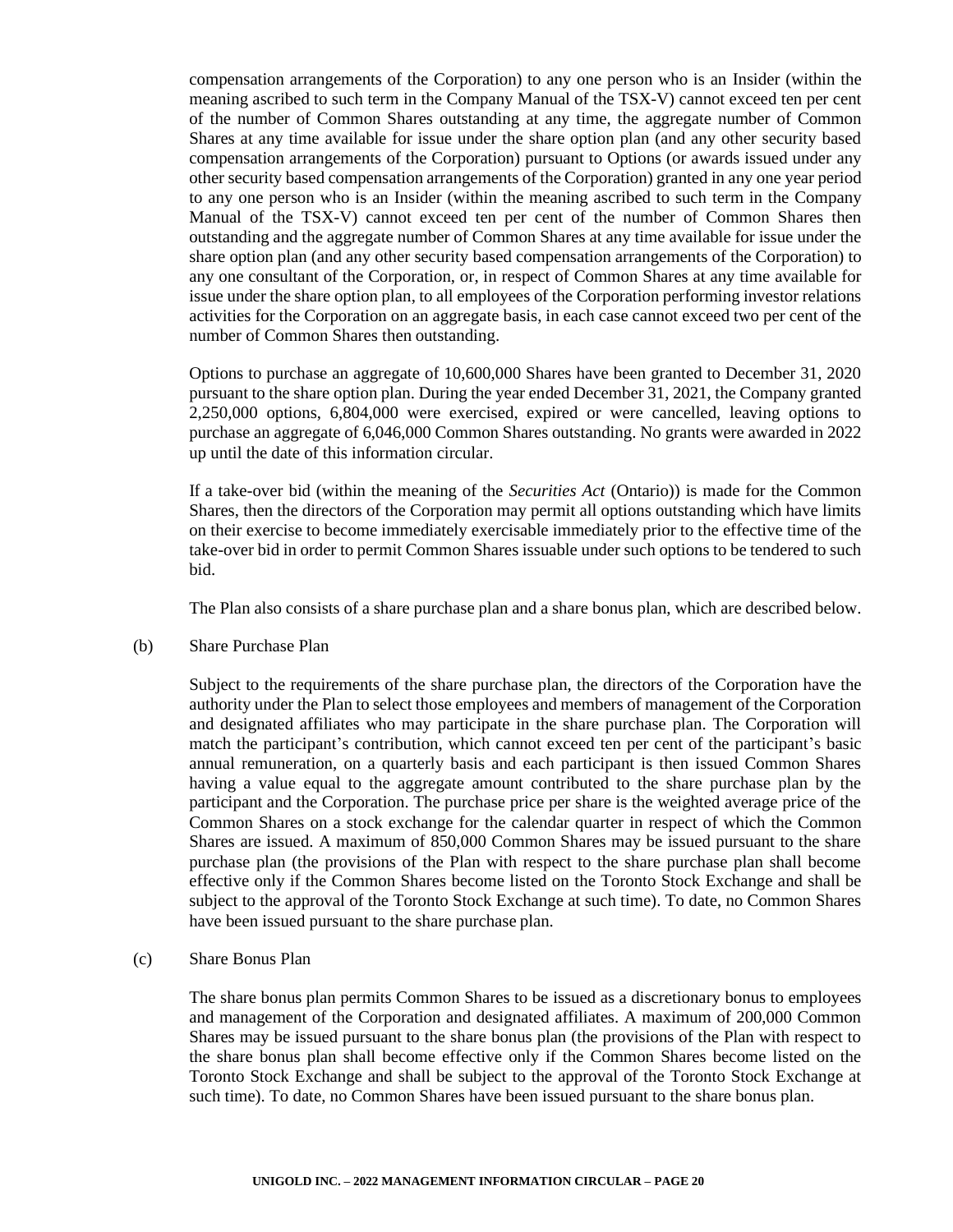The Board recently made non-material amendments to the Plan, pursuant to section 7.02 of the Plan, to ensure ongoing compliance with the policies of the TSX Venture Exchange, certain provisions of the *Income Tax Act* (Canada)(the "**Tax Act**") and certain administrative positions of the Canada Revenue Agency ("**CRA**"). Specifically, the Plan was updated to clarify the effect of the termination or resignation of a director, officer, employee or Other Participant (as defined in the Plan), clarify the treatment of the Share Purchase Plan as an "employee savings or thrift plan" (as defined by the CRA in certain administrative policies) and ensure certain Participants (as defined in the Plan) and the Corporation receive certain available deductions under the Tax Act in certain circumstances.

At the Meeting, Shareholders of the Corporation will be asked to consider, and if deemed advisable, to pass, with or without variation, a resolution (the "**Plan Resolution**") confirming and approving the Plan. The full text of the Plan Resolution is set out in Appendix "A" to Schedule "B" attached hereto. The full text of the Plan is set out in Schedule "B" attached hereto.

In order to be passed, the Plan Resolution requires the approval of a majority of the votes cast thereon by Shareholders of the Corporation present in person or represented by proxy at the Meeting. The Board unanimously recommends that Shareholders vote in favour of the Plan Resolution. Unless otherwise directed, the persons named in the enclosed form of proxy intend to vote FOR the Plan Resolution.

# **5. APPROVAL OF THE RESTRICTED SHARE UNIT PLAN**

The Board has determined that it is advisable to adopt a restricted share unit plan (the "**RSU Plan**"), a copy of which is attached as Schedule "C" to this Circular, which it believes is in the best interests of the Corporation and Shareholders. The RSU Plan will supplement the Corporation's existing Plan. Restricted share units ("**RSUs**") granted under the RSU Plan will be governed by the terms of the RSU Plan.

An RSU is an award in the nature of a bonus for services rendered and that upon settlement, entitles the recipient to receive cash, Common Shares or a combination of both, in the discretion of the Corporation. The Board may establish conditions and vesting provisions, including performance criteria, as set out in a participant's Restricted Share Unit Grant Letter (as defined in the RSU Plan), which may not be identical for all RSUs. The following is a description of the key terms of the RSU Plan, which is qualified in its entirety by reference to the full text of the RSU Plan.

## *Summary of the RSU Plan*

## Purpose, Administration and Eligible Participants

The purpose of the RSU Plan is to add incentive and to provide consideration for effective services of full and parttime employees, full and part-time officers and directors of the Corporation, and persons performing special technical or other services to the Corporation and one of its subsidiaries. The terms and conditions of RSUs awarded pursuant to the RSU Plan, from time to time, are determined by the Board at the time of the award, subject to the defined parameters of the RSU Plan.

The individuals eligible under the RSU Plan are bona fide officers, directors, employees, management company employees and consultants of the Corporation or one of its subsidiaries (each a "Participant"). RSUs granted under the RSU Plan are not in lieu of salary or any other compensation for services. In the event of the continuance of the Corporation, the RSU Plan will bind the Corporation's successor. The RSU Plan will be administered by the Board.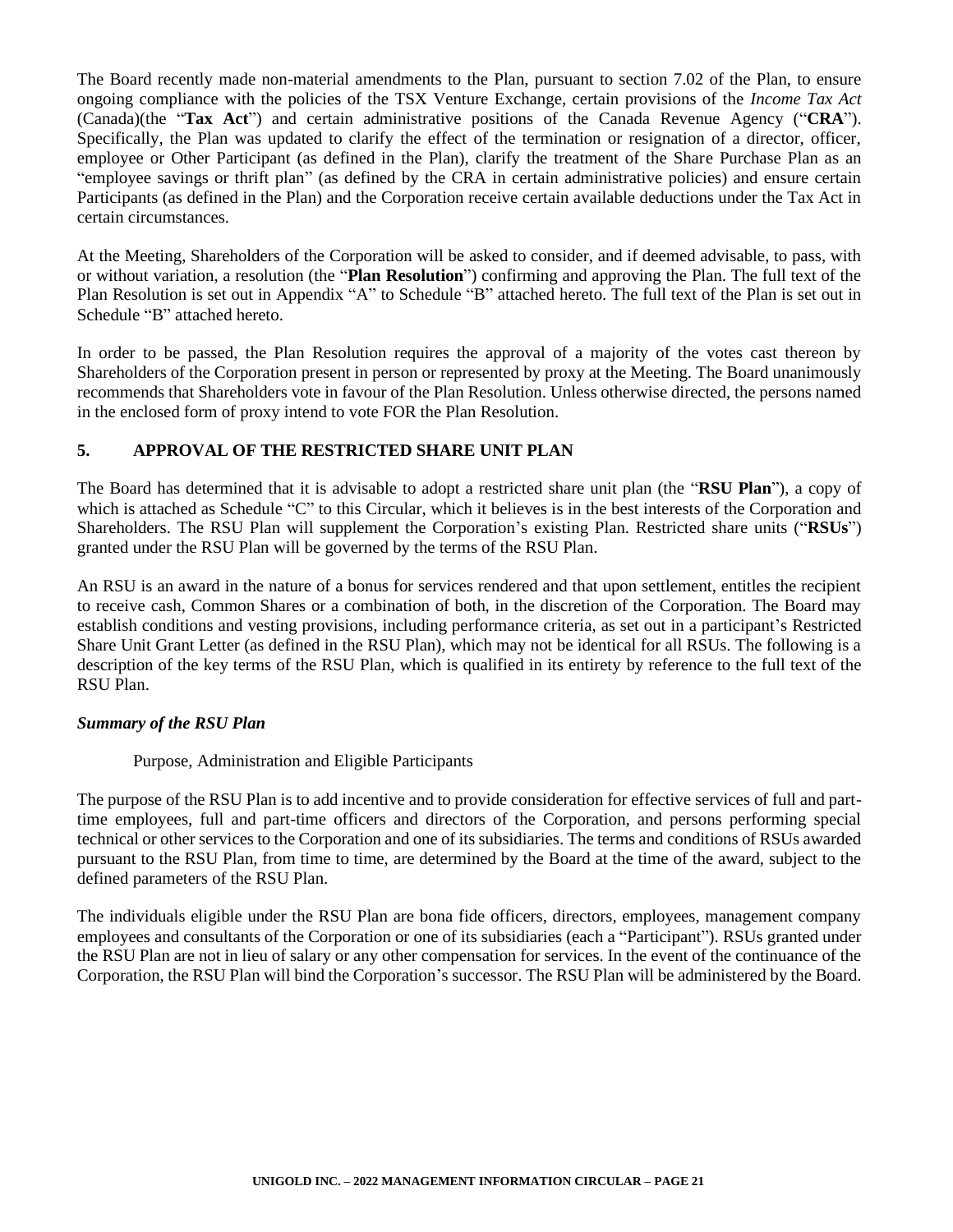#### Limitations on Awards

The RSU Plan provides the follow limitations on awards of RSUs:

- (a) The maximum number of the Corporation's securities issuable from treasury to satisfy, at the Corporation's sole discretion, any amount payable under the RSU Plan, shall not exceed 8,695,500 Common Shares;
- (b) The maximum aggregate number of the Corporation's securities issuable from treasury to satisfy, at the Corporation's sole discretion, any amount payable under the RSU Plan (and any other security based arrangements of the Corporation) to Insiders (within the meaning ascribed to such term in the Company Manual of the TSX-V), shall not exceed 10% of all outstanding Common Shares at any point in time;
- (c) The maximum aggregate number of the Corporation's securities issuable from treasury to satisfy, at the Corporation's sole discretion, any amount payable under the RSU Plan (and any other security based arrangements of the Corporation) in respect of RSUs (or awards under any other security based arrangements of the Corporation) granted within any one year period to Insiders (within the meaning ascribed to such term in the Company Manual of the TSX-V), shall not exceed 10% of Common Shares then outstanding;
- (d) the aggregate number of RSUs (or awards under any other security based arrangements of the Corporation) granted to any one person (and corporations wholly owned by that person) within any one year period shall not exceed 5% of Common Shares then outstanding; and
- (e) the aggregate number of RSUs (or awards under any other security based arrangements of the Corporation) granted to any independent contractor within any one year period shall not exceed 2% of Common Shares then outstanding.

Effect of Termination on Restricted Share Unit Awards

Pursuant to the RSU Plan, in the event of the Participant's:

- (a) Voluntary Resignation: All of the Participant's unvested RSUs are immediately forfeited and cancelled on the termination date.
- (b) Termination for Cause: All of the Participant's unvested RSUs are immediately forfeited and cancelled on the termination date.
- (c) Termination not for Cause: All unvested RSUs credited to the Participant shall vest on the Participant's date of termination, and the cash payment (or, if determined by the Corporation, Common Shares) to which the Participant is entitled shall be paid (or, in the case of Common Shares, issued or acquired in the open market by a broker and delivered) to or for the benefit of the Participant on the Participant's Entitlement Date (as defined in the RSU Plan).
- (d) Disability: all RSUs credited to a Participant that is an employee, officer or director of the Corporation or one of it's subsidiaries which have not vested prior to the date on which the Participant is determined to be totally disabled will vest on the earlier of (i) the 60th day following the date on which the Participant is determined to be totally disabled and (ii) the vesting date otherwise applicable, and the cash payment (or, if determined by the Corporation, Common Shares) to which the Participant is entitled shall be paid (or, in the case of Common Shares, issued or acquired in the open market by a broker and delivered) to or for the benefit of the Participant on the Participant's Entitlement Date (as defined in the RSU Plan).
- (e) Termination Due to Death: all unvested RSUs credited to the Participant will vest on the date of the Participant's death. The cash payment to which the Participant would otherwise be entitled (or, if determined by the Corporation, the Common Shares to which the Participate would otherwise be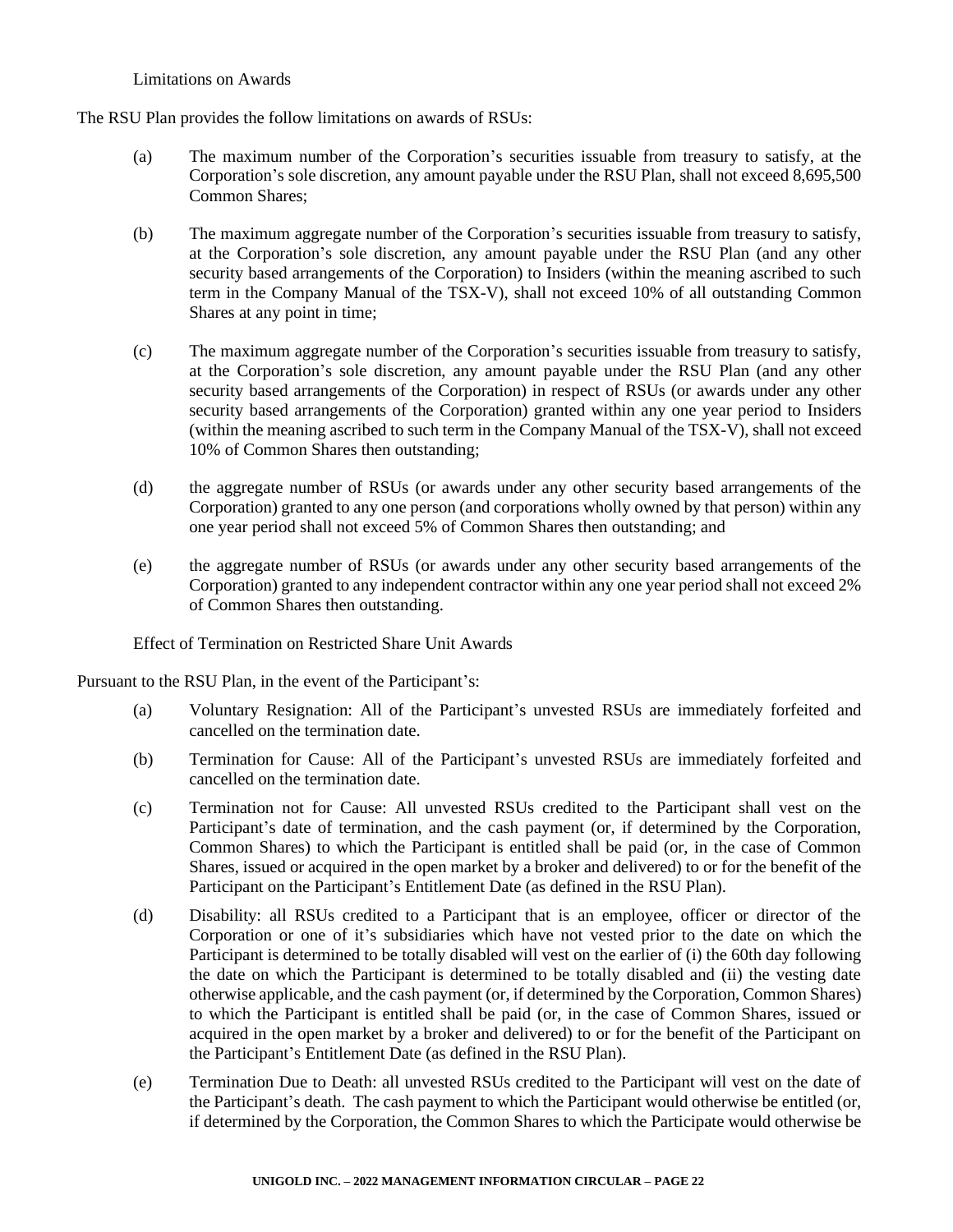entitled) shall be paid (or, in the case of Common Shares, issued or acquired in the open market by a broker and delivered) to or for the benefit of the Participant's estate on the Participant's Entitlement Date (as defined in the RSU Plan).

## Change of Control

In the event of a Change of Control (as described in the RSU Plan), all RSUs outstanding that are held by a Participant shall immediately vest on the date of such Change of Control notwithstanding any other restrictions or conditions imposed in the applicable RSU grant, provided, however, that such vesting of RSUs shall, unless otherwise determined in advance by the Board, be conditional upon the consummation of such Change of Control.

#### Amendment or Discontinuance

The Board may suspend or discontinue the RSU Plan, or any portion thereof, at any time without first obtaining shareholder approval and in its absolute discretion, provided that, without the consent of a Participant, such suspension or discontinuance may not in any manner adversely affect the Participant's rights under any RSU granted under the RSU Plan.

Notwithstanding the foregoing, the Board may not make the following amendments to the RSU Plan without shareholder approval and receipt of any requisite regulatory approval:

- (a) amend the number of securities under the RSU Plan;
- (b) change the definition of "Participant" under the RSU Plan which would have the potential of narrowing, broadening or increasing Insider (within the meaning ascribed to such term in the Company Manual of the TSX-V) participation;
- (c) make amendments to the limits on Non-Employee Director participation;
- (d) make amendments to the amendment provisions of the RSU Plan; or
- (e) make amendments to the assignability and transferability provisions of the RSU Plan that would permit RSUs, or any other right or interest of a Participant under the RSU Plan, to be assigned or transferred, other than for normal estate settlement purposes.

For greater certainty, the Board may, subject to receipt of requisite regulatory approval, where required, in its sole discretion make all other amendments to the RSU Plan that are not of the type contemplated above, including, without limitation:

- (f) amendments of a housekeeping nature;
- $(g)$  the addition or a change to the vesting provisions of an RSU or the RSU Plan;
- (h) a change to the termination provisions of an RSU or the RSU Plan;
- (i) amendments to reflect changes to applicable securities laws; and
- (j) amendments to ensure that the RSUs granted under the RSU Plan will comply with any provisions respecting income tax and other laws in force in any country or jurisdiction of which a Participant to whom a RSU has been granted may from time to time be resident or a citizen.

Shareholder Approval of the RSU Plan

At the Meeting, Shareholders of the Corporation will be asked to consider, and if deemed advisable, to pass, with or without variation, a resolution (the "**RSU Plan Resolution**") confirming and approving the RSU Plan. The full text of the RSU Plan Resolution is set out in Appendix "A" to Schedule "C" attached hereto.

In order to be passed, the RSU Plan Resolution requires the approval of a majority of the votes cast thereon by Shareholders of the Corporation present in person or represented by proxy at the Meeting. The Board unanimously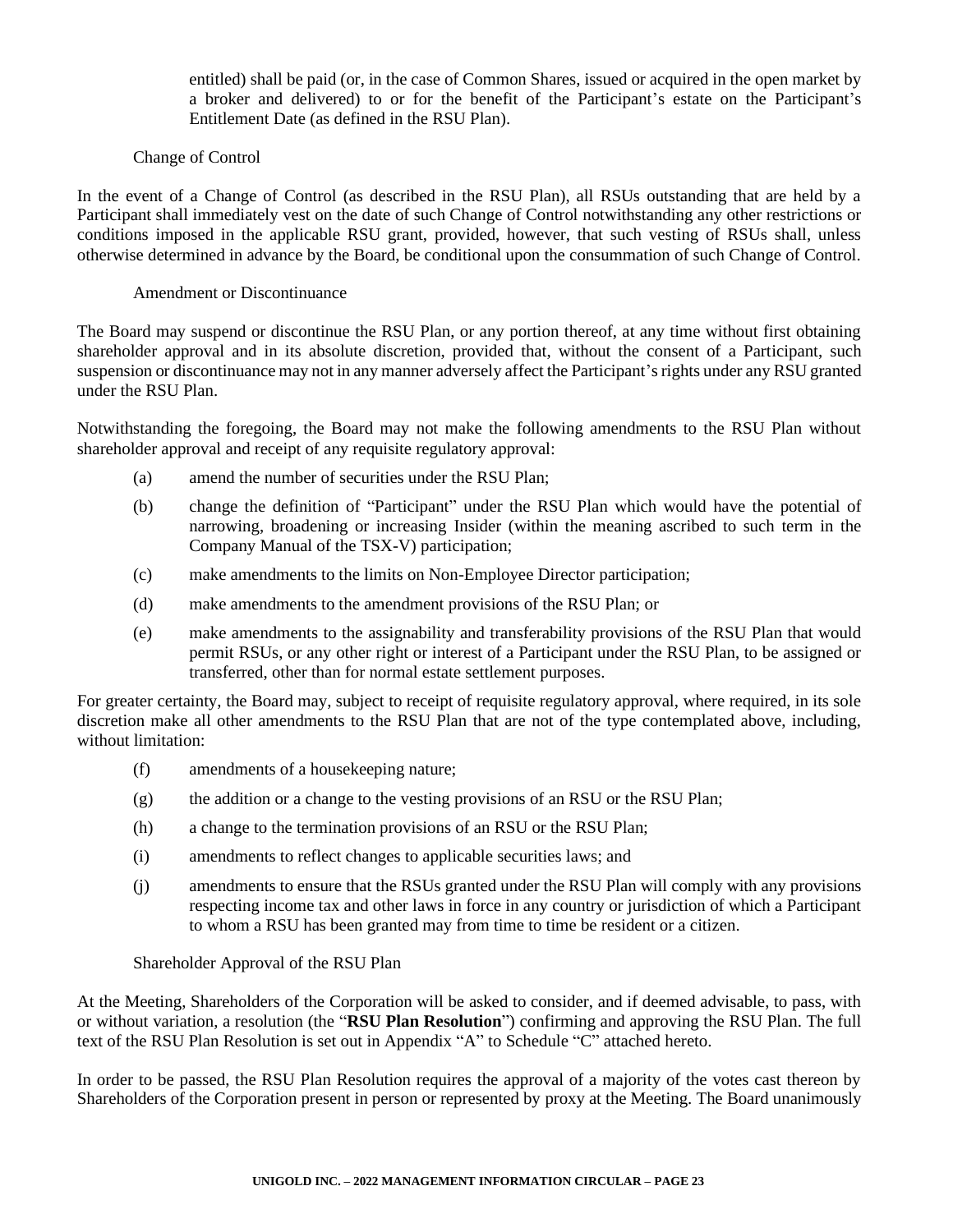recommends that Shareholders vote in favour of the RSU Plan Resolution. Unless otherwise directed, the persons named in the enclosed form of proxy intend to vote FOR the RSU Plan Resolution.

# **6. APPROVAL OF THE DEFERRED SHARE UNIT PLAN**

The Board has determined that it is advisable to adopt a deferred share unit plan (the "**DSU Plan**"), a copy of which is attached as Schedule "D" to this Circular, which it believes is in the best interests of the Corporation and Shareholders. The DSU Plan will supplement the Corporation's existing Plan. Deferred share units ("**DSUs**") granted under the DSU Plan will be governed by the terms of the DSU Plan.

A DSU is an award that is attributable to duties of office or employment of a director of the Corporation and that upon settlement (which may only occur after the time of the recipient's death, retirement or termination from employment with the Corporation), entitles the recipient to receive cash, Common Shares or a combination of both, in the discretion of the Corporation. The Board may establish conditions and vesting provisions, including performance criteria, as set out in a participant's Deferred Share Unit Grant Letter (as defined in the DSU Plan), which may not be identical for all DSUs. The following is a description of the key terms of the DSU Plan, which is qualified in its entirety by reference to the full text of the DSU Plan.

#### *Summary of the DSU Plan*

Purpose, Administration and Eligible Participants

The purpose of the DSU Plan is to add incentive and to provide consideration for effective services of full and parttime directors of the Corporation. The terms and conditions of DSUs awarded pursuant to the DSU Plan, from time to time, are determined by the Board at the time of the award, subject to the defined parameters of the DSU Plan.

The individuals eligible under the DSU Plan are bona fide directors of the Corporation (each an "**Eligible Director**"). DSUs granted under the DSU Plan are not in lieu of salary or any other compensation for services. In the event of the continuance of the Corporation, the DSU Plan will bind the Corporation's successor. The DSU Plan will be administered by the Board.

## Limitations on Awards

The DSU Plan provides the follow limitations on awards of DSUs:

- (a) The maximum number of the Corporation's securities issuable from treasury to satisfy, at the Corporation's sole discretion, any amount payable under the DSU Plan, shall not exceed 8,695,500 Common Shares;
- (b) The maximum aggregate number of the Corporation's securities issuable from treasury to satisfy, at the Corporation's sole discretion, any amount payable under the DSU Plan (and any other security based arrangements of the Corporation) to Insiders (within the meaning ascribed to such term in the Company Manual of the TSX-V) shall not exceed 10% of all outstanding Common Shares at any point in time;
- (c) The maximum aggregate number of the Corporation's securities issuable from treasury to satisfy, at the Corporation's sole discretion, any amount payable under the DSU Plan (and any other security based arrangements of the Corporation) in respect of DSUs (or awards under any other security based arrangements of the Corporation) granted within any one year period to Insiders (within the meaning ascribed to such term in the Company Manual of the TSX-V), shall not exceed 10% of Common Shares then outstanding; and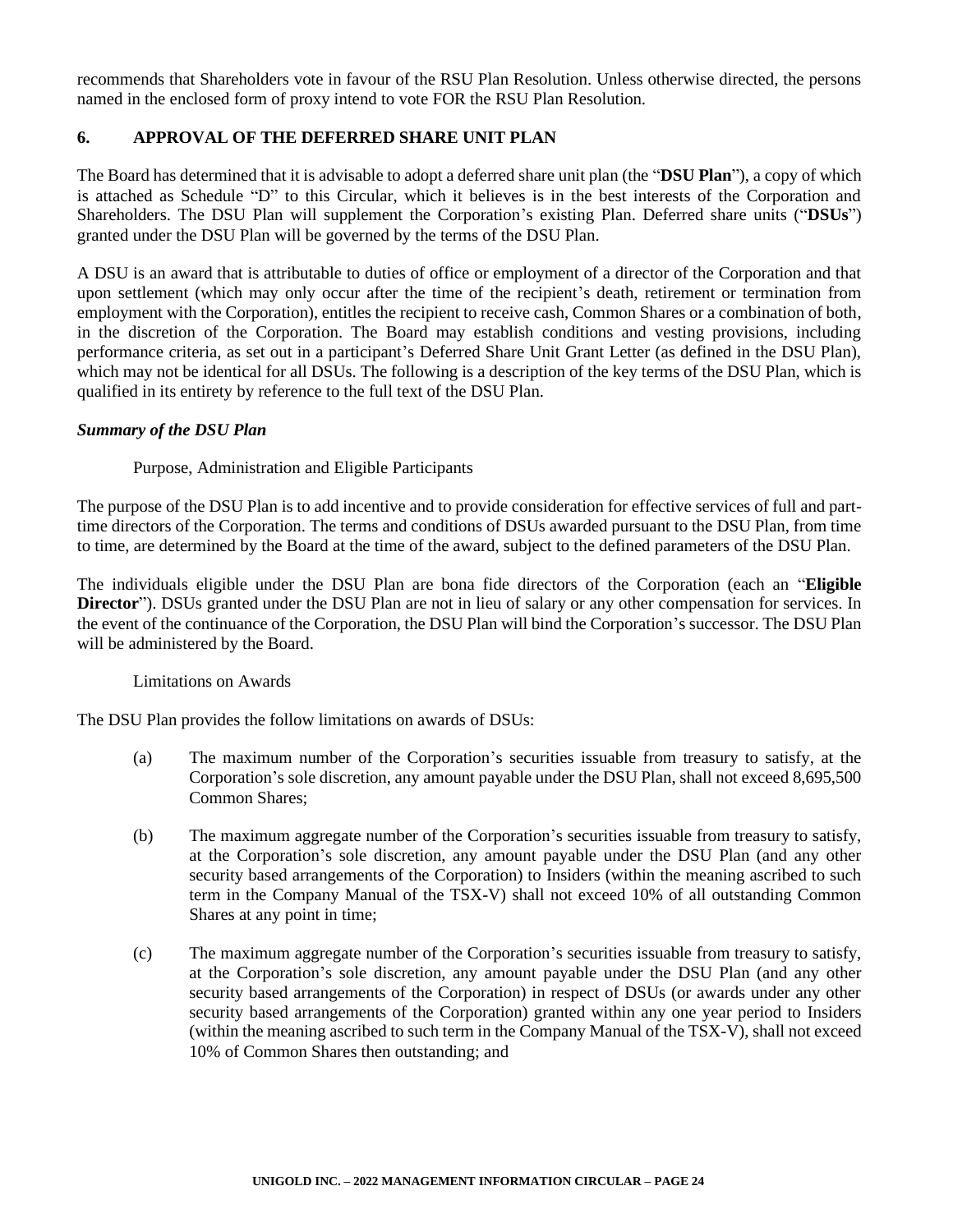(d) the aggregate number of DSUs (or awards under any other security based arrangements of the Corporation) granted to any one person (and corporations wholly owned by that person) within any one year period shall not exceed 5% of Common Shares then outstanding.

## Change of Control

In the event of a Change of Control (as described in the DSU Plan), all DSUs outstanding that are held by an Eligible Director shall immediately vest on the date of such Change of Control notwithstanding any other restrictions or conditions imposed in the applicable DSU grant.

# Amendment or Discontinuance

The Board may suspend or discontinue the DSU Plan, or any portion thereof, at any time without first obtaining shareholder approval and in its absolute discretion.

Notwithstanding the foregoing, the Board may not make the following amendments to the DSU Plan without shareholder approval and receipt of any requisite regulatory approval:

- (a) amend the number of securities under the DSU Plan;
- (b) change the definition of "Eligible Director" under the RSU Plan which would have the potential of narrowing, broadening or increasing Insider (within the meaning ascribed to such term in the Company Manual of the TSX-V) participation;
- (c) make amendments to the limits on Non-Employee Director participation;
- (d) make amendments to the amendment provisions of the DSU Plan; or
- (e) make amendments to the assignability and transferability provisions of the DSU Plan that would permit DSUs, or any other right or interest of an Eligible Director under the DSU Plan, to be assigned or transferred, other than for normal estate settlement purposes.

For greater certainty, the Board may, subject to receipt of requisite regulatory approval, where required, in its sole discretion make all other amendments to the DSU Plan that are not of the type contemplated above, including, without limitation:

- (f) amendments of a housekeeping nature;
- $(g)$  the addition or a change to the vesting provisions of a DSU or the DSU Plan;
- (h) a change to the termination provisions of a DSU or the DSU Plan;
- (i) amendments to reflect changes to applicable securities laws; and
- (j) amendments to ensure that the DSUs granted under the Plan will comply with any provisions respecting income tax and other laws in force in any country or jurisdiction of which an Eligible Director to whom a DSU has been granted may from time to time be resident or a citizen.

#### Shareholder Approval of the DSU Plan

At the Meeting, Shareholders of the Corporation will be asked to consider, and if deemed advisable, to pass, with or without variation, a resolution (the "**DSU Plan Resolution**") confirming and approving the DSU Plan. The full text of the DSU Plan Resolution is set out in Appendix "A" to Schedule "D" attached hereto.

In order to be passed, the DSU Plan Resolution requires the approval of a majority of the votes cast thereon by Shareholders of the Corporation present in person or represented by proxy at the Meeting. The Board unanimously recommends that Shareholders vote in favour of the DSU Plan Resolution. Unless otherwise directed, the persons named in the enclosed form of proxy intend to vote FOR the DSU Plan Resolution.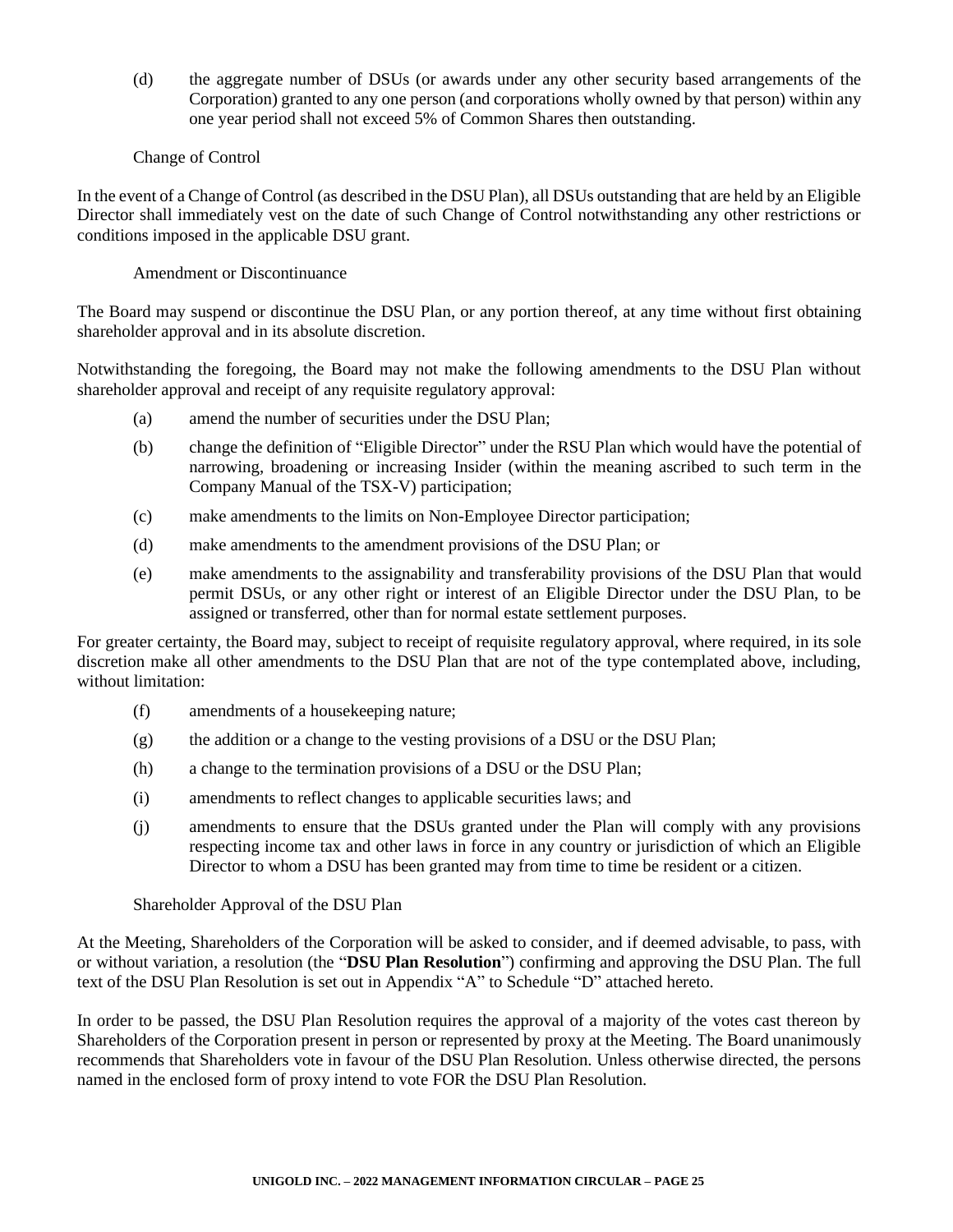#### **OTHER BUSINESS**

Management is not aware of any matters to come before the Meeting other than those set forth in the Notice of Meeting. If any other matter properly comes before the Meeting, it is the intention of the persons named in the form of proxy accompanying this management information circular to vote the shares represented thereby in accordance with their best judgment on such matter.

#### **INTEREST OF CERTAIN PERSONS IN MATTERS TO BE ACTED UPON**

Except as disclosed in this Management Information Circular, management of the Corporation is not aware of any material interest, direct or indirect, by way of beneficial ownership of securities or otherwise, of any person who has been a director or executive officer of the Corporation at any time since the beginning of the Corporation's last financial year, or of any associate or affiliate of any such persons, in any matter to be acted upon at the Meeting.

# **INTEREST OF MANAGEMENT AND OTHERS IN MATERIAL TRANSACTIONS**

Except as disclosed in this Management Information Circular, no transactions have been entered into since January 1, 2022 or are proposed to be entered into which have materially affected or will materially affect the Corporation or any of its subsidiaries involving an informed person of the Corporation (within the meaning of National Instrument 51-102 – *Continuous Disclosure Obligations*), a proposed nominee for election as a director of the Corporation or any associate or affiliate of any such informed person or proposed nominee.

## **ADDITIONAL INFORMATION**

Additional information relating to the Corporation may be found on SEDAR at [www.sedar.com. F](http://www.sedar.com/)urther financial information is provided in the comparative financial statements and the management's discussion and analysis of the Corporation for its most recently completed financial year. The Corporation will provide any shareholder of the Corporation, without charge, upon request to the Chief Financial Officer of the Corporation:

- (a) one copy of the comparative consolidated financial statements of the Corporation for the year ended December 31, 2021 together with the report of the auditor thereon; and
- (b) one copy of the management's discussion and analysis of the Corporation for the year ended December 31, 2021.

## **APPROVAL**

The contents of this Management Information Circular and the sending thereof to the shareholders of the Corporation have been approved by the directors of the Corporation.

**DATED** at Toronto, Ontario this 14<sup>th</sup> day of April 2022.

## **BY ORDER OF THE BOARD**

## *(Signed)* **"Joseph Hamilton"**

Chairman and Chief Executive Officer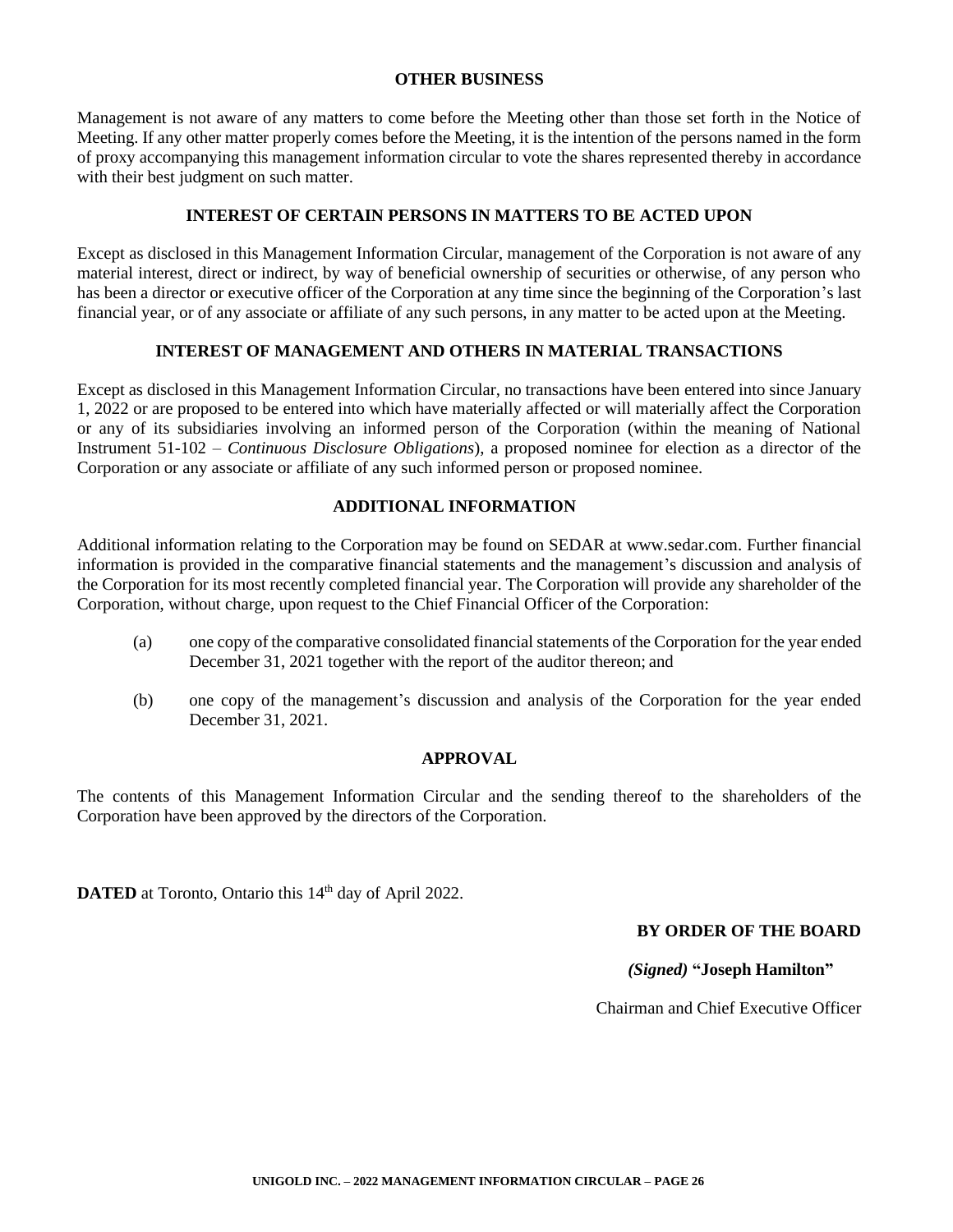# **SCHEDULE "A"**

## **UNIGOLD INC. AUDIT COMMITTEE MANDATE**

# **1. OVERALL PURPOSE AND OBJECTIVES**

The audit committee (the "**Committee**") will assist the directors (the "**Directors**") of Unigold Inc. (the "**Corporation**") in fulfilling their responsibilities under applicable legal and regulatory requirements. To the extent considered appropriate by the Committee or as required by applicable legal or regulatory requirements, the Committee will review the financial reporting process of the Corporation, the system of internal controls and management of the financial risks of the Corporation and the audit process of the financial information of the Corporation. In fulfilling its responsibilities, the Committee should maintain an effective working relationship with the Directors, management of the Corporation and the external auditor of the Corporation as well as monitor the independence of the external auditor.

## **2. AUTHORITY**

- (a) The Committee shall have the authority to:
	- (i) engage independent counsel and other advisors as the Committee determines necessary to carry out its duties;
	- (ii) set and pay the compensation for any advisors employed by the Committee;
	- (iii) communicate directly with the internal and external auditor of the Corporation and require that the external auditor of the Corporation report directly to the Committee; and
	- (iv) seek any information considered appropriate by the Committee from any employee of the Corporation.
- (b) The Committee shall have unrestricted and unfettered access to all personnel and documents of the Corporation and shall be provided with the resources reasonably necessary to fulfill its responsibilities.

# **3. MEMBERSHIP AND ORGANIZATION**

- (a) The Committee will be composed of at least three members. The members of the Committee shall be appointed by the Directors to serve one-year terms and shall be permitted to serve an unlimited number of consecutive terms. Every member of the Committee must be a Director who is financially literate.
- (b) The chairman of the Committee will be appointed by the Committee from time to time and must have such accounting or related financial management expertise as the Directors may determine in their business judgement.
- (c) The secretary of the Committee will be the Secretary of the Corporation or such other person as is chosen by the Committee.
- (d) The Committee may invite such persons to meetings of the Committee as the Committee considers appropriate, except to the extent exclusion of certain persons is required pursuant to this Charter or Applicable Laws.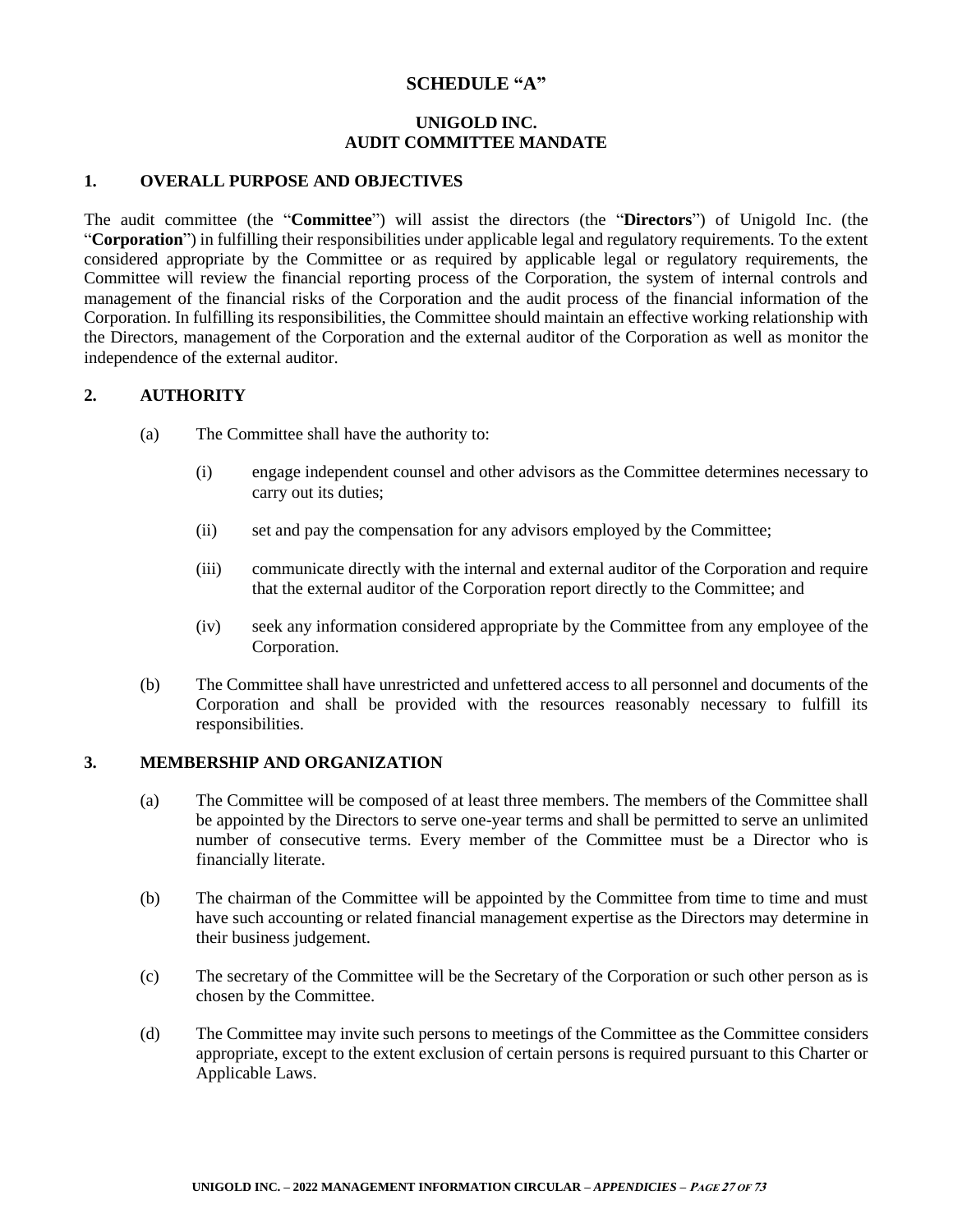- (e) The Committee may invite the external auditor of the Corporation to be present at any meeting of the Committee and to comment on any financial statements, or on any of the financial aspects, of the Corporation.
- (f) The Committee will meet as considered appropriate or desirable by the Committee. Any member of the Committee or the external auditor of the Corporation may call a meeting of the Committee at any time upon 48 hours prior written notice.
- (g) All decisions of the Committee shall be by simple majority and the chairman of the Committee shall not have a deciding or casting vote.
- (h) Minutes shall be kept in respect of the proceedings of all meetings of the Committee.
- (i) No business shall be transacted by the Committee except at a meeting of the members thereof at which a majority of the members thereof is present.
- (j) The Committee may transact its business by a resolution in writing signed by all the members of the Committee in lieu of a meeting of the Committee.

# **4. ROLE AND RESPONSIBILITIES**

To the extent considered appropriate or desirable or required by applicable legal or regulatory requirements, the Committee shall:

- (a) recommend to the Directors:
	- (i) the external auditor to be nominated for the purpose of preparing or issuing an auditor's report on the annual financial statements of the Corporation or performing other audit, review or attest services for the Corporation, and
	- (ii) the compensation to be paid to the external auditor of the Corporation;
- (b) review the proposed audit scope and approach of the external auditor of the Corporation and ensure no unjustifiable restriction or limitations have been placed on the scope of the proposed audit;
- (c) meet separately and periodically with the management of the Corporation, the external auditor of the Corporation and the internal auditor (or other personnel responsible for the internal audit function of the Corporation) of the Corporation to discuss any matters that the Committee, the external auditor of the Corporation or the internal auditor of the Corporation, respectively, believes should be discussed privately;
- (d) be directly responsible for overseeing the work of the external auditor engaged for the purpose of preparing or issuing an auditor's report on the annual financial statements of the Corporation or performing other audit, review or attest services for the Corporation, including the resolution of disagreements between management of the Corporation and the external auditor of the Corporation regarding any financial reporting matter and review the performance of the external auditor of the Corporation;
- (e) review judgmental areas, for example those involving a valuation of the assets and liabilities and other commitments and contingencies of the Corporation;
- (f) review audit issues related to the material associated and affiliated entities of the Corporation that may have a significant impact on the equity investment therein of the Corporation;
- (g) meet with management and the external auditor of the Corporation to review the annual financial statements of the Corporation and the results of the audit thereof;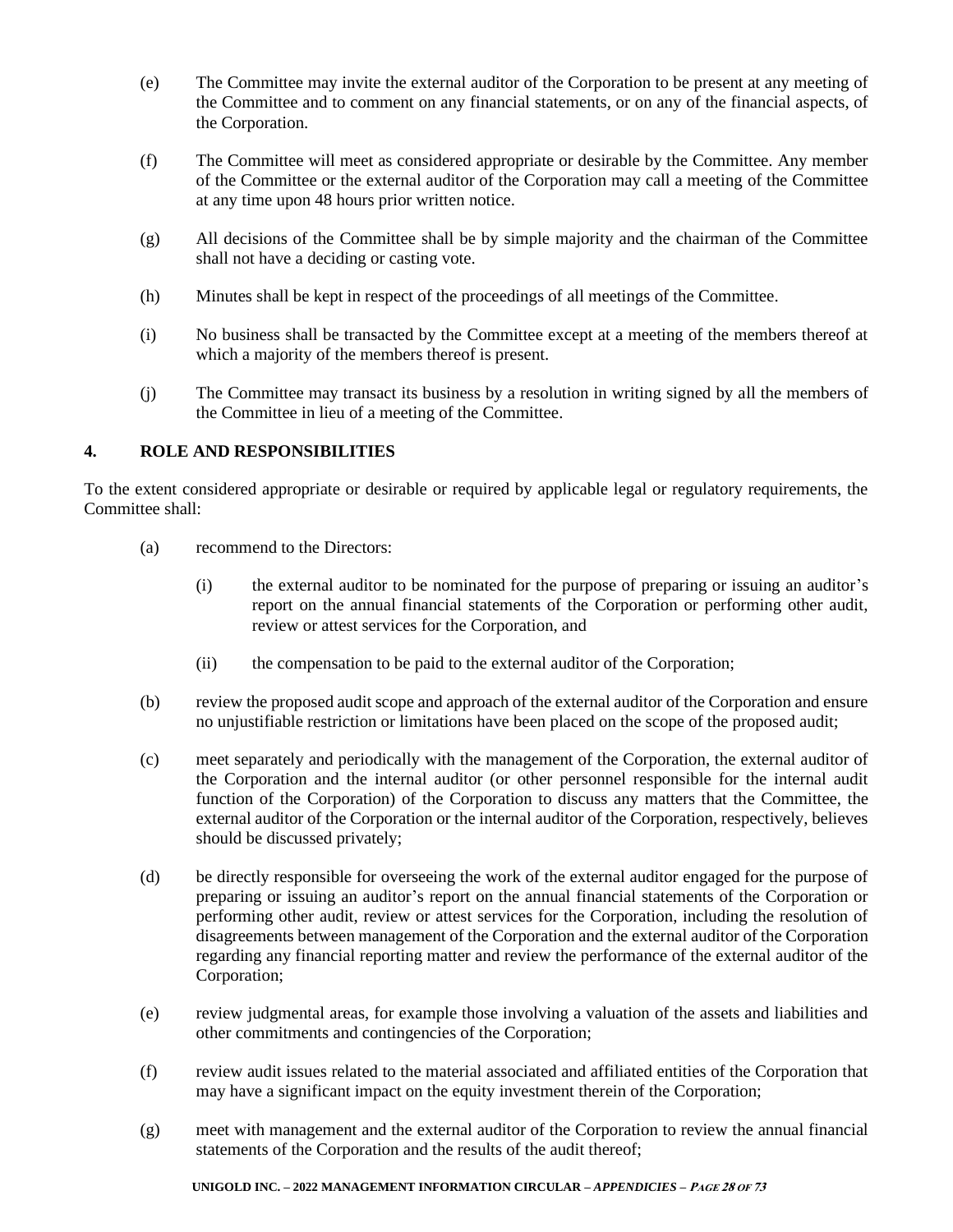- (h) review and determine if internal control recommendations made by the external auditor of the Corporation have been implemented by management of the Corporation;
- (i) pre-approve all non-audit services to be provided to the Corporation or any subsidiary entities thereof by the external auditor of the Corporation and, to the extent considered appropriate: (i) adopt specific policies and procedures in accordance with Applicable Laws for the engagement of such non-audit services; and/or (ii) delegate to one or more independent members of the Committee the authority to pre-approve all non-audit services to be provided to the Corporation or any subsidiary entities thereof by the external auditor of the Corporation provided that the other members of the Committee are informed of each such non-audit service;
- (j) consider the qualification and independence of the external auditor of the Corporation, including reviewing the range of services provided by the external auditor of the Corporation in the context of all consulting services obtained by the Corporation;
- (k) consider the fairness of the interim financial statements and financial disclosure of the Corporation and review with management of the Corporation whether,
	- (i) actual financial results for the interim period varied significantly from budgeted or projected results,
	- (ii) generally accepted accounting principles have been consistently applied,
	- (iii) there are any actual or proposed changes in accounting or financial reporting practices of the Corporation, and there are any significant or unusual events or transactions which require disclosure and, if so, consider the adequacy of that disclosure.
- (l) review the financial statements of the Corporation, management's discussion and analysis and any annual and interim earnings press releases of the Corporation before the Corporation publicly discloses such information and discuss these documents with the external auditor and with management of the Corporation, as appropriate;
- (m) review and be satisfied that adequate procedures are in place for the review of the public disclosure of the Corporation of financial information extracted or derived from the financial statements of the Corporation, other than the public disclosure referred to in paragraph 4(l) above, and periodically assess the adequacy of those procedures;
- (n) establish procedures for,
	- (i) the receipt, retention and treatment of complaints received by the Corporation regarding accounting, internal accounting controls or auditing matters, and
	- (ii) the confidential, anonymous submission by employees of the Corporation of concerns regarding questionable accounting or auditing matters relating to the Corporation;
- (o) review and approve the hiring policies of the Corporation regarding partners, employees and former partners and employees of the present and any former external auditor of the Corporation;
- (p) review the areas of greatest financial risk to the Corporation and whether management of the Corporation is managing these risks effectively;
- (q) review significant accounting and reporting issues, including recent professional and regulatory pronouncements, and consider their impact on the financial statements of the Corporation;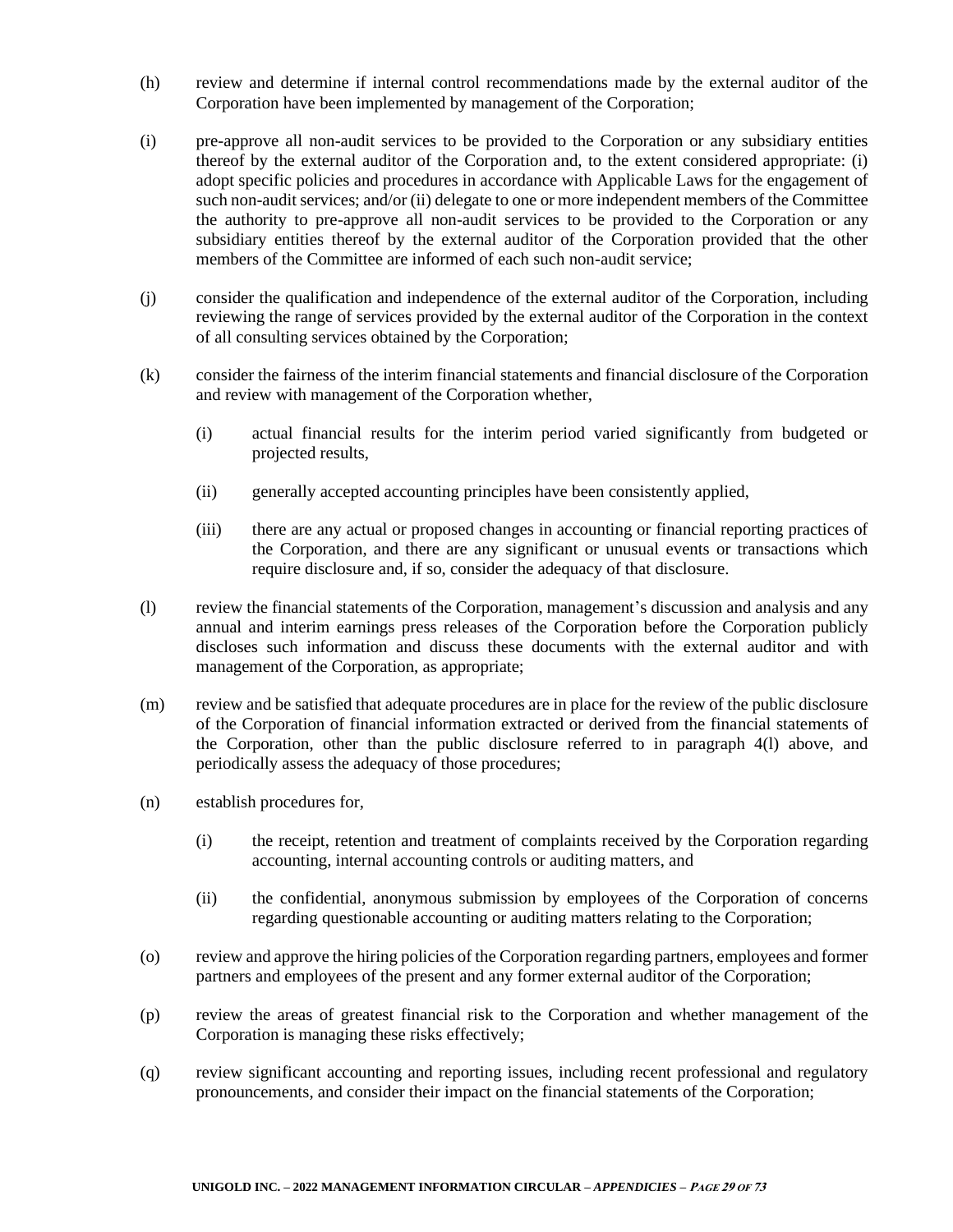- (r) review any legal matters which could significantly impact the financial statements of the Corporation as reported on by counsel and meet with counsel to the Corporation whenever deemed appropriate;
- (s) institute special investigations and, if appropriate, hire special counsel or experts to assist in such special investigations;
- (t) at least annually, obtain and review a report prepared by the external auditor of the Corporation describing: the firm's quality-control procedures; any material issues raised by the most recent internal quality-control review or peer review of the firm or by any inquiry or investigation by governmental or professional authorities, within the preceding five years, in respect of one or more independent audits carried out by the firm, and any steps taken to deal with any such issues; and (to assess the auditor's independence) all relationships between the independent auditor and the Corporation;
- (u) review with the external auditor of the Corporation any audit problems or difficulties and management's response to such problems or difficulties;
- (v) discuss the Corporation's earnings press releases, as well as financial information and earning guidance provided to analysts and rating agencies, if applicable; and
- (w) review this charter and recommend changes to this charter to the Directors from time to time.

# **5. COMMUNICATION WITH THE DIRECTORS**

- (a) The Committee shall produce and provide the Directors with a written summary of all actions taken at each Committee meeting or by written resolution.
- (b) The Committee shall produce and provide the Directors with all reports or other information required to be prepared under Applicable Laws.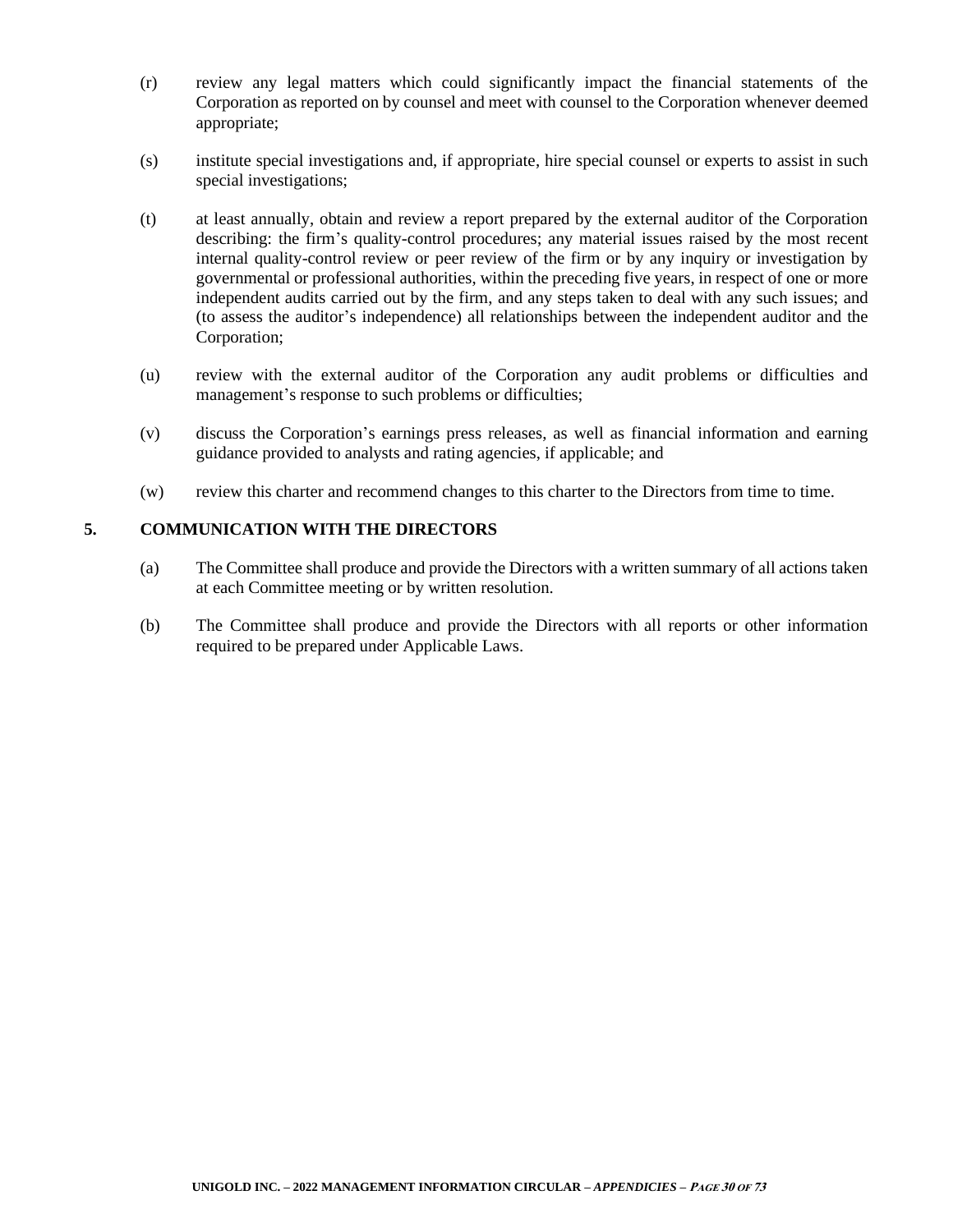#### **SCHEDULE "B"**

# **SHARE INCENTIVE PLAN**

#### **ARTICLE 1 DEFINITIONS AND INTERPRETATION**

**Section 1.01 Definitions.** For purposes of the Plan, unless such word or term is otherwise defined herein or the context in which such word or term is used herein otherwise requires, the following words and terms with the initial letter or letters thereof capitalized shall have the following meanings:

- (a) "**Act**" means the *Business Corporations Act* (Ontario) or its successor, as amended from time to time;
- (b) "**Aggregate Contribution**" means the aggregate of a Participant's Contribution and the related Corporation's Contribution;
- (c) "**Basic Annual Salary**" means the basic annual cash remuneration of a Participant from the Corporation and its Designated Affiliates exclusive of any overtime pay, bonuses or allowances of any kind whatsoever and not including any equity-based incentive compensation or amounts paid as a reimbursement of expenses;
- (d) "**Canadian Participant**" means a Participant who is resident in Canada for the purposes of the Tax Act and/or who is subject to taxation under the Tax Act in respect of any Options or Common Shares awarded or granted under the Share Purchase Plan, the Share Option Plan or the Share Bonus Plan, as the case may be.
- (e) "**Committee**" shall mean the Directors or, if the Directors so determine in accordance with section 2.03 of the Plan, the committee of the Directors authorized to administer the Plan;
- (f) "**Common Shares**" shall mean the common shares of the Corporation, as adjusted in accordance with the provisions of Article Seven of the Plan;
- (g) "**Corporation**" means Unigold Inc., a corporation existing under the Act;
- (h) "**Corporation's Contribution**" means the amount the Corporation credits a Participant under section 3.04 hereof;
- (i) "**Designated Affiliate**" means the affiliates of the Corporation designated by the Committee for purposes of the Plan from time to time;
- (j) "**Directors**" shall mean the directors of the Corporation from time to time;
- (k) "**Eligible Directors**" shall mean the Directors or the directors of any Designated Affiliate from time to time;
- (l) "**Eligible Employees**" shall mean employees and officers, whether Directors or not, and including both full-time and part-time employees, of the Corporation or any Designated Affiliate;
- (m) "**Employment Contract**" means any contract between the Corporation or any Designated Affiliate and any Eligible Employee, Eligible Director or Other Participant relating to, or entered into in connection with, the employment of the Eligible Employee, the appointment or election of the Eligible Director or the engagement of the Other Participant or any other agreement to which the Corporation or a Designated Affiliate is a party with respect to the rights of such Participant in respect of a change in control of the Corporation or the termination of employment, appointment, election or engagement of such Participant;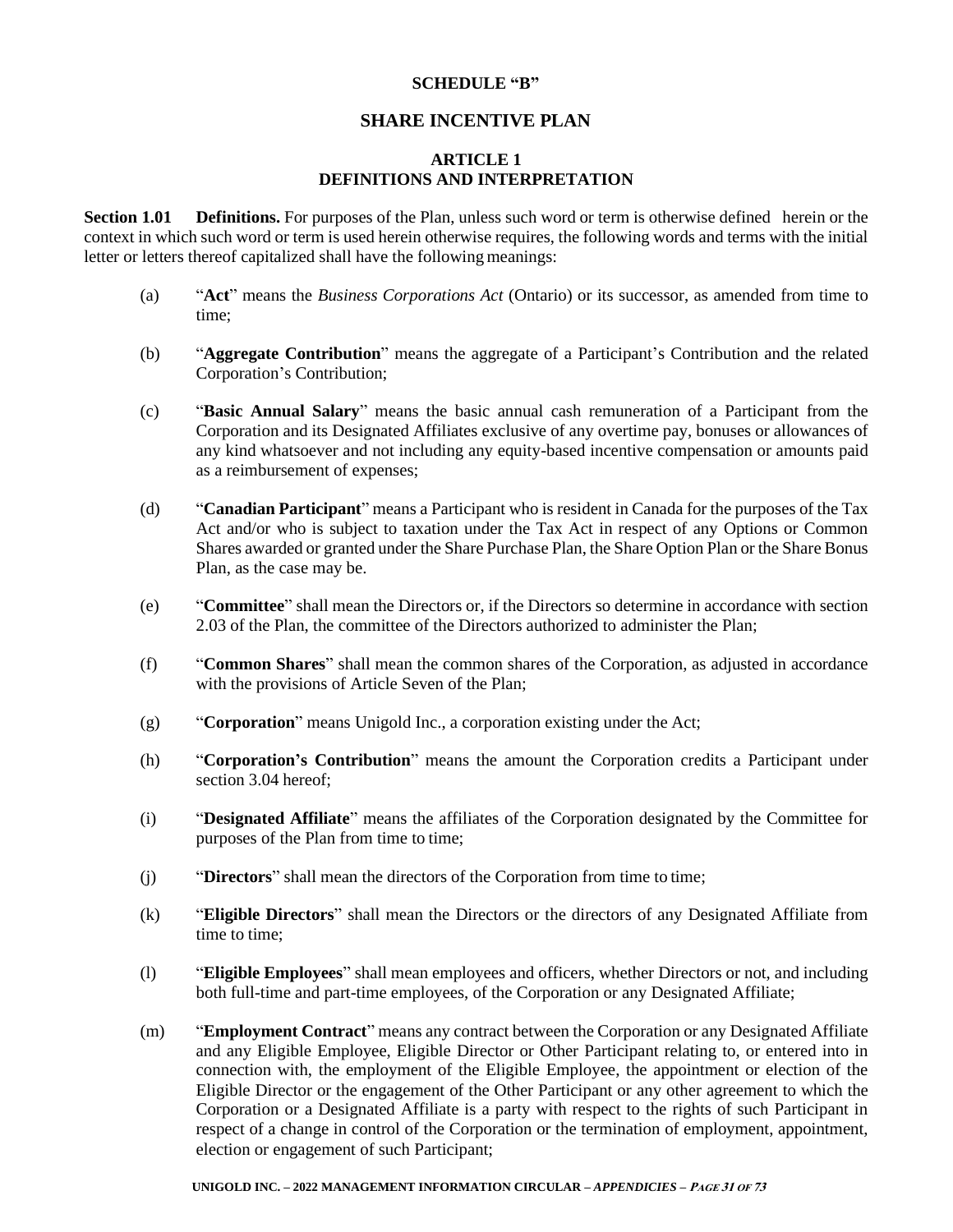- (n) "**Insider**" has the meaning ascribed to such term in the Company Manual of the TSX-V, as may be amended from time to time;
- (o) "**Issue Price**" means the weighted average price of the Common Shares on the Stock Exchange for the calendar quarter in respect of which Common Shares are being issued under the Share Purchase Plan;
- (p) "**Option**" shall mean an option to purchase Common Shares granted pursuant to, or governed by, the Share Option Plan;
- (q) "**Optionee**" shall mean a Participant to whom an Option has been granted pursuant to the Share Option Plan;
- (r) "**Option Period**" shall mean the period of time during which the particular Option may be exercised;
- (s) "**Other Participants**" shall mean any person or corporation engaged to provide ongoing management or consulting services for the Corporation or a Designated Affiliate, or any employee of such person or corporation, other than an Eligible Director or an Eligible Employee;
- (t) "**Participant**" with respect to the Share Purchase Plan shall mean each Eligible Employee and Other Participant and with respect to the Share Option Plan and Share Bonus Plan shall mean each Eligible Director, Eligible Employee and Other Participant;
- (u) "**Participant's Contribution**" means the amount a Participant elects to contribute to the Share Purchase Plan under paragraphs 3.03(a) or (b) hereof;
- (v) "**Plan**" means this share incentive plan which includes the Share Purchase Plan, the Share Option Plan and the Share Bonus Plan;
- (w) "**Restricted Period**" means a period of 12 months or such shorter or longer period as may be required by law or the Stock Exchange or any regulatory authority having jurisdiction over the securities of the Corporation;
- (x) "**Service Provider**" means an employee or Insider of the Corporation or any of its subsidiaries and any other person or corporation engaged to provide ongoing management or consulting services for the Corporation or any entity controlled by the Corporation;
- (y) "**Share Bonus Plan**" means the share bonus plan described in Article Five hereof;
- (z) "**Share Compensation Arrangement**" means a stock option, stock option plan, employee stock purchase plan or any other compensation or incentive mechanism involving the issuance or potential issuance of securities of the Corporation to one or more Service Providers, including a share purchase from treasury which is financially assisted by the Corporation by way of a loan, guaranty or otherwise;
- (aa) "**Share Option Plan**" means the share option plan described in Article Four hereof;
- (bb) "**Share Purchase Plan**" means the share purchase plan described in Article Three hereof; and
- (cc) "**Stock Exchange**" means the TSX Venture Exchange, or, if the Common Shares are not listed on the TSX Venture Exchange, such other principal market upon which the Common Shares are traded as designated by the Committee from time to time.
- (dd) "**Tax Act**" means the *Income Tax Act* (Canada), together with any regulations thereto, as amended from time to time;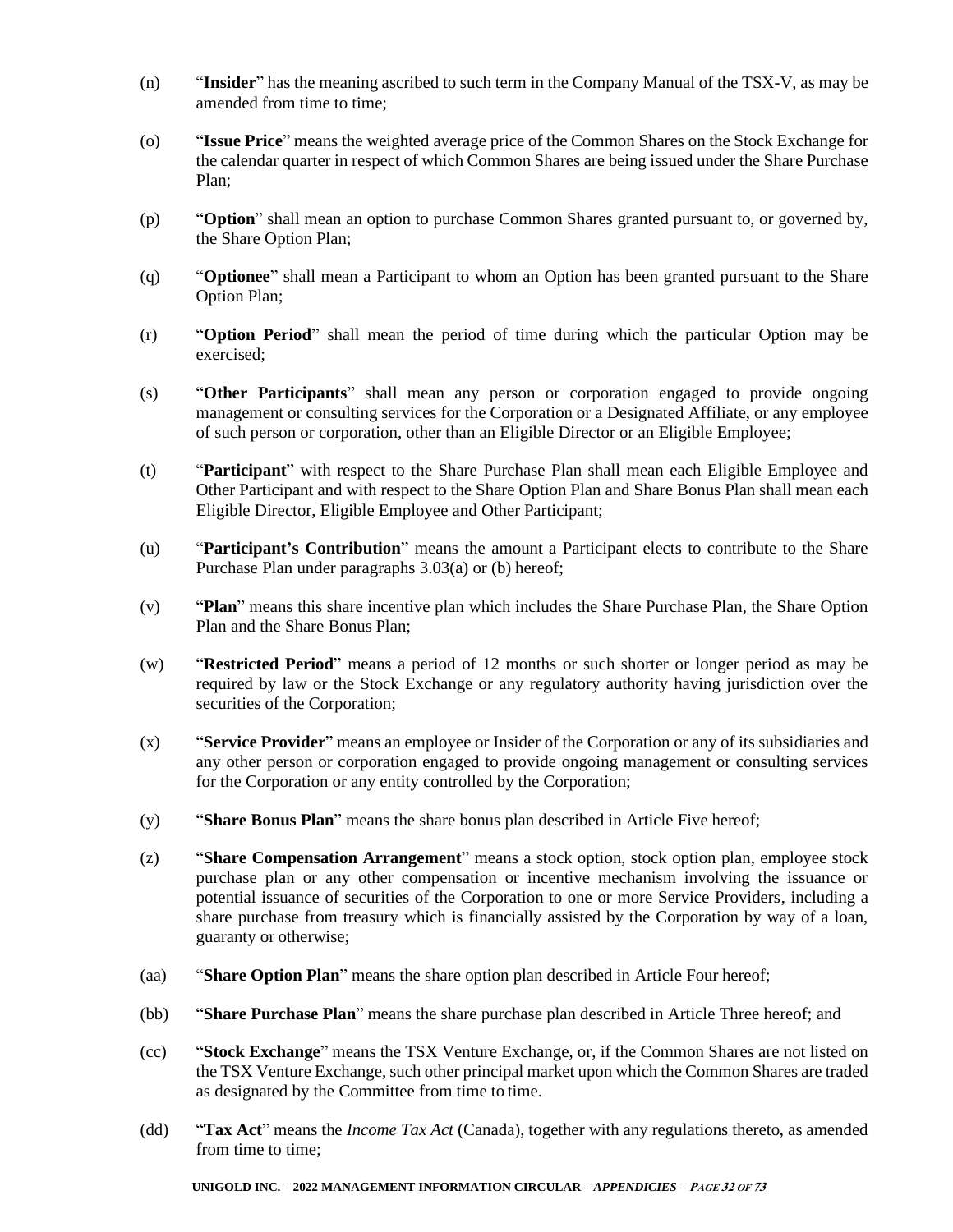**Section 1.02 Securities Definitions.** In the Plan, the terms "affiliate", "associate" and "subsidiary" shall have the meaning given to such terms in the *Securities Act* (Ontario).

**Section 1.03 Headings.** The headings of all articles, sections, and paragraphs in the Plan are inserted for convenience of reference only and shall not affect the construction or interpretation of the Plan.

**Section 1.04 Context, Construction.** Whenever the singular or masculine are used in the Plan, the same shall be construed as being the plural or feminine or neuter or *vice versa* where the context so requires.

Section 1.05 **References to this Plan.** The words "hereto", "herein", "hereby", "hereunder", "hereof" and similar expressions mean or refer to the Plan as a whole and not to any particular article, section, paragraph or other part hereof.

**Section 1.06 Canadian Funds.** Unless otherwise specifically provided, all references to dollar amounts in the Plan are references to lawful money of Canada.

## **ARTICLE 2 PURPOSE AND ADMINISTRATION OF THE PLAN**

**Section 2.01 Purpose of the Plan.** The Plan provides for the acquisition of Common Shares by Participants for the purpose of advancing the interests of the Corporation through the motivation, attraction and retention of key employees and directors of the Corporation and the Designated Affiliates and to secure for the Corporation and the shareholders of the Corporation the benefits inherent in the ownership of Common Shares by key employees and directors of the Corporation and its Designated Affiliates, it being generally recognized that share incentive plans can aid in attracting, retaining and encouraging employees and directors due to the opportunity offered to them to acquire a proprietary interest in the Corporation.

**Section 2.02 Administration of the Plan.** The Plan shall be administered by the Committee and the Committee shall have full authority to administer the Plan including the authority to interpret and construe any provision of the Plan and to adopt, amend and rescind such rules and regulations for administering the Plan as the Committee may deem necessary or desirable in order to comply with the requirements of the Plan. All actions taken and all interpretations and determinations made by the Committee in good faith shall be final and conclusive and shall be binding on the Participants and the Corporation. No member of the Committee shall be personally liable for any action taken or determination or interpretation made in good faith in connection with the Plan and all members of the Committee shall, in addition to their rights as Directors, be fully protected, indemnified and held harmless by the Corporation with respect to any such action taken or determination or interpretation made. The appropriate officers of the Corporation are hereby authorized and empowered to do all things and execute and deliver all instruments, undertakings and applications and writings as they, in their absolute discretion, consider necessary or desirable for the implementation of the Plan and of the rules and regulations established for administering the Plan. All costs incurred in connection with the Plan shall be for the account of the Corporation.

**Section 2.03 Delegation to Committee.** All of the powers exercisable hereunder by the Directors may, to the extent permitted by applicable law and as determined by resolution of the Directors, be exercised by a committee of the Directors comprised of not less than three Directors.

**Section 2.04 Record Keeping.** The Corporation shall maintain a register in which shall be recorded:

- (a) the name and address of each Optionee;
- (b) the number of Common Shares subject to Options granted to each Optionee and the exercise price in respect of such Options;
- (c) the aggregate number of Common Shares subject to Options;
- (d) the name and address of each Participant in the Share Purchase Plan;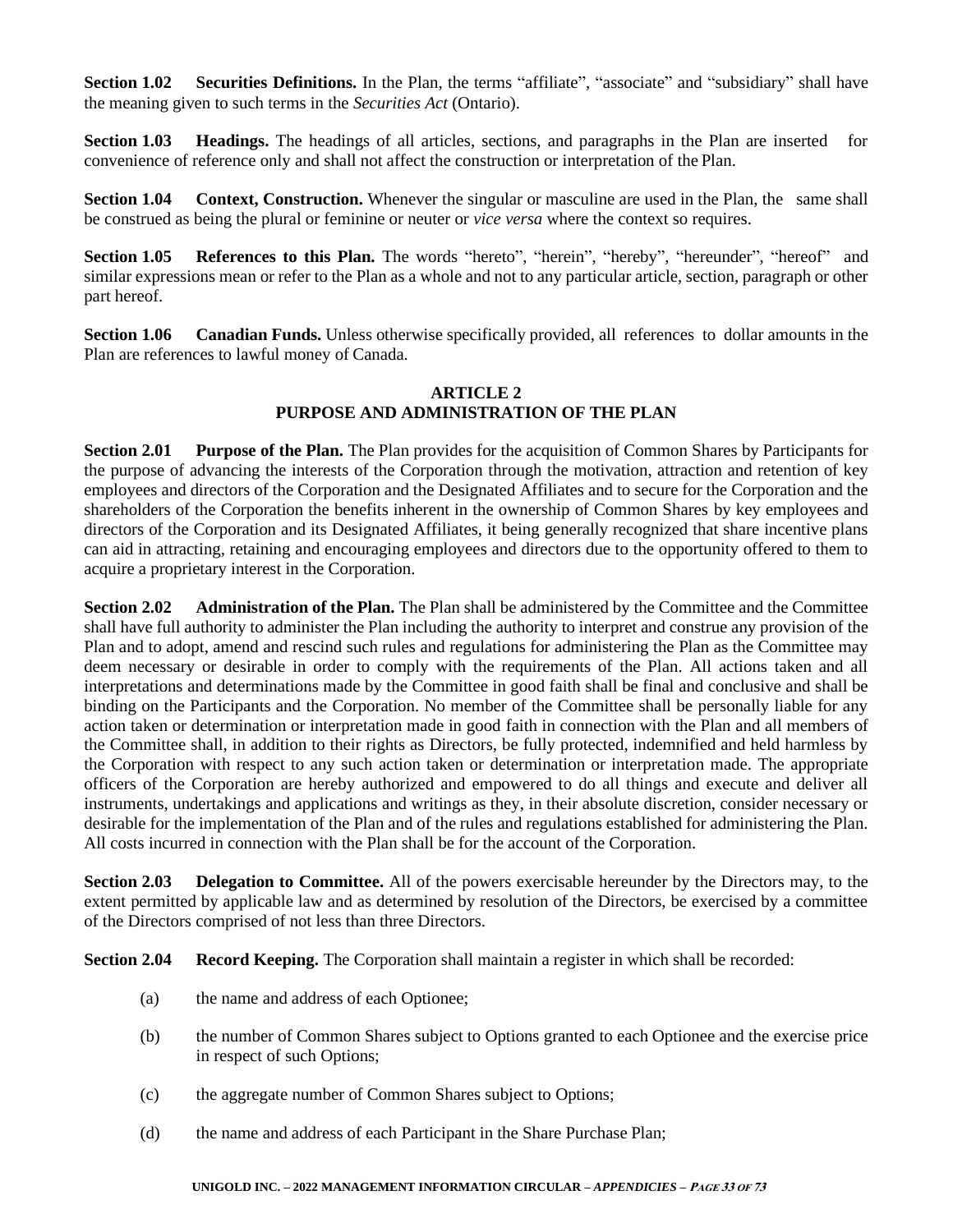- (e) the Participants' Contributions and the Corporation's Contributions in respect of each Participant; and
- (f) the number of Common Shares held in safekeeping for the account of each Participant.

**Section 2.05 Determination of Participants.** The Committee shall from time to time determine the Participants who may participate in the Share Purchase Plan, the Share Option Plan and the Share Bonus Plan. The Committee shall from time to time determine the number of Common Shares to be issued to any Participant under the Share Bonus Plan, the Participants to whom Options shall be granted, the number of Common Shares to be made subject to, and the vesting schedule (if any) and the expiry date of, each Option granted to each Participant, the price per Common Share at which any Common Share which is the subject of an Option may be purchased and the other terms of each Option granted to each Participant, all such determinations to be made in accordance with the terms and conditions of the Plan, and the Committee may take into consideration the present and potential contributions of and the services rendered by the particular Participant to the success of the Corporation and any other factors which the Committee deems appropriate and relevant (provided that in the case of Options granted to a Canadian Participant who is granted the Option in respect of, in the course of, or by virtue of such Canadian Participant's "office or employment" within the meaning of the Tax Act, such terms shall not cause such Options to fail to qualify for the tax treatment afforded to stock options under section 7 of the Tax Act). The Plan shall be administered in accordance with the rules and policies of the TSX Venture Exchange in respect of employee stock option plans by the Committee for so long as the Common Shares are listed on the TSX Venture Exchange, and should the Common Shares become listed on the Toronto Stock Exchange instead of, or in addition to, the TSX Venture Exchange, it shall be administered in accordance with the rules and policies of the Toronto Stock Exchange in respect of employee stock option plans (instead of, or in addition to, the rules and policies of the TSX Venture Exchange, as the case may be). In the case of the Share Option Plan, the grant of an Option to any Participant who is an Employee, Consultant or Management Corporation Employee (within the meaning of the applicable requirements of the Stock Exchange) shall be deemed to constitute a representation by the Corporation that such Participant is a *bona fide* Employee, Consultant or Management Corporation Employee, as the case may be.

## **Section 2.06 Maximum Number of Shares.**

- (a) Share Purchase Plan: The maximum number of Common Shares made available for the Share Purchase Plan (the provisions of the Plan with respect to the Share Purchase Plan shall become effective only if the Common Shares become listed on the Toronto Stock Exchange and shall be subject to the approval of the Toronto Stock Exchange at such time) shall be determined from time to time by the Committee but, in any case, shall not exceed 850,000 Common Shares in the aggregate and in no event shall the aggregate number of Common Shares reserved for issue pursuant to the provisions of the Share Purchase Plan exceed 850,000 Common Shares.
- (b) Share Option Plan: The maximum number of Common Shares reserved for issue pursuant to the provisions of the Share Option Plan (and any other security based compensation arrangements of the Corporation, other than the Deferred Share Unit Plan and Restricted Share Unit Plan) shall be determined from time to time by the Committee but, in any case, shall not exceed 10% of the total number of Common Shares then outstanding on a non-diluted basis immediately prior to the proposed grant of the applicable Option. In addition:
	- (i) the aggregate number of Common Shares reserved for issue to any one Participant upon the exercise of Options (or pursuant to awards under any other Security Based Compensation, within the meaning of the applicable requirements of the TSX-V) shall not exceed 5% of the total number of Common Shares then outstanding (unless the Corporation has obtained the requisite "disinterested" shareholder approval, within the meaning of the applicable requirements of the TSX-V);
	- (ii) the aggregate number of Common Shares reserved for issue to Participants who are Insiders under the Share Option Plan, and pursuant to any other security based compensation arrangements of the Corporation, shall not exceed 10% of the total number of Common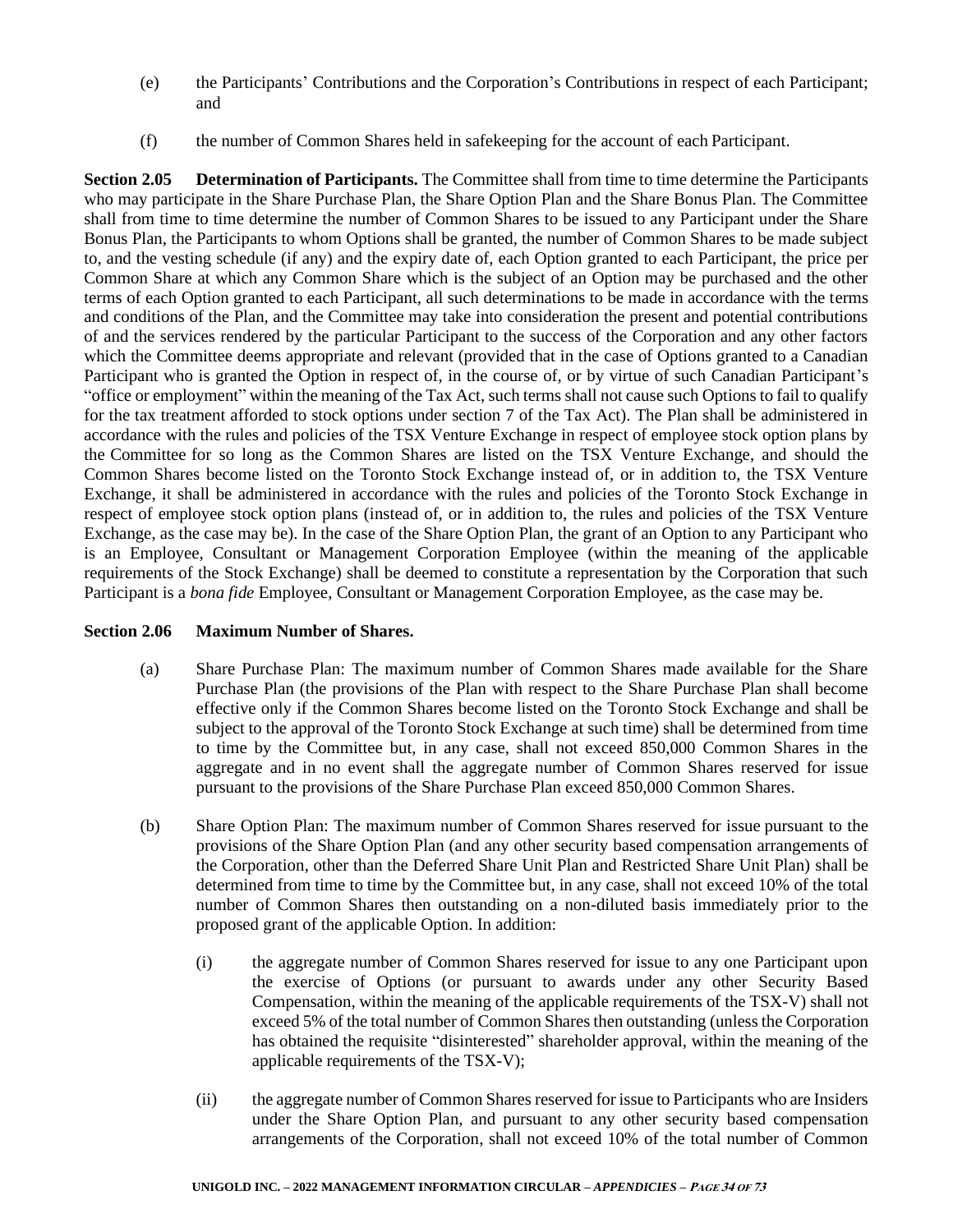Shares outstanding at any time (unless the Corporation has obtained the requisite "disinterested" shareholder approval, within the meaning of the applicable requirements of the TSX-V);

- (iii) the aggregate number of Common Shares reserved for issue to Participants who are Insiders under the Share Option Plan, and pursuant to any other security based compensation arrangements of the Corporation, in either case in respect of Options or other awards under any other security based compensation arrangements of the Corporation granted within any one year period, shall not exceed 10% of the total number of Common Shares then outstanding (unless the Corporation has obtained the requisite "disinterested" shareholder approval, within the meaning of the applicable requirements of the TSX-V);
- (iv) the aggregate number of Common Shares reserved for issue to any one Consultant (within the meaning of the applicable requirements of the Stock Exchange) of the Corporation upon the exercise of Options (or pursuant to awards under any other Security Based Compensation, within the meaning of the applicable requirements of the TSX-V) shall not exceed 2% of the total number of Common Shares then outstanding; and
- (v) the aggregate number of Common Shares reserved for issue to any and all Employees conducting Investor Relations Activities (each within the meaning of the requirements of the Stock Exchange) for the Corporation upon the exercise of Options shall not exceed 2% of the total number of Common Shares then outstanding, excluding Common Shares issued to such Employees upon the exercise of Options over the preceding 12 month period.
- (c) Share Bonus Plan: The maximum number of Common Shares made available for the Share Bonus Plan (the provisions of the Plan with respect to the Share Bonus Plan shall become effective only if the Common Shares become listed on the Toronto Stock Exchange and shall be subject to the approval of the Toronto Stock Exchange at such time) shall be determined from time to time by the Committee but, in any case, shall not exceed 200,000 Common Shares in the aggregate and in no event shall the aggregate number of Common Shares reserved for issue pursuant to the provisions of the Share Bonus Plan exceed the lesser of 200,000 Common Shares and 1% of the total number of Common Shares then outstanding on a non-diluted basis immediately prior to the proposed issue of Common Shares.

Notwithstanding anything to the contrary contained herein, Common Shares tendered by the Participant or withheld by the Corporation to satisfy any tax withholding obligation under Section 6.01 shall not be returned or re-added to the Common Shares authorized for issuance under this Section 2.06.

# **ARTICLE 3 PURCHASE PLAN**

**Section 3.01 • The Share Purchase Plan.** A Share Purchase Plan (the provisions of the Plan with respect to the Share Purchase Plan shall become effective only if the Common Shares become listed on the Toronto Stock Exchange and shall be subject to the approval of the Toronto Stock Exchange at such time) is hereby established for Eligible Employees and Other Participants. The Share Purchase Plan shall become effective following the receipt of the approval of the Stock Exchange, if required, for the implementation of the Share Purchase Plan on a date to be determined by the Directors. The Corporation intends that the Share Purchase Plan operate as an "employee savings or thrift plan" in respect of the Participant Contributions for purposes of the Tax Act.

**Section 3.02 Participants.** Participants entitled to participate in the Share Purchase Plan shall be Eligible Employees or Other Participants who have been providing services to the Corporation or any Designated Affiliate for at least the immediately preceding 12 months. The Committee shall have the right, in its absolute discretion, to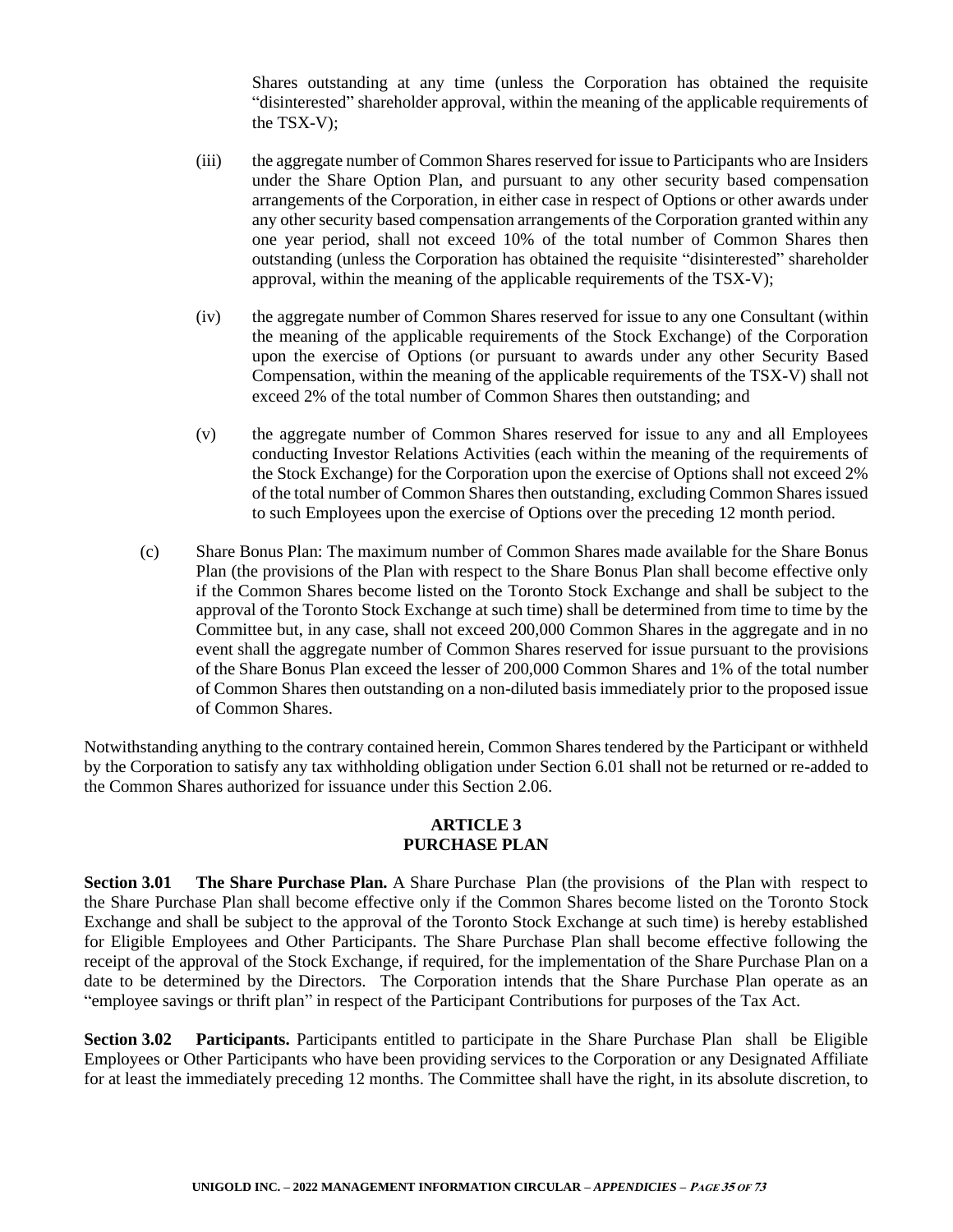waive such 12 month period or to determine that the Share Purchase Plan does not apply to any Eligible Employee or Other Participant.

# **Section 3.03 Election to Participate in Share Purchase Plan and Participant's Contribution.**

- (a) Any Participant may elect to contribute money to the Share Purchase Plan in any calendar year if the Participant, prior to the end of the immediately preceding calendar year, delivers to the Corporation a written direction in form and substance satisfactory to the Corporation authorizing the Corporation to deduct from the Basic Annual Salary of the Participant the Participant's Contribution in equal instalments, net of any applicable withholding taxes or other source deductions.
- (b) If, on December 31 of any year, a Participant has not been continuously providing service to the Corporation or any of its Designated Affiliates for at least the immediately preceding 12 months (unless such 12-month requirement is waived by the Committee), then, in the calendar quarter during which such Participant reaches six consecutive months of service, such Participant may elect to make a Participant's Contribution with respect to the balance of that calendar year, commencing at the beginning of the next calendar quarter, by delivering to the Corporation the written direction referred to in paragraph 3.03(a) above.
- (c) The Participant's Contribution shall not exceed 10% (unless changed by the Committee), before applicable deductions, of the Basic Annual Salary of the Participant; provided that, in the event of any employee electing to make a Participant's Contribution for less than a full year in accordance with paragraph 3.03(b) above, his or her Basic Annual Salary shall be pro-rated for the balance of that calendar year.
- (d) No adjustment shall be made to the Participant's Contribution until the next succeeding calendar year, and then only if a new written direction shall have been delivered to the Corporation for such calendar year.
- (e) For greater certainty, the crediting of any Participant Contribution by the Corporation to the Share Purchase Plan shall be in satisfaction of the Corporation's obligation to pay an equivalent amount to the Participant in respect of the Participant's Basic Annual Salary and shall be reported as compensation for all tax and other purposes. The Participant shall remain the beneficial owner of such Participant Contribution at all times until it is applied to the purchase of Shares pursuant to Section 3.06. Until so applied, the funds representing the Participant Contribution shall be held by the Corporation on behalf of such Participant. No interest shall be payable on such funds to any Participant.

**Section 3.04 • Corporation's Contribution.** Immediately prior to the date any Common Shares are issued to a Participant in accordance with section 3.06 of the Plan, the Corporation will credit to the Share Purchase Plan for the benefit of the Participant with an additional amount equal to the Participant's Contribution as a "matching contribution". Such contribution shall be made net of any applicable withholding taxes or other source deductions. Once made, the Participant shall remain the beneficial owner of such contribution at all times until it is applied to the purchase of Shares pursuant to Section 3.06 and the funds representing such contribution shall be held by the Corporation on behalf of such Participant. No interest shall be payable on such funds to any Participant.

**Section 3.05 Aggregate Contribution.** The Corporation shall not be required to segregate the Aggregate Contribution from its own corporate funds or to pay interest thereon.

## **Section 3.06 Issue of Shares.**

(a) As soon as practicable following March 31, June 30, September 30 and December 31 in each calendar year, the Corporation shall issue for the account of each Participant fully paid and nonassessable Common Shares equal in value to the Aggregate Contribution held for the benefit of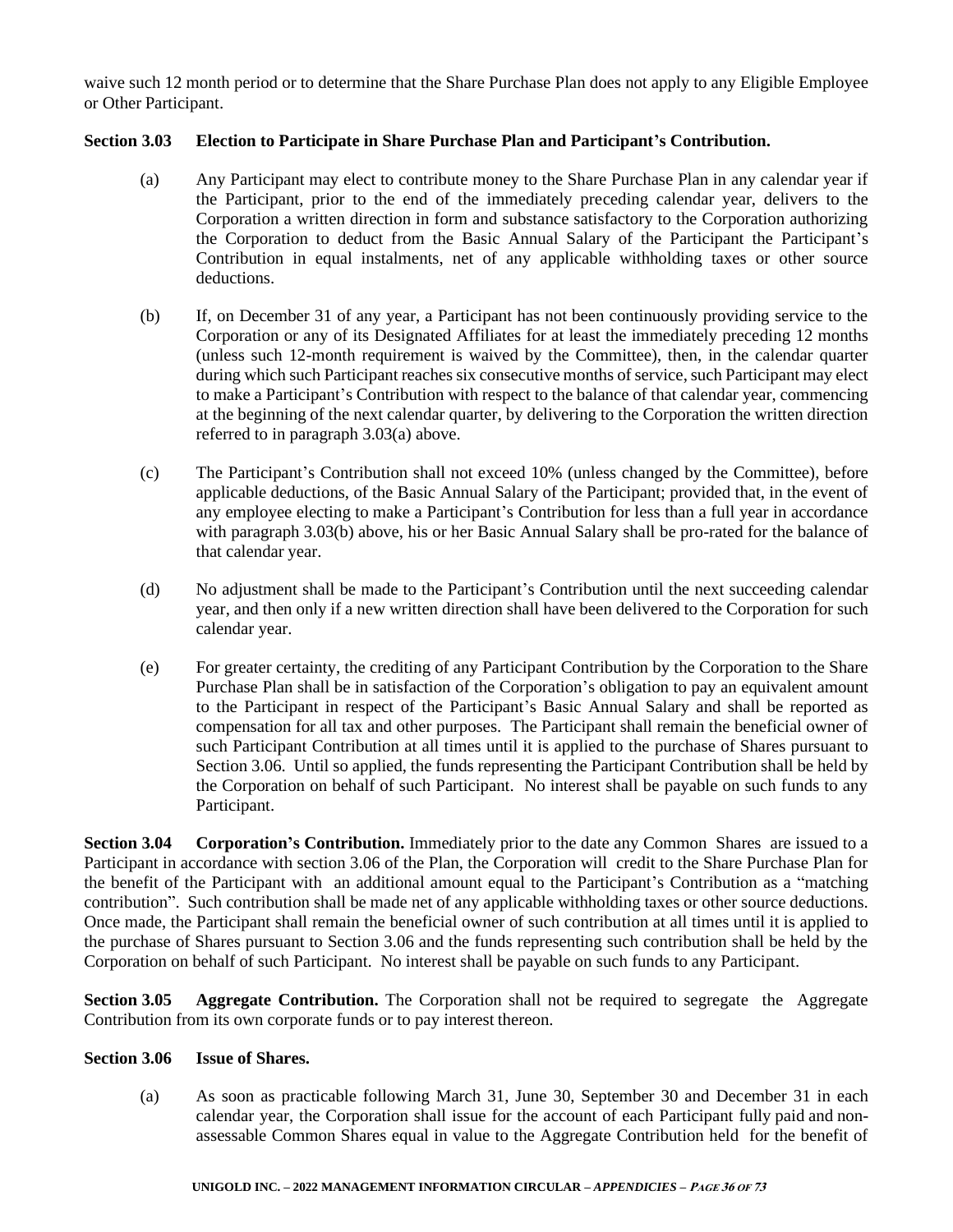each such Participant as of such date by the Corporation, with the number of Common Shares being calculated as the Aggregate Contribution divided by the applicable Issue Price, rounded down to the next lowest whole number of Common Shares. For greater certainty, any fraction of a Common Share shall be cancelled without any additional compensation or rights in lieu thereof.

(b) Any Common Shares issued in respect of the Aggregate Contribution of a Participant shall be fully vested and beneficially held for the benefit of such Participant (notwithstanding the existence of the Restricted Period).

#### **Section 3.07 Safekeeping and Delivery of Shares.**

- (a) All Common Shares issued for the account of a Participant in accordance with section 3.06 of the Plan will be held in safekeeping by the Corporation and will be delivered, subject to as otherwise provided in the Share Purchase Plan, to such Participant upon the expiry of the Restricted Period from the date of issue of such Common Shares. If, during such period, the Corporation receives on behalf of a Participant in respect of any Common Shares so held:
	- (i) cash dividends;
	- (ii) options or rights to purchase additional securities of the Corporation or any other corporation;
	- (iii) any notice of meeting, proxy statement and proxy for any meeting of holders of Common Shares; or
	- (iv) other or additional Common Shares or other securities (by way of dividend or otherwise);

then the Corporation shall forward to such Participant, at his or her last address according to the register maintained under section 2.04 of the Plan, any of the items listed in subparagraph  $3.07(a)(i)$ , (ii) and (iii) above; and shall hold in safekeeping any additional securities referred to in subparagraph  $3.07(a)(iv)$  above and shall deliver such securities to the Participant with delivery of the Common Shares in respect of which such additional securities were issued.

- (b) Any Common Shares held for the account of an Eligible Employee in safekeeping by the Corporation will be distributed to the Eligible Employee or the estate of the Eligible Employee, prior to the expiry of the applicable Restricted Period only upon:
	- (i) the date of the commencement of the Eligible Employee's retirement in accordance with the Corporation's normal retirement policy;
	- (ii) the date of the commencement of the total disability of the Eligible Employee determined in accordance with the Corporation's normal disability policy; or
	- (iii) the date of death of the Eligible Employee.
- (c) Any Common Shares held for the account of an Other Participant in safekeeping by the Corporation will be distributed to the Other Participant or the estate of the Other Participant, prior to the expiry of the applicable Restricted Period only upon:
	- (i) the date of the commencement of the Other Participant's retirement in accordance with the Corporation's normal retirement policy, or in the case of an Other Participant that is not an individual, the date of the commencement of the retirement of the primary individual providing services to the Corporation on behalf of the Other Participant;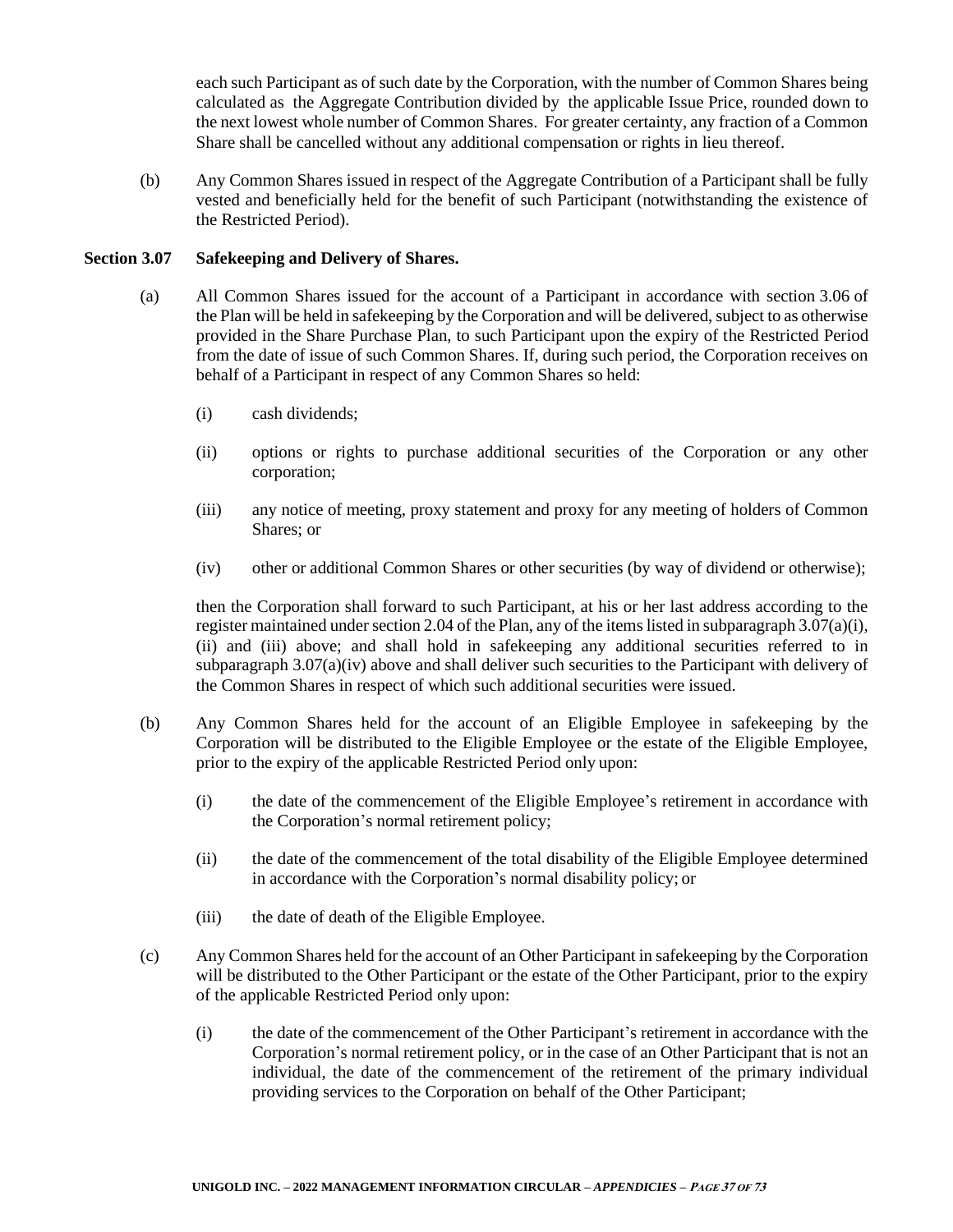- (ii) the date of the commencement of the total disability of the Other Participant, or in the case of an Other Participant that is not an individual, the date of the commencement of the total disability of the primary individual providing the services to the Corporation or Designated Affiliate on behalf of the Other Participant, determined in accordance with the Corporation's normal disability policy; or
- (iii) the date of death of the Other Participant or, in the case of an Other Participant that is not an individual, the date of death of the primary individual providing the services to the Corporation or Designated Affiliate on behalf of the Other Participant.
- (d) If there is a take-over bid (within the meaning of the *Securities Act* (Ontario)) made for all or a portion of the issued and outstanding Common Shares, then the Committee may, by resolution, make any Common Shares held in trust for a Participant immediately deliverable in order to permit such Common Shares to be tendered to such bid. In addition, the Committee may, by resolution, permit the Corporation's Contribution to be made and Common Shares to be issued for the then Aggregate Contribution prior to expiry of any such take-over bid in order to permit such Common Shares to be tendered to such bid.

**Section 3.08 Termination of Employment.** If a Participant ceases to be employed by, or provide services to, the Corporation or any Designated Affiliate for any reason or receives notice from the Corporation of the termination of his or her contract of service or employment:

- (a) the Participant shall, effective upon the earlier of such cessation and the receipt of such notice, automatically cease to be entitled to participate in the Share Purchase Plan;
- (b) any portion of the Participant's Contribution then held by the Corporation for the benefit of the Participant shall be paid to the Participant or the estate of the Participant;
- (c) any portion of the Corporation's Contribution then held by the Corporation for the benefit of the Participant shall be paid to the Participant or the estate of the Participant; and
- (d) any Common Shares then held in safekeeping for the Participant shall, subject to section 3.07of the Plan in the case of retirement, disability or death, and subject to the provisions of the Act, remain in safekeeping until the expiry of the Restricted Period.

**Section 3.09 Election to Withdraw from Share Purchase Plan.** Any Participant may at any time elect to withdraw from the Share Purchase Plan. In order to withdraw the Participant must give at least two weeks' notice to the Corporation in writing in form and substance satisfactory to the Corporation directing the Corporation to cease deducting from the Participant's remuneration the Participant's Contribution. Deductions will cease to be made commencing with the first pay date following expiry of the two week notice. The Participant's Contribution will continue to be held by the Corporation for the benefit of the Participant. On the next following date for making the Corporation's Contribution the Corporation will credit the Participant with the pro rata amount of the Corporation's Contribution, calculated in accordance with section 3.04 of the Plan. The issuance and delivery of Common Shares will not be accelerated by such withdrawal but will occur on the date on which such Common Shares would otherwise have been issued in accordance with section 3.06 of the Plan and delivered to the Participant in accordance with section 3.07 of the Plan had the Participant not elected to withdraw from the Share Purchase Plan.

**Section 3.10 • Necessary Approvals.** The obligation of the Corporation to issue and deliver any Common Shares in accordance with the Share Purchase Plan shall be subject to any necessary approval of any stock exchange or regulatory authority having jurisdiction over the securities of the Corporation. If any Common Shares cannot be issued to any Participant under the Share Purchase Plan for whatever reason, the obligation of the Corporation to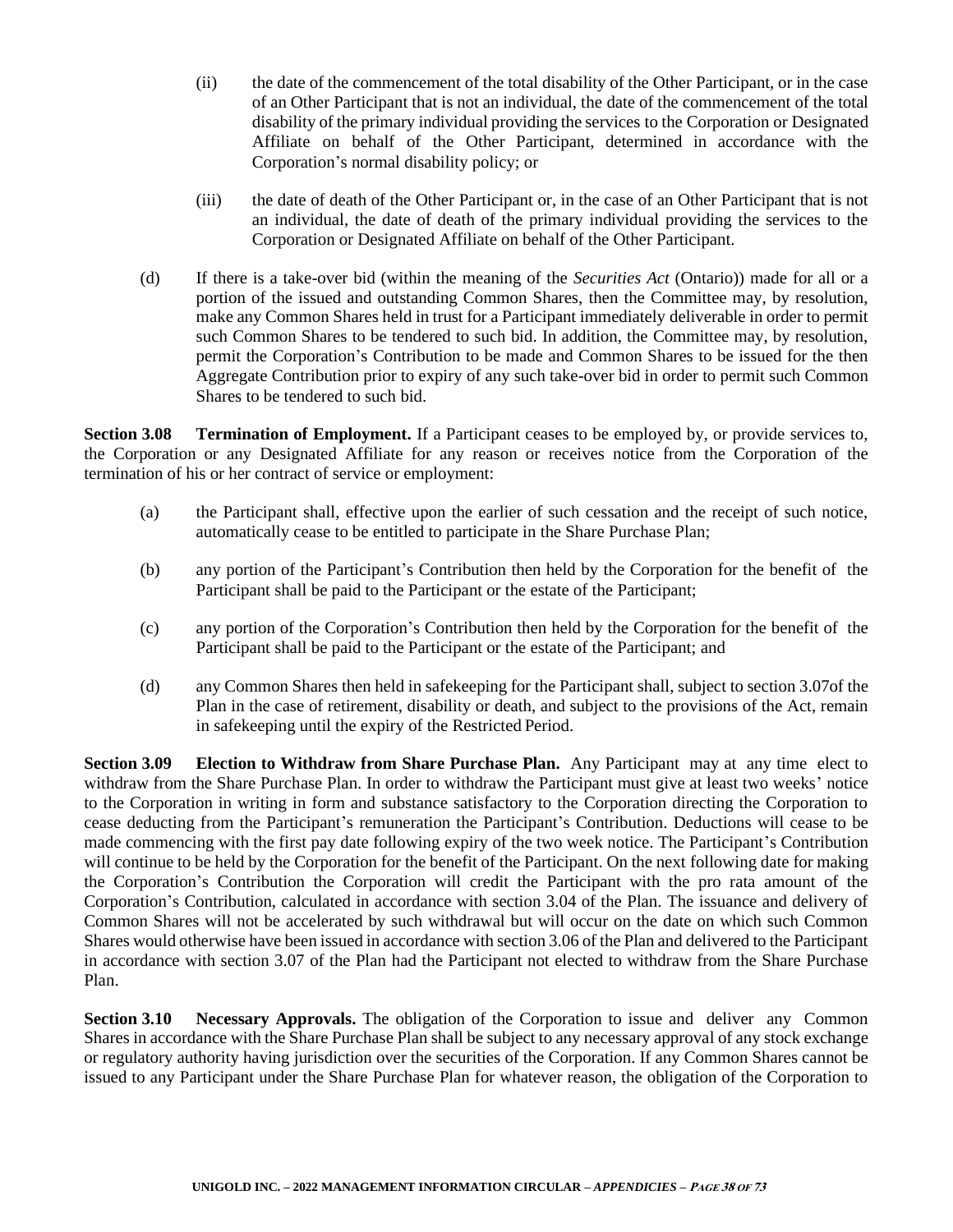issue such Common Shares shall terminate and any Participant's Contribution held by the Corporation for a Participant shall be returned to the Participant without interest.

# **ARTICLE 4 OPTION PLAN**

**Section 4.01 The Share Option Plan and Participants.** A Share Option Plan is hereby established for Eligible Directors, Eligible Employees and Other Participants.

**Section 4.02 Option Notice or Agreement.** Each Option granted to a Participant shall be evidenced by a stock option notice or stock option agreement setting out terms and conditions consistent with the provisions of the Plan, which terms and conditions need not be the same in each case and which terms and conditions may be changed from time to time and, in respect of Options granted to a Canadian Participant in his or her capacity as an employee, officer or director, such terms and conditions shall be such so as to ensure that such Options are governed, at all times, by the provisions of Section 7 of the Tax Act.

**Section 4.03 Exercise Price.** The price per share at which any Common Share which is the subject of an Option may be purchased shall be determined by the Committee at the time the Option is granted, provided that such price shall be not less than the closing price of the Common Shares on the Stock Exchange on the last trading day immediately preceding the date of the grant of such Option. To the extent required by the Stock Exchange, the approval of "disinterested" holders of Common Shares shall be required to be obtained in respect of: i) any reduction to the price per share at which any Common Share which is the subject of an outstanding Option granted to an Insider may be purchased; and ii) the extension of the term of an Option granted to an Insider at the time of the proposed extension.

**Section 4.04 Term of Option.** The Option Period for each Option shall be such period of time as shall be determined by the Committee, subject to amendment by an Employment Contract, provided that (i) for so long as the Common Shares are listed on the TSX Venture Exchange, in no event shall an Option Period exceed five (5) years, or (ii) if the Common Shares become listed on the Toronto Stock Exchange, in no event shall an Option Period exceed ten (10) years.

**Section 4.05 Lapsed Options.** If Options granted under the Share Option Plan are surrendered, terminate or expire without being exercised in whole or in part, new Options may be granted covering the Common Shares not purchased under such lapsed Options.

**Section 4.06 Limit on Options to be Exercised.** Except as otherwise specifically provided in any Employment Contract or in section 4.09 of the Plan, Options may be exercised (in each case to the nearest full share, rounded down) during the Option Period only in accordance with the vesting schedule, if any, determined by the Committee, in its sole and absolute discretion, at the time of the grant of the Option, which vesting schedule may include performance vesting or acceleration of vesting in certain circumstances and which may be amended or changed by the Committee from time to time with respect to a particular Option. If the Committee does not determine a vesting schedule at the time of the grant of any particular Option, such Option shall be exercisable in whole at any time, or in part from time to time, during the Option Period.

**Section 4.07 Eligible Participants on Exercise.** Subject to section 4.06 of the Plan, an Option may be exercised by the Optionee in whole at any time, or in part from time to time, during the Option Period, provided however that, except as otherwise specifically provided in section 4.10 or section 4.11 hereof or in any Employment Contract, no Option may be exercised unless the Optionee at the time of exercise thereof is:

(a) in the case of an Eligible Employee, an officer of the Corporation or a Designated Affiliate or in the employment of the Corporation or a Designated Affiliate and has been continuously an officer or so employed since the date of the grant of such Option, provided however that a leave of absence with the approval of the Corporation or such Designated Affiliate shall not be considered an interruption of employment for purposes of the Share Option Plan;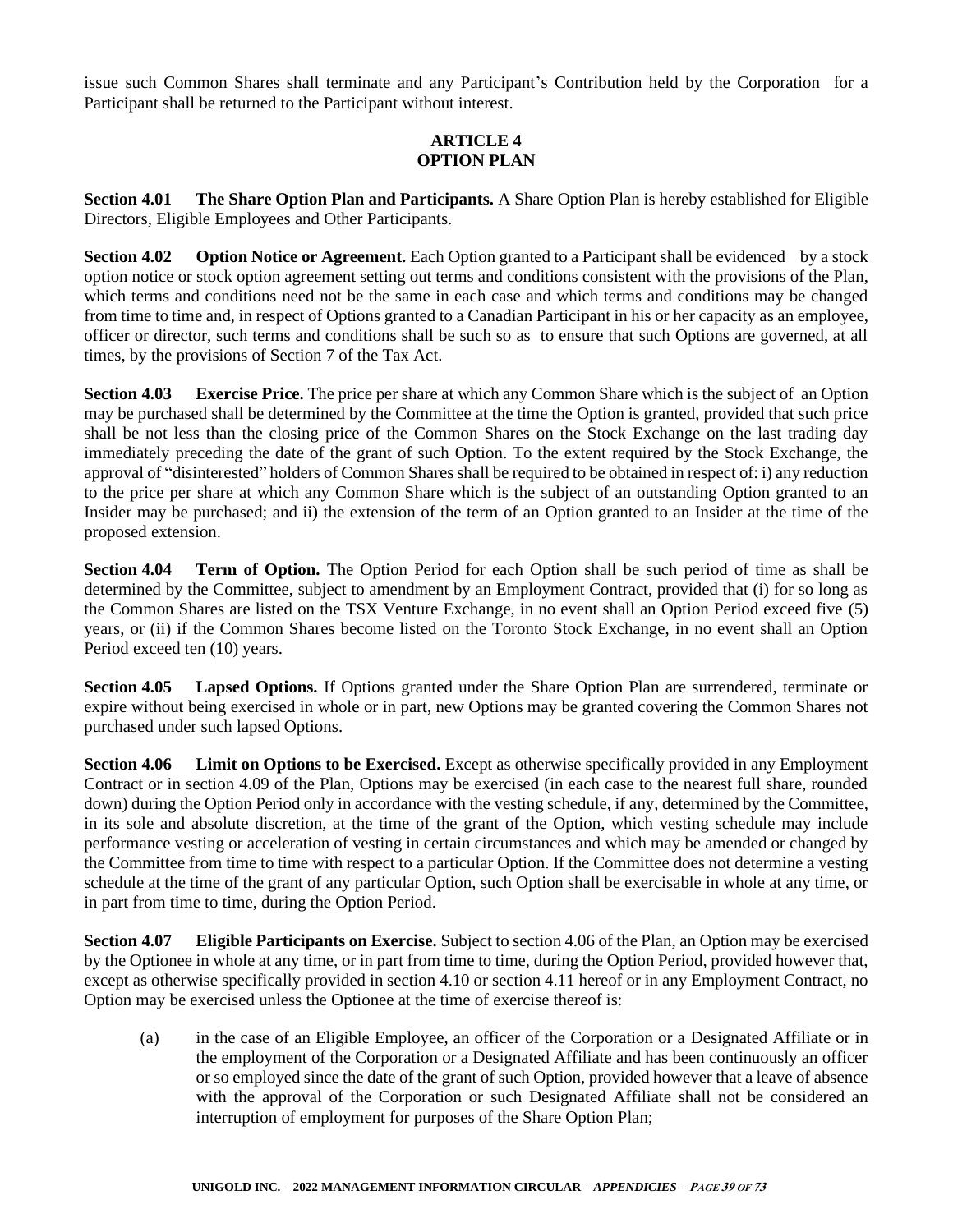- (b) in the case of an Eligible Director who is not also an Eligible Employee, a director of the Corporation or a Designated Affiliate and has been such a director continuously since the date of the grant of such Option; and
- (c) in the case of an Other Participant, engaged, directly or indirectly, in providing ongoing management or consulting services for the Corporation or a Designated Affiliate and has been so engaged since the date of the grant of such Option.

**Section 4.08 Payment of Exercise Price.** The issue of Common Shares on exercise of any Option shall be contingent upon receipt by the Corporation of payment of the aggregate purchase price for the Common Shares in respect of which the Option has been exercised by cash or certified cheque delivered to the registered office of the Corporation together with a validly completed notice of exercise. No Optionee or legal representative, legatee or distributee of any Optionee will be, or will be deemed to be, a holder of any Common Shares with respect to which such Optionee was granted an Option, unless and until certificates for such Common Shares are issued to such Optionee, or them, under the terms of the Share Option Plan. Subject to section 4.12 hereof, upon an Optionee exercising an Option and paying the Corporation the aggregate purchase price for the Common Shares in respect of which the Option has been exercised, the Corporation shall as soon as practicable issue and deliver a certificate representing the Common Shares so purchased.

**Section 4.09 Acceleration on Take-over Bid.** If there is a take-over bid (within the meaning of the *Securities Act* (Ontario)) made for all or a portion of the issued and outstanding Common Shares, then the Committee may, by resolution, permit all Options outstanding to become immediately exercisable prior to the effective time of the take-over bid, notwithstanding section 4.06 hereof, in order to permit Common Shares issuable under such Options to be tendered to such bid.

**Section 4.10 Effect of Death.** If a Participant or, in the case of an Other Participant which is not an individual, the primary individual providing services to the Corporation or Designated Affiliate on behalf of the Other Participant, shall die, any Option held by such Participant or Other Participant at the date of such death shall become immediately exercisable notwithstanding section 4.06 hereof, and shall be exercisable in whole or in part only by the person or persons to whom the rights of the Optionee under the Option shall pass by the will of the Optionee or the laws of descent and distribution for a period of nine months (or such other period of time as is otherwise provided in an Employment Contract provided such period does not extend beyond one year from the date of death) after the date of death of the Optionee or prior to the expiration of the Option Period in respect of the Option, whichever is sooner, and then only to the extent that such Optionee was entitled to exercise the Option at the date of the death of such Optionee in accordance with sections 4.07 and 4.11 of the Plan.

# **Section 4.11 Effect of Termination of Employment.** If a Participant shall:

- (a) cease to be a director of the Corporation and of the Designated Affiliates (and is not or does not continue to be an employee thereof) for any reason (other than death); or
- (b) cease to be employed by, or provide services to, the Corporation or the Designated Affiliates (and is not or does not continue to be a director or officer thereof), or any corporation engaged to provide services to the Corporation or the Designated Affiliates, for any reason (other than death) or shall receive notice from the Corporation or any Designated Affiliate of the termination of his Employment Contract;

(such cessation, or the earlier of such cessation or receipt of a notice of termination, as the case may be, being referred to as a "Termination"), except as otherwise provided in any Employment Contract, such Participant may, but only within 60 days next succeeding such Termination (or, in the case of a Participant conducting Investor Relations Activities (within the meaning of the applicable requirements of the Stock Exchange) for the Corporation, only within 30 days next succeeding such Termination), exercise his Options to the extent that such Participant was entitled to exercise such options at the date of such Termination. Notwithstanding the foregoing or any Employment Contract, in no event shall such right extend beyond one year following the Optionee's termination.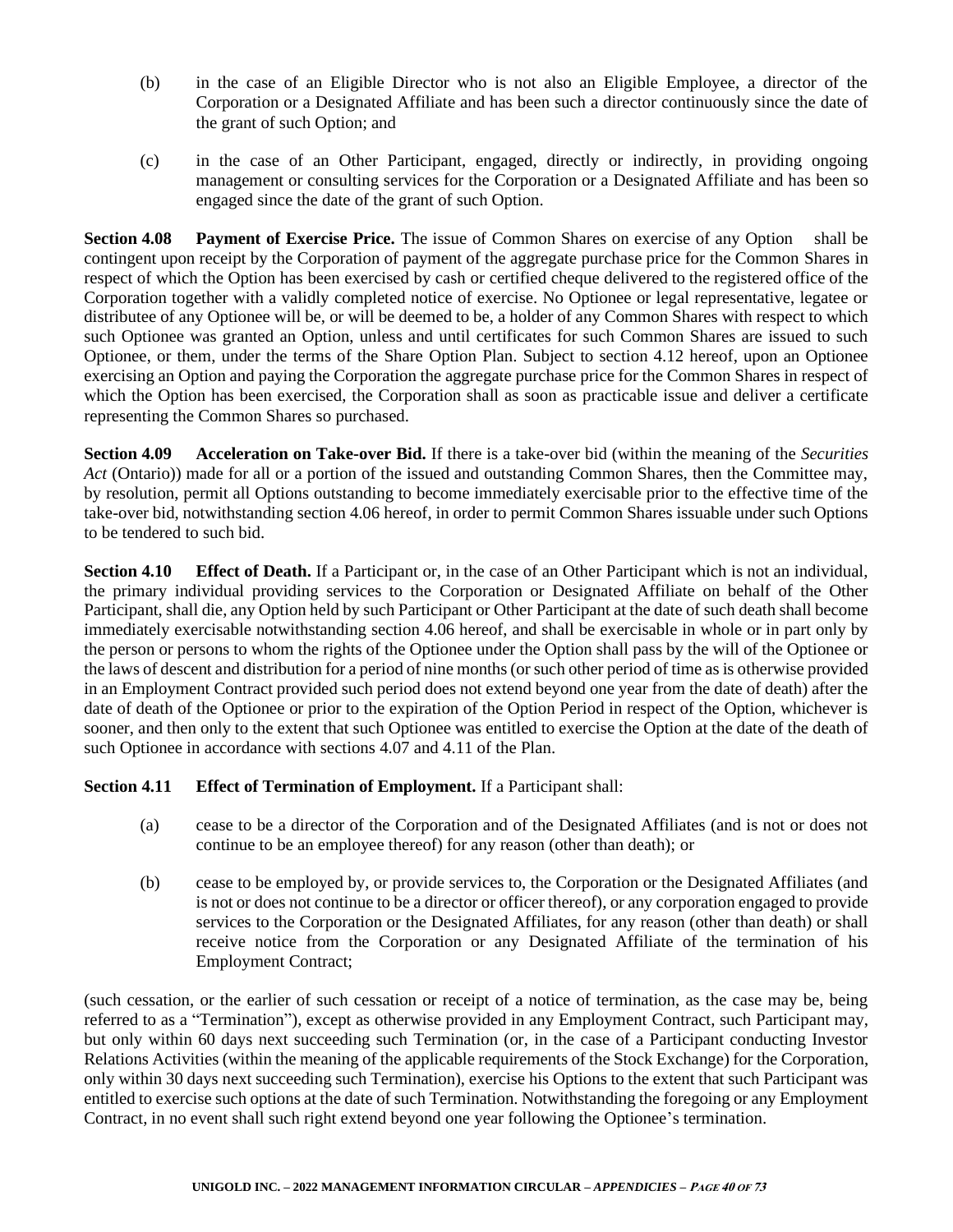**Section 4.12 • Necessary Approvals.** The obligation of the Corporation to issue and deliver any Common Shares in accordance with the Share Option Plan shall be subject to any necessary approval of any stock exchange or regulatory authority having jurisdiction over the securities of the Corporation. If any Common Shares cannot be issued to any Participant upon the exercise of an Option for whatever reason, the obligation of the Corporation to issue such Common Shares shall terminate and any exercise price paid to the Corporation in respect of the exercise of such Option shall be returned to the Participant.

# **ARTICLE 5 BONUS PLAN**

**Section 5.01 The Share Bonus Plan.** A Share Bonus Plan (the provisions of the Plan with respect to the Share Bonus Plan shall become effective only if the Common Shares become listed on the Toronto Stock Exchange and shall be subject to the approval of the Toronto Stock Exchange at such time) is hereby established for Eligible Directors, Eligible Employees and Other Participants.

**Section 5.02 Participants.** The Committee shall have the right to determine, in its sole and absolute discretion, to issue for no cash consideration to such Participant any number of Common Shares as a discretionary bonus subject to such provisions and restrictions as the Committee may determine.

**Section 5.03 Necessary Approvals**. The obligation of the Corporation to issue and deliver any Common Shares in accordance with the Share Bonus Plan shall be subject to any necessary approvals of any stock exchange or regulatory authority having jurisdiction over the securities of the Corporation. If any Common Shares cannot be issued to any Participant under the Share Bonus Plan for whatever reason, the obligation of the Corporation to issue such Common Shares shall terminate.

#### **ARTICLE 6 WITHHOLDING TAXES AND SECURITIES LAWS OF THE UNITED STATES OF AMERICA**

**Section 6.01 Withholding Taxes.** The Corporation or any Designated Affiliate may take such steps as are considered necessary or appropriate for the withholding of any taxes and other source deductions which the Corporation or any Designated Affiliate is required by any law or regulation of any governmental authority whatsoever to withhold in connection with any Option or Common Share including, without limiting the generality of the foregoing, the withholding of all or any portion of any payment or the withholding of the issue of Common Shares to be issued upon the exercise of any Option or pursuant to the Share Purchase Plan or the Share Bonus Plan, as the case may be, until such time as the Participant has paid the Corporation or any Designated Affiliate for any amount which the Corporation or the Designated Affiliate is required to withhold with respect to such taxes.

**Section 6.02 Securities Laws of the United States of America.** Neither the Options which may be granted pursuant to the provisions of the Share Option Plan nor the Common Shares which may be issued pursuant to the exercise of Options or participation in the Share Purchase Plan or Share Bonus Plan have been registered under the United States *Securities Act of 1933*, as amended (the "U.S. Act"), or under any securities law of any state of the United States of America. Accordingly, any Participant who is issued Common Shares or granted an Option in a transaction which is subject to the U.S. Act or the securities laws of any state of the United States of America may be required to represent, warrant, acknowledge and agree that:

- (a) the Participant is acquiring the Option and/or any Common Shares as principal and for the account of the Participant;
- (b) in granting the Option and/or issuing the Common Shares to the Participant, the Corporation is relying on the representations and warranties of the Participant to support the conclusion of the Corporation that the granting of the Option and/or the issue of Common Shares do not require registration under the U.S. Act or to be qualified under the securities laws of any state of the United States of America;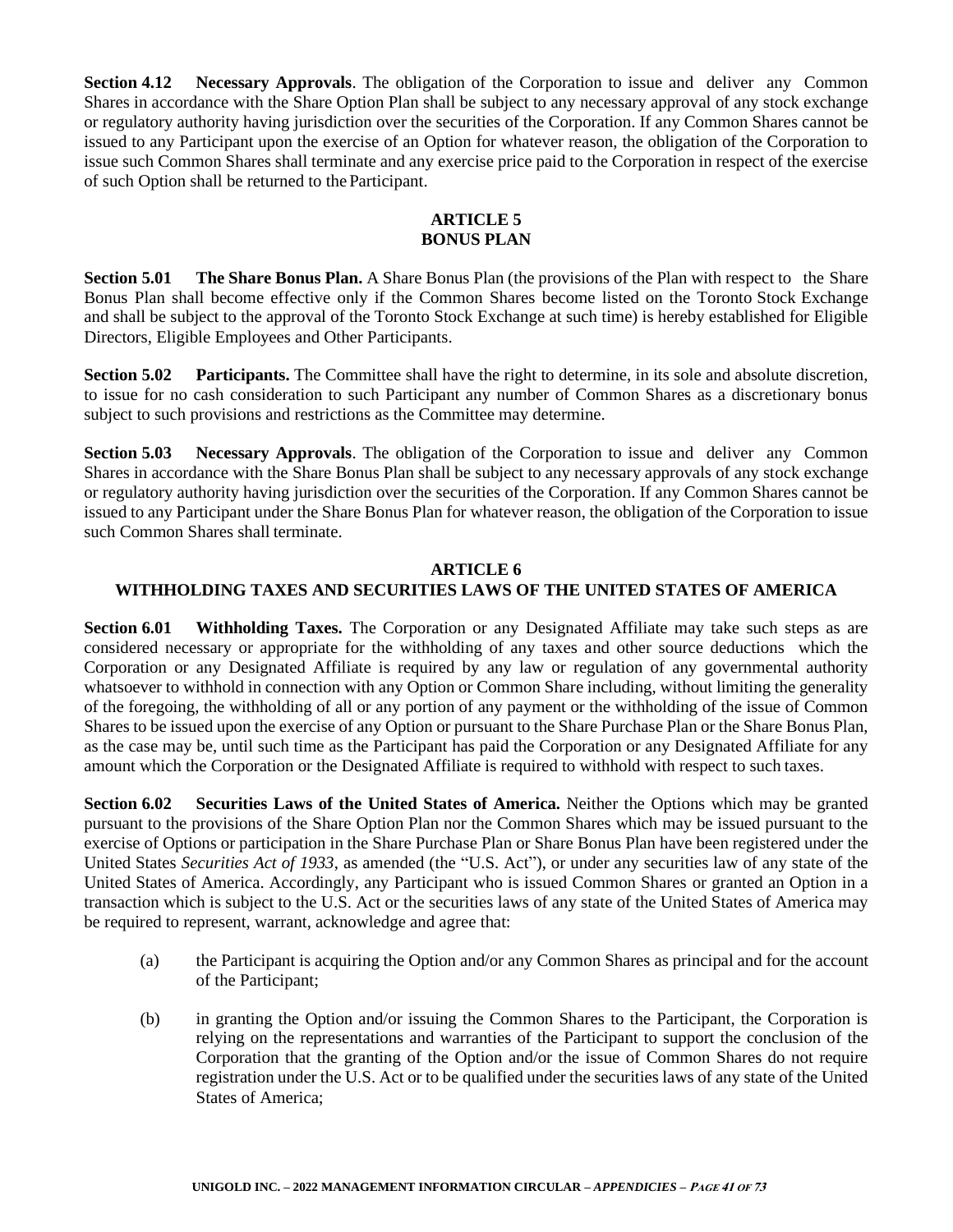(c) each certificate representing Common Shares so issued may be required to have the following legends:

"THE COMMON SHARES REPRESENTED BY THIS CERTIFICATE HAVE NOT BEEN AND WILL NOT BE REGISTERED UNDER THE UNITED STATES SECURITIES ACT OF 1933, AS AMENDED (THE "U.S. SECURITIES ACT"), AND MAY BE OFFERED, SOLD OR OTHERWISE TRANSFERRED ONLY (A) TO THE CORPORATION, (B) OUTSIDE THE UNITED STATES IN ACCORDANCE WITH RULE 904 OF REGULATION S UNDER THE U.S. SECURITIES ACT AND IN COMPLIANCE WITH ANY APPLICABLE STATE SECURITIES LAWS, OR (C) WITH THE PRIOR WRITTEN CONSENT OF THE CORPORATION, PURSUANT TO ANOTHER EXEMPTION FROM REGISTRATION UNDER THE U.S. SECURITIES ACT AND ANY APPLICABLE STATE SECURITIES LAWS."

"THE PRESENCE OF THIS LEGEND MAY IMPAIR THE ABILITY OF THE HOLDER HEREOF TO EFFECT GOOD DELIVERY OF THE COMMON SHARES REPRESENTED HEREBY ON A CANADIAN STOCK EXCHANGE. A CERTIFICATE WITHOUT A LEGEND MAY BE OBTAINED FROM THE REGISTRAR AND TRANSFER AGENT FOR THE COMMON SHARES OF THE CORPORATION IN CONNECTION WITH A SALE OF THE COMMON SHARES REPRESENTED HEREBY UPON DELIVERY OF THIS CERTIFICATE AND AN EXECUTED DECLARATION BY THE SELLER, IN A FORM SATISFACTORY TO THE REGISTRAR AND TRANSFER AGENT AND THE CORPORATION, TO THE EFFECT THAT SUCH SALE IS BEING MADE IN ACCORDANCE WITH RULE 904 OF REGULATION S UNDER THE U.S. SECURITIES ACT.";

provided that if such Common Shares are being sold outside the United States of America in compliance with the requirements of Rule 904 of Regulation S under the U.S. Act the foregoing legends may be removed by providing a written declaration by the holder to the registrar and transfer agent for the Common Shares to the following effect:

"The undersigned (a) represents and warrants that the sale of the securities of Unigold Inc. (the "Corporation") to which this declaration relates is being made in compliance with Rule 904 of Regulation S under the United States *Securities Act of 1933*, as amended (the "U.S. Securities Act"), and (b) certifies that (1) the undersigned is not an affiliate of the Corporation as that term is defined in the U.S. Securities Act, (2) the offer of such securities was not made to a person in the United States and either (a) at the time the buy order was originated, the buyer was outside the United States, or the undersigned and any person acting on behalf of the undersigned reasonably believe that the buyer was outside the United States, or (b) the transaction was executed on or through the facilities of the TSX Venture Exchange and neither the undersigned nor any person acting on behalf of the undersigned knows that the transaction has been prearranged with a buyer in the United States, and (3) neither the undersigned nor any affiliate of the undersigned nor any person acting on any of their behalf has engaged or will engage in any directed selling efforts in the United States in connection with the offer and sale of such securities. Terms used herein have the meanings given to them by Regulation S under the U.S. Securities Act.";

(d) other than as contemplated by subsection 6.02(c) hereof, prior to making any disposition of any Common Shares acquired pursuant to the Plan which might be subject to the requirements of the U.S. Act, the Participant shall give written notice to the Corporation describing the manner of the proposed disposition and containing such other information as is necessary to enable counsel for the Corporation to determine whether registration under the U.S. Act or qualification under any securities laws of any state of the United States of America is required in connection with the proposed disposition and whether the proposed disposition is otherwise in compliance with such legislation and the regulations thereto;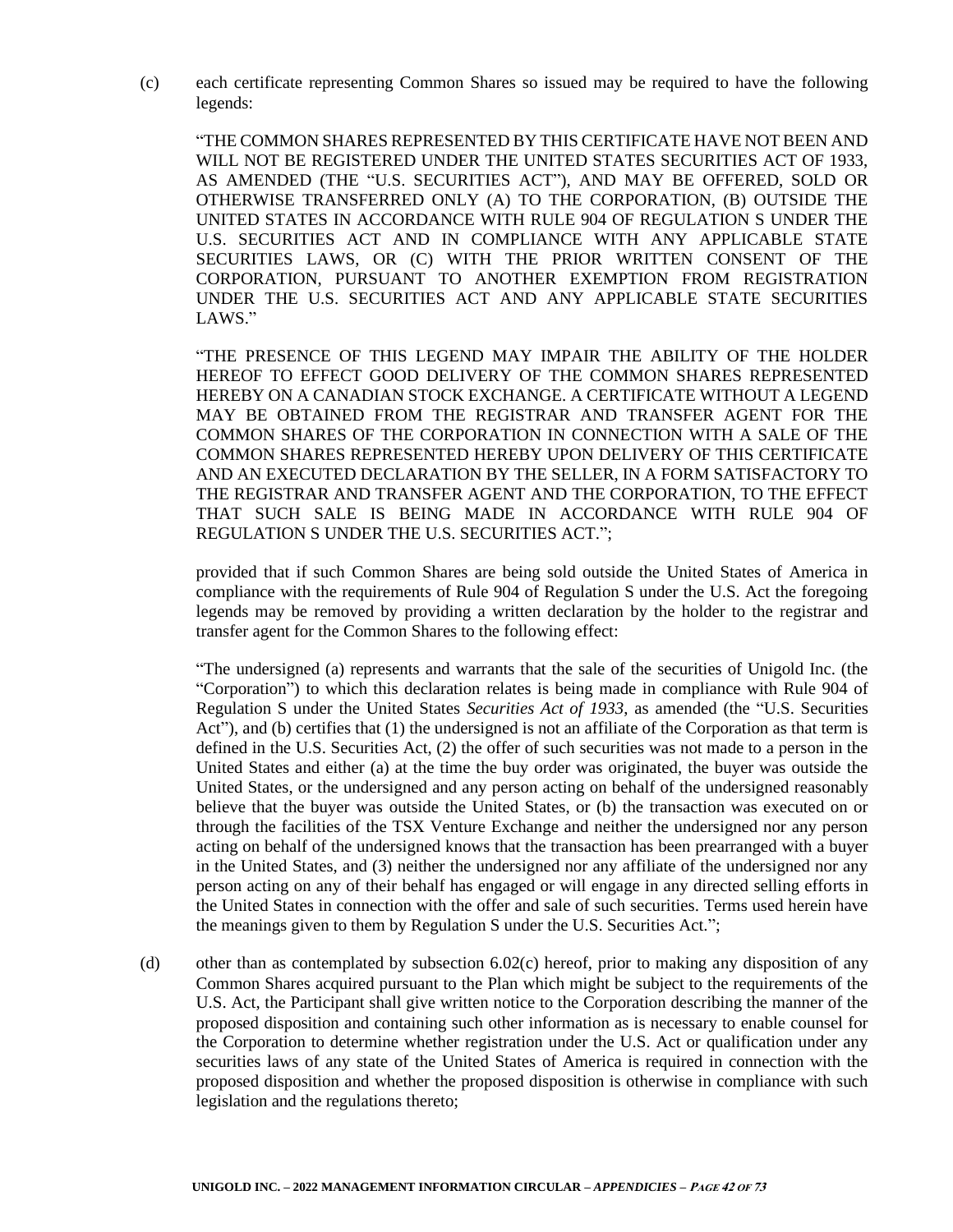- (e) other than as contemplated by subsection  $6.02(c)$  hereof, the Participant will not attempt to effect any disposition of the Common Shares owned by the Participant and acquired pursuant to the Plan or of any interest therein which might be subject to the requirements of the U.S. Act in the absence of an effective registration statement relating thereto under the U.S. Act or an opinion of counsel satisfactory in form and substance to counsel for the Corporation that such disposition would not constitute a violation of the U.S. Act and then will only dispose of such Common Shares in the manner so proposed;
- (f) the Corporation may place a notation on the records of the Corporation to the effect that none of the Common Shares acquired by the Participant pursuant to the Plan shall be transferred unless the provisions of the Plan have been complied with; and
- (g) the effect of these restrictions on the disposition of the Common Shares acquired by the Participant pursuant to the Plan is such that the Participant may not be able to sell or otherwise dispose of such Common Shares for a considerable length of time in a transaction which is subject to the provisions of the U.S. Act other than as contemplated by subsection 6.02(c) hereof.

# **ARTICLE 7 GENERAL**

**Section 7.01 Effective Time of Plan.** The Plan shall become effective upon a date to be determined by the Directors, subject to sections 3.01 and 5.01 hereof in the case of the Share Purchase Plan and the Share Bonus Plan, respectively.

**Section 7.02 Amendment of Plan.** The Committee may from time to time in the absolute discretion of the Committee amend, modify and change the provisions of the Plan or any Options granted pursuant to the Plan, provided that any amendment, modification or change to the provisions of the Plan or any Options granted pursuant to the Plan which would:

- (a) materially increase the benefits under the Plan or any Options granted pursuant to the Plan;
- (b) increase the number of Common Shares, other than by virtue of sections 7.06 and 7.07 of the Plan, which may be issued pursuant to the Plan; or
- (c) materially modify the requirements as to eligibility for participation in the Plan;

shall only be effective upon such amendment, modification or change being approved by the shareholders of the Corporation if required by the Stock Exchange or any other regulatory authority having jurisdiction over the securities of the Corporation. Any amendment, modification or change of any provision of the Plan or any Options granted pursuant to the Plan shall be subject to approval, if required, by the Stock Exchange or any regulatory authority having jurisdiction over the securities of the Corporation. In no event, shall any such amendment, modification or change of any provision of the Plan or any Options granted pursuant to the Plan result in the loss of any economic rights or entitlements of any Participant under the Share Option Plan without such Participant's consent, compensation in lieu thereof or as otherwise allowed pursuant to the terms of this Plan.

**Section 7.03 Non-Assignable.** No rights under the Plan and no Option awarded pursuant to the provisions of the Plan are assignable or transferable by any Participant other than pursuant to a will or by the laws of descent and distribution.

**Section 7.04 Rights as a Shareholder.** No Optionee shall have any rights as a shareholder of the Corporation with respect to any Common Shares which are the subject of an Option. No Optionee shall be entitled to receive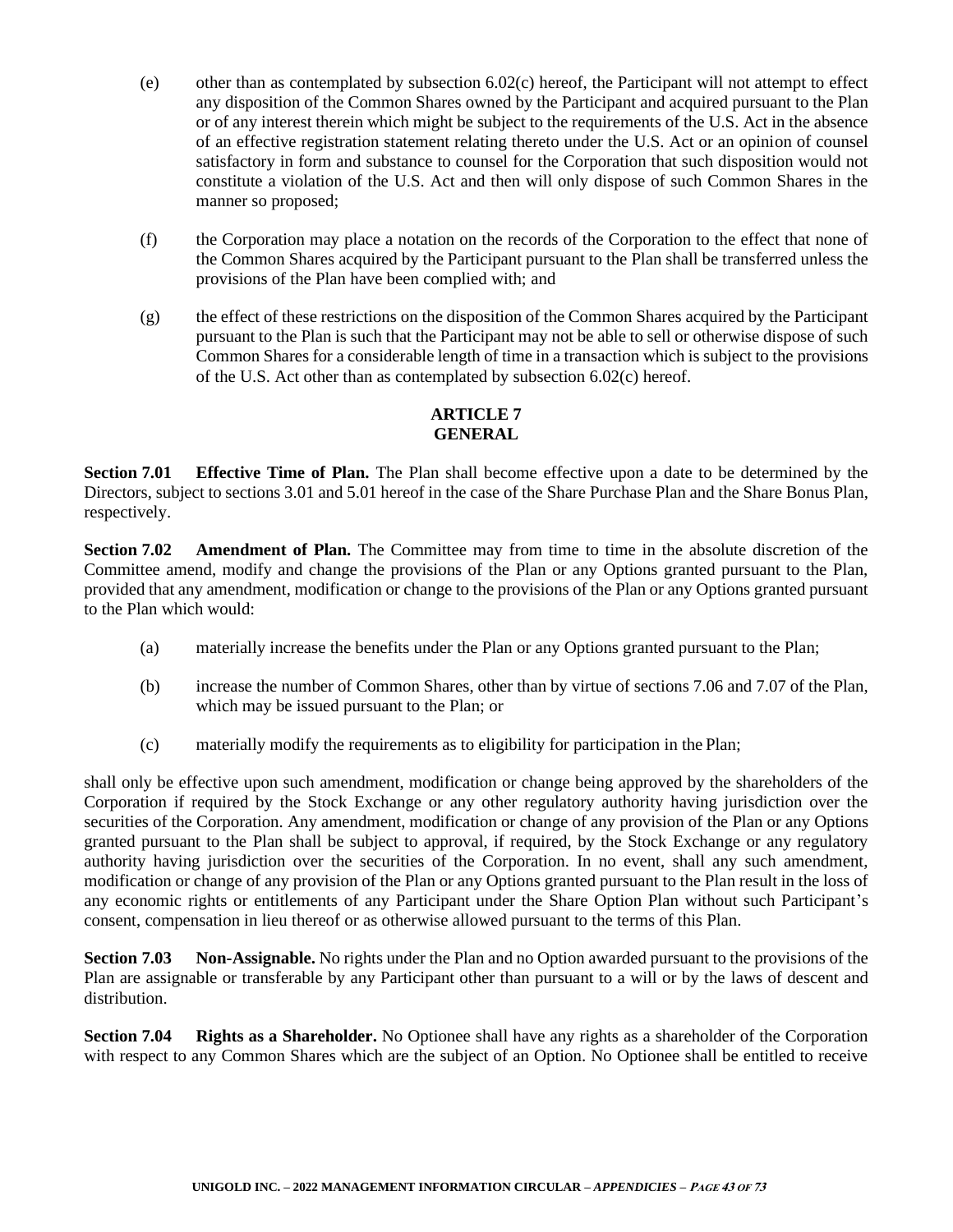any dividends, distributions or other rights declared for shareholders of the Corporation for which the record date is prior to the date of issue of certificates representing Common Shares.

**Section 7.05 No Contract of Employment.** Nothing contained in the Plan shall confer or be deemed to confer upon any Participant the right to continue in the employment of, or to provide services to, the Corporation or any Designated Affiliate nor interfere or be deemed to interfere in any way with any right of the Corporation or any Designated Affiliate to discharge any Participant at any time for any reason whatsoever, with or without cause. Participation in any of the Plan by a Participant shall be voluntary.

**Section 7.06 Consolidation, Merger, etc.** If there is a consolidation, merger or statutory amalgamation or arrangement of the Corporation with or into another corporation, a separation of the business of the Corporation into two or more entities or a transfer of all or substantially all of the assets of the Corporation to another entity:

- (a) each Participant for whom Common Shares are held in safekeeping under the Share Purchase Plan shall receive on the date that Common Shares would otherwise be delivered to the Participant the securities, property or cash which the Participant would have received upon such consolidation, merger, amalgamation, arrangement, separation or transfer if the Participant had held the Common Shares immediately prior to such event; and
- (b) upon the exercise of an Option under the Share Option Plan, the holder thereof shall be entitled to receive the securities, property or cash which the holder would have received upon such consolidation, merger, amalgamation, arrangement, separation or transfer if the holder had exercised the Option immediately prior to the effective time of such event, unless the directors of the Corporation otherwise determine the basis upon which such Option shall be exercisable.

**Section 7.07 Adjustment in Number of Shares Subject to the Plan.** In the event there is any change in the Common Shares, whether by reason of a stock dividend, consolidation, subdivision, reclassification or otherwise, an appropriate adjustment shall be made by the Committee in:

- (a) the number of Common Shares available under the Plan;
- (b) the number of Common Shares subject to any Option; and
- (c) the exercise price of the Common Shares subject to Options.

If the foregoing adjustment shall result in a fractional Common Share, the fraction shall be disregarded. All such adjustments shall be conclusive, final and binding for all purposes of the Plan.

**Section 7.08 Securities Exchange Take-over Bid.** In the event that the Corporation becomes the subject of a take-over bid (within the meaning of the *Securities Act* (Ontario)) pursuant to which 100% of the issued and outstanding Common Shares are acquired by the offeror either directly or as a result of the compulsory acquisition provisions of the incorporating statute, and where consideration is paid in whole or in part in equity securities of the offeror, the Committee may send notice to all Optionees requiring them to surrender their Options in consideration of replacement options within 10 days of the mailing of such notice, and the Optionees shall be deemed to have surrendered such Options on the tenth day after the mailing of such notice without further formality, provided that:

- (a) the Committee delivers with such notice an irrevocable and unconditional offer by the offeror to grant replacement options to the Optionees on the equity securities offered as consideration;
- (b) the Committee has determined, in good faith, that such replacement options have substantially the same economic value as the Options being surrendered; and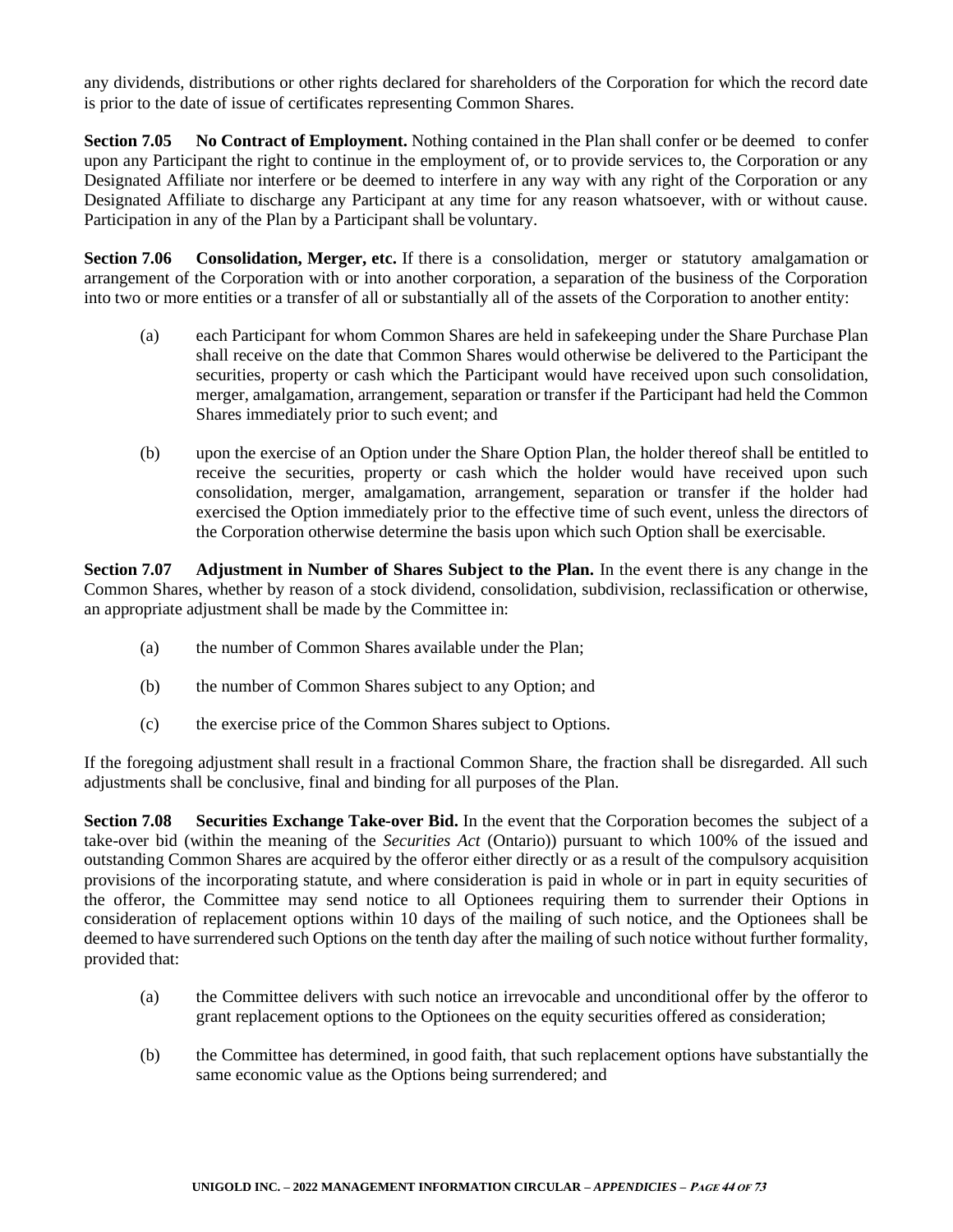(c) the surrender of Options and the granting of replacement options can be effected on a tax-deferred rollover basis under the Tax Act for Canadian Participants who are employees, officers, or directors.

**Section 7.09 No Representation or Warranty.** The Corporation makes no representation or warranty as to the future market value of any Common Shares issued in accordance with the provisions of the Plan.

**Section 7.10 Participation through Holding Companies.** Subject to the approval of the Committee, an Eligible Director, Eligible Employee or Other Participant, as the case may be, may elect, at the time rights or Options are granted under the Plan, to participate in the Plan by holding any rights or Options granted under the Plan in a personal holding corporation controlled as to 100% by such Eligible Director, Eligible Employee or Other Participant, as the case may be.

**Section 7.11 • Compliance with Applicable Law.** If any provision of the Plan or any Option contravenes any law or any order, policy, by-law or regulation of any regulatory body having jurisdiction over the securities of the Corporation, then such provision shall be deemed to be amended to the extent necessary to bring such provision into compliance therewith.

**Section 7.12 Interpretation.** This Plan shall be governed by and construed in accordance with the laws of the Province of Ontario.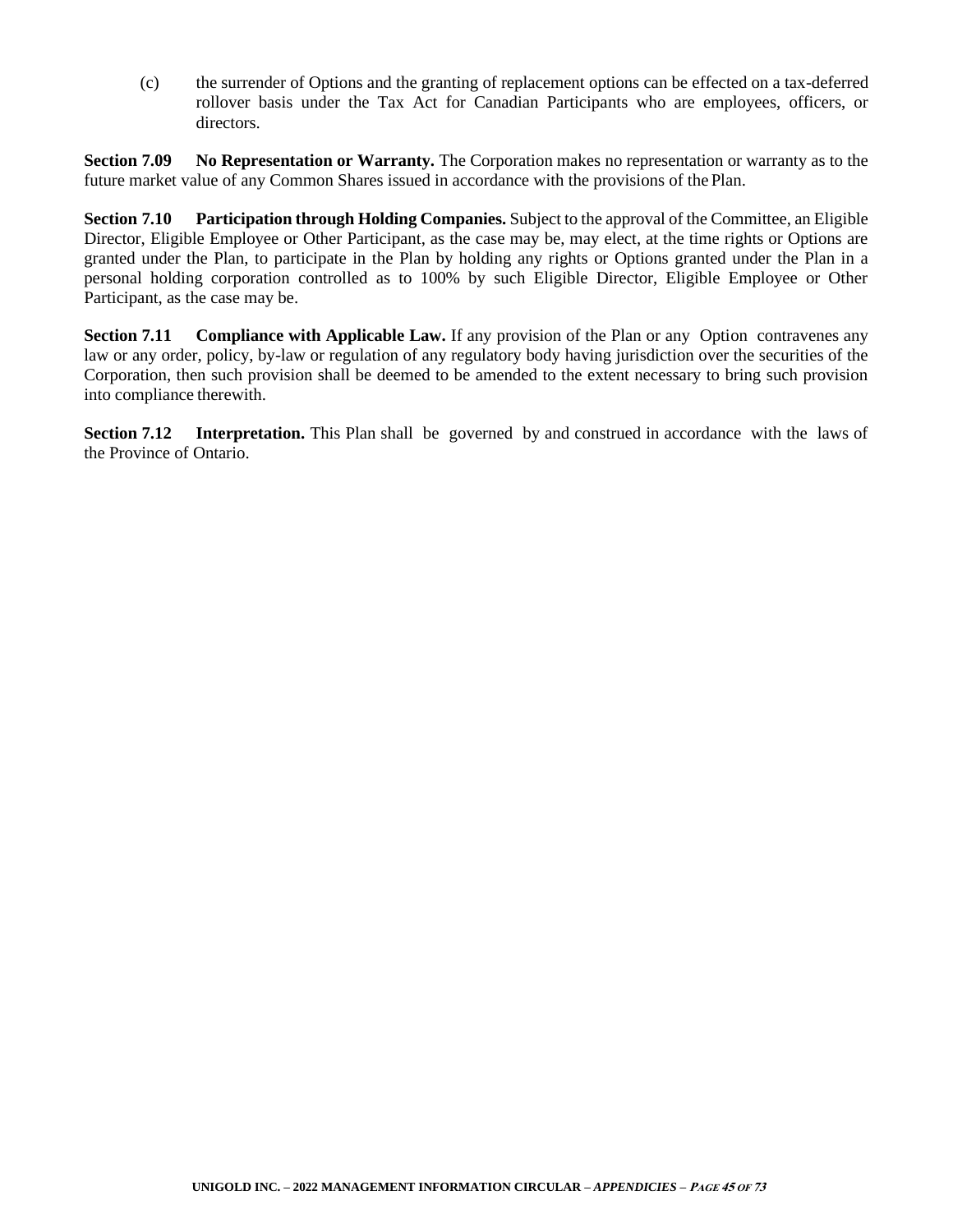#### **APPENDIX A TO SCHEDULE "B"**

#### DIRETORS' RESOLUTION APPROVING the SHARE INCENTIVE PLAN

#### **UNIGOLD INC.**

# **DIRECTORS' RESOLUTION**

The undersigned, being all of the directors of Unigold Inc. (the "**Corporation**"), hereby sign the following resolutions, passed without meeting, pursuant to subsection 129(1) of the *Business Corporations Act* (Ontario).

## **SHARE INCENTIVE PLAN**

**WHEREAS** the board of directors of the Corporation considers it to be in the best interests of the Corporation to establish a share incentive plan (the "**Plan**");

**AND WHEREAS** the shareholders of the Corporation (the "**Shareholders**") are to vote on the adoption of the Plan at a special meeting of the Corporation to be held on May 26, 2022;

**AND WHEREAS** the board of directors of the Corporation wish to provide for the adoption of the Plan.

## **NOW THEREFORE BE IT RESOLVED THAT:**

1. the Plan of the Corporation in the same form attached hereto as Schedule "B" be and the same is hereby authorized, approved and confirmed as the Plan of the Corporation; and

any one director or officer of the corporation is hereby authorized and directed to do all such further acts and things and to execute and deliver or sign and file (as the case may be) all such instruments, notices, agreements, certificates and other documents (for and on behalf of the Corporation and whether under corporate seal or otherwise) as such director or officer may consider necessary or desirable having regard to the foregoing paragraphs of this resolution.

**DATED effective the \_\_\_\_ day of \_\_\_\_\_\_\_\_\_\_\_\_, 2022.**

**JOSE ACERO JOSEPH DEL CAMPO**

**STEVEN HAGGARTY JOSEPH HAMILTON**

**CHARLES PAGE NORMAND TREMBLAY**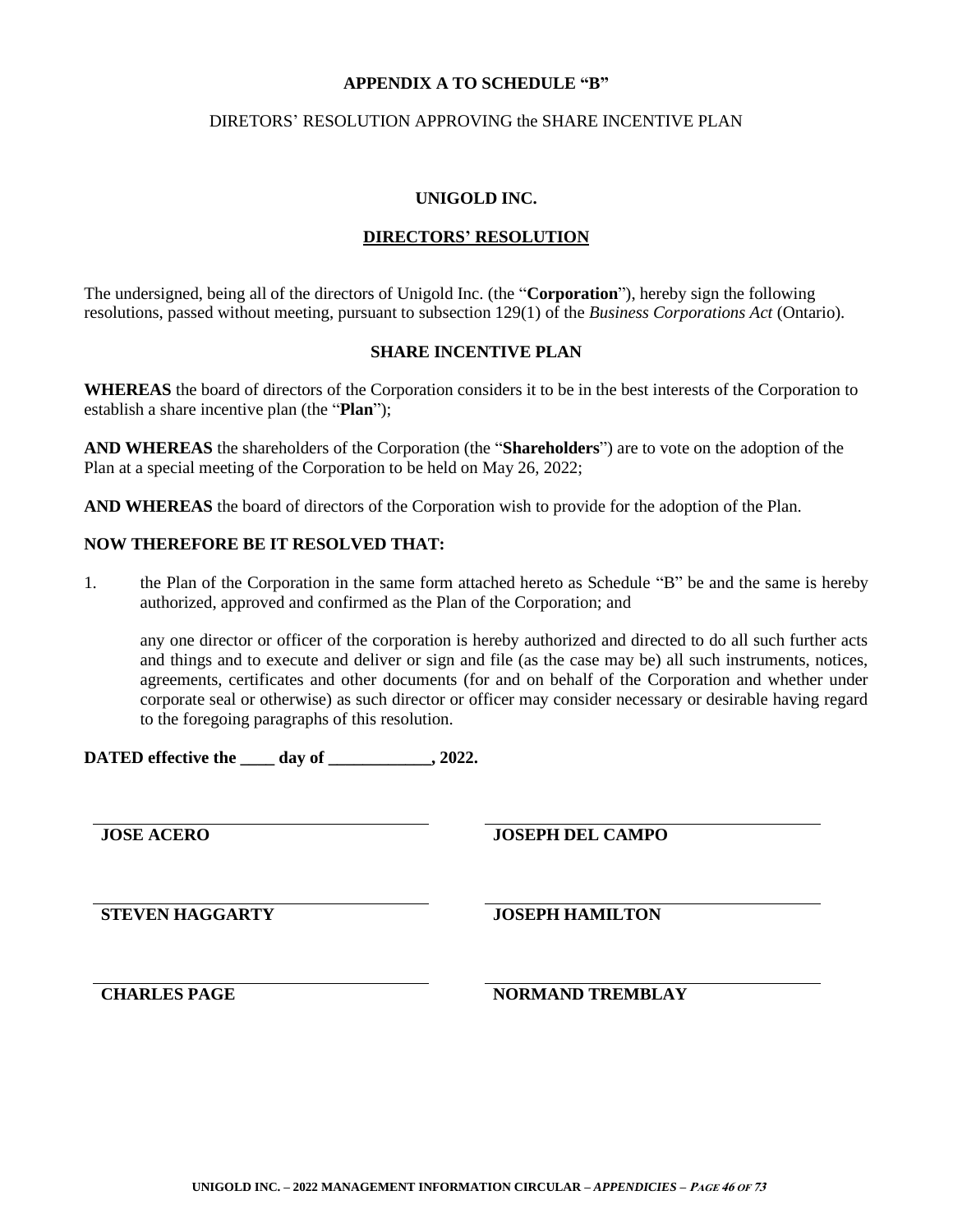# **SCHEDULE "C"**

#### **RESTRICTED SHARE UNIT PLAN**

## **ARTICLE 1 DEFINITIONS AND INTERPRETATION**

**Section 1.01 Definitions**: For the purposes of this Plan, unless such word or term is otherwise defined herein or the context in which such word or term is used herein otherwise requires, the following words and terms with the initial letter or letters thereof capitalized shall have the following meanings:

- (a) "**Affiliate**" means any corporation that is an affiliate of the Corporation as defined in National Instrument 45-106 - *Prospectus and Registration Exemptions*, as may be amended from time to time, or any entity designated to be an affiliate by the Committee for purposes of the Plan from time to time;
- (b) "**Associate**", where used to indicate a relationship with any person or company, has the meaning ascribed to such term in the Securities Act;
- (c) "**Beneficiary**" means any person designated by a Participant, by written instrument filed with the Corporation, to receive any amount payable under the Plan in the event of the Participant's death, or, failing any such effective designation, the Participant's estate;
- (d) "**Board**" means the Board of Directors of the Corporation;
- (e) "**Broker**" means a broker who is independent (pursuant to the rules and policies of the TSX-V) of the Corporation and its Affiliates;
- (f) "**Cause**" in respect of a Participant means:
	- (i) the failure or wilful refusal of the Participant to substantially perform his or her material duties and responsibilities, except as such results from the Disability of the Participant, that is not cured by the Participant within a reasonable period of written notification thereof to the Participant by the Corporation or, if applicable, an Affiliate;
	- (ii) the failure or wilful refusal of the Participant to substantially perform his or her material duties, obligations and covenants under any non-compete or non-solicit agreements between the Participant and the Corporation or, if applicable, an Affiliate;
	- (iii) the wilful usurping of any material business opportunity of the Corporation or an Affiliate by the Participant;
	- (iv) any fraudulent or dishonest activity or serious misconduct by the Participant materially affecting the Corporation or, if applicable, an Affiliate, or in circumstances which would make the Participant unsuitable to continue to discharge his or her duties of employment, or fulfill his or her consulting arrangement, with the Corporation or an Affiliate;
	- (v) the conviction of the Participant for any crime involving fraud, dishonesty, misrepresentation or breach of trust;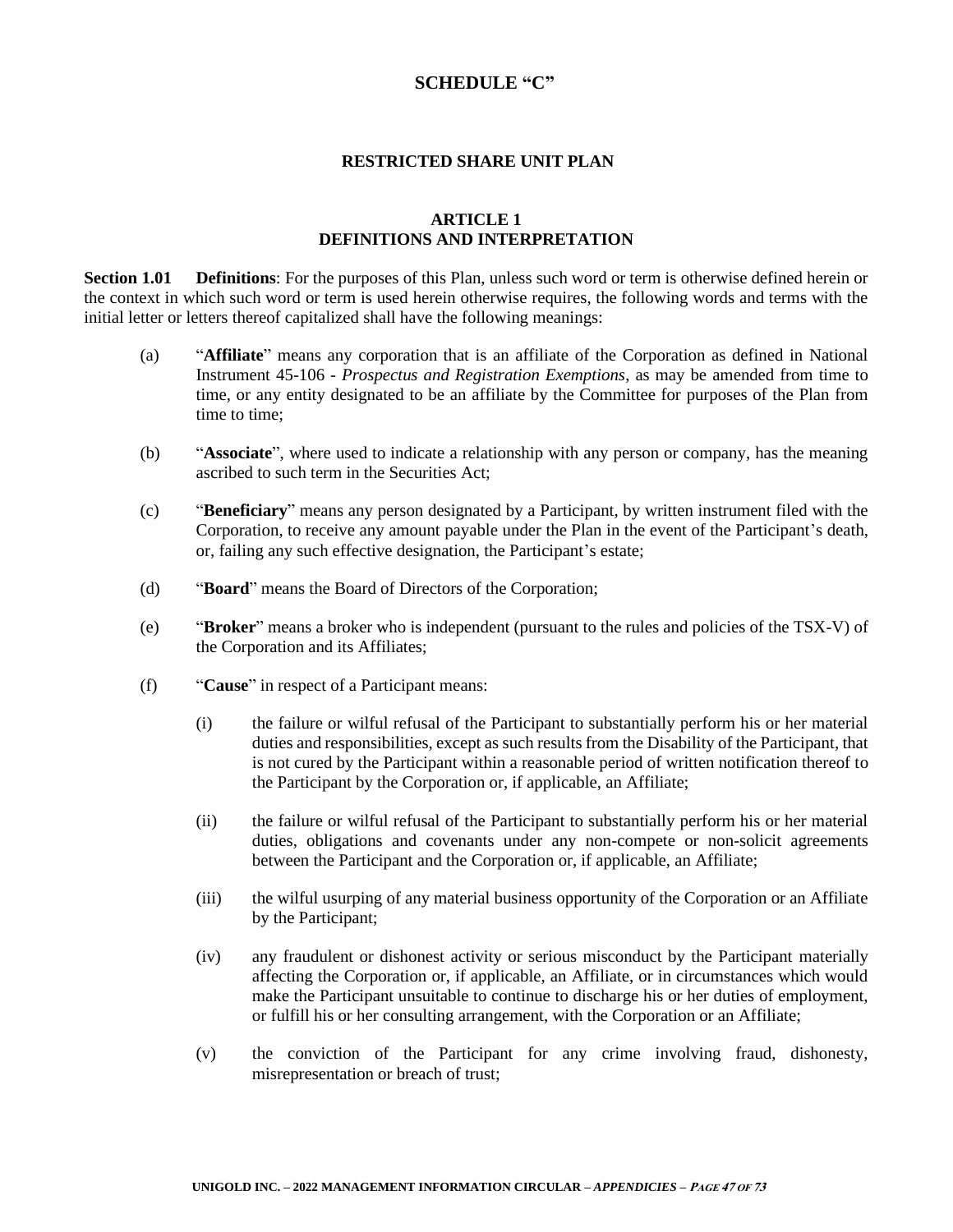- (vi) any wilful and intentional act on the part of the Participant having the effect of materially injuring the reputation, business or business relationships of the Corporation or, if applicable, an Affiliate; or
- (vii) anything or any things constituting "cause" under applicable laws at the relevant time;

except that if, at the time of the termination of such Participant's employment or consulting arrangement, the Participant is party to an employment, consulting, severance, retention or similar contract or agreement with the Corporation or an Affiliate that contains a definition of the term "cause" or a similar term, the term "cause" shall have the meaning, if any, assigned thereto (or to such similar term) in such contract or agreement;

- (g) "**Change of Control**" means the occurrence of any one or more of the following events:
	- (i) a consolidation, merger, amalgamation, arrangement or other reorganization or acquisition involving the Corporation or any of its Affiliates and another corporation or other entity, as a result of which the holders of Voting Securities prior to the completion of the transaction hold less than 50% of the outstanding voting securities of the successor corporation after completion of the transaction;
	- (ii) the sale, lease, exchange or other disposition, in a single transaction or a series of related transactions, of assets, rights or properties of the Corporation and/or any of its Affiliates which have an aggregate book value greater than 30% of the book value of the assets, rights and properties of the Corporation and its Affiliates on a consolidated basis to any other person or entity, other than a disposition to a wholly-owned Affiliate in the course of a reorganization of the assets of the Corporation and its Affiliates;
	- (iii) a resolution is adopted to wind-up, dissolve or liquidate the Corporation;
	- (iv) any person, entity or group of persons or entities acting jointly or in concert (an "**Acquiror**") acquires or acquires control (including, without limitation, the right to vote or direct the voting) of Voting Securities which, when added to the Voting Securities owned of record or beneficially by the Acquiror or which the Acquiror has the right to vote or in respect of which the Acquiror has the right to direct the voting, would entitle the Acquiror and/or Associates and/or Affiliates of the Acquiror to cast or to direct the casting of 50% or more of the votes attached to all of the Corporation's outstanding Voting Securities which may be cast to elect directors of the Corporation or the successor corporation (regardless of whether a meeting has been called to elect directors);
	- (v) as a result of or in connection with: (A) a contested election of directors, or (B) a consolidation, merger, amalgamation, arrangement or other reorganization or acquisitions involving the Corporation or any of its Affiliates and another corporation or other entity (a "**Transaction**"), fewer than 50% of the directors of the Corporation are persons who were directors of the Corporation immediately prior to such election or the Transaction; or
	- (vi) the Board adopts a resolution confirming that a Change of Control as defined herein has occurred or is imminent;
- (h) "**Committee**" means the Board or, if the Board so determines in accordance with Section 2.03, the committee of the Board authorized to administer this Plan which includes any compensation committee of the Board;
- (i) "**Corporation**" means Unigold Inc., a corporation existing under the OBCA, and includes any successor corporation thereof;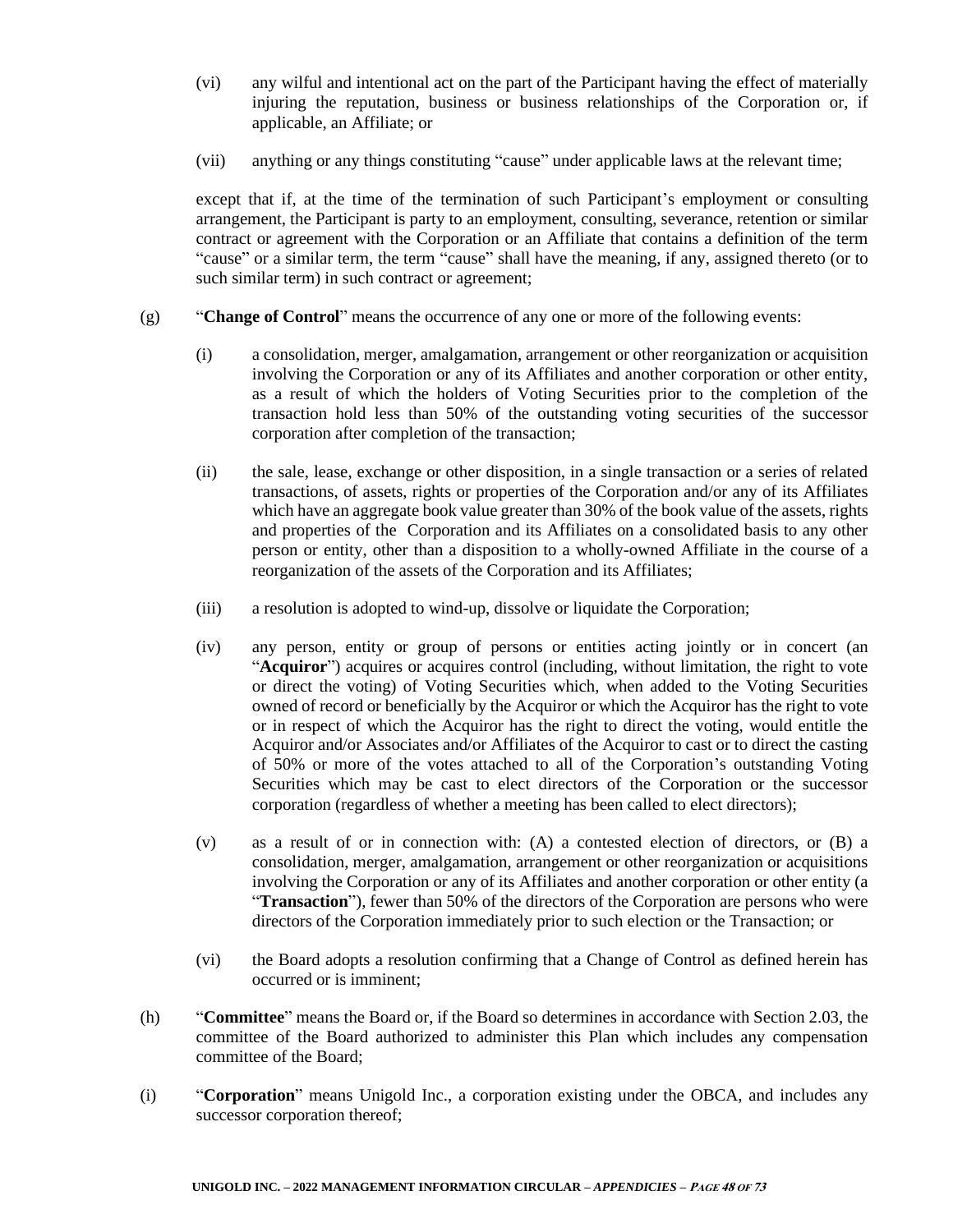- (j) "**Disability**" in respect of an Eligible Employee or an Eligible Director means such individual's physical or mental incapacity that prevents him or her from substantially fulfilling his or her duties and responsibilities on behalf of the Corporation or, if applicable, an Affiliate, and in respect of which the individual commences receiving, or is eligible to receive, disability benefits under the Corporation's or an Affiliate's short-term or long-term disability plan; except that if, at any relevant time, the individual is party to an employment, severance, retention or similar contract or agreement with the Corporation or an Affiliate that contains a definition of the term "disability" or a similar term, the term "disability" shall have the meaning, if any, assigned thereto (or to such similar term) in such contract or agreement;
- (k) "**Dividend Payment Date**" has the meaning ascribed to such term in Section 3.03;
- (l) "**Dividend Record Date**" has the meaning ascribed to such term in Section 3.03;
- (m) "**Eligible Contractor**" means any individual, other than an Eligible Director or Eligible Employee who: (i) is engaged to provide on a *bona fide* basis consulting, technical, management or other services to the Corporation or an Affiliate under a written contract between the Corporation or an Affiliate and the individual or a company of which the individual consultant is an employee; and (ii) in the reasonable opinion of the Corporation, spends or will spend a significant amount of time and attention on the affairs and business of the Corporation or an Affiliate. For greater certainty, Eligible Contractor excludes any persons who provide Investor Relations Activities (within the meaning of the requirements of the TSX-V);
- (n) "**Eligible Director**" means any individual who is a director of the Corporation or an Affiliate and, for greater certainty, excludes any persons who provide Investor Relations Activities (within the meaning of the requirements of the TSX-V);
- (o) "**Eligible Employee**" means any individual who is a full-time or part-time employee of the Corporation or an Affiliate, including, for greater certainty, an officer of the Corporation or an Affiliate and, for greater certainty, excludes any persons who provide Investor Relations Activities (within the meaning of the requirements of the TSX-V);
- (p) "**Employer**" in respect of a Participant means the entity which employs or receives services from, as applicable, such Participant, which may be the Corporation or an Affiliate;
- (q) "**Expiry Date**" means, with respect to any Restricted Share Unit Award, the earlier of (i) the expiry date, if any, specified in the applicable Restricted Share Unit Grant Letter, or (ii) December 15 of the third (3rd) calendar year following the end of the Service Year for such Restricted Share Unit Award;

## (r) "**Grant Date**" means:

- (i) with respect to any Restricted Share Unit other than a Restricted Share Unit described in clause (ii) of this definition, the date that such Restricted Share Unit is granted to a Participant under the Plan, as evidenced by a Restricted Share Unit Grant Letter; and
- (ii) in respect of any additional Restricted Share Unit credited to a Participant pursuant to Section 3.03, means the Dividend Payment Date in respect of which such additional Restricted Share Unit is credited to the Participant;
- (s) "**Insider**" has the meaning ascribed to such term in the Company Manual of the TSX-V, as may be amended from time to time;
- (t) "**Market Value**" means, in respect of a Share, the greater of either: (a) the weighted average trading price of a Share, as applicable, on the TSX-V; and (b) the average of daily high and low board lot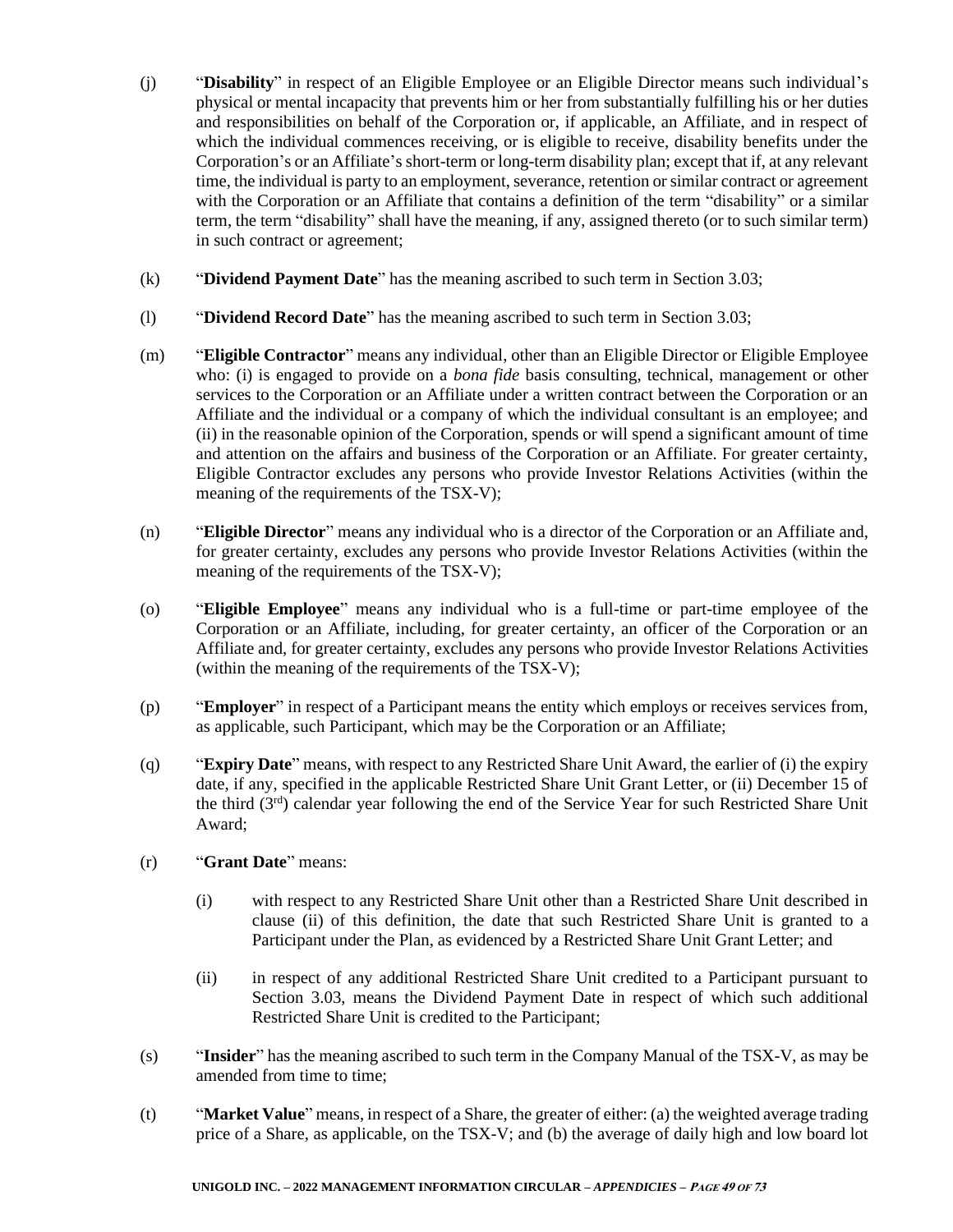trading prices of the Shares on the TSX-V, in each case for the five (5) consecutive trading days immediately prior to the date as of which Market Value is to be determined; provided that where the Market Value of a Share would otherwise be determined with reference to a period commencing after a fiscal quarter end of the Corporation and ending prior to the public disclosure of interim financial statements for such quarter (or annual financial statements in the case of the fourth quarter), the calculation of the Market Value of such Share shall be determined as of the date immediately following the fifth  $(5<sup>th</sup>)$  trading day immediately following the date of public disclosure of the financial statements for that quarter. If the Shares are not trading on the TSX-V, then the Market Value shall be determined based on the trading price on such stock exchange or over-the-counter market on which the Shares are listed and posted for trading as may be selected for such purpose by the Committee. In the event that the Shares are not listed and posted for trading on any stock exchange or over-the-counter market, the Market Value shall be the fair market value of a Share as determined by the Committee in its sole discretion, acting reasonably;

- (u) "**Non-Employee Director**" means any individual who is a director of the Corporation or an Affiliate and who, apart from his or her role as a director, is neither a full-time or part-time employee of the Corporation or an Affiliate;
- (v) "**OBCA**" means the *Business Corporations Act* (Ontario), as amended from time to time;
- (w) "**Participant**" means each Eligible Employee, Eligible Director and Eligible Contractor to whom Restricted Share Units are granted hereunder;
- (x) "**Participant's Entitlement Date**" means, in respect of any Restricted Share Unit Award that is fully vested, the date that is the later of (i) the Vesting Date in respect of such Restricted Share Unit Award or (ii) such later date, as soon as practicable after the Vesting Date, as the Corporation may in its sole discretion determine, provided that under no circumstances shall such Participant's Entitlement Date be later than December 15 of the third calendar year following the Service Year applicable to the particular Restricted Share Unit Award and, in the event of termination without Cause or death of a Participant, shall not be later than a year following such Participant's termination without Cause or death, as the case may be;
- (y) "**Plan**" means this Restricted Share Unit Plan, as the same may be further amended or amended and restated from time to time;
- (z) "**Restricted Share Unit**" means a notional unit credited by means of a bookkeeping entry on the books of the Corporation to a Participant, representing the conditional right of the Participant to receive, on the Participant's Entitlement Date, and subject to the provisions of this Plan and applicable Restricted Share Unit Grant Letter, a cash payment or, at the discretion of the Corporation, its equivalent in Shares (or a combination), all in accordance with Sections 3.04, 3.05 and 3.06;
- (aa) "**Restricted Share Unit Award**" means an award of Restricted Share Units under the Plan to a Participant;
- (bb) "**Restricted Share Unit Grant Letter**" has the meaning ascribed to such term in Section 3.08;
- (cc) "**Securities Act**" means the *Securities Act* (Ontario), as amended from time to time;
- (dd) "**Service Year**" has the meaning ascribed to such term in Section 3.02(b);
- (ee) "**Shares**" means the common shares in the capital of the Corporation outstanding from time to time, and, for greater certainty, includes any securities into which such common shares are changed, reclassified, subdivided, consolidated or converted or which are substituted for such common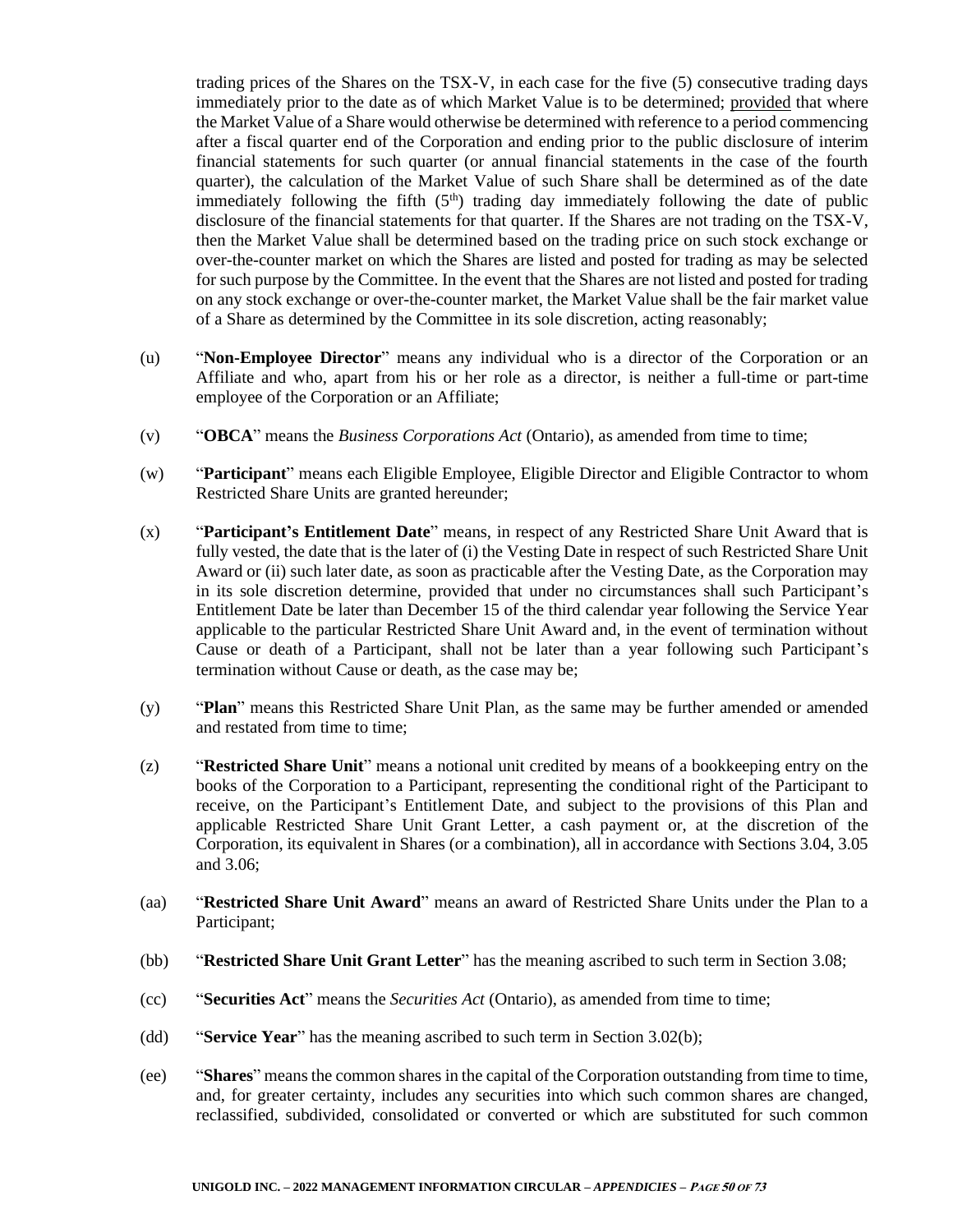shares or as such common shares may be further changed, reclassified, subdivided, consolidated, converted or substituted;

- (ff) "**Tax Act**" means the *Income Tax Act* (Canada), as amended from time to time;
- (gg) "**TSX-V**" means the TSX Venture Exchange;
- (hh) "**Vesting Date**" has the meaning ascribed to such term in Section 3.04; and
- (ii) "**Voting Securities**" means Shares and any other shares entitled to vote for the election of directors of the Corporation, and shall include any securities, whether or not issued by the Corporation, which are not shares entitled to vote for the election of directors of the Corporation but are convertible into or exchangeable for shares which are entitled to vote for the election of directors of the Corporation, including any options or rights to purchase such shares or securities.

**Section 1.02 Headings**: The headings of all articles, Sections, and paragraphs in this Plan are inserted for convenience of reference only and shall not affect the construction or interpretation of the Plan.

**Section 1.03 Context, Construction**: Whenever the singular or masculine are used in this Plan, the same shall be construed as being the plural or feminine or neuter or vice versa where the context so requires.

**Section 1.04 References to this Plan**: The words "herein", "hereby", "hereunder", "hereof" and similar expressions mean or refer to this Plan as a whole and not to any particular article, Section, paragraph or other part hereof.

**Section 1.05 Canadian Funds**: Unless otherwise specifically provided, all references to dollar amounts in this Plan are references to lawful money of Canada and, where an amount is stated to be in another currency, it shall be converted into Canadian dollars at the exchange rate quoted by the Bank of Canada on the particular date.

## **ARTICLE 2**

## **PURPOSE AND ADMINISTRATION OF THE RESTRICTED SHARE UNIT PLAN**

**Section 2.01 Purpose of the Restricted Share Unit Plan**: This Plan provides for the payment of bonus compensation to Participants in an amount linked to the value of Shares, which bonus compensation may be paid in cash or, at the sole discretion of the Corporation, in Shares, for the purpose of advancing the interests of the Corporation and its Affiliates through the motivation, attraction and retention of Eligible Employees, Eligible Directors and Eligible Contractors and to secure for the Corporation and the shareholders of the Corporation the benefits inherent in the ownership of Shares by Eligible Employees, Eligible Directors and Eligible Contractors, it being generally recognized that restricted share unit plans aid in attracting, retaining and encouraging employees, directors and consultants due to the opportunity offered to them to acquire an indirect proprietary interest in the Corporation. It is intended that, insofar as the Participants are Eligible Employees or Eligible Directors, neither the Plan nor any Restricted Share Units granted hereunder will constitute a "salary deferral arrangement" as defined in subsection 248(1) of the Tax Act by reason of the exemption in paragraph (k) thereof. All Restricted Share Units granted hereunder shall be in addition to, and not in substitution for or in lieu of, ordinary salary and wages received or receivable by any Participant who is an Eligible Employee or Eligible Director in respect of his or her services to the Corporation or an Affiliate, as applicable.

**Section 2.02 Administration of the Restricted Share Unit Plan**: This Plan shall be administered by the Committee and the Committee shall have full authority to administer this Plan, including the authority to interpret and construe any provision of the Plan and to adopt, amend and rescind such rules and regulations for administering the Plan as the Committee may deem necessary in order to comply with the requirements of the Plan. All actions taken and all interpretations and determinations made by the Committee in good faith shall be final and conclusive and shall be binding on the Participants, the Corporation and its Affiliates. No member of the Committee shall be personally liable for any action taken or determination or interpretation made in good faith in connection with the Plan, and all members of the Committee shall, in addition to their rights as directors of the Corporation, be fully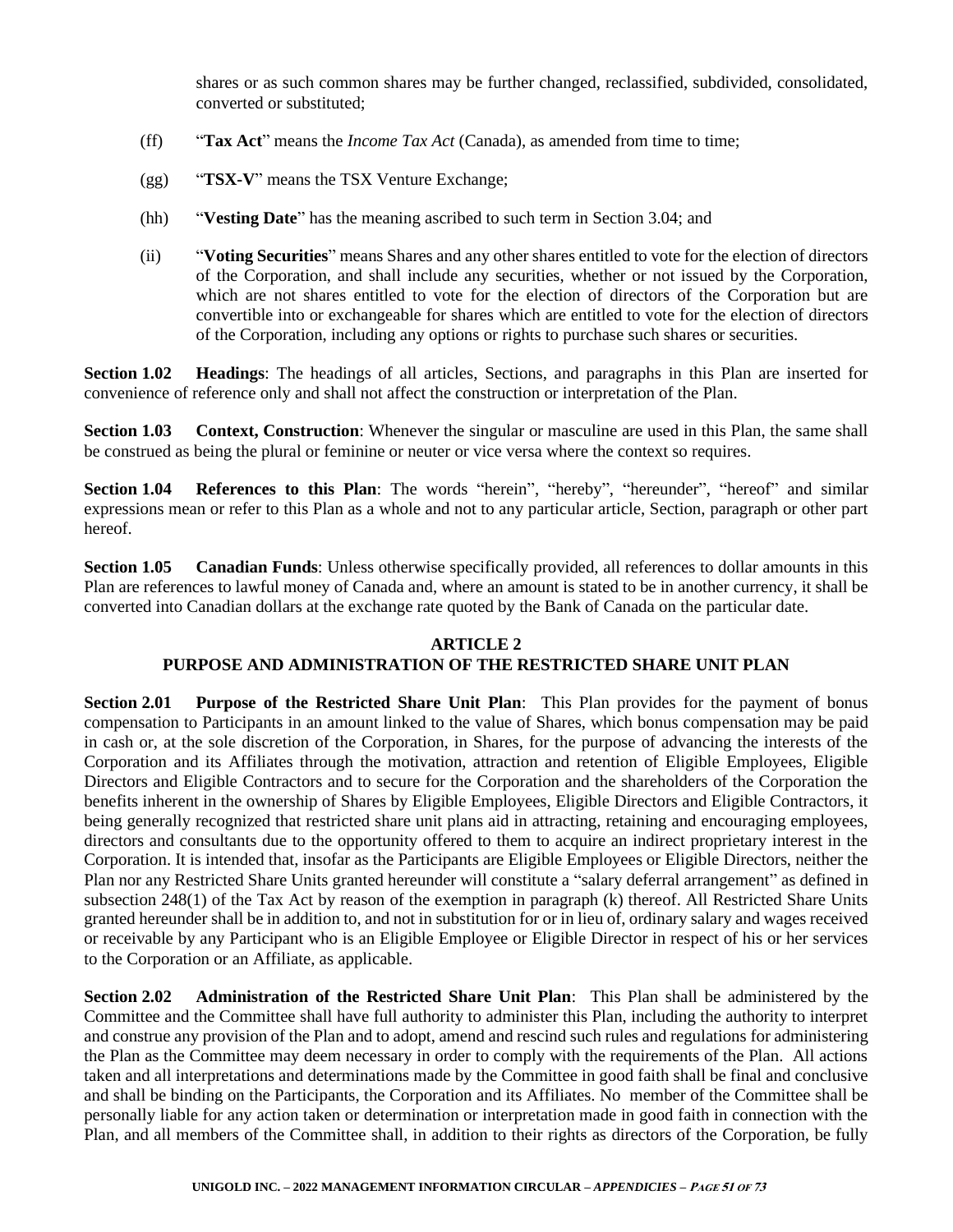protected, indemnified and held harmless by the Corporation with respect to any such action taken or determination or interpretation made in good faith. The appropriate officers of the Corporation are hereby authorized and empowered to do all things and execute and deliver all instruments, undertakings and applications and writings as they, in their absolute discretion, consider necessary for the implementation of the Plan and of the rules and regulations established for administering the Plan. All costs incurred in connection with the Plan shall be for the account of the Corporation and its Affiliates.

**Section 2.03 Delegation to Committee**: All of the powers exercisable hereunder by the directors of the Corporation may, to the extent permitted by applicable law and as determined by resolution of the directors of the Corporation, be exercised by a committee of the Board comprised of not less than three (3) directors of the Corporation, including any compensation committee of the Board.

**Section 2.04 Record Keeping**: The Corporation shall maintain a register in which shall be recorded:

- (a) the name and address of each Participant; and
- (b) the number of Restricted Share Units granted to and outstanding for each Participant.

**Section 2.05 Determination of Participants and Participation**: The Committee shall from time to time determine the Eligible Employees, Eligible Directors and/or Eligible Contractors who may participate in the Plan. The Committee shall from time to time determine the Eligible Employees, Eligible Directors and/or Eligible Contractors to whom Restricted Share Units shall be granted and the provisions and restrictions with respect to such grant, all such determinations to be made in accordance with the terms and conditions of this Plan, and the Committee may take into consideration the present and potential contributions of and the services rendered by the particular Participant to the success of the Corporation and its Affiliates and any other factors which the Committee deems appropriate and relevant.

**Section 2.06** Maximum Number of Shares:

- (a) The maximum number of Shares available for issuance from treasury to satisfy, at the Corporation's sole discretion, any amount payable under this Plan in accordance with Section 3.06, shall not exceed 8,695,500 Shares, subject to any adjustment in accordance with Section 5.05;
- (b) The maximum aggregate number of Shares available for issuance from treasury to satisfy, at the Corporation's sole discretion, any amount payable under this Plan (and any other Security Based Compensation, within the meaning of the applicable requirements of the TSX-V) to Insiders in accordance with Section 3.06, shall not exceed 10% of all outstanding Shares at any point in time (unless the Corporation has obtained the requisite "disinterested" shareholder approval, within the meaning of the applicable requirements of the TSX-V);
- (c) The maximum aggregate number of Shares available for issuance from treasury to satisfy, at the Corporation's sole discretion, any amount payable under this Plan (and any other Security Based Compensation, within the meaning of the applicable requirements of the TSX-V) in respect of Restricted Share Units (or awards under any other Security Based Compensation, within the meaning of the applicable requirements of the TSX-V) granted within any one year period to Insiders in accordance with Section 3.06, shall not exceed 10% of Shares then outstanding (unless the Corporation has obtained the requisite "disinterested" shareholder approval, within the meaning of the applicable requirements of the TSX-V);
- (d) the aggregate number of Restricted Share Units (or awards under any other Security Based Compensation, within the meaning of the applicable requirements of the TSX-V) granted to any one person (and corporations wholly owned by that person) within any one year period shall not exceed 5% of Shares then outstanding (unless the Corporation has obtained the requisite "disinterested" shareholder approval, within the meaning of the applicable requirements of the TSX-V);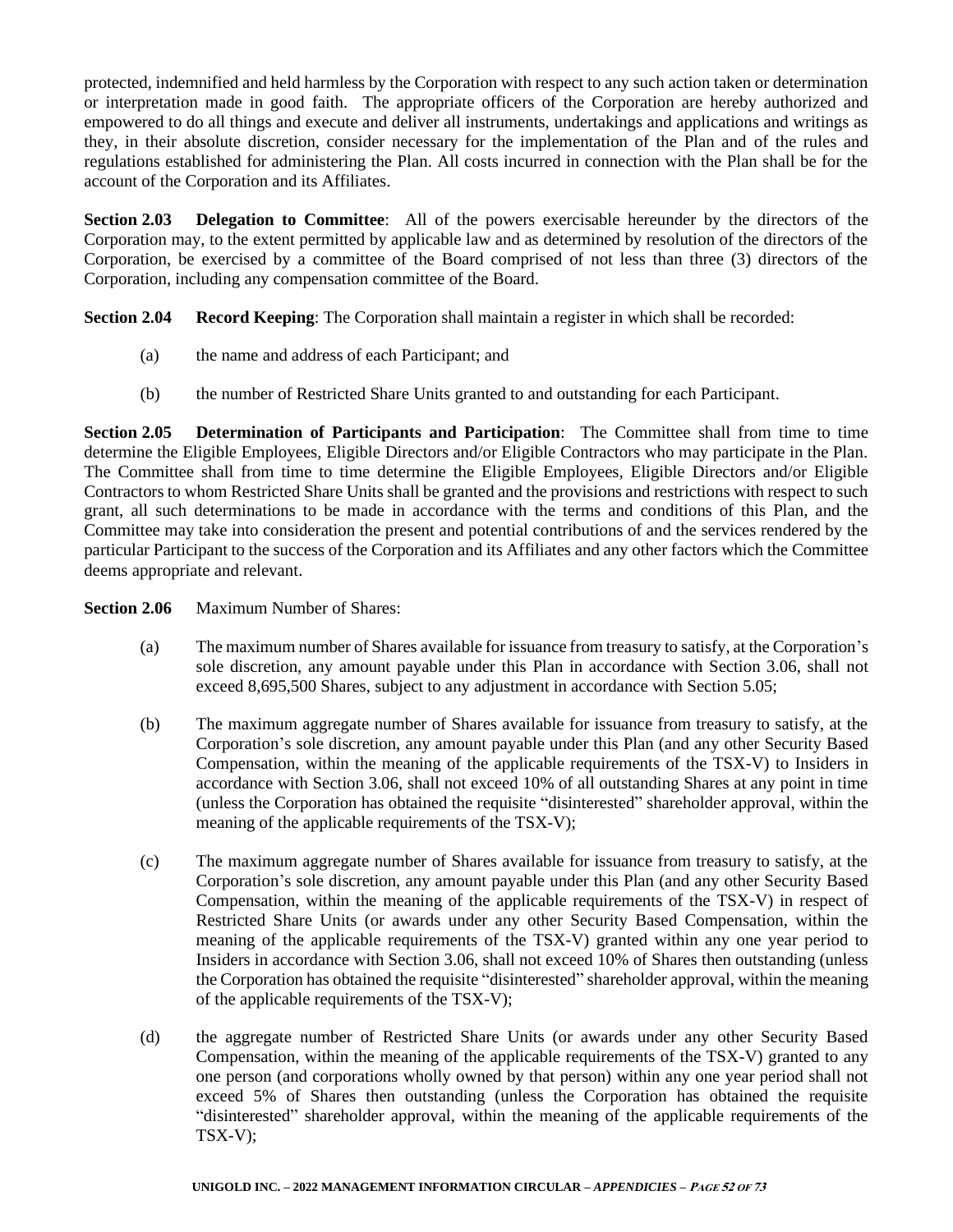- (e) the aggregate number of Restricted Share Units (or awards under any other Security Based Compensation, within the meaning of the applicable requirements of the TSX-V) granted to any Eligible Contractor within any one year period shall not exceed 2% of Shares then outstanding;
- (f) For purposes of this Section 2.06, the number of Shares then outstanding shall mean the number of Shares outstanding on a non-diluted basis immediately prior to the proposed grant of the applicable Restricted Share Unit (or award under any other Security Based Compensation, within the meaning of the applicable requirements of the TSX-V).

# **ARTICLE 3 RESTRICTED SHARE UNITS**

**Section 3.01 Restricted Share Unit Plan**: This Plan is established for Eligible Employees, Eligible Directors and Eligible Contractors.

#### **Section 3.02 Grant of Restricted Share Units**:

- (a) The Corporation may from time to time grant Restricted Share Units to a Participant in such numbers, at such times and on such terms and conditions, consistent with this Plan, as the Committee may in its sole discretion determine.
- (b) For greater certainty, unless otherwise specified in the applicable Restricted Share Unit Grant Letter, the granting of Restricted Share Units to any Participant under the Plan in May to December of a calendar year will be awarded solely in respect of performance of such Participant in the same calendar year. Where Restricted Share Units are awarded in January to April of a particular calendar year, such bonus will be awarded solely in respect of performance of such Participant in the calendar year immediately preceding such award. The calendar year in respect of which the Restricted Share Units are granted is referred to herein as the "**Service Year**".
- (c) The number of Restricted Share Units awarded will be credited to the Participant's account, effective as of the Grant Date.

**Section 3.03 Payment of Dividend Equivalents**: Subject to the absolute discretion of the Committee and in accordance with this Section 3.03, the Committee may elect to credit, as a bonus for services rendered in the calendar year containing the payment date for cash dividends paid on Shares (the "**Dividend Payment Date**"), a Participant with additional Restricted Share Units. In such case, the number of additional Restricted Share Units so credited under this Section 3.03 will be equal to (computed to two (2) decimal places) the product obtained when the aggregate number of Restricted Share Units in the Participant's account as of the record date for payment of such dividends (the "**Dividend Record Date**") is multiplied by a fraction, the numerator of which is the amount of the cash dividend paid on a Share in respect of such Dividend Payment Date, and the denominator of which is the Market Value of a Share on the Dividend Payment Date. Any additional Restricted Share Units credited in accordance with this Section 3.03 will vest on the same Vesting Date, and be deemed to have the same Expiry Date, as the Restricted Share Units in the Participant's account as of the Dividend Record Date to which such additional Restricted Share Units relate. The maximum aggregate number of Restricted Share Units that may be issued under this Plan shall be adjusted upon the issuance of additional Restricted Share Units pursuant to this Section 3.03.

**Section 3.04 Vesting**: A Restricted Share Unit Award granted to a Participant for services rendered will entitle the Participant, subject to the Participant's satisfaction of any conditions, restrictions or limitations imposed under this Plan and in the applicable Restricted Share Unit Grant Letter, to receive a payment in cash (or, at the discretion of the Corporation, in Shares or a combination of cash and Shares, all as determined in accordance with Sections 3.05 and 3.06) as of the date on which the Restricted Share Unit Award is fully vested (the "**Vesting Date**"), which payment shall be made by the Corporation or Employer on the Participant's Entitlement Date in respect of such vested Restricted Share Unit Award, provided that under no circumstances shall the Participant's Entitlement Date in respect of a particular Restricted Share Unit Award be later than December 15 of the third calendar year following the Service Year applicable to the particular Restricted Share Unit Award and, in the event of termination without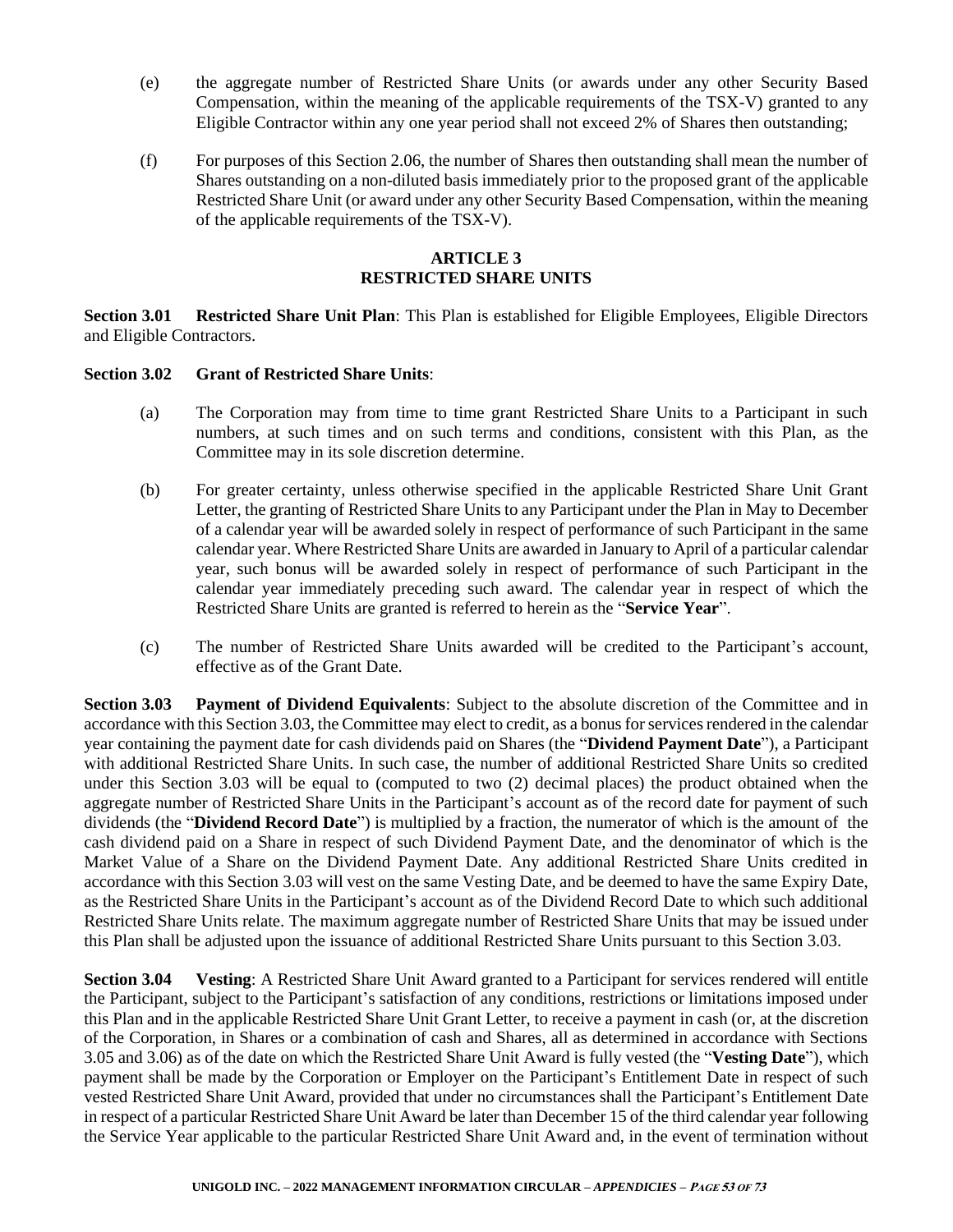Cause or death of a Participant, shall not be later than a year following such Participant's termination without Cause or death, as the case may be. Other than in the case of death or where a Participant ceases to be a Participant due to a Change of Control, take-over bid, RTO or other similar transaction, the Vesting Date shall not be earlier than the date that is one year following the date the Restricted Share Unit Award is granted to a Participant.

Subject to the foregoing and Section 3.08, the Committee shall, in its sole discretion, determine any and all conditions to the vesting of any Restricted Share Units granted to a Participant, which vesting conditions may be based on either or both of time and performance criteria as the Committee may determine in its sole discretion. Except as provided for in the Restricted Share Unit Grant Letter or in any employment agreement between the Participant and the Participant's Employer or the Corporation, or as otherwise determined by the Committee:

- (i) in the event of the death of a Participant, all unvested Restricted Share Units credited to the Participant will vest on the date of the Participant's death. The cash payment to which the Participant would otherwise be entitled (or, if determined by the Corporation, the Shares to which the Participate would otherwise be entitled) shall be paid (or, in the case of Shares, issued or acquired in the open market by the Broker and delivered) to or for the benefit of the Participant's Beneficiary on the Participant's Entitlement Date, in accordance with Sections 3.05 and 3.06,;
- (ii) in the event of the Disability of a Participant who is an Eligible Employee or an Eligible Director, all Restricted Share Units credited to the Participant which have not vested prior to the date on which the Participant is determined to be totally disabled will vest on the earlier of (i) the 60th day following the date on which the Participant is determined to be totally disabled and (ii) the Vesting Date otherwise applicable, and such determined date will be the Participant's Vesting Date, and the cash payment (or, if determined by the Corporation, Shares) to which the Participant is entitled shall be paid (or, in the case of Shares, issued or acquired in the open market by the Broker and delivered) to or for the benefit of the Participant on the Participant's Entitlement Date, in accordance with Sections 3.05 and 3.06;
- (iii) if a Participant shall cease to be employed by, or provide services to, the Corporation or an Affiliate (and is not or does not continue to be a director or employee thereof) as a result of termination without Cause, all unvested Restricted Share Units credited to the Participant shall vest on the Participant's date of termination, and the cash payment (or, if determined by the Corporation, Shares) to which the Participant is entitled shall be paid (or, in the case of Shares, issued or acquired in the open market by the Broker and delivered) to or for the benefit of the Participant on the Participant's Entitlement Date, in accordance with Sections 3.05 and 3.06; and
- (iv) if a Participant shall:
	- (A) cease to be a director of the Corporation or an Affiliate (and is not or does not continue to be an employee thereof) for any reason other than death or Disability, or
	- (B) cease to be employed by, or provide services to, the Corporation or an Affiliate (and is not or does not continue to be a director or employee thereof) for any reason other than death, termination without Cause or, in the case of any Eligible Employee or Eligible Director, Disability,

any unvested Restricted Share Units held by such Participant shall be forfeited and cancelled as of the date of such cessation or termination, and the Participant shall have no entitlement to receive any payment in respect of such forfeited Restricted Share Units, or any other amount in respect of such forfeited Restricted Share Units, by way of damages, payment in lieu or otherwise.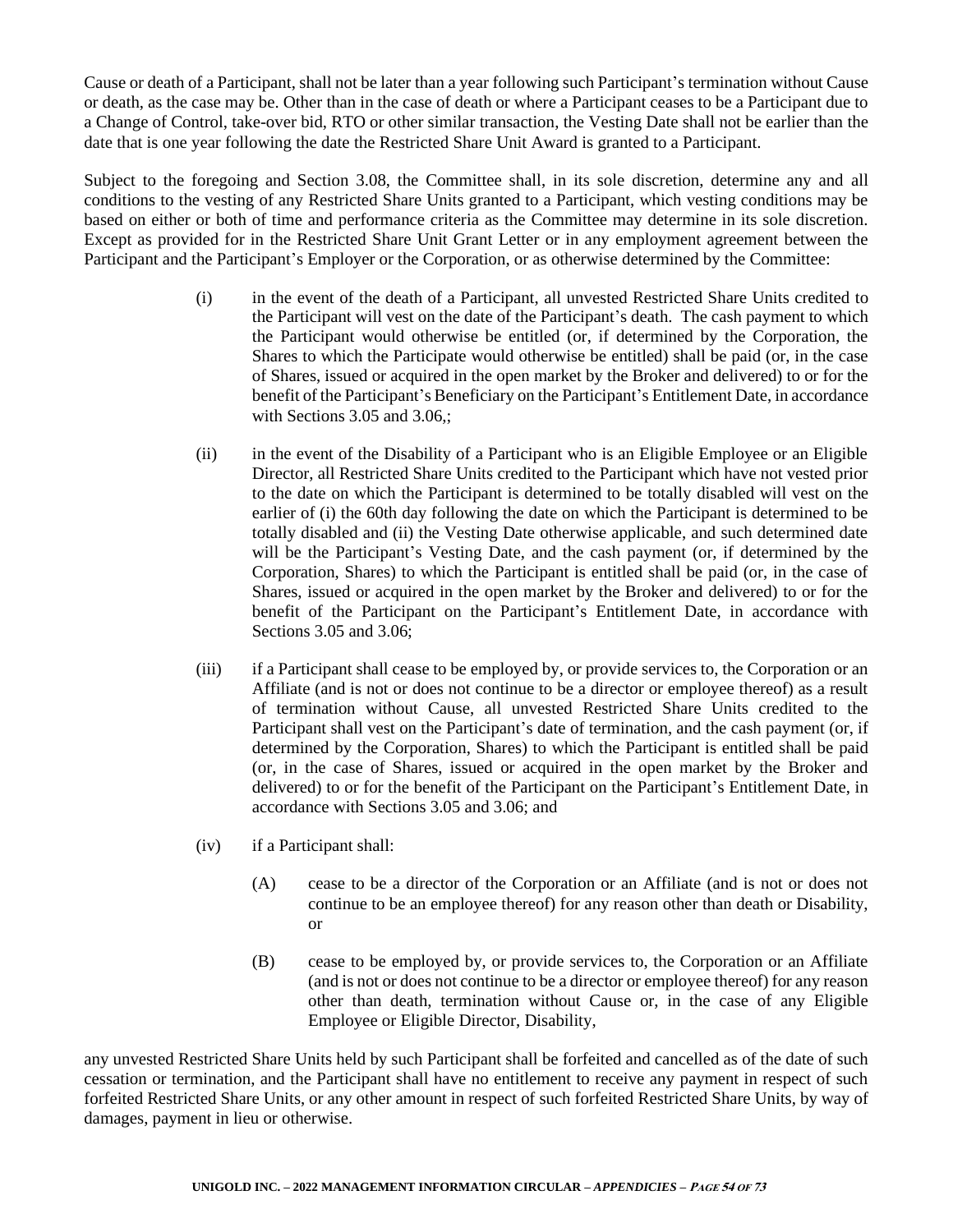**Section 3.05 Redemption – Cash Payment to the Participant**: On the Participant's Entitlement Date in respect of a particular Restricted Share Unit Award, and subject to Sections 3.06 and 3.12, the Corporation or the Affiliate that is the Employer of the Participant shall make an aggregate cash payment (net of any applicable taxes and other source deductions required to be withheld) to the Participant (or the Beneficiary, as applicable) equal to the Market Value of a Share, which Market Value shall, in each case, be determined as of the Vesting Date for such Restricted Share Unit (for the avoidance of doubt, subject to any adjustments to such date required by the definition of Market Value in this Plan). For greater certainty, notwithstanding any provision contained in this Plan, a Participant shall not be entitled to a redemption of any Restricted Share Unit Awards following the date that is 12 months from the Participant's date of termination without Cause and, in the event of death, a Beneficiary shall not be entitled to a redemption of any Restricted Share Unit Awards following the date that is 12 months from the Participant's date of death.

**Section 3.06 Redemption – Fully Paid Shares to the Participant**: At the Corporation's discretion, the Corporation may elect to settle all or any portion of the cash payment obligation arising in respect of a vested Restricted Share Unit under Section 3.05 in the form of fully paid Shares, which Shares may be issued from treasury or acquired by the Broker in the open market (using funds paid to the Broker by the Affiliate that is the Employer of the Participant for such purpose) on behalf of the Participant as described below. Where Shares are issued from treasury, the number of Shares to be issued (rounded down to the nearest whole number) shall be determined by dividing the amount of the cash payment obligation to be settled in Shares by the Market Value of a Share on the payment date. In the alternative to issuing Shares from treasury, the Affiliate that is the Employer of the Participant may pay all or a portion of the cash payment under a Restricted Share Unit to the Broker to be used by Broker to purchase Shares in the market. Subject to Section 3.12, the Broker shall purchase the Shares as soon as practicable following receipt of the funds from the applicable Affiliate. Shares purchased in the market will be registered in the name of the Broker in a separate account held for the Participant's benefit, and the Broker shall forward to each Participant confirmation that any such Shares have been acquired for the benefit of the Participant.

If, after the issuance of Shares or the purchase of Shares by the Broker in accordance with this Section 3.06, an amount remains payable in respect of the vested Restricted Share Units being redeemed, the applicable Affiliate shall pay such remaining amount in cash (net of any applicable taxes or other source deductions required to be withheld) to the Participant.

For greater certainty, (i) no Participant shall have any right to demand to be paid in, or receive, Shares in respect of any Restricted Share Unit; (ii) notwithstanding any election by the Corporation or Employer to settle any Restricted Share Unit, or portion thereof, in the form of Shares, the Corporation and Employer reserve the right to change the election in respect thereof at any time until payment is actually made; and (iii) notwithstanding any provision contained in this Plan, a Participant shall not be entitled to a redemption of any Restricted Share Unit Awards following the date that is 12 months from the Participant's date of termination without Cause and, in the event of death, a Beneficiary shall not be entitled to a redemption of any Restricted Share Unit Awards following the date that is 12 months from the Participant's date of death..

**Section 3.07 No Compensation for Fluctuation in Value**: Subject to Section 5.05, for greater certainty, no amount will be paid to, or in respect of, a Participant under the Plan or pursuant to any other arrangement, and no additional Restricted Share Units will be granted to a Participant to compensate the Participant for any downward fluctuations in the price of a Share nor will any other form of benefit be conferred upon, or in respect of, a Participant for such a purpose.

Neither the Corporation nor any Affiliate will contribute any amounts to a third party or otherwise set aside any amounts to fund the benefits that will be provided under the Plan.

**Section 3.08 Restricted Share Unit Grant Letter**: Each grant of a Restricted Share Unit Award under the Plan shall be evidenced by a Restricted Share Unit grant letter to the Participant from the Corporation (a "**Restricted Share Unit Grant Letter**"). Such Restricted Share Unit Grant Letter shall be subject to all applicable terms and conditions of this Plan and may be subject to any other terms and conditions which are not inconsistent with this Plan and which the Committee deems appropriate for inclusion in a Restricted Share Unit Grant Letter. The provisions of the various Restricted Share Unit Grant Letters issued under this Plan need not be identical.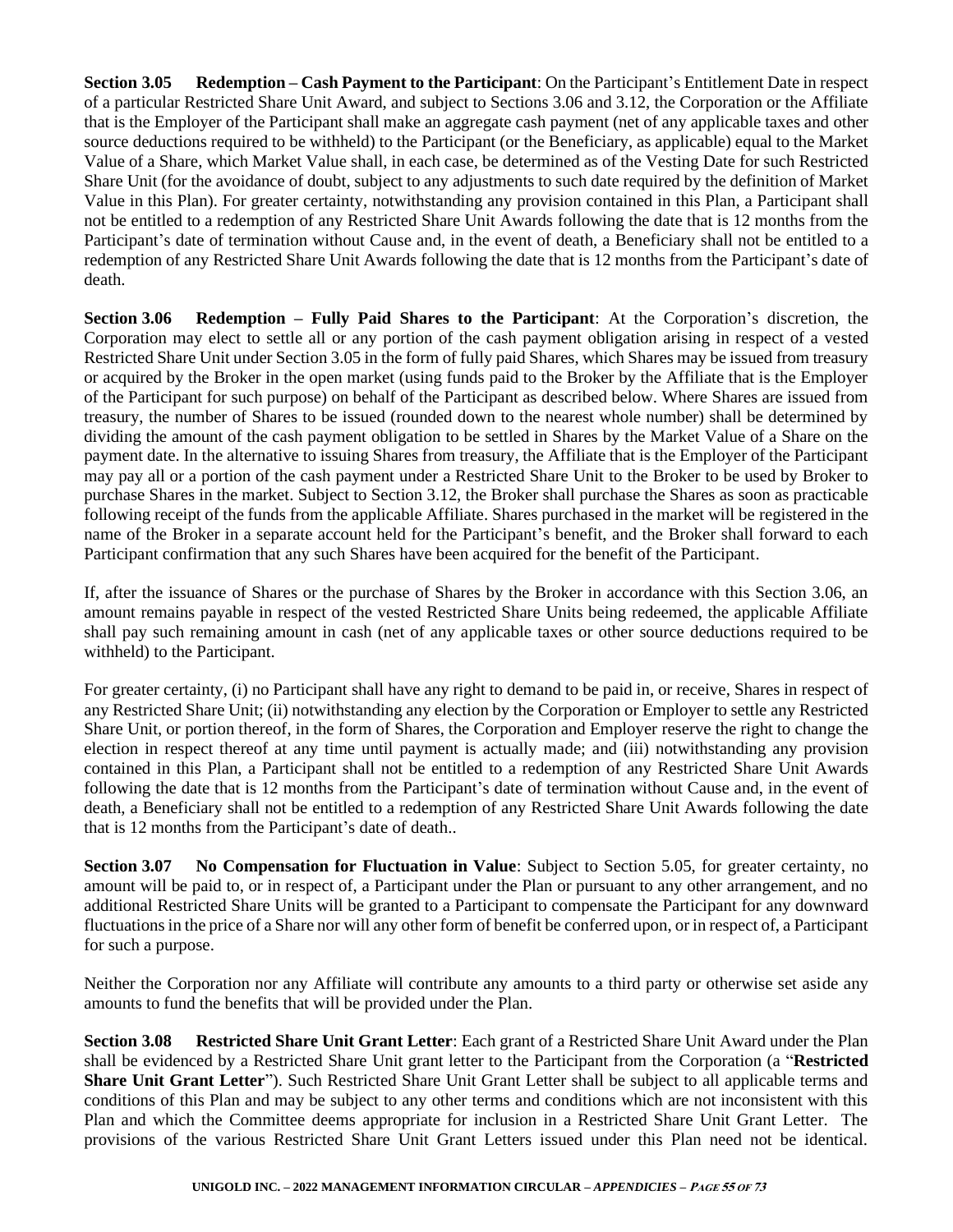Notwithstanding the foregoing, the date specified in any Restricted Share Unit Grant Letter as the date on which, subject to the Participant's satisfaction of any conditions, restrictions or limitations imposed under this Plan and in the Restricted Share Unit Grant Letter, the Restricted Share Units awarded thereunder vest shall be no later than December 15 of the third calendar year following the Service Year applicable to the particular Restricted Share Unit Award.

**Section 3.09 Participant Criteria**: The Committee shall establish criteria for the grant of Restricted Share Units to Eligible Employees, Eligible Directors and Eligible Contractors.

**Section 3.10 Change of Control**: If there is a Change of Control, all Restricted Share Units outstanding that are held by a Participant shall immediately vest on the date of such Change of Control notwithstanding any other restrictions or conditions imposed in the applicable Restricted Share Unit Grant, provided, however, that such vesting of Restricted Share Units shall, unless otherwise determined in advance by the Committee, be conditional upon the consummation of such Change of Control.

**Section 3.11 Election – Sale of Shares by Broker**: In the event that the payment obligation in respect of vested Restricted Share Units is settled in Shares, a Participant may direct to have the Broker sell such Shares on behalf of the Participant.

**Section 3.12 Expiry Date**: Notwithstanding any other provision of this Plan, all terms and conditions attaching to any Restricted Share Units shall be such that the Restricted Share Units comply with the exception in paragraph (k) of the definition of "salary deferral arrangement" in subsection 248(1) of the Tax Act. No payment (in cash, Shares, or otherwise) in respect of any Restricted Share Unit shall be made after the Expiry Date.

**Section 3.13 Necessary Approvals**: This Plan shall be subject to the approval of "disinterested" shareholders of the Corporation (within the meaning of the applicable requirements of the TSX-V) to be given by a resolution passed at a meeting of the shareholders of the Corporation and acceptance by the TSX-V or any regulatory authority or stock exchange having jurisdiction over the securities of the Corporation.

# **ARTICLE 4 TAXES**

# **Section 4.01 Taxes and Other Source Deductions:**

- (a) The Corporation and its Affiliates shall not be liable for any tax imposed on any Participant as a result of the crediting, holding or redemption of Restricted Share Units, amounts paid or credited to such Participant, or securities issued or transferred to such Participant under this Plan. It is the responsibility of the Participant to complete and file any tax returns which may be required under any applicable tax laws within the period prescribed by such laws.
- (b) The Corporation and any Affiliate shall be authorized to deduct, withhold and/or remit from any amount paid or credited hereunder (whether in cash or in Shares), or otherwise, such amount as may be necessary so as to ensure the Corporation and/or such Affiliate will be able to comply with the applicable provisions of any federal, provincial, state or local law relating to the withholding of tax or other required deductions, including on the amount, if any, includable in the income of a Participant.

# **ARTICLE 5 GENERAL**

**Section 5.01 Amendment of Restricted Share Unit Plan**: The Board or the Committee, as the case may be, may suspend or discontinue the Plan, or any portion thereof, at any time without first obtaining shareholder approval and in its absolute discretion, provided that, without the consent of a Participant, such suspension or discontinuance may not in any manner adversely affect the Participant's rights under any Restricted Share Unit granted under the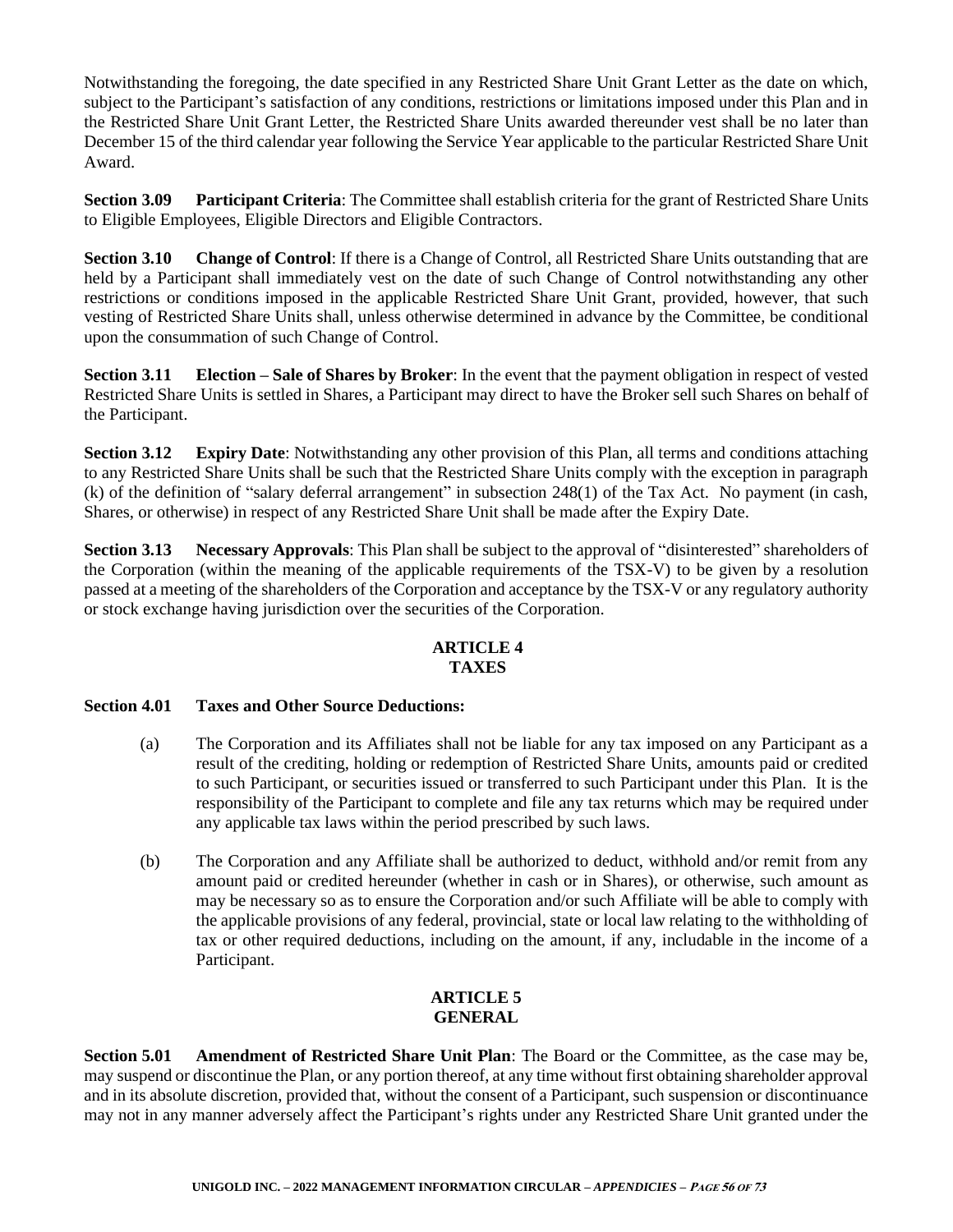Plan. For the purposes of this Section 5.01, an amendment does not include an accelerated expiry of a Restricted Share Unit by reason of the fact that an Eligible Director ceases to be a Participant.

Notwithstanding the foregoing, the Board or the Committee may not make the following amendments to the Plan without approval of the "disinterested" shareholders of the Corporation (within the meaning of the applicable requirements of the TSX-V) and receipt of any requisite regulatory approval:

- (a) amend the number of securities under the Plan;
- (b) change the definition of "Participant" under the Plan which would have the potential of narrowing, broadening or increasing Insider participation; or
- (c) make amendments to this Section 5.01 of the Plan.

For greater certainty, the Board or the Committee may, subject to receipt of requisite regulatory approval, where required, in its sole discretion make all other amendments to the Plan that are not of the type contemplated above, including, without limitation:

- (a) amendments of a housekeeping nature;
- (b) the addition or a change to the vesting provisions of a Restricted Share Unit or the Plan;
- (c) a change to the termination provisions of a Restricted Share Unit or the Plan;
- (d) amendments to reflect changes to applicable securities laws; and
- (e) amendments to ensure that the Restricted Share Units granted under the Plan will comply with any provisions respecting income tax and other laws in force in any country or jurisdiction of which a Participant to whom a Restricted Share Unit has been granted may from time to time be resident or a citizen.

Any amendment of this Plan shall be such that this Plan and the Restricted Share Units granted hereunder will not be considered a "salary deferral arrangement" as defined in subsection 248(1) of Tax Act or any successor provision thereto, by reason of the Plan and the Restricted Share Units continuously meeting the requirements under the exception in paragraph (k) of that definition.

**Section 5.02 Non-Assignable**: No Restricted Share Unit and no other right or interest of a Participant is assignable or transferable but shall thereafter enure to the benefit of and be binding upon the Participant's Beneficiary.

**Section 5.03 Rights as a Shareholder**: No holder of any Restricted Share Units shall have any rights as a shareholder of the Corporation in respect of such Restricted Share Units.

**Section 5.04 No Contract of Employment or Consulting**: Notwithstanding the responsibility of the Corporation and Participant to ensure and confirm that the Participant is a bona fide "Employee" or "Consultant", as the case may be (within the meaning of the requirements of the TSX-V), nothing contained in the Plan shall confer or be deemed to confer upon any Participant the right to continue in the employment of, or to provide services to, the Corporation or its Affiliates nor interfere or be deemed to interfere in any way with any right of the Corporation or its Affiliates to discharge any Participant at any time for any reason whatsoever, with or without cause. Participation in the Plan by a Participant shall be voluntary.

**Section 5.05 Adjustment on Certain Events**: In the event there is any change in the Shares, whether by reason of a share dividend, share split, share consolidation, combination or exchange of shares, subdivision, merger, reclassification or other distribution (other than normal cash dividends) of assets of the Corporation, or any other change affecting the Shares or the price of the Shares, the Committee may, in its sole discretion, make equitable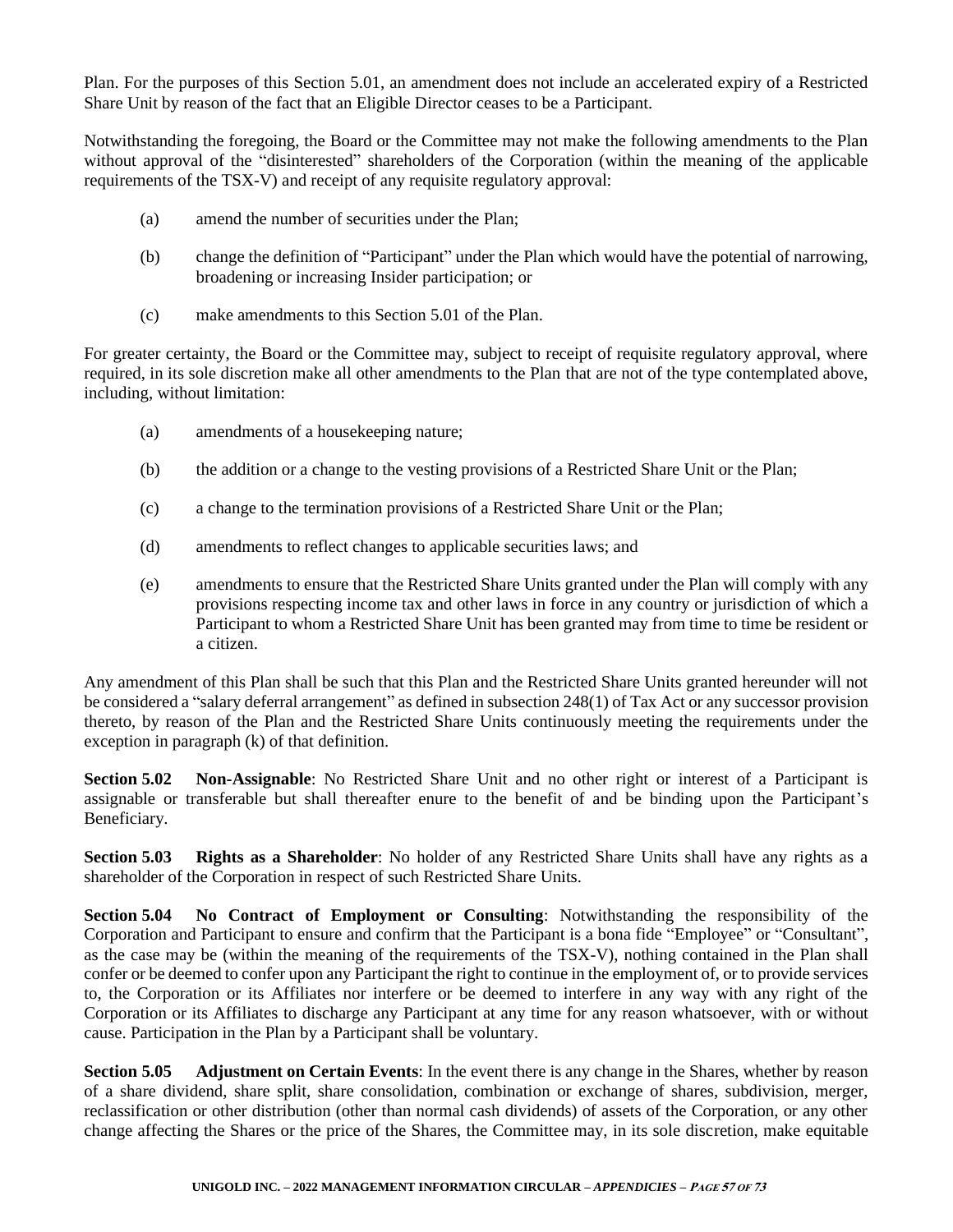adjustments if any, to reflect such change, including to the number and kind of shares (or other securities or property) subject to outstanding Restricted Share Units, provided that the value of any Restricted Share Units credited to and outstanding in favour of a Participant immediately after such an adjustment shall not exceed the value of the Restricted Share Units credited to and outstanding in favour of such Participant immediately prior thereto, and further provided that any adjustment under this Section 5.05 shall be such that this Plan and the Restricted Share Units granted hereunder, and as adjusted, will not be considered a "salary deferral arrangement" as defined in subsection 248(1) of the Tax Act or any successor provision thereto, by reason of the Plan and the Restricted Share Units continuously meeting the requirements under the exception in paragraph (k) of that definition. Any determinations by the Committee as to any such adjustments shall be made in its sole discretion and all such adjustments shall be conclusive and binding for all purposes under the Plan.

**Section 5.06 No Representation or Warranty**: Neither the Corporation nor any Affiliate makes any representation or warranty as to the future market value of any Shares issued in accordance with the provisions of this Plan.

**Section 5.07 Compliance with Applicable Law**: If any provision of this Plan or any Restricted Share Unit contravenes any law or any order, policy, by-law or regulation of any regulatory body having jurisdiction, then such provision shall be deemed to be amended to the extent necessary to bring such provision into compliance therewith.

**Section 5.08 Interpretation**: This Plan shall be governed by and construed in accordance with the laws of the Province of Ontario.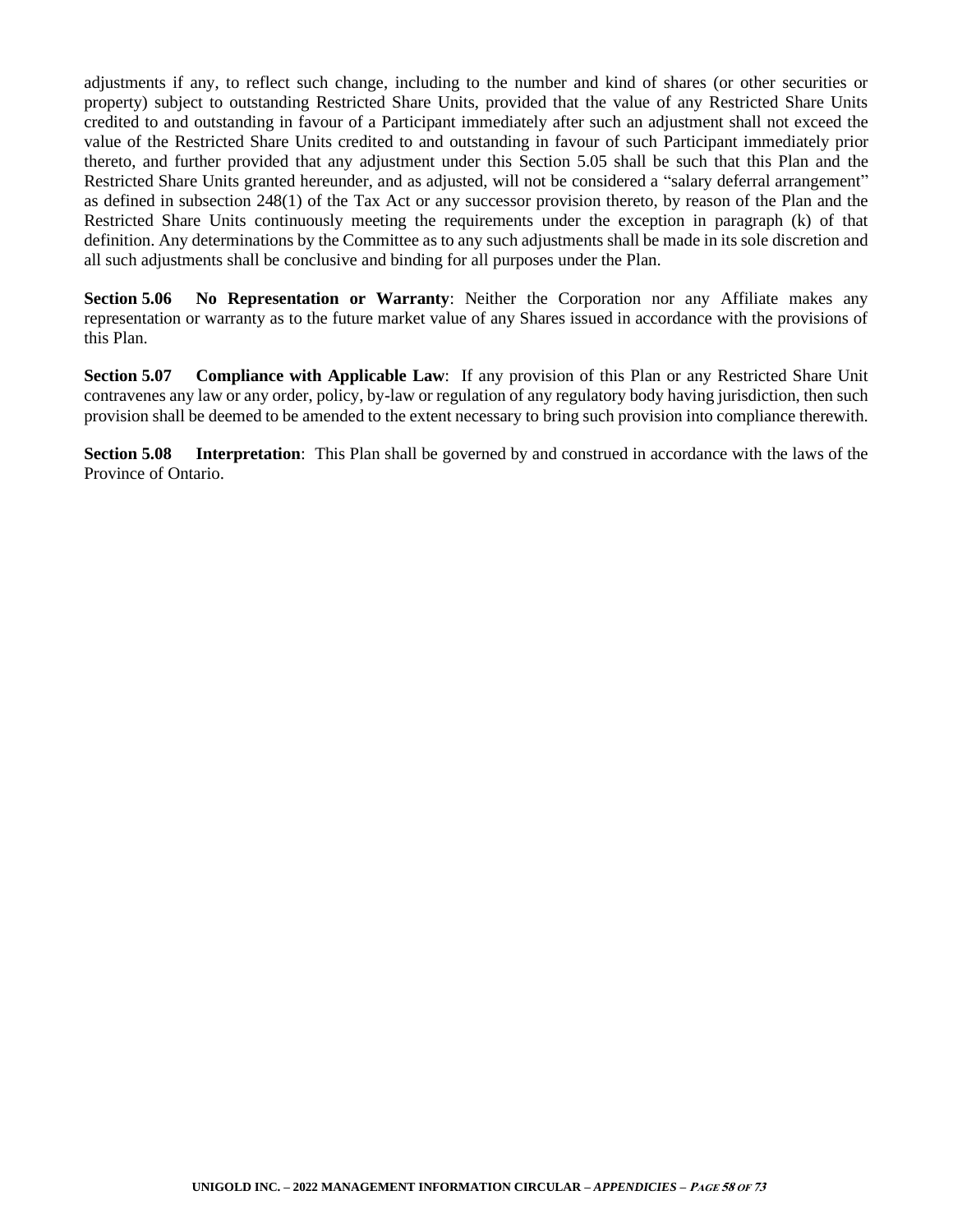#### **APPENDIX A TO SCHEDULE "C"**

#### DIRETORS' RESOLUTION APPROVING the RESTRICTED SHARE UNIT PLAN

#### **UNIGOLD INC.**

# **DIRECTORS' RESOLUTION**

The undersigned, being all of the directors of Unigold Inc. (the "**Corporation**"), hereby sign the following resolutions, passed without meeting, pursuant to subsection 129(1) of the *Business Corporations Act* (Ontario).

# **RESTRICTED SHARE UNIT PLAN**

**WHEREAS** the board of directors of the Corporation considers it to be in the best interests of the Corporation to establish a restricted share unit plan (the "**RSU Plan**");

**AND WHEREAS** the shareholders of the Corporation (the "**Shareholders**") are to vote on the adoption of the RSU Plan at a special meeting of the Corporation to be held on May 26, 2022;

**AND WHEREAS** the board of directors of the Corporation wish to provide for the adoption of the RSU Plan.

## **NOW THEREFORE BE IT RESOLVED THAT:**

- 1. the RSU Plan of the Corporation in the same form attached hereto as Schedule "C" be and the same is hereby authorized, approved and confirmed as the RSU Plan of the Corporation; and
- 2. any one director or officer of the corporation is hereby authorized and directed to do all such further acts and things and to execute and deliver or sign and file (as the case may be) all such instruments, notices, agreements, certificates and other documents (for and on behalf of the Corporation and whether under corporate seal or otherwise) as such director or officer may consider necessary or desirable having regard to the foregoing paragraphs of this resolution.

**DATED effective the \_\_\_\_ day of \_\_\_\_\_\_\_\_\_\_\_\_, 2022.**

**JOSE ACERO JOSEPH DEL CAMPO**

**STEVEN HAGGARTY JOSEPH HAMILTON**

**CHARLES PAGE NORMAND TREMBLAY**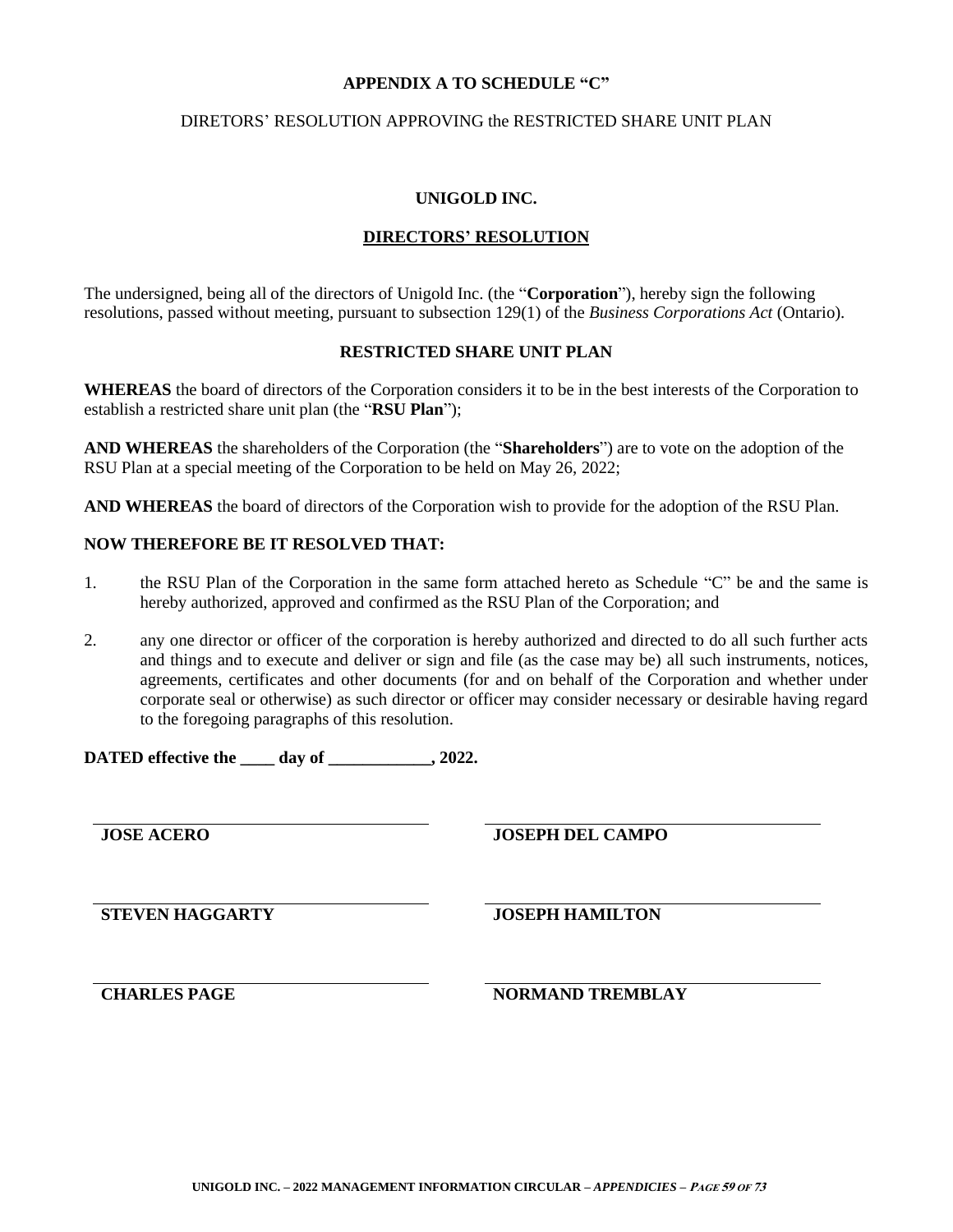#### **SCHEDULE "D"**

#### **DEFERRED SHARE UNIT PLAN**

# **ARTICLE 1 DEFINITIONS AND INTERPRETATION**

**Section 1.01 Definitions**: For the purposes of this Plan, unless such word or term is otherwise defined herein or the context in which such word or term is used herein otherwise requires, the following words and terms with the initial letter or letters thereof capitalized shall have the following meanings:

- (a) "**Account**" has the meaning ascribed to such term in Section 2.04;
- (b) "**Act**" means the *Business Corporations Act* (Ontario), or its successor, as amended, from time to time;
- (c) "**Affiliate**" means an affiliate of the Corporation, as the term "affiliate" is defined in the *Securities Act* (Ontario);
- (d) "**Applicable Withholding Taxes**" has the meaning ascribed to such term in Section 4.01(c);
- (e) "**Associate**" where used to indicate a relationship with any person or company, is as defined in the *Securities Act (Ontario)*, as may be amended from time to time;
- (f) "**Beneficiary**" means, subject to applicable laws, an individual who has been designated by an Eligible Director, as contemplated by Section 3.05, to receive benefits payable under the Plan upon the death of the Eligible Director, or, where no such designation is validly in effect at the time of death, or where the designated individual does not survive the Eligible Director, the Eligible Director's estate:
- (g) "**Blackout Period**" means a period when an Eligible Director is prohibited from trading in the Corporation's securities pursuant to the Corporation's written policies then applicable or a notice in writing to an Eligible Director by a senior officer or a director of the Corporation;
- (h) "**Board**" means the Board of Directors of the Corporation;
- (i) "**Business Day**" means each day other than a Saturday, Sunday or statutory holiday in Toronto, Ontario, Canada;
- (j) "**Cease Trade Date**" has the meaning ascribed to such term in Section 3.04(b);
- (k) "**Change of Control**" means the occurrence of any one or more of the following events:
	- (i) a consolidation, merger, amalgamation, arrangement or other reorganization or acquisition involving the Corporation or any of its Affiliates and another corporation or other entity, as a result of which the holders of Voting Securities prior to the completion of the transaction hold less than 50% of the outstanding voting securities of the successor corporation after completion of the transaction;
	- (ii) the sale, lease, exchange or other disposition, in a single transaction or a series of related transactions, of assets, rights or properties of the Corporation and/or any of its Affiliates which have an aggregate book value greater than 30% of the book value of the assets, rights and properties of the Corporation and its Affiliates on a consolidated basis to any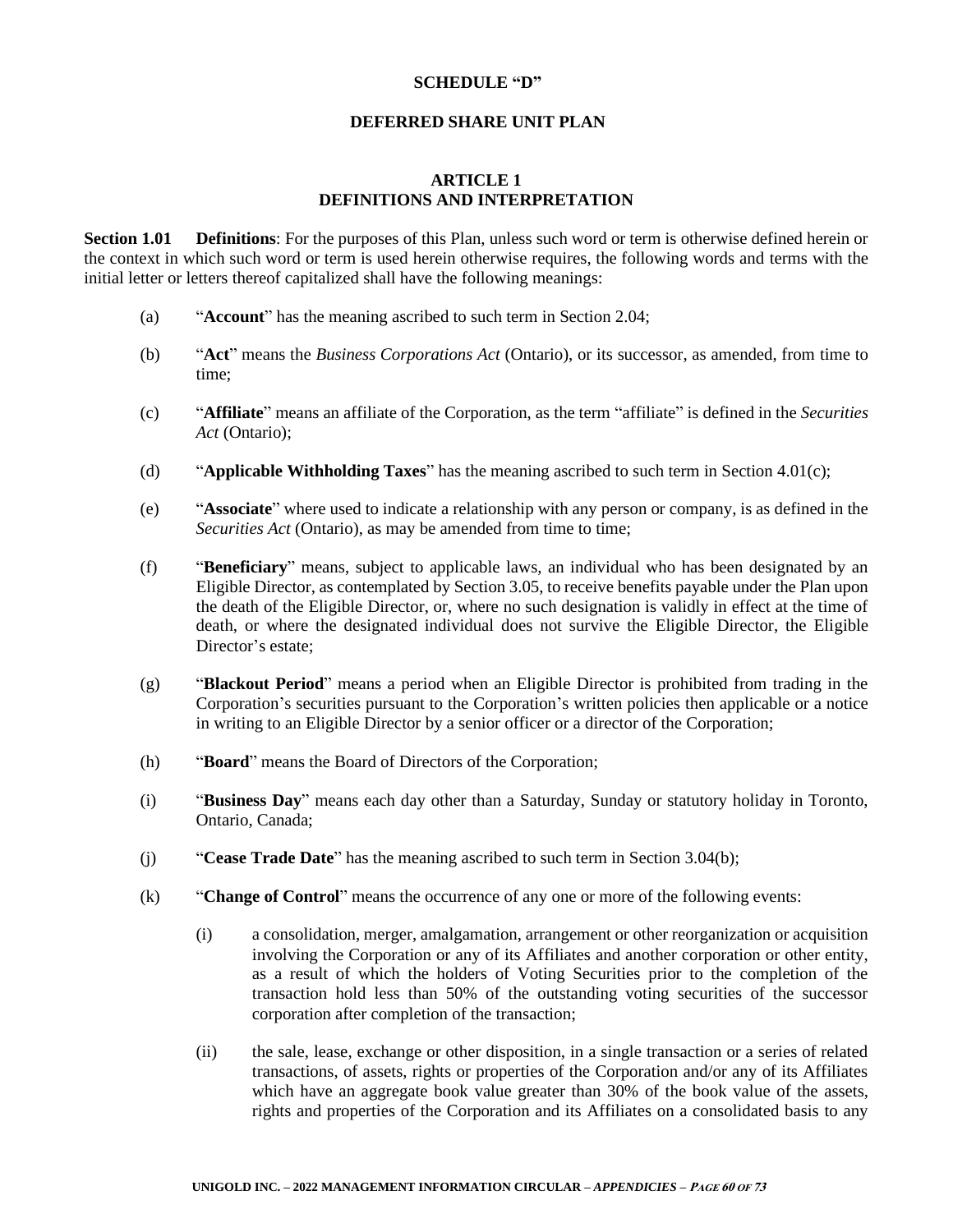other person or entity, other than a disposition to a wholly-owned Affiliate in the course of a reorganization of the assets of the Corporation and its Affiliates;

- (iii) a resolution is adopted to wind-up, dissolve or liquidate the Corporation;
- (iv) any person, entity or group of persons or entities acting jointly or in concert (an "**Acquiror**") acquires or acquires control (including, without limitation, the right to vote or direct the voting) of Voting Securities which, when added to the Voting Securities owned of record or beneficially by the Acquiror or which the Acquiror has the right to vote or in respect of which the Acquiror has the right to direct the voting, would entitle the Acquiror and/or Associates and/or Affiliates of the Acquiror to cast or to direct the casting of 50% or more of the votes attached to all of the Corporation's outstanding Voting Securities which may be cast to elect directors of the Corporation or the successor corporation (regardless of whether a meeting has been called to elect directors);
- (v) as a result of or in connection with: (A) a contested election of directors, or (B) a consolidation, merger, amalgamation, arrangement or other reorganization or acquisitions involving the Corporation or any of its Affiliates and another corporation or other entity (a "**Transaction**"), fewer than 50% of the directors of the Corporation are persons who were directors of the Corporation immediately prior to such election or the Transaction; or
- (vi) the Board adopts a resolution to the effect that a Change of Control as defined herein has occurred or is imminent.
- (l) "**Committee**" means the Board or, if the Board so determines in accordance with Section 2.03 of the Plan, the committee of the Board authorized to administer the Plan which includes any compensation committee of the Board;
- (m) "**Corporation**" means Unigold Inc., a corporation existing under the Act, and includes any successor corporation thereof;
- (n) "**Deferred Share Unit**" means a notional unit credited by the Corporation to the Account of an Eligible Director by way of a bookkeeping entry in the books of the Corporation and administered pursuant to the terms of the Plan, the value of which on a particular date shall be equal to the Market Value at that date;
- (o) "**Deferred Share Unit Award**" means an award of Deferred Share Units under the Plan to an Eligible Director;
- (p) "**Deferred Share Unit Grant Letter**" has the meaning ascribed to such term in Section 3.08;
- (q) "**Designated Broker**" has the meaning ascribed to such term in Section 3.04(e);
- (r) "**Dividend Payment Date**" has the meaning ascribed to such term in Section 3.03;
- (s) "**Dividend Record Date**" has the meaning ascribed to such term in Section 3.03;
- (t) "**Eligible Director**" means a director of the Corporation who does not receive employment income within the meaning of the Tax Act in respect of services rendered to the Corporation or any Affiliate, otherwise than in his or her capacity as a member of the Board or a member of the board of directors of any Affiliate, and, for greater certainty, excludes any persons who provide Investor Relations Activities (within the meaning of the requirements of the TSX-V);
- (u) "**Insider**" has the meaning ascribed to such term in the Company Manual of the TSX-V, as may be amended from time to time;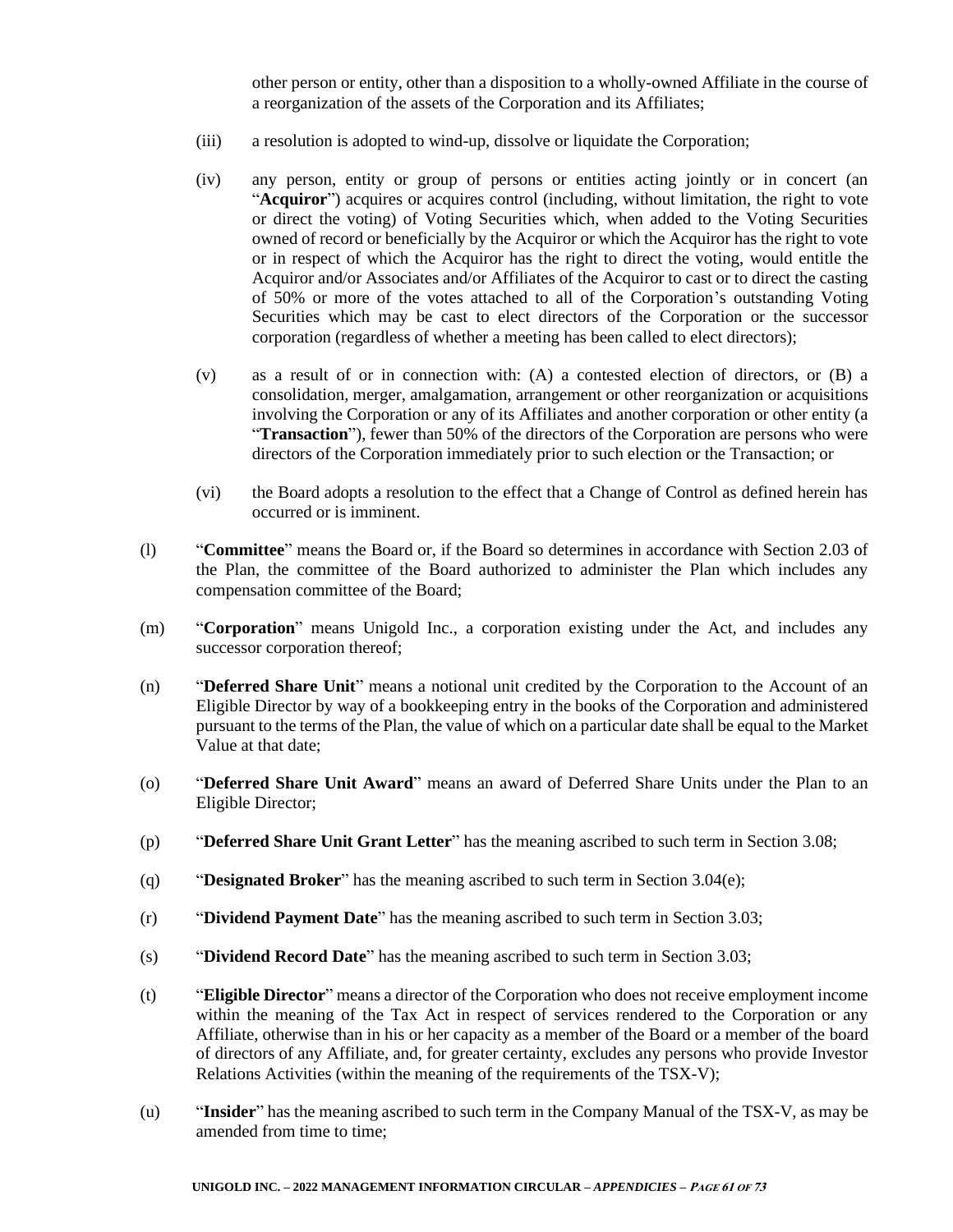- (v) "**Market Value**" means, with respect to any particular date, the greater of either: (a) the weighted average trading price of Shares on the TSX-V; and (b) the average of daily high and low board lot trading prices of the Shares on the TSX-V, for the five (5) consecutive Trading Days immediately prior to the date as of which Market Value is determined, provided that (i) where the Market Value would be determined with reference to a period commencing after a fiscal quarter end of the Corporation and ending prior to the public disclosure of interim financial statements for such quarter (or annual financial statements in the case of the fourth quarter), the calculation of the Market Value will be made with reference to the fifth  $(5<sup>th</sup>)$  Trading Day immediately following the date of public disclosure of the financial statements for that quarter, and (ii) in the event of a Cease Trade Date, Market Value shall be such other value as may be determined pursuant to Section 3.04(b);
- (w) "**Non-Employee Director**" means any individual who is a director of the Corporation or an Affiliate and who does not receive employment income within the meaning of the Tax Act in respect of services rendered to the Corporation or any Affiliate, otherwise than in his or her capacity as a member of the Board or a member of the board of directors of any Affiliate;
- (x) "**Plan**" means this Deferred Share Unit Plan, as the same may be amended from time to time;
- (y) "**Redemption Date**" has the meaning ascribed to such term in Section 3.04(a);
- (z) "**Related Company**" means a corporation which is related to the Corporation for the purposes of the Tax Act;
- (aa) "**Shares**" means the common shares in the capital of the Corporation, as adjusted in accordance with the provisions of Section 5.07 of this Plan;
- (bb) "**Tax Act**" means the *Income Tax Act* (Canada) and any regulations thereto, as may be amended from time to time:
- (cc) "**Termination Date**" means, in respect of an Eligible Director, the earliest date on which both of the following conditions are satisfied: (i) the Eligible Director is not a member of the Board nor a member of the board of directors of any affiliate of the Corporation; and (ii) the Eligible Director is not an employee, within the meaning of the Tax Act, of the Corporation or any affiliate of the Corporation, and for purposes of the foregoing, "affiliate" shall be interpreted as required for purposes of paragraph 6801(d) of the regulations to the Income Tax Act or any successor provision thereto (including as provided in the Canada Revenue Agency's Income Tax Folio S2-F1-C2 or any successor publication);
- (dd) "**Trading Day**" means any date on which the TSX-V is open for the trading of Shares;
- (ee) "**TSX-V**" means the TSX Venture Exchange; and
- (ff) "**Voting Securities**" means Shares and any other shares entitled to vote for the election of directors and shall include any security, whether or not issued by the Corporation, which are not shares entitled to vote for the election of directors but are convertible into or exchangeable for shares which are entitled to vote for the election of directors including any options or rights to purchase such shares or securities.

**Section 1.02 Headings**: The headings of all articles, Sections, and paragraphs in the Plan are inserted for convenience of reference only and shall not affect the construction or interpretation of the Plan.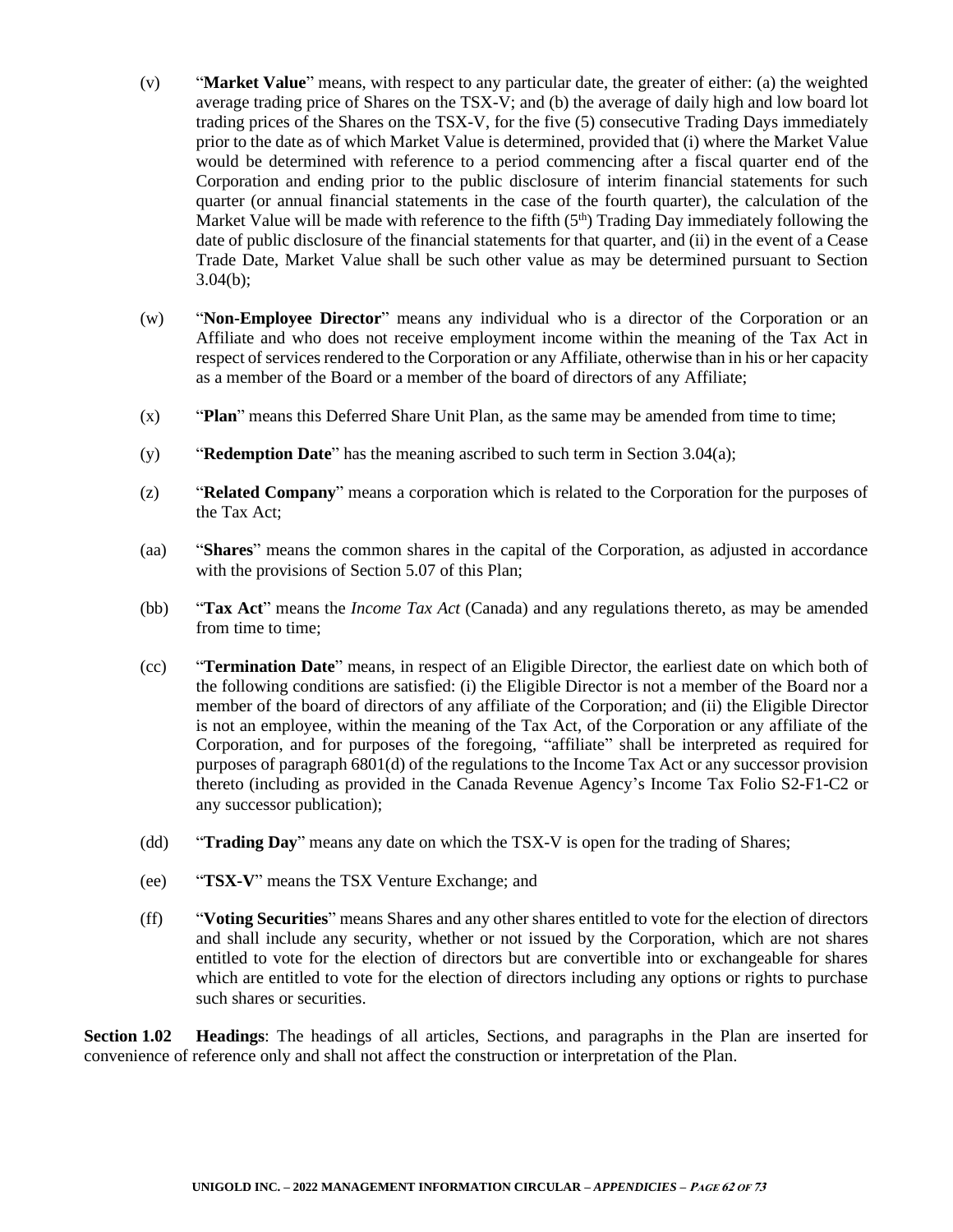**Section 1.03 Context, Construction**: Whenever the singular or masculine are used in the Plan, the same shall be construed as being the plural or feminine or neuter or vice versa where the context so requires.

**Section 1.04 References to this Plan**: The words "herein", "hereby", "hereunder", "hereof" and similar expressions mean or refer to the Plan as a whole and not to any particular article, Section, paragraph or other part hereof.

**Section 1.05 Canadian Funds**: Unless otherwise specifically provided, all references to dollar amounts in the Plan are references to lawful money of Canada.

#### **ARTICLE 2**

# **PURPOSE AND ADMINISTRATION OF THE DEFERRED SHARE UNIT PLAN**

**Section 2.01 Purpose of the Deferred Share Unit Plan**: The purpose of the Plan is to assist the Corporation in the recruitment and retention of qualified persons to serve as directors of the Corporation and to align the interests of Eligible Directors with the long-term interests of the shareholders of the Corporation.

**Section 2.02 Administration of the Deferred Share Unit Plan**: The Plan shall be administered by the Committee and the Committee shall have full authority to administer the Plan including the authority to interpret and construe any provision of the Plan and to adopt, amend and rescind such rules and regulations for administering the Plan as the Committee may deem necessary in order to comply with the requirements of the Plan. All actions taken and all interpretations and determinations made by the Committee in good faith shall be final and conclusive and shall be binding on the Eligible Directors and the Corporation. No member of the Committee shall be personally liable for any action taken or determination or interpretation made in good faith in connection with the Plan and all members of the Committee shall, in addition to their rights as directors of the Corporation, be fully protected, indemnified and held harmless by the Corporation with respect to any such action taken or determination or interpretation made in good faith. The appropriate officers of the Corporation are hereby authorized and empowered to do all things and execute and deliver all instruments, undertakings and applications and writings as they, in their absolute discretion, consider necessary for the implementation of the Plan and of the rules and regulations established for administering the Plan. All costs incurred in connection with the Plan shall be for the account of the Corporation.

**Section 2.03 Delegation to Committee**: All of the powers exercisable hereunder by the directors of the Corporation may, to the extent permitted by applicable law and as determined by resolution of the directors of the Corporation, be exercised by a committee of the Board comprised of not less than three (3) directors of the Corporation, including any compensation committee of the Board.

**Section 2.04 Record Keeping**: The Corporation shall maintain an account for each Eligible Director (an "**Account**") in which shall be recorded:

- (a) the name and address of the Eligible Director;
- (b) the number of Deferred Share Units granted to and standing to the credit of the Eligible Director from time to time.

**Section 2.05 Determination of Eligible Directors and Participation**: The Committee shall from time to time determine the Eligible Directors who may participate in the Plan. The Committee shall from time to time determine the Eligible Directors to whom Deferred Share Units shall be granted and the provisions and restrictions with respect to such grant, all such determinations to be made in accordance with the terms and conditions of the Plan, and the Committee may take into consideration the present and potential contributions of and the services rendered by the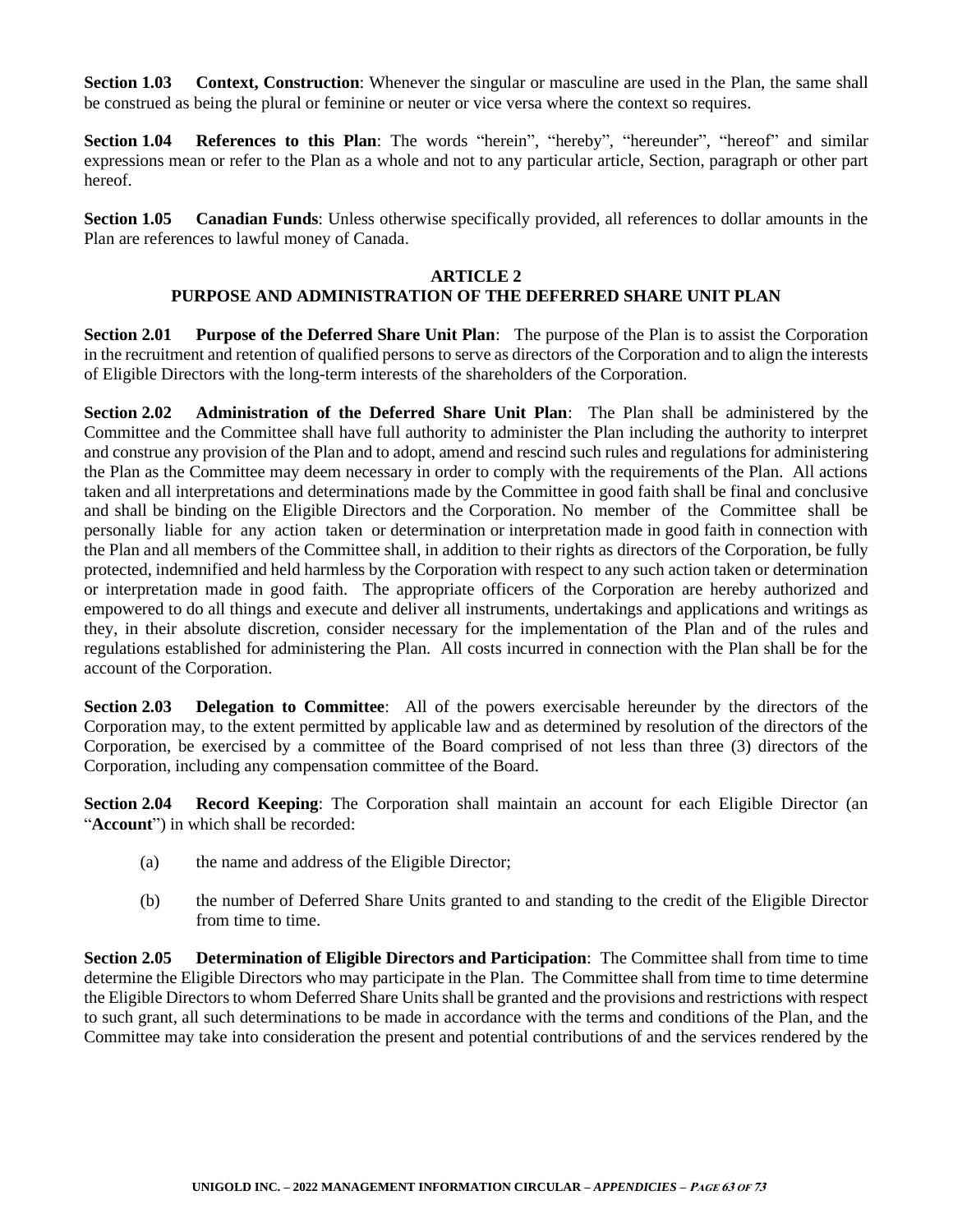particular Eligible Director to the success of the Corporation and any other factors which the Committee deems appropriate and relevant.

#### **Section 2.06 Maximum Number of Shares**:

- (a) The aggregate maximum number of Shares available for issuance from treasury to satisfy, at the Corporation's sole discretion, any amount payable under this Plan in accordance with Section 3.04(e), shall not exceed 8,695,500 Shares, subject to any adjustment pursuant to Section 5.07;
- (b) The maximum aggregate number of Shares available for issuance from treasury to satisfy, at the Corporation's sole discretion, any amount payable under this Plan (and any other Security Based Compensation, within the meaning of the applicable requirements of the TSX-V) to Insiders in accordance with Section 3.04(e), shall not exceed 10% of all outstanding Shares at any point in time (unless the Corporation has obtained the requisite "disinterested" shareholder approval, within the meaning of the applicable requirements of the TSX-V);
- (c) The maximum aggregate number of Shares available for issuance from treasury to satisfy, at the Corporation's sole discretion, any amount payable under this Plan (and any other Security Based Compensation, within the meaning of the applicable requirements of the TSX-V) in respect of Deferred Share Units (or awards under any other Security Based Compensation, within the meaning of the applicable requirements of the TSX-V) granted within any one year period to Insiders in accordance with Section  $3.04(e)$ , shall not exceed  $10\%$  of Shares then outstanding (unless the Corporation has obtained the requisite "disinterested" shareholder approval, within the meaning of the applicable requirements of the TSX-V);
- (d) the aggregate number of Deferred Share Units (or awards under any other Security Based Compensation, within the meaning of the applicable requirements of the TSX-V) granted to any one person (and corporations wholly owned by that person) within any one year period shall not exceed 5% of the Shares then outstanding (unless the Corporation has obtained the requisite "disinterested" shareholder approval, within the meaning of the applicable requirements of the TSX-V);
- (e) If any Deferred Share Unit granted under the Plan shall expire, terminate or be cancelled for any reason (including, without limitation, the satisfaction of the Deferred Share Unit by means of a cash payment) without being paid out or settled in the form of Shares issued from treasury, any unissued Shares to which such Units relate shall be available for the purposes of the granting of further Deferred Share Units under the Plan or other securities pursuant to all other applicable securitybased compensation arrangements of the Corporation. If any rights to acquire Shares granted under any other security-based compensation arrangements of the Corporation shall expire or terminate for any reason without having been exercised in full, any Shares to which such security relates shall be available for the purposes of the granting of further Deferred Share Units under the Plan.
- (f) For purposes of this Section 2.06, the number of Shares then outstanding shall mean the number of Shares outstanding on a non-diluted basis immediately prior to the proposed grant of the applicable Deferred Share Unit (or award under any other Security Based Compensation, within the meaning of the applicable requirements of the TSX-V).

## **ARTICLE 3 DEFERRED SHARE UNITS**

**Section 3.01 Deferred Share Unit Plan**: This Plan is established for Eligible Directors.

**Section 3.02 Grant of Deferred Share Units**: The Committee may from time to time grant Deferred Share Units to an Eligible Director in such numbers, at such times and on such terms and conditions, subject to and consistent with the provisions of this Plan, as the Committee may in its sole discretion determine to be appropriate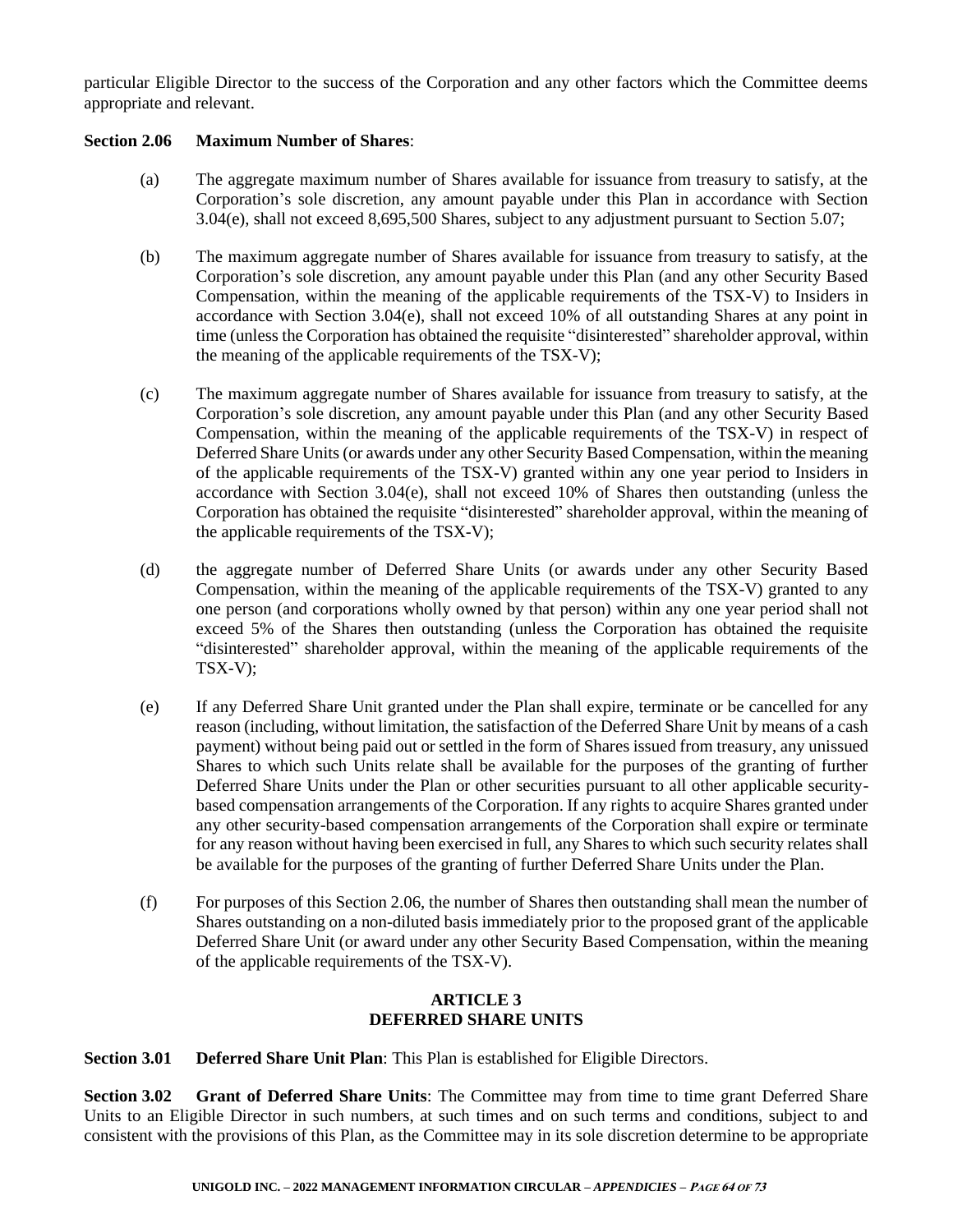in respect of the services the Eligible Director renders as a member of the Board. Subject to the provisions of this Plan and the requirements of paragraph 6801(d) of the regulations to the Tax Act or any successor provision thereto, the Committee (i) shall, in its sole discretion, determine any and all conditions to the vesting of any Deferred Share Units granted to an Eligible Director, which conditions shall be set out in the Deferred Share Unit Grant Letter, and (ii) may, in its sole discretion, accelerate and/or waive any vesting or other conditions for all or any Deferred Share Units for any Eligible Director at any time and from time to time. There shall be no restriction on the number of Deferred Share Units that are granted by the Corporation that are to be satisfied in cash only as determined by the Corporation. Other than in the case of death or where an Eligible Director ceases to be an Eligible Director due to a Change of Control, take-over bid, RTO or other similar transaction, the vesting date shall not be earlier than the date that is one year following the date the Deferred Share Unit Award is granted to an Eligible Director.

**Section 3.03 Payment of Dividend Equivalents**: If determined by the Committee in its sole discretion and if set out in the applicable Deferred Share Unit Grant Letter, on the payment date for cash dividends paid on Shares (the "**Dividend Payment Date**"), the Account for each Eligible Director shall be credited, as an additional bonus for services rendered in that calendar year, with additional Deferred Share Units in respect of the number of Deferred Share Units credited to the Eligible Director's Account as of the record date for payment of such dividends (the "**Dividend Record Date**"). In such case, the number of additional Deferred Share Units will be equal to (computed to two (2) decimal places) the aggregate amount of dividends that would have been paid to the Eligible Director if the Deferred Share Units in the Eligible Director's account on the Dividend Record Date had been Shares divided by the Market Value of a Share on the Dividend Payment Date. However, no Deferred Share Units will be credited to an Eligible Director's Account in respect of dividends paid on Shares where the Dividend Record Date relating to such dividends falls after such Eligible Director's Termination Date. Any Deferred Share Units granted pursuant to this Section 3.03 shall have the same vesting conditions as the underlying Deferred Share Units in the Eligible Director's Account. The maximum aggregate number of Deferred Share Units that may be issued under this Plan shall be adjusted upon the issuance of additional Deferred Share Units pursuant to this Section 3.03.

## **Section 3.04 Redemption of Deferred Share Units**

- (a) Subject to the remainder of this Section 3.04, on a date to be determined by the Committee, in its sole discretion, after the Eligible Director's Termination Date (the "**Redemption Date**"), the vested Deferred Share Units credited to the Eligible Director's Account shall be redeemed. Each Deferred Share Unit so redeemed shall, subject to Section 3.04(e), entitle the Eligible Director (or if the Eligible Director has died, the Eligible Director's Beneficiary) to receive a payment in cash equal to the Market Value (determined as of the Redemption Date) rounded down to the nearest cent, less any Applicable Withholding Taxes deducted, withheld and/or remitted in accordance with Section 4.01(c), which amount shall be paid by the Corporation to the Eligible Director (or if the Eligible Director has died, to the Eligible Director's Beneficiary) as soon as practicable after such Redemption Date, provided that in any event such payment shall be made no later than 12 months after the Eligible Director's Termination Date.
- (b) In the event that any Redemption Date is after the date on which the Shares ceased to be traded on the TSX-V (the "**Cease Trade Date**"), then provided such cessation in trading is not reasonably expected to be temporary the Market Value of the Deferred Share Units of an Eligible Director redeemed on such Redemption Date pursuant to Section 3.04(a) shall be determined in accordance with the following:
	- (i) where the Eligible Director's Termination Date is before or not more than one (1) year after the last Trading Day before the Cease Trade Date, the Market Value of each Deferred Share Unit credited to the Eligible Director's Account at his or her Redemption Date shall be equal to the Market Value on the last Trading Day before the Cease Trade Date; and
	- (ii) where the Eligible Director's Termination Date is after the date that is one (1) year after the last Trading Day before the Cease Trade Date, the Market Value of each Deferred Share Unit credited to the Eligible Director's Account at his or her Redemption Date shall be based on the fair market value of a Share at his or her Redemption Date as determined on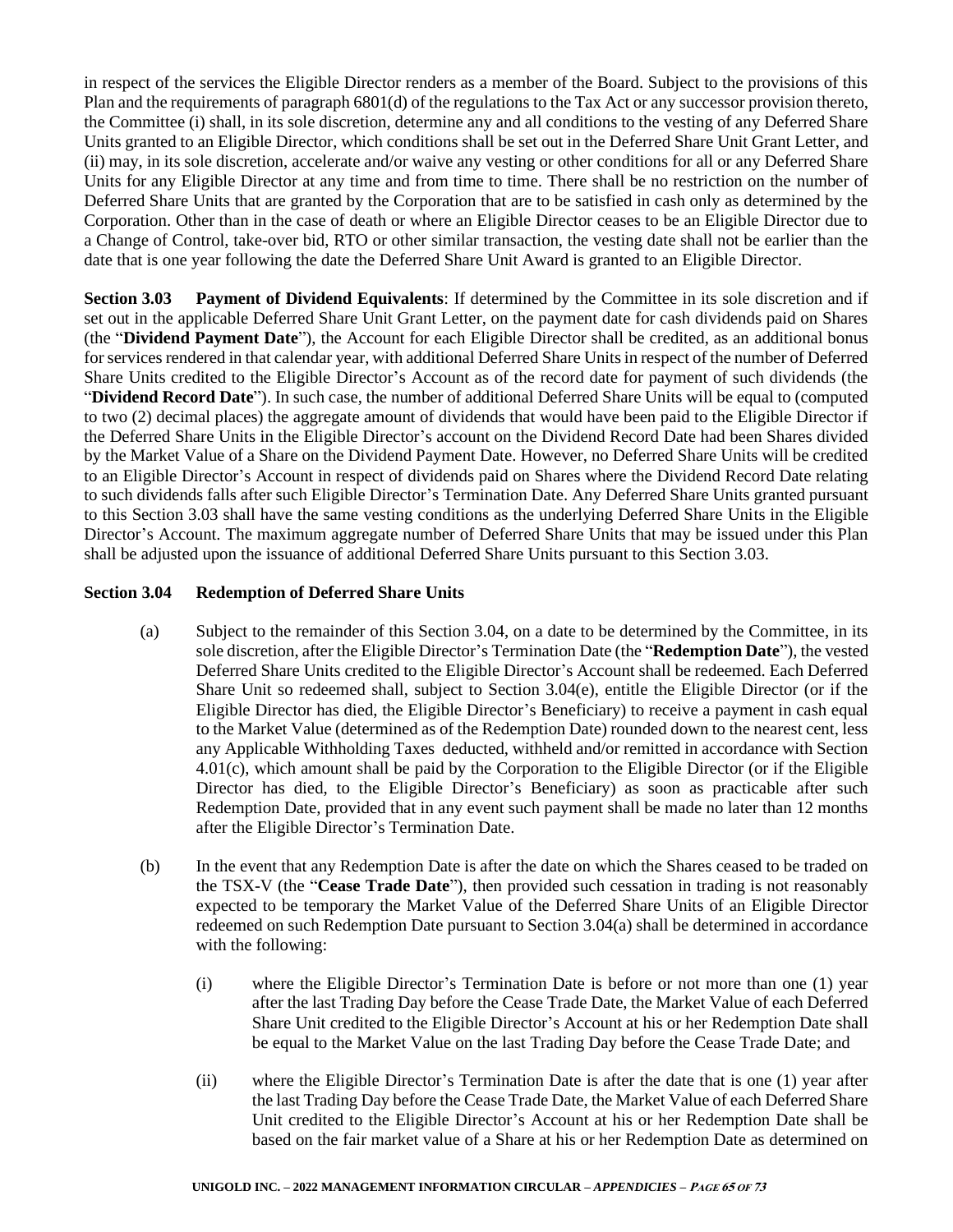a reasonable and equitable basis by the Board after receiving the advice of one or more independent firms of investment bankers of national repute.

- (c) Upon payment of any amount pursuant to this Section 3.04 in satisfaction of Deferred Share Units credited to the Account of an Eligible Director, the particular Deferred Share Units in respect of which such payment was made shall be cancelled and no further payments shall be made from the Plan in relation to such Deferred Share Units.
- (d) Notwithstanding any other provision of the Plan, all amounts payable to, or in respect of, an Eligible Director hereunder shall be paid no later than 12 months after the Eligible Director's Termination Date, and no amounts shall be paid prior to the Eligible Director's Termination Date.
- (e) Subject to the remainder of this Section 3.04 and the receipt of all necessary shareholder approvals as required under the rules, regulations and policies of the TSX-V and any other stock exchange on which Shares are listed or traded, the Corporation may, in its sole discretion and in lieu of the cash payment by the Corporation contemplated above, as soon as practicable after the Redemption Date, and at all times subject to Section 3.04(d):
	- (i) issue to the Eligible Director, the number of whole Shares that is equal to, or is a proportion of (determined in the sole discretion of the Corporation), the number of whole vested Deferred Share Units credited in the Eligible Director's Account on the Redemption Date (less any amounts in respect of any Applicable Withholding Taxes and other source deductions required to be withheld by the Corporation); or
	- (ii) through a broker designated by the applicable Eligible Director, which broker shall deal at arm's length with and be independent of the Corporation and the Eligible Director and act as agent of the Eligible Director (the "**Designated Broker**"), acquire on behalf of such Eligible Director the number of whole Shares that is equal to, or is a proportion of (determined in the sole discretion of the Corporation), the number of whole vested Deferred Share Units credited in the Eligible Director's Account on the Redemption Date (less any amounts in respect of any Applicable Withholding Taxes and other source deductions required to be withheld by the Corporation). If the Corporation elects to arrange for the purchase of Shares by a Designated Broker on behalf of the Eligible Director, the Corporation shall contribute to the Designated Broker an amount of cash sufficient, together with any reasonable brokerage fees or commission fees related thereto, to purchase the whole number of Shares to which the Eligible Director is entitled and the Designated Broker shall, as soon as practicable thereafter, purchase those Shares, on behalf of such Eligible Director, on the TSX-V (or other stock exchange on which the Shares are listed or traded).

If, after issuance of Shares in accordance with subparagraph (i) above, or the purchase of Shares by the Designated Broker in accordance with subparagraph (ii) above, an amount remains payable in respect of the vested Deferred Share Units credited to the Eligible Director, the Corporation shall pay such remaining amount in cash (net of any Applicable Withholding Taxes and other source deductions required to be withheld by the Corporation) to the Eligible Director.

For greater certainty, no Eligible Director shall have any right to demand to be paid in, or receive, Shares in respect of any Deferred Share Unit, and, notwithstanding any discretion exercised by the Corporation to settle any Deferred Share Unit, or portion thereof, in the form of Shares, the Corporation reserves the right to change such form of payment at any time until payment is actually made.

(f) Subject to Section 3.04(d), in the event that an Eligible Director's Redemption Date as determined pursuant to Section 3.04(a) would otherwise fall between a Dividend Record Date and the related Dividend Payment Date, then notwithstanding Section 3.04(a), the Redemption Date shall be the day immediately following such Dividend Payment Date for purposes of recording in the Account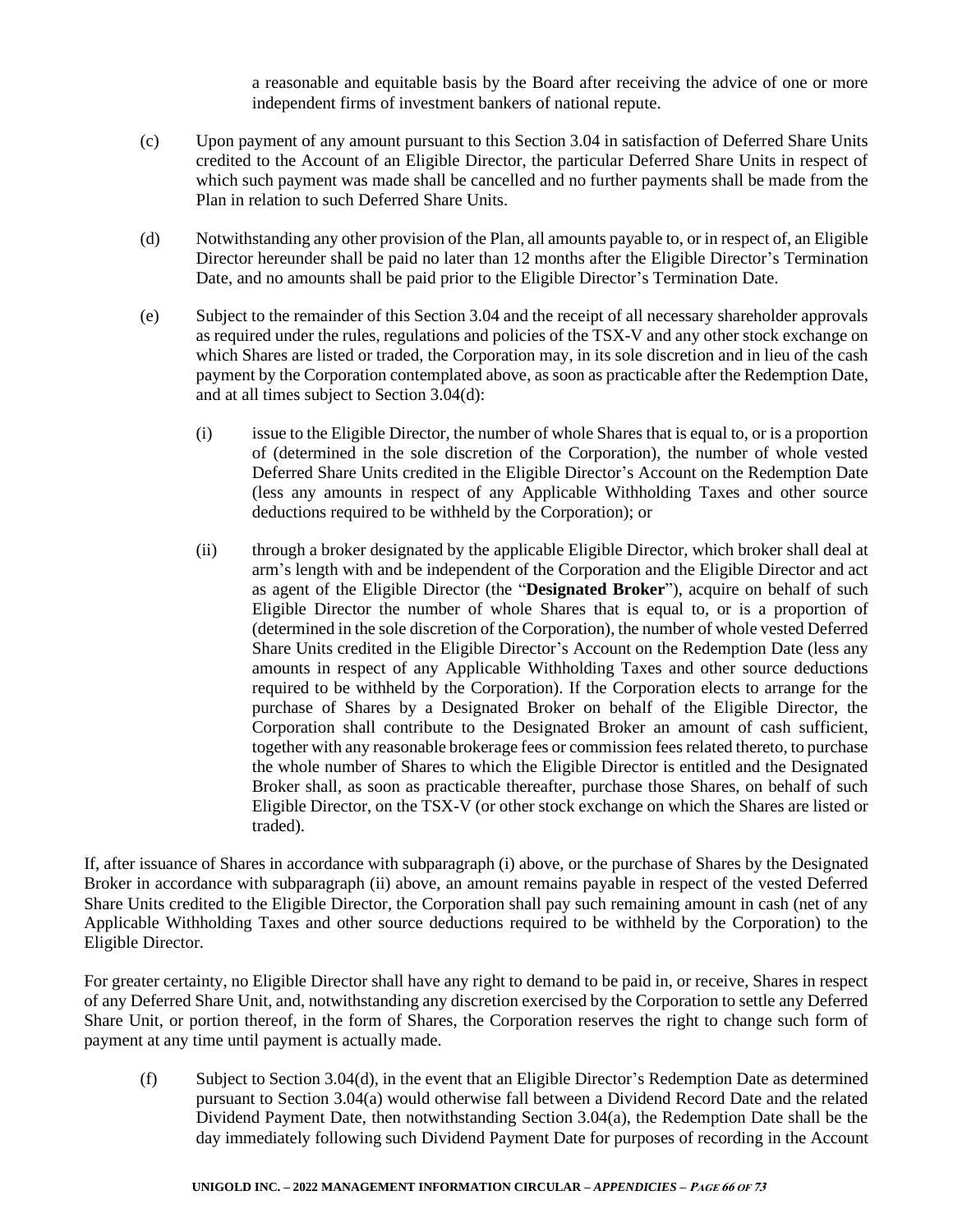of the Eligible Director amounts referred to in Section 3.03, and making the calculation of the Market Value of the vested Deferred Share Units contemplated by Section 3.04(a). Subject to Section 3.04(d), in the event that the Corporation is unable, by an Eligible Director's Redemption Date, to compute the Market Value of the vested Deferred Share Units recorded in such Eligible Director's Account by reason of the fact that any data required in order to compute the Market Value of a Share has not been made available to the Corporation, then the Redemption Date shall be the next following Trading Day on which such data is made available to the Corporation.

(g) In the event that an Eligible Director's Redemption Date as determined pursuant to Section 3.04(a) falls on or within ten Business Days of the expiration of a Blackout Period applicable to such Eligible Director, then notwithstanding Section 3.04(a), the Redemption Date shall be extended to the earlier of: (i) the close of business on the tenth Business Day following the expiration of the Blackout Period, and (ii) December 15 of the first  $(1<sup>st</sup>)$  calendar year commencing immediately after the Eligible Director's Determination Date.

**Section 3.05 Designation of Beneficiary**: Subject to the requirements of applicable laws, an Eligible Director may designate in writing a person who is a dependant or relation of the Eligible Director as a beneficiary to receive any benefits that are payable under the Plan upon the death of such Eligible Director. The Eligible Director may, subject to Applicable Law, change such designation from time to time. Such designation or change shall be in such written form as may be determined by the Corporation from time to time. The initial designation of each Eligible Director shall be executed and filed with the Committee: (a) in the case of an existing director, within thirty (30) days following the effective date of this Plan, or (b) in the case of a new director, within thirty (30) days after the Eligible Director's appointment to the Board.

**Section 3.06 Death of Eligible Director**: In the event of an Eligible Director's death, any and all Deferred Share Units then credited to the Eligible Director's Account shall become payable to the Eligible Director's Beneficiary in accordance with Section 3.04 and, for greater certainty, the date of death shall be deemed to the Eligible Director's Termination Date.

**Section 3.07 Market Fluctuation**: Notwithstanding any other provision of this Plan, no amount will be paid to, or in respect of, an Eligible Director or any person with whom the Eligible Director does not deal at arm's length, within the meaning of the Tax Act, under the Plan or pursuant to any other arrangement, and no additional Deferred Share Units will be granted to an Eligible Director, to compensate the Eligible Director for any downward fluctuations in the price of a Share nor will any other form of benefit be conferred upon, or in respect of, an Eligible Director or any person with whom the Eligible Director does not deal at arm's length, within the meaning of the Tax Act, for such a purpose.

**Section 3.08 Deferred Share Unit Grant Letter**: Each grant of a Deferred Share Unit Award under the Plan shall be evidenced by a Deferred Share Unit grant letter to the Eligible Director from the Corporation (a "**Deferred Share Unit Grant Letter**"). Such Deferred Share Unit Grant Letter shall be subject to all applicable terms and conditions of the Plan and may be subject to any other terms and conditions which are not inconsistent with the Plan and which the Committee deems appropriate for inclusion in a Deferred Share Unit Grant Letter. The provisions of the various Deferred Share Unit Grant Letters issued under the Plan need not be identical.

**Section 3.09 Change of Control**: If there is a Change of Control, all Deferred Share Units outstanding shall immediately vest on the date of such Change of Control. In any event, upon a Change of Control, Eligible Directors shall not be treated any more favourably than shareholders of the Corporation with respect to the consideration that the Eligible Directors would be entitled to receive for their Deferred Share Units.

**Section 3.10 Termination of Unvested Deferred Share Units**: All Deferred Share Units that have not vested on or before an Eligible Director's Termination Date will terminate and be of no further force and effect.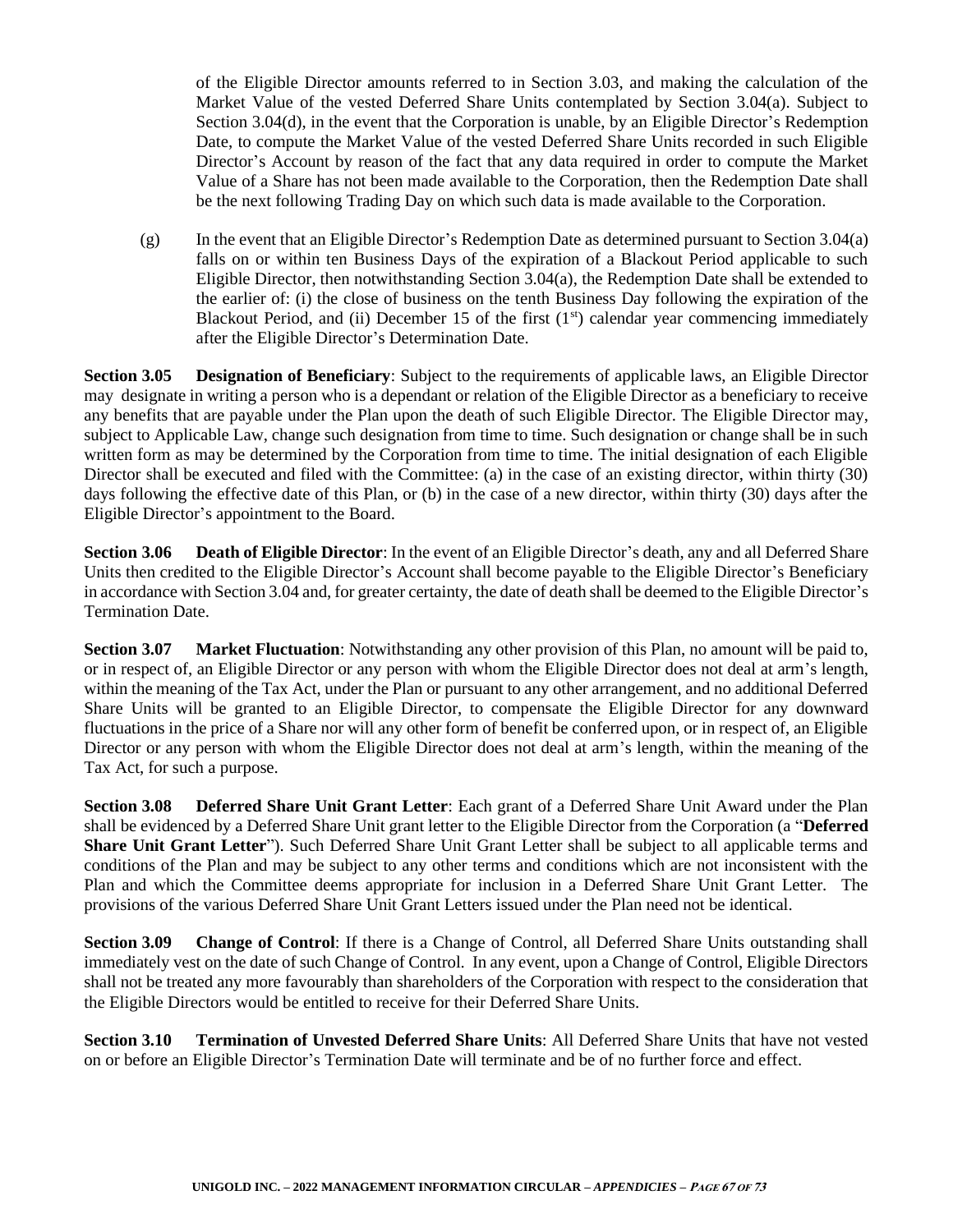#### **Section 4.01 Taxes and Other Source Deductions**:

- (a) The Corporation and its Affiliates shall not be liable for any tax imposed on any Eligible Director as a result of the crediting, holding or redemption of Deferred Share Units, amounts paid or credited to such Eligible Director (or Beneficiary), or securities issued or transferred to such Eligible Director (or Beneficiary) under this Plan.
- (b) It is the responsibility of the Eligible Director to complete and file any tax returns which may be required under any applicable tax laws within the period prescribed by such laws.
- (c) The Corporation and each of its Affiliates shall be authorized to deduct, withhold and/or remit from any amount paid or credited hereunder (whether in Shares or cash), or otherwise, such amount as may be necessary so as to ensure the Corporation and any Affiliate will be able to comply with the applicable provisions of any federal, provincial, state or local law relating to the withholding of tax or other required deductions, including on the amount, if any, includable in the income of an Eligible Director or Beneficiary, as the case may be (the "**Applicable Withholding Taxes**").

# **ARTICLE 5 GENERAL**

**Section 5.01 Necessary Approvals**: The Plan shall be subject to the approval of the "disinterested" shareholders of the Corporation (within the meaning of the applicable requirements of the TSX-V) to be given by a resolution passed at a meeting of the shareholders of the Corporation and acceptance by the TSX-V or any regulatory authority or stock exchange having jurisdiction over the securities of the Corporation.

**Section 5.02 Amendment and Termination of Deferred Share Unit Plan**: Subject to this Article Five, the Plan may be amended, suspended or terminated in whole or in part at any time by the Board or the Committee, as the case may be, provided that no amendment shall be made which would cause the Plan, or any Deferred Share Units granted hereunder, to cease to comply with the requirements of paragraph 6801(d) of the regulations to the Tax Act or any successor provision thereto.

The Board or the Committee may, subject to receipt of requisite regulatory and "disinterested" shareholder approval (within the meaning of the applicable requirements of the TSX-V), make the following amendments to the Plan:

- (a) amend the number of securities under the Plan;
- (b) change the definition of "Eligible Director" under the Plan which would have the potential of narrowing, broadening or increasing Insider participation; or
- (c) make amendments to this Section 5.02 of the Plan.

The Board or the Committee may, subject to receipt of requisite regulatory approval, where required, without obtaining shareholder approval and in its sole discretion, make all other amendments to the Plan that are not of the type contemplated above, including, without limitation:

- (a) amendments of a housekeeping nature;
- (b) the addition or a change to the vesting provisions of a Deferred Share Unit or the Plan;
- (c) a change to the termination provisions of a Deferred Share Unit or the Plan;
- (d) amendments to reflect changes to applicable securities laws; and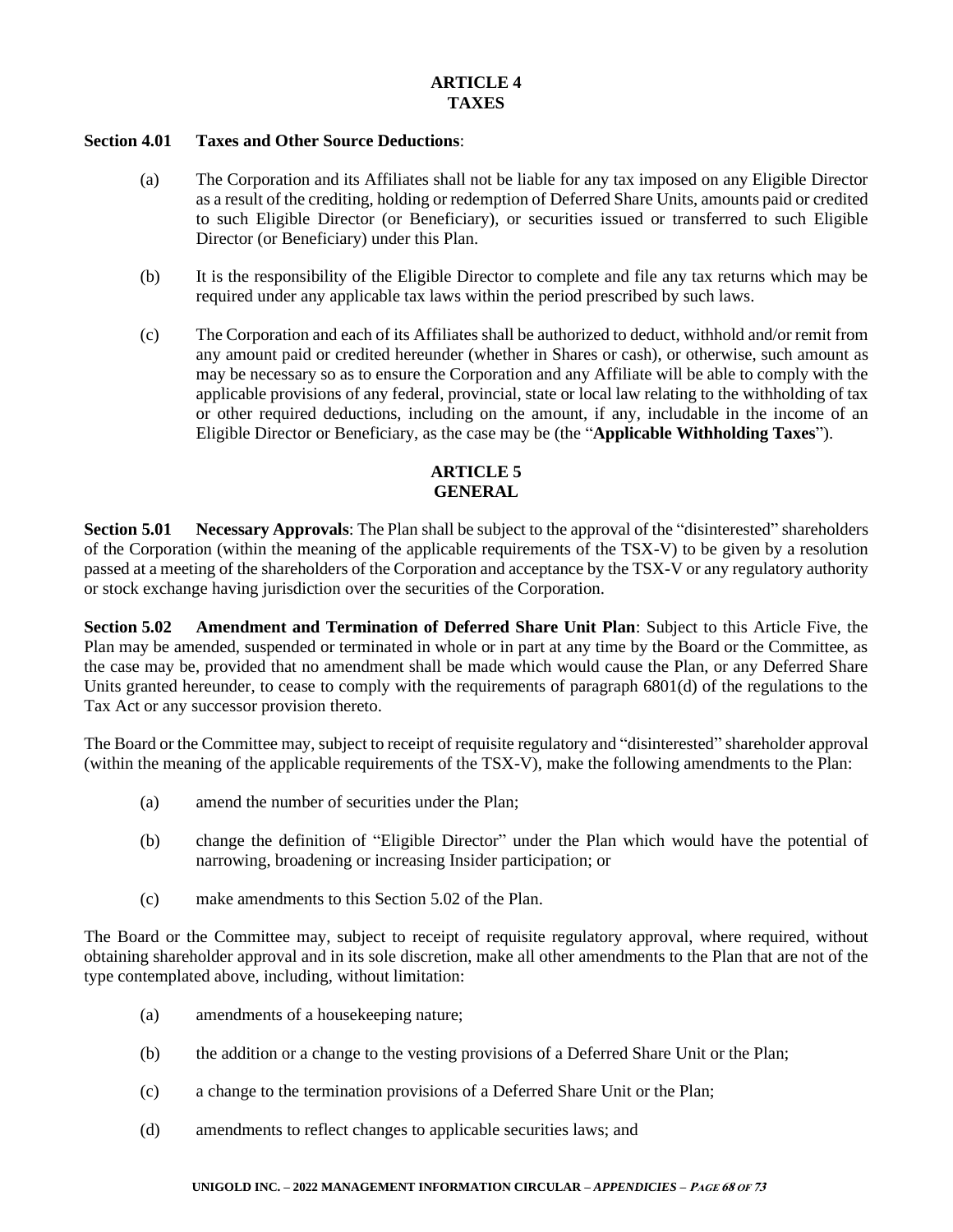(e) amendments to ensure that the Deferred Share Units granted under the Plan will comply with any provisions respecting income tax and other laws in force in any country or jurisdiction of which an Eligible Director to whom a Deferred Share Unit has been granted may from time to time be resident or a citizen.

**Section 5.03 Assignment and Transfer**: Rights and obligations under the Plan may be assigned by the Corporation to a corporate successor in the business of the Corporation, any corporation resulting from any amalgamation, reorganization, combination, merger or arrangement of the Corporation, or any corporation acquiring all or substantially all of the assets or business of the Corporation. In no event may the rights or interests of an Eligible Director under the Plan be assigned, encumbered, pledged, transferred or alienated in any way, except to the extent that certain rights may pass to a Beneficiary upon death of an Eligible Director pursuant to the terms of the Plan. Deferred Share Units are non-transferable.

**Section 5.04 Rights as a Shareholder**: No holder of any Deferred Share Units shall have any rights as a shareholder of the Corporation.

**Section 5.05 Unfunded and Unsecured Plan**: The Corporation will not contribute any amounts to a third party or otherwise set aside any amounts to fund the benefits that will be provided under the Plan. To the extent any Eligible Director or his or her Beneficiary holds any rights by virtue of a grant of Deferred Share Units under the Plan, such rights (unless otherwise determined by the Board) shall be no greater than the rights of an unsecured creditor of the Corporation.

**Section 5.06 No Contract of Employment**: Notwithstanding the responsibility of the Corporation and Eligible Director to ensure and confirm that the Eligible Director is a *bona fide* "Employee" (within the meaning of the requirements of the TSX-V), nothing contained in the Plan shall confer or be deemed to confer upon any Eligible Director the right to continue in the employment of, or to provide services to, the Corporation or its Affiliates nor interfere or be deemed to interfere in any way with any right of the Corporation or its Affiliates to discharge any Eligible Director at any time for any reason whatsoever, with or without cause. Participation in the Plan by an Eligible Director shall be voluntary.

**Section 5.07 Adjustments and Reorganization**: In the event of any subdivision, consolidation or distribution of Shares to the shareholders of the Corporation (excluding by way of dividend payment in the ordinary course or a distribution of Shares under any compensation arrangement of the Corporation or any of its subsidiaries or other affiliates controlled by the Corporation, that contemplates the issuance of Shares from treasury), or upon a capital reorganization, reclassification, exchange, or other change with respect to the Shares, or a consolidation, amalgamation, arrangement or other form of business combination of the Corporation with another Person, or a sale, lease or exchange of all or substantially all of the property of the Corporation or other distribution of the Corporation's assets to shareholders (other than by way of dividend payment in the ordinary course), then the Account of each Eligible Director and the Deferred Share Units outstanding under the Plan shall be adjusted in such manner, if any, as the Board or the Committee deems appropriate in order to preserve, proportionally, the interests of the Eligible Directors under the Plan, provided that the dollar value of Deferred Share Units credited to an Eligible Director's Account immediately after such an adjustment shall not exceed the dollar value of the Deferred Share Units in such Eligible Director's Account immediately prior thereto and provided further that the value of Deferred Share Units shall always depend on the fair market value of Shares (or shares of a Related Company). Any determinations by the Committee as to the adjustments shall be made in its sole discretion and all such adjustments shall be conclusive and binding for all purposes under the Plan. All adjustments under this Section 5.07 shall, at all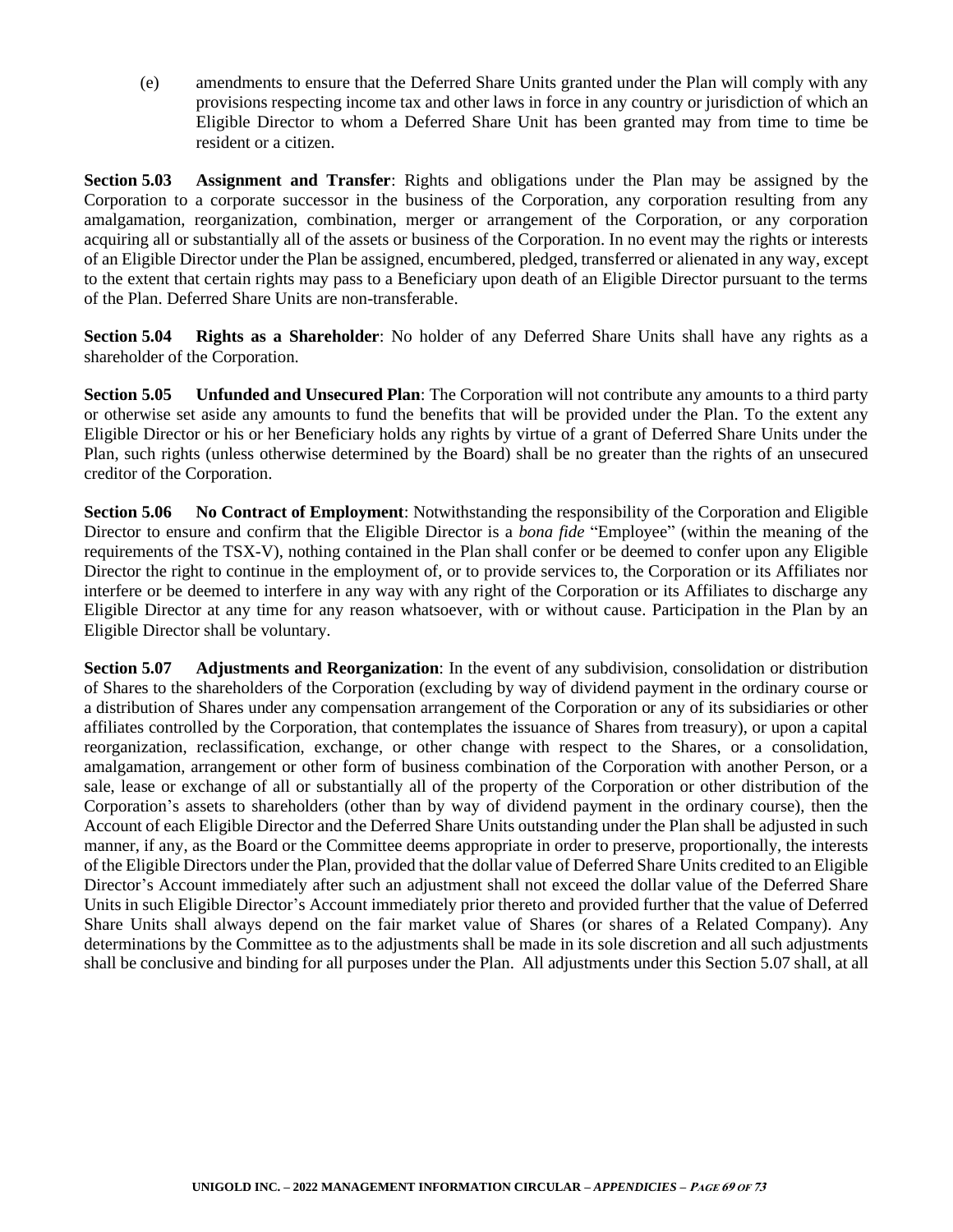times, be in compliance with the provisions of paragraph 6801(d) of the regulations to the Tax Act or any successor provision thereto.

**Section 5.08 No Representation or Warranty**: The Corporation makes no representation or warranty as to the future market value of any Shares issued in accordance with the provisions of the Plan.

**Section 5.09 Compliance with Applicable Law**: If any provision of the Plan or any Deferred Share Unit contravenes any law or any order, policy, by-law or regulation of any regulatory body having jurisdiction, then such provision shall be deemed to be amended to the extent necessary to bring such provision into compliance therewith.

**Section 5.10 Interpretation**: This Plan shall be governed by and construed in accordance with the laws of the Province of Ontario.